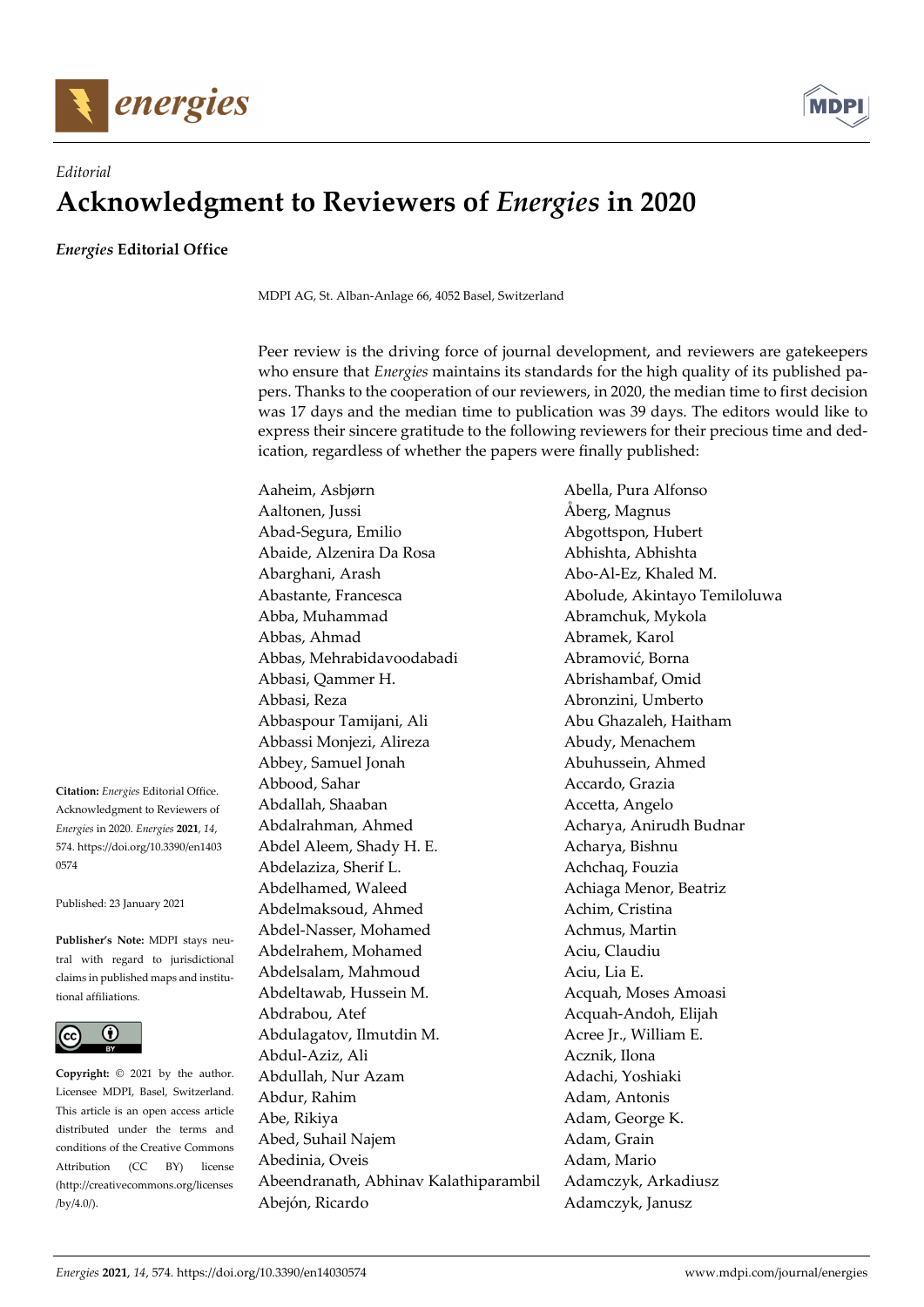Adamišin, Peter Ahmad, Tanveer Adamko, Peter **Ahmadi**, Esmaeil Adamkowski, Adam Tadeusz Ahmadi, Maryam Adamovský, Daniel Ahmadi, Mikaeel Adamski, Andrzej **Ahmadi, Mohammadali** Adamski, Mariusz Robert Ahmadi, Seyed Farzad Adamu-Lema, Fikru **Ahmadiahangar**, Roya Adan-Mas, Alberto Ahmadvand, Seyedsaeid Adda, Mehdi Ahmadyar, Ahmad Shabir Addona, Fabio **Ahmed, Abdullahi** Adegbohun, Feyijimi Ahmed, Ahfaz Adegboye, Mutiu Adesina **Ahmed, Fayez-Shakil** Adege, Abebe Belay Ahmed, Mohamed Adekunle, Timothy O. Ahmed, Sheikh Adel, Amr Ahmmad, Bashir Aderinto, Tunde Ahn, Byung Tae Adhikari, Rajendra Singh Ahn, Hyung Keun Adhikari, Ram C. Ahn, Jin-woo Adochiei, Felix Ahn, Joon Adriana, Tokar **Ahn**, Kyubok Aeberhard, Urs Ahn, Seongho Aelenei, Laura **Ahn, Seon-Ju** Afa Michael, Inikuro **Ahokangas**, Petri Afenyo, Mawuli **Ahsan**, Md Mominul Afgan, Imran **Ahsani**, Vahid Afghan, Syeda Adila **Ahualli**, Silvia Aga, Alemu O. Aiello, Giuseppe Agana, Norbert **Aiello**, Orazio Agartan, Lutfi **Aitkenhead**, Matt Agathokleous, Rafaela Aitkulov, Almas Agaton, Casper Boongaling Aivazidou, Eirini Agee, Philip **Agee**, Philip **Agee**, Philip **Agee**, Philip **Agee**, Philip **Agee**, Philip **Agee**, Philip **Agee**, Philip **Agee**, Philip **Agee**, Philip **Age**e, Philip **Agee**, Philip **Age**e, Philip **Age age.** 2010 Agelin-Chaab, Martin Ajib, Salman Aggarwal, Geetika Akan, Cigdem Aghaei, Mohammadreza Akander, Jan Aghazada, Sadig **Akanji**, Lateef Agonafir, Mesfin Belayneh **Akbari Garakani, Mohammad** Ágoston, Katalin Akhmetzyanova, Uliana Agresti, Filippo **Akhtar, Hussain** Aguey-Zinsou, Kondo-Francois Akhtar, Saqib Aguilar-Meléndez, Armando Akhtarmanesh, Saman Aguilera, Miguel Ángel Egido Akhundjanov, Sherzod Aguirre, Aitor Saenz **Aki, Masahiko** Agundis Tinajero, Gibran David Akiba, Etsuo Agustin, Dominique **Akitsu, Takashiro** Ahac, Saša Akitsu, Tetsuya Aharon, Ilan Akkari, Nissrine Ahlström, Peter **Akkerman**, Ido Ahlswede, Erik Aksanli, Baris Ahmad, Muhammad Sajjad Al Ameri, Ahmed Ahmad, Shafiq Al Qubeissi, Mansour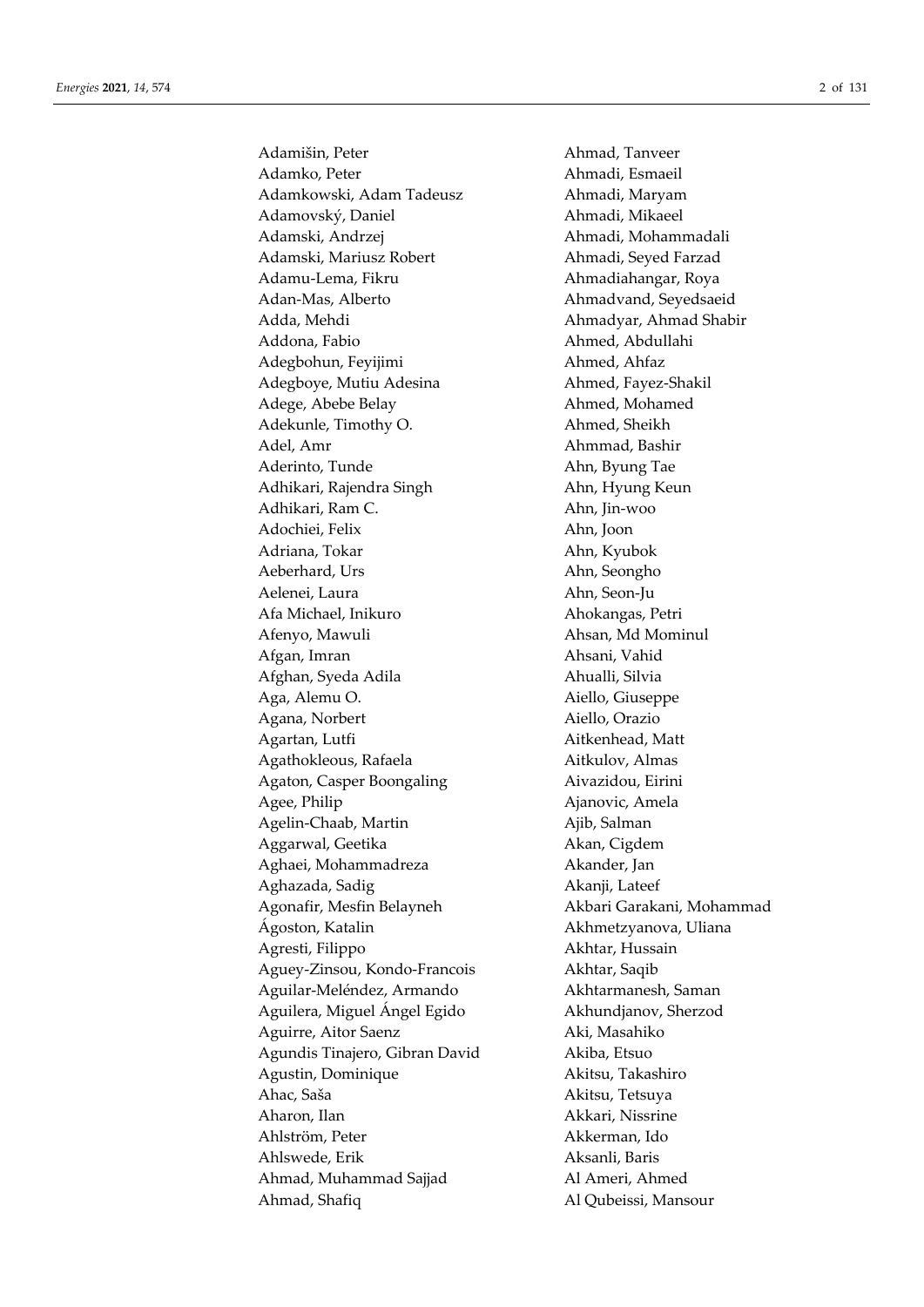Al Siyabi, Idris Aleshin, Andrey Al Sumaiti, Ameena Aleshin, Sergey Ala, Guido Alessandri, Angelo Al-Abadi, Ali Alessandro, Sbrana Al-Aboosi, Fadhil Alevras, Panagiotis Alabrudziński, Sławomir **Alexander**, Aaron S. Al-Ahmad, Alaa Yassin Alexandersen, Joe Alahmad, Mahmoud Alexandra, Jason Alahyari, Arman Alexandri, Eleftheria Al-Ali, Abdulrahman Alexandridis, Antonio T. Alam, K. C. Amanul Alexandrova, Larissa Alam, Miah Md Ashraful **Alexandru-Bogdan**, Tatomir Alam, Mollah Rezaul Alexiev, Kiril Alam, Morshed Alfano, Brigida Alamaniotis, Miltiadis Alfaro, José Luis Alamaniotis, Miltos **Alfonso Piña**, William H. Alameda-Hernandez, Enrique Alfonso, Gago-Calderón Al-Ameri, Talib Alfranca, Oscar Al-Anssari, Sarmad Alfredo, Testa Alarco, Jose Al-Ghussain, Loiy Alasali, Feras **Algieri, Angelo** Alashloo, Yaser **Alhamdani**, Wasim Alazab, Mamoun **Alhasan**, Ahmad Alazne, Gutierrez Alhasheem, Mohammed Albano, Maurizio antichia alho, André Romano Albarracin, Ricardo Ali Abbas Kazmi, Syed Albatici, Rossano Ali Ahmed, Awadelrahman Albers, Albert Ali Ansari, Sajid Albert, Ryan J. Ali, Babkir Alberti, Anthony Ali, Haider Alberti, Luigi **Ali, Hassan** Alberto, José Miguel **Ali**, Husni Rois Alberto, Veses Roda Ali, Muhammad Alboteanu, Laurentiu Ali, Muhammad Umair Alcaraz, Lorena Ali, Naser Alcarria, Ramón **Ali, Nazakat** Alcaso, Adérito Neto Alibakhshikenari, Mohammad Alcázar-Ortega, Manuel Alibašić, Haris Aldega, Luca **Aliberti, Alessandro** Aldeman, Matthew R. Alimonti, Claudio Aldieri, Luigi Alin, Bosioc Alduse, Bejoy Alińska, Agnieszka Aleixo, Ana Marta Alishah, Rasoul Shalchi Alejandra, Boto Álvarez Aliyu, Aliyu Alejo Eleuterio, Roberto Aliyu, Musa Aleksandrova, Mariya Alizadeh Kordabad, Reza Aleksandrowicz-Trzcińska, Marta Alizadeh, Morteza Alemayehu, Fisseha M. Aljohani, Tawfiq Alepuz, Salvador Alkasrawi, Malek Aleroev, Temirkhan Alkhalaf, Haitham

Mohamedelsadig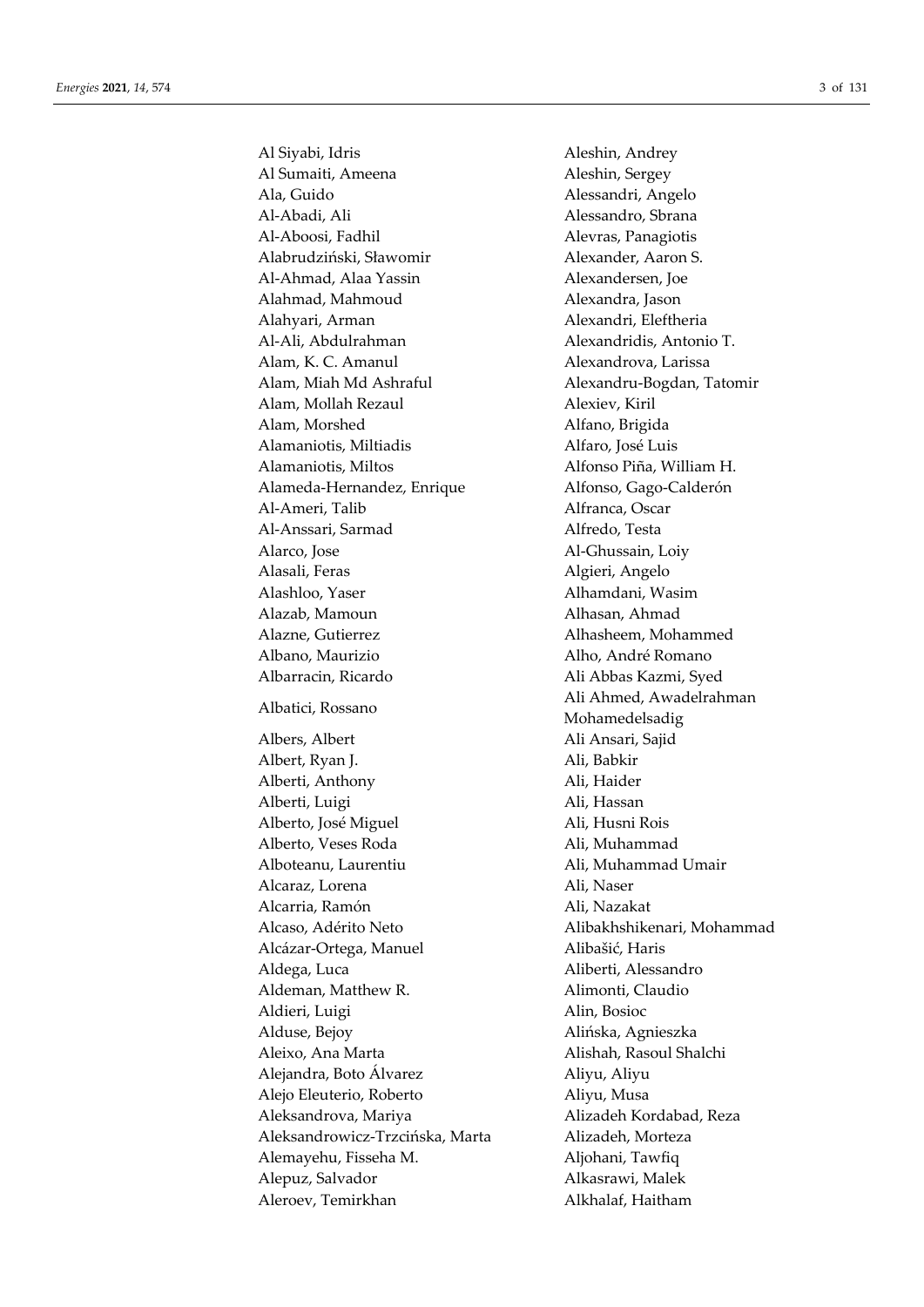Allahdadi, Mohammad Nabi Allam, Zaheer Allard, Bruno Allard, François Allen, Kenneth Allison, Gordon Allmark, Matthew Alloisio, Isabella Allouis, Christophe Ally, Moonis Raza Al-Madhhachi, Abdul-Sahib Almadhor, Ahmad Almeida, Aitor Almeida, Anibal Almeida, Rita Almenárez, Florina Almodovar-Melendo, Jose-Manuel Almonacid, Boris Al-Muqdadi, Sameh W. Al-Musaed, Amjad Almutairi, Ghzzai Alnajdi, Othman Alobaid, Falah Al-Obaidi, Karam Alonso Tristán, Cristina Alonso, Alberto Rodríguez Alonso, Alicia Alonso, Alvaro Hernandez Alonso, Daniel Fernández Alonso, Julio San José Alonso, Monica Alonso, Serafín Alonso-Fariñas, Bernabé Alonso-Marroquín, Fernando Alothman, Amani Alothman, Zeid Al-Saadi, Mohammed Al-Sadoon, Mohammed Al-Sallami, Waleed Al-Shannaq, Refat Alshayeb, Mohammed J. Alskaif, Tarek Altan, Hasim Altarawneh, Mohammednoor Altarejos-García, Luis Aluha, James Alvarado-Barrios, L. Álvarez Pardiñas, Ángel Álvarez. Ana Álvarez. Eduardo Álvarez, Federico

Alvarez, Jon Álvarez, María S. Álvarez, Paloma Alvarez-Diaz, Marcos Alves, Ana Alves. Luís Manuel Alwaeli, Mohamed Aly, Hamed Alzahrani, Ahmad Alzoubi, Mahmoud Amadio. Emanuele Amado, Miguel Amaechi, Chiemela Victor Amalevičiūtė Volungė, Kristina Amalu, Emeka H. Amancio, Diego Amanianpong, Prince Nana Amanowicz, Łukasz Amara, Yacine Amaral, António Luís Amarandei, George Amarasiri. Mohan Amaris, Hortensia Amasyali, Kadir Amatya, Reja Amavilah, Voxi Heinrich Ambrosetti, Matteo Ambrosio-lazaro, Roberto Carlos Amedeo, Amoresano Ameen, Arman Amenta, Carlo Amer. Mohammed Ameur, Khaled Ameyaw, Ernest Effah Amezquita-Sanchez, Juan Pablo Amin, Mohamad Hassan Amin, Sakib-Bin Aminnaji, Morteza Amirat, Yassine Amirkhani, Mehdi Amirlatifi, Amin Amiryar, Mustafa Amnache, Amrid Amores, Marco Amoretti. Michele Amosu, Adewale Ampomah, William Amro. Moh'd M. Amuakwa-Mensah, Franklin An, Hyosung An, Jae-Sung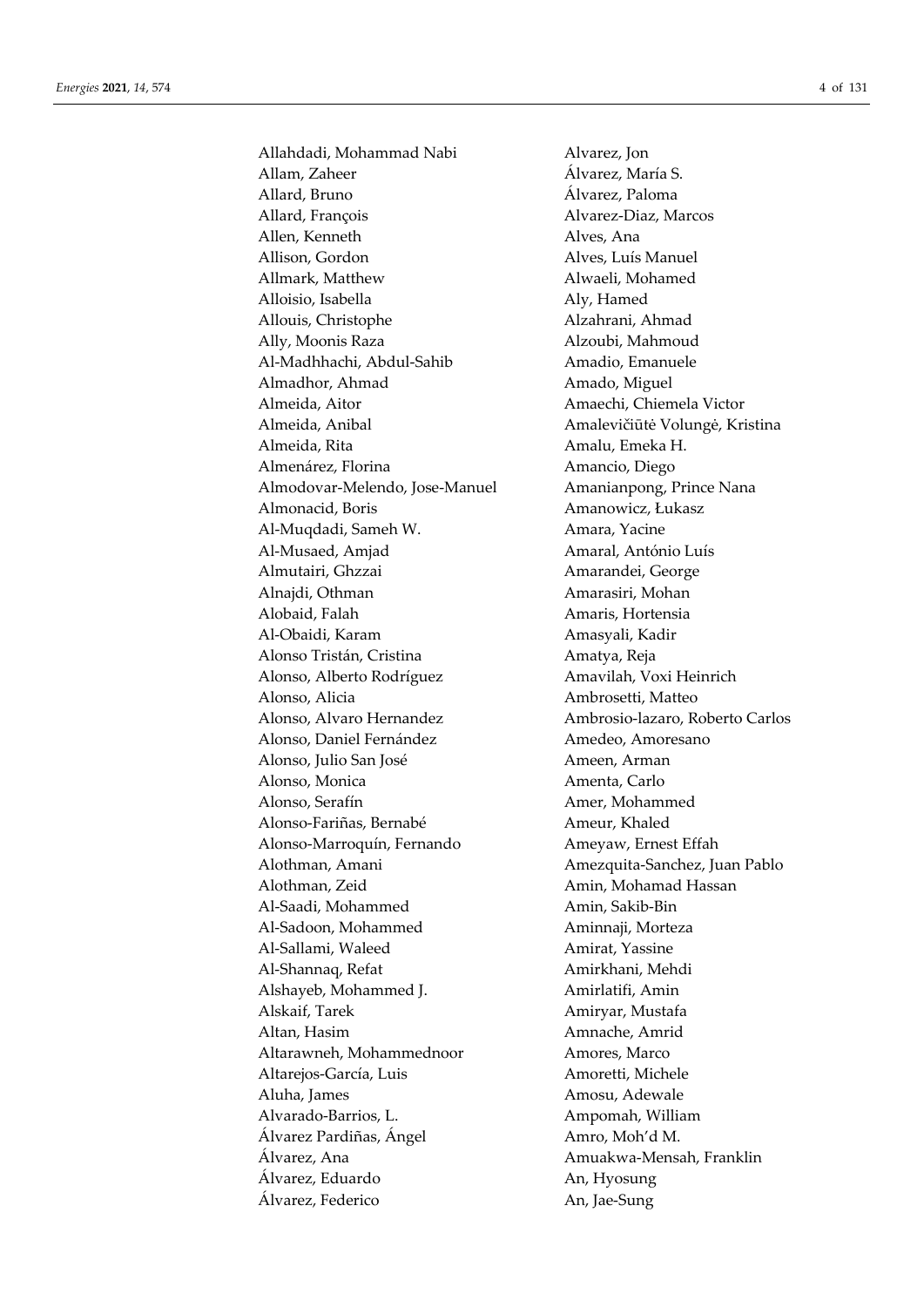| An, Kwangjin                                               | Andrzejewski, Jacek        |
|------------------------------------------------------------|----------------------------|
| An, Lu                                                     | Andwari, Amin Mahmoudzadeh |
| Anagnostopoulou, Afroditi                                  | Ang, Yee Sin               |
| Anand, Prashant                                            | Angelotti, Adriana         |
| Anani, Nader                                               | Angeloudis, Athanasios     |
| Ananthakrishnan, Soundaram Jeevarathinam Angelov, Borislav |                            |
| Anastasiadis, Anestis G.                                   | Angelova, Mina             |
| Anastasiu, Livia                                           | Angelova, Radostina A.     |
| Ancellin, Matthieu                                         | Angers, Jean-François      |
| Ancona, Maria Alessandra                                   | Anghel, Dragos-Victor      |
| Anđelković, Aleksandar                                     | Anghel, Elena              |
| Andersen, Pål                                              | Angrecka, Sabina           |
| Anderson, Ben                                              | Anguera, Jaume             |
| Anderson, Brian                                            | Anido Rifón, Luis E.       |
| Anderson, C. Lindsay                                       | Aniello, Gianmarco         |
| Anderson, Nathan                                           | Annamalai, Kalyan          |
| Anderson, William A.                                       | Annesini, Maria Cristina   |
| Andersson, Bengt                                           | Annuk, Andres              |
| Andersson, Maria                                           | Anquetin, Sandrine         |
| Ando Junior, Oswaldo Hideo                                 | Ansart, Renaud             |
| Ando, Takao                                                | Anseán, David              |
| Andoga, Rudolf                                             | Ansorge, Cedrick           |
| Andrada, Pedro                                             | Antal, Marcel              |
| Andrada, Pere                                              | Antaluca, Eduard           |
| Andras, Andrei                                             | Antchev, Mihail            |
| Andras, Iosif                                              | Antczak, Elzbieta          |
| Andrea, Bisignano                                          | Antelmi, Matteo            |
| Andrea, Veronika                                           | Anthony, Edward            |
| Andreasen, Casper Schousboe                                | Anticoi, Hernan            |
| Andreasen, Rasmus                                          | Antón, Javier Muñoz        |
| Andreev, Valeriy                                           | Anton, Sorin               |
| Andrei, Andreia                                            | Antonini, Alessandro       |
| Andrei, Horia                                              | Antonini, Enrico           |
| Andrei, Jean-Vasile                                        | António Correia, José      |
| Andrei, Mariana                                            | Antonopoulos, Angelos      |
| Andreić, Željko                                            | Antonopoulou, Georgia      |
| Andreini, Antonio                                          | Antonov, Liudmil           |
| Andrenacci, Natascia                                       | Antonovskaya, Galina       |
| Andreoli, Enrico                                           | Antuñano, Aitor Ciarreta   |
| Andrews-Speed, Philip                                      | Antunes, Carlos Henggeler  |
| Andriamanohiarisoamanana, Fetra                            | Antunes, Mário             |
| Andric, Jelena                                             | Anuchin, Alecksey          |
| Andrievsky, Boris                                          | Anukam, Anthony            |
| Andriollo, Mauro                                           | Anvar, Amir M.             |
| Andronic, Luminita                                         | Anvari-Moghaddam, Amjad    |
| Androvitsaneas, Vasilios P.                                | Anwar, Mohammad            |
| Andruszkiewicz, Jerzy                                      | Anweiler, Stanisław        |
| Andrychowicz, Mateusz                                      | Anysz, Hubert              |
| Andrzej Kolator, Bronisław                                 | Aoki, Mutsumi              |
| Andrzej, Michalski                                         | Apel, Derek                |
| Andrzejczyk, Rafał                                         | Apollo, Michal             |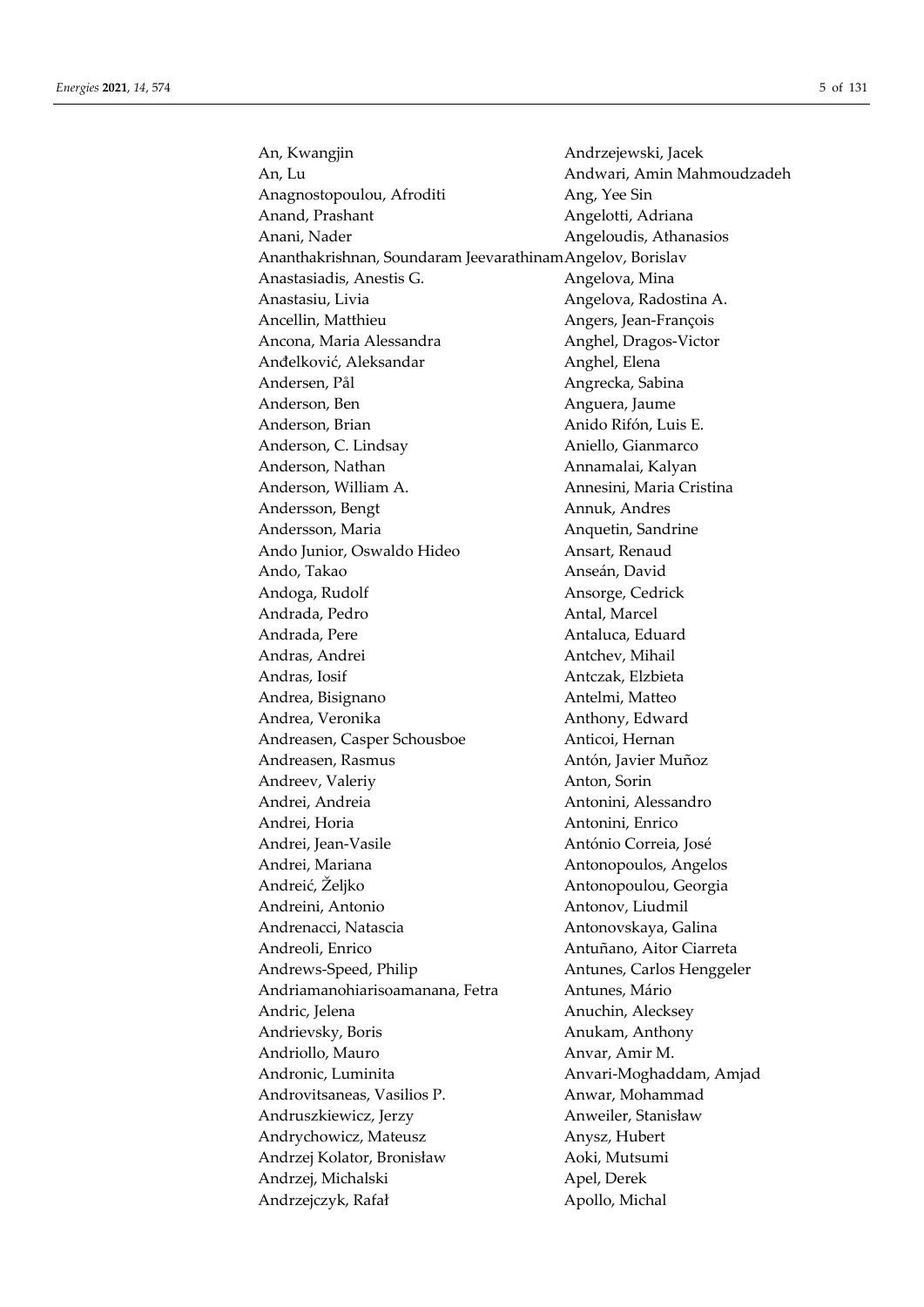Apostoluk, Aleksandra (Alexandra) Armstrong, Paul Appelbaum, Joseph Arnaltes Gómez, Santiago Aprea, Ciro **Arnaoutakis**, Georgios E. Aprilia, Ernauli **Arnau, Carles B.** Apse-apsitis, Peteris Arnaudov, Dimitar Apsley, Judith M. Arnesano, Marco Aquino, Andrea **Arnold**, Bruce Baer Arabzadeh, Vahid Arora, Divyesh R. Arad, Susana **Arora**, Shashank Araki, Kenji **Araki, Kenji Arpino, Fausto** Aram, Farshid Arrabito, Giuseppe Domenico Aramendia, Iñigo Arrasmith, William Wolfgang Arampatzis, Ioannis **Arrebola**, Manuel Aranda, Miguel **Arredondo**, Francisco Arandjelovic, Ognjen **Arandielovic**, Ognjen **Arregi**, Beñat Arango-Miranda, Raúl **Archines**, Karine Aranha, Jose **Arrinda, Amaia** Arantzazu Gomez, María **Arrizabalaga, Eneko** Araoz, Joseph A. Arroyo, Alberto Arato, Elisabetta **Arroyo**, Oscar Araújo, António **Arsalis, Alexandros** Araújo, Noelia **Arsenio**, Pedro Araújo, Rui Esteves Arsenovic, Pavle Aravelli, Aparna **Arshad**, Adeel Arbabi, Hadi Arshad, Ali Arbabi, Sepehr Arsiccio, Andrea Arbizzani, Catia **Artale**, Giovanni Arčabić, Vladimir **Artal-Sevil**, Jesús Sergio Arcese, Gabriella **Artemov, Mikhail** Archetti, Renata **Artiukhina**, Ekaterina Arcia-Moret, Andrés **Aruga**, Kentaka Arcos-Vargas, Angel **Arul, Narayanasamy Sabari** Ardakani, Omid **Arumugam, Saravanakumar** Ardelean, Mircea **Arunachalam, Prabhakarn** Arefin, Shezan **Arvanitis**, Antonios Arellano, Marisol Manzano **Arvanitis**, Konstantinos Arena, Maurizio **Aryal, Ashrant** Arenas, Eva Aryal, Nabin Arenas, Luis Fernando Aryana, Saman Arendas, Peter **Arza-García**, Marcos Arentsen, Maarten **Arzamendi**, Gurutze Aresti, Lazaros Arzoumanidis, Ioannis Ariaratnam, Samuel **Asadi, Amin** Arias Trujillo, Juana **Asadi**, Somayeh Arias, Borja Asadzadeh, Mohammad Zhian Ariga, Katsuhiko  $\qquad \qquad$ Asai, Masayasu Arima, Hirofumi **Asamoah, Richmond** Arionfard, Hamid Asano, Kohta Ariyur, Kartik B. Asawa, Takashi Armaselu, Bogdan **Ascencio-Vásquez, Julián** Armstrong, Andrea Aschilean, Ioan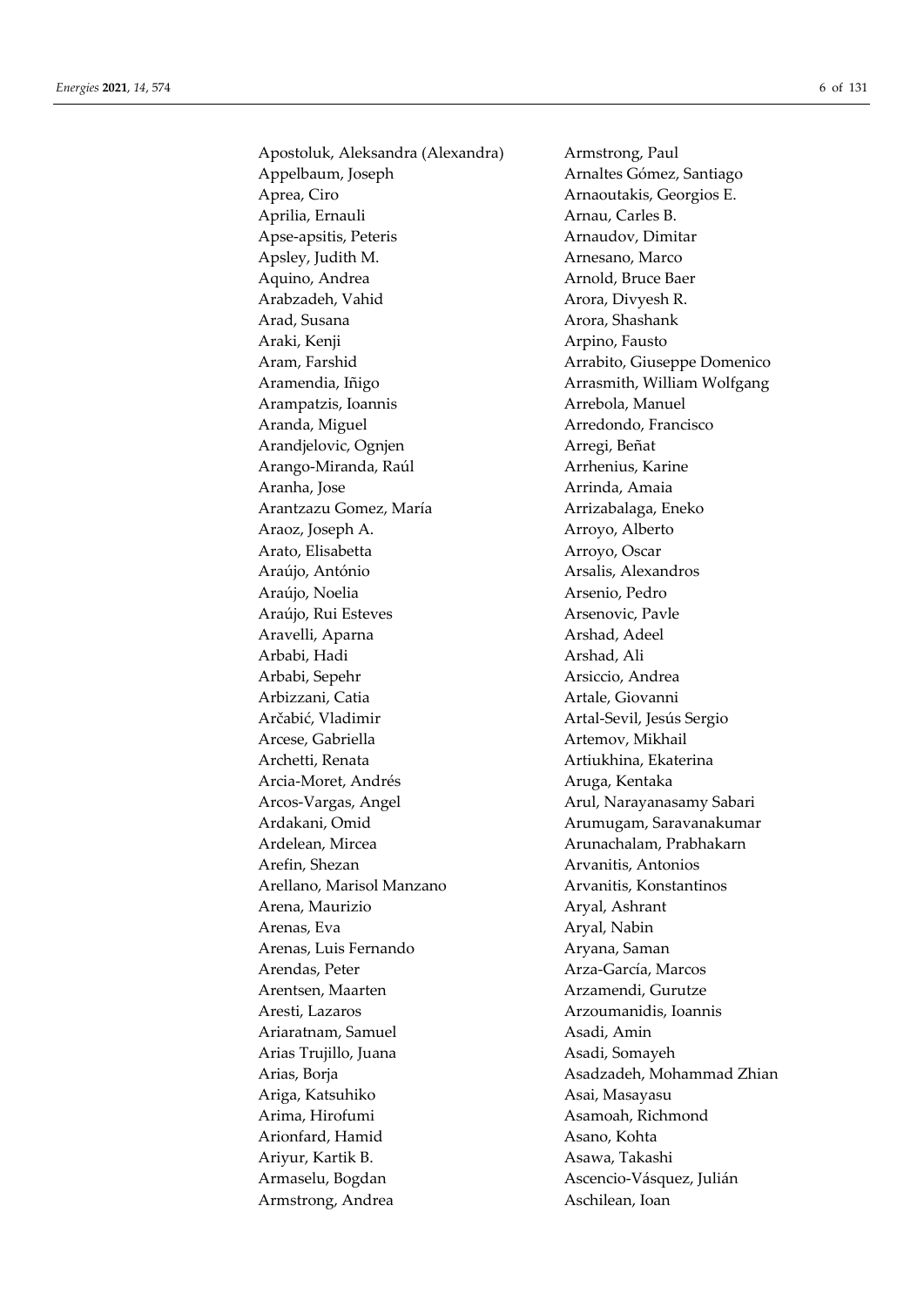Aschonitis, Vassilis Avenas, Yvan Aseeva, Anna **Averbukh, Moshe** Asem, Pouyan **Averfalk**, Helge Asghar Heidari, Ali **Avgouropoulos**, George Ashrafi, Amirmansoor Avila, Deivis Ashrafi, Nariman Ávila, José Pablo Chaves Ashrafur Rahman, S. M. Avolio, Roberto Ashtine, Masao **Avramova**, Maria Ashuri, Maziar **Awan, Usama** Asif, Amir Awasthi, Mayanka Asif, Muhammad Awni, Rasha A. Asim, Taimoor Awolayo, Adedapo Asimakopoulou, Eleni Awoleke, Obadare Askari, Radwin **Awtoniuk**, Michał Aslansefat, Koorosh Awual, Md Rabiul Asllani, Besar **Axaopoulos**, Petros J. Asorey-Cacheda, Rafael Axon, Stephen Asprou, Markos Ayachit, Agasthya Assadian, Francis **Aydin, Burchan** Assimonis, Stylianos D. Ayed, Samah Ben Assirelli, Alberto Ayub, Ahmad Syahrir Astaneh, Majid **Azar**, Ahmad Taher Astiaso Garcia, Davide Azarova, Olga A. Åstrand, Per-Olof Azevedo, Afonso Astrouski, Ilya Azevedo, Alcino Asuka, Jusen **Azib**, Toufik Asumadu-Sarkodie, Samuel Aziz, Asma Atam, Ercan Aziz, Muhammad Atanase, Leonard Azizi, Aydin Atanasoae, Pavel **Azizi**, Mohsen Ataollahi, Narges Azman, Samet Atkins, Anthony S. Azmat, Muhammad Atkins, Martin Azpúrua, Marco A. Atkinson, Seddon Azuma, Takashi Atla, Veerendra **Azzolini**, Damiano Atsonios, Konstantinos Azzuni, Abdelrahman Attaianese, Ciro Babalola, Micky A. Attili, Antonio Babazadeh, Davood Attya, Ayman Babiarz, Bożena Auer, Hans **Babiloni**, Adrián Mota Augustine, Sijo Bacanin, Nebojsa Augusto, Andres Baccarani, Giorgio Aune, Vegard **Baccioli**, Andrea Aung, Kendrick Bacco, Manlio Aurangzeb, Khursheed Baccoli, Roberto Ausiello, Gigliola Bacher, Jean-Philippe AuYeung, Nick Bach-Oller, Albert Avci, Civan Baczyński, Dariusz

Ascoli, Alon Avendaño-Valencia, Luis David Astolfi, Davide Azevedo Guedes, André Luis Auger, François Baborska-Narozny, Magdalena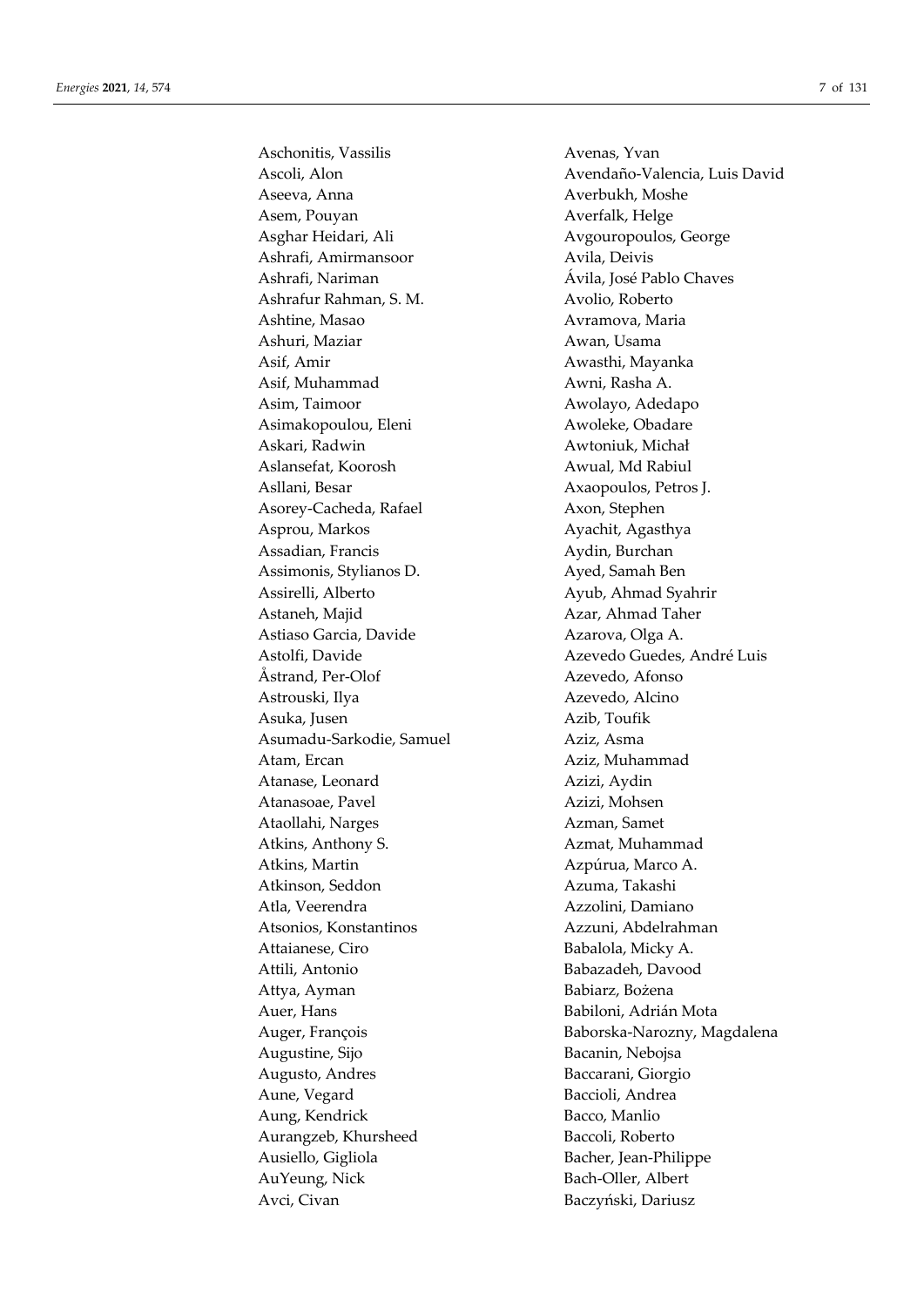Badami, Marco Bak, Yeongsu Bade, Mehar Baker, Kyri A. Badea, Dorel Baker, Nick Badea, Gheorghe Baker, Thar Badenes, Borja Bakhshian, Sahar Badesa, Luis Bakierska, Monika Badescu, Gabriel **Bakke**, Rune Badescu, Viorel Bakon, Tomasz Badilescu, Simona Bakos, Levente Badyda, Krzysztof Bakran, Mark Bae, Dowon Balacco, Gabriella Bae, Youngchul **Balachandran**, Ramanarayanan Baek, Changryong **Balado Frias**, Jesus Baek, Donkyu Balaguru, Raja Baek, Gahyun **Balamurugan**, Rathinam Baek, Jeihoon Balan, Mugur C. Baek, Kwang-Hyun Balaras, Constantinos A. Baek, Seung-Mook Balas, Valentina E. Baek, Soo-Whang Balasingam, Balakumar Baena, Francisco Manuel Balasingam, Suresh Kannan Baeyens, Jan Balasubramanian, Karthik Baeza Moyano, David Balato, Marco Bagalkot, Nikhil **Balaz**, Ivan Bagdanavicius, Audrius **Balazsi**, Csaba Bagdžiūnas, Gintautas Balcázar, Néstor Baggio, Paolo **Baldean**, Doru Baglivo, Cristina Baldi, Simone Bagnato, Giuseppe Baldick, Ross Baguley, Craig Baldinelli, Arianna Bahar, Mohammad Baldini, Luca Bahat-Treidel, Eldad Baldini, Mario Baheri, Ali Baldovín, Francisco López Bahmani, Hamed Bałdowska-Witos, Patrycja Bahmanteymouri, Elham Balduzzi, Francesco Bahrami, Sina Baleta, Jakov Bahramipanah, Maryam Baležentis, Tomas Bai, Attila Balibrea, José Bai, Feifei **Bálint, Erika** Bai, Hua Balis, Nikolaos Bai, Jinbo Ball, Christopher Stephen Bai, Lei Ballarini, Ilaria Bai, Linquan Ballesteros, Rosario Baiardi, Donatella **Balling, Niels** Baidar, Binaya Balocco, Carla Baig, Zubair Balogh, Péter Baigmohammadi, Mohammadreza Baloi, Alexandru Baimel, Dmitry Băloi, Felicia-Ionela Baïri, Abderrahmane Balsalobre-Lorente, Daniel Baiutti, Federico Baltakys, Kęstutis Bajguz, Andrzej Baltazar, Juan-Carlos Bajpai, Ankur Ban, Marko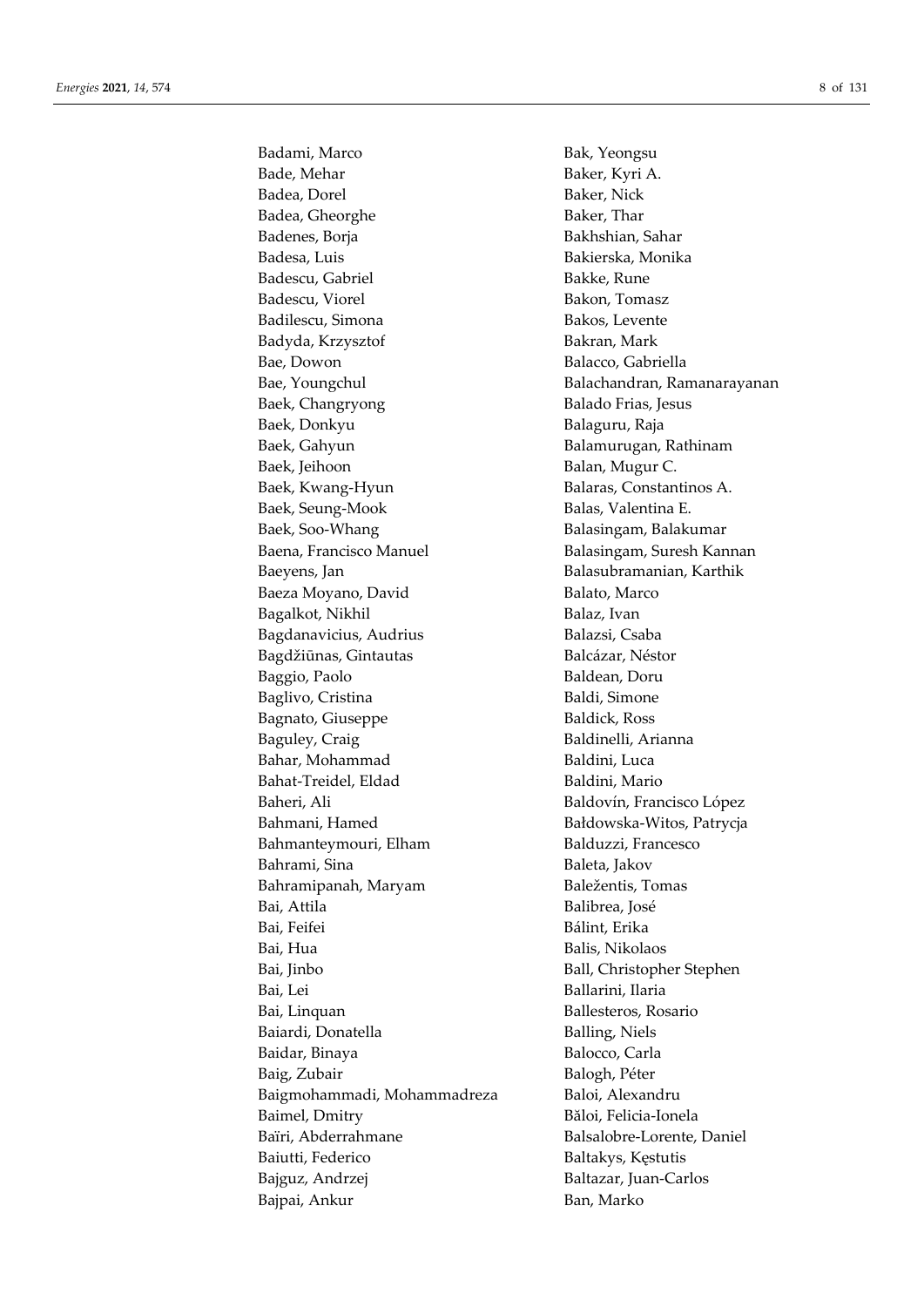Banaszak, Szymon Barca, Emanuele Banaszek, Jerzy **Banaszek, Jerzy Banaszek, Jerzy Banaszek**, Jerzy Banaszkiewicz, Mariusz **Banaszkiewicz, Mariusz** Barchi, Grazia Banaszkiewicz, Tomasz Barelli, Linda Banerjee, Amitava Bares, Pau Banerjee, Anil Barez, Fred Banerjee, Aparajita **Baneries** Bargiotas, Dimitrios Banerjee, Arindam Bari, Saiful Bang, Inkyu Barić, Tomislav Bang, Sungsig Bark, Chung Wung Bangga, Galih Barkai, Allatchi Hassan Banguero, Edison Barlik, Roman Banias, George Barltrop, Nigel Banionis, Karolis Barmada, Sami Bannov, Alexander Barmpatza, Alexandra C. Bañón, Fermín Barna Iantovics, Laszlo Bañón, Luis Barnes, Frank S. Baños Navarro, Raúl Barnes, Jake Bansah, Kenneth Barnett, Allen Banu, Ioan-Viorel Barone, Giuseppe Bao, Jia Baronti, Federico Bao, Jiming Baroutaji, Ahmad Bao, Yi Barpaga, Dushyant Baptista, José Manuel Ribeiro Barradas, Filipe M. Barabas, Sorin Barrado-Rodrigo, Jose A. Barakat, Mahmoud R. Barragán, V. María Baran, Jolanta **Barreca**, Francesco Baranski, Mariusz **Barreras**, Felix Baranwal, Rohit Barreras, Jorge Baranyai, Nóra **Barrero**, Federico Barasinski, Anais Barrero-Gil, Antonio Barata, Filipe Barreto, Germilly Barata, Jorge Barrios, Pedro Vergara Barati, Masoud Barro, Christophe Barati, Reza Barron, Robert Barbanti, Lorenzo Barry, Matthew Barbara, Uliasz-Misiak Barsi, Dario Barbarelli, Silvio Barta, Dalibor Barbaresi, Alberto Barth, Kurt L. Barbato, Marco Bartkowiak, Tomasz Barbato, Maurizio Bartlomiejczyk, Mikolaj Barbera, Elvira **Bartniczak**, Bartosz Barbera, Orazio Bartocci, Pietro Barberes, Gabriel Bartoletti, Cipriano Barbes, Lucica Bartoli, Mattia Barbieri, Riccardo Bartolomeo, Antonio Di Barbón, Arsenio **Bartolucci**, Lorenzo Barbosa, Ricardo **Bartoñová, Lucie** Barbour, Edward Bartoszewicz, Jarosław

Banaś, Jan Bărbuță-Mişu, Nicoleta Barakhtenko, Evgeny **Barragán-Villarejo**, Manuel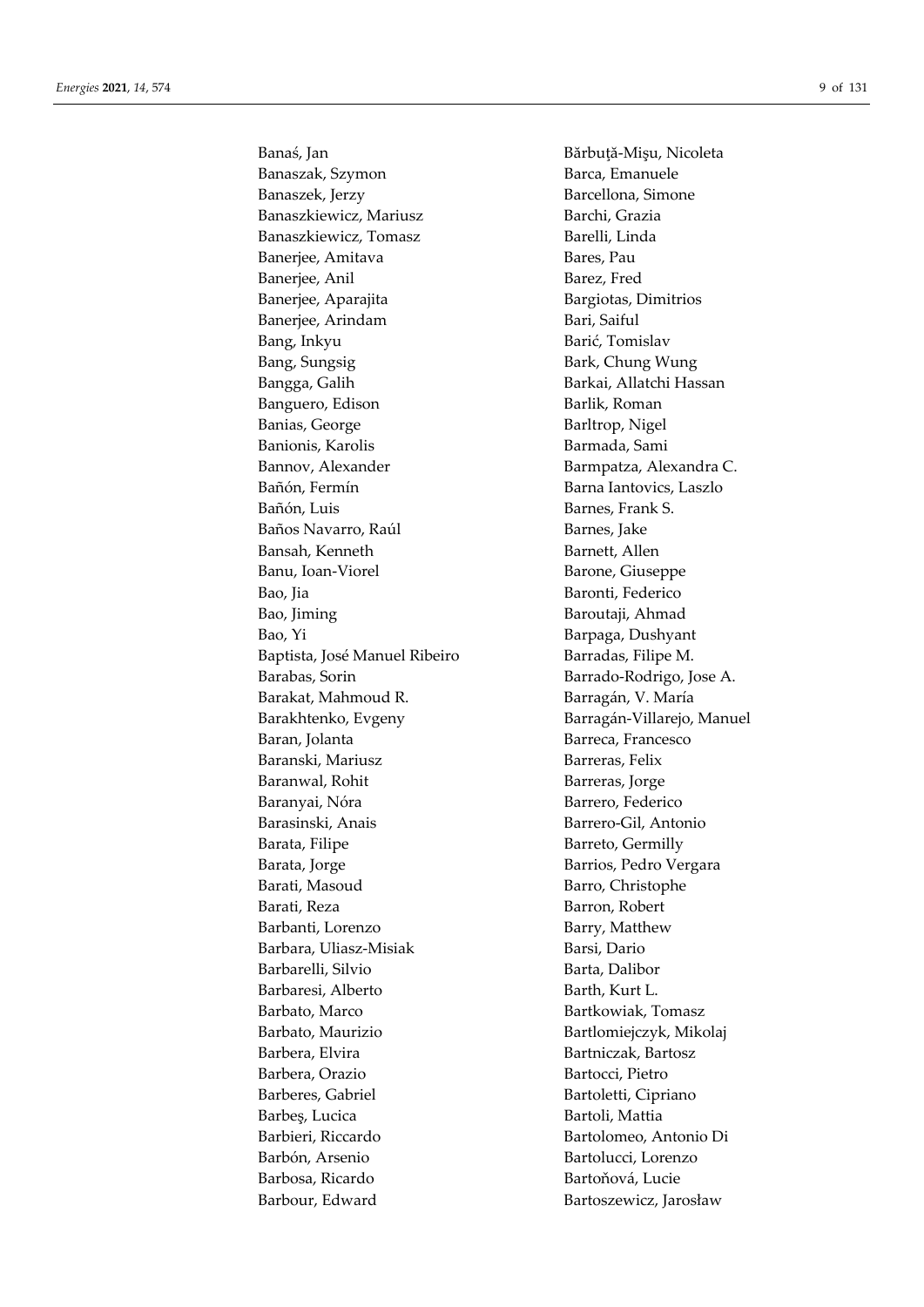Bartyś, Michał Bayati, Navid Barukčić, Marinko Bayram, Islam Safak Baruque Zanon, Bruno Bayuk, Irina Barwicki, Jan Bazan, Peter Barz, Cristian Bazbauers, Gatis Barz, Tilman Bazilevskaya, Katya Basavarajappa, Manjunath Bazmohammadi, Najmeh Basbas, Socrates **Bazooyar, Bahamin** Bascompta, Marc Bazydło, Grzegorz Basha, Omar Bazzaz, Mohammad Bashian, Amir Bazzi, Ahmad Bašić, Josip Bazzo, Thiago Bašić, Mateo Beach, Thomas H. Basińska, Małgorzata Bean, Richard Basioli, Lovro Beath, Andrew Basso, Daniele Beaudoin, Anthony Basso, Gianluigi Lo Beben, Damian Bastiaans, Rob Bechhoefer, Eric Bastida Domínguez, María **Beciu**, Silviu Bastidas, David M. Beck, Hauke Bastola, Ebin Beck, Krzysztof Bastos, Alvaro Furlani Becker, Maik Basu-Gupta, Sudeshna Beckers, Koenraad F. Baszynski, Marcin Beckingham, Lauren E. Batista, Maria João Beckmann, Volker Batmunkh, Munkhbayar Bécsi, Tamás Batog, Jolanta Beddiar, Karim Batool, Munira **Bedkowski**, Bartłomiej Batrakov, Alexander Bednar, Slavomir Batrancea, Ioan Bednarek, Karol Battarra, Mattia **Bednarz**, Lukasz Battineni, Gopi Bedon, Chiara Battista, Federico Bee, Elena Battistel, Postdoc Alberto Beer, Martin Battisti, Alessandra Beer, Martin D. Batuecas, Esperanza Beganovic, Nejra Bauer, Anton Johann Beghetto, Valentina Bauer, Christian Begines Ruiz, Belén Bauer, Jan (Czech Republic) Behrendt, Cezary Bauer, Jan (Germany) Behrens, Sam Bauer, Martin Beidaghy Dizaji, Hossein Bauer, Pavol Beik, Omid Bauer, Stephen Beirão, Pedro Baum, Seth Bejaković, Predrag Baumann, Marcus Bejan, Adrian Baumgarten, Martin Bejan, Iustinian Bäumle, Roland Belan, Marco Baure, George **Belandini**, Elisabetta Bautista, Luis Fernando Beleiu, Horia Gheorghe Bauwens, Pieter Belenguer, Enrique Bavasso, Irene Belgiorno, Giacomo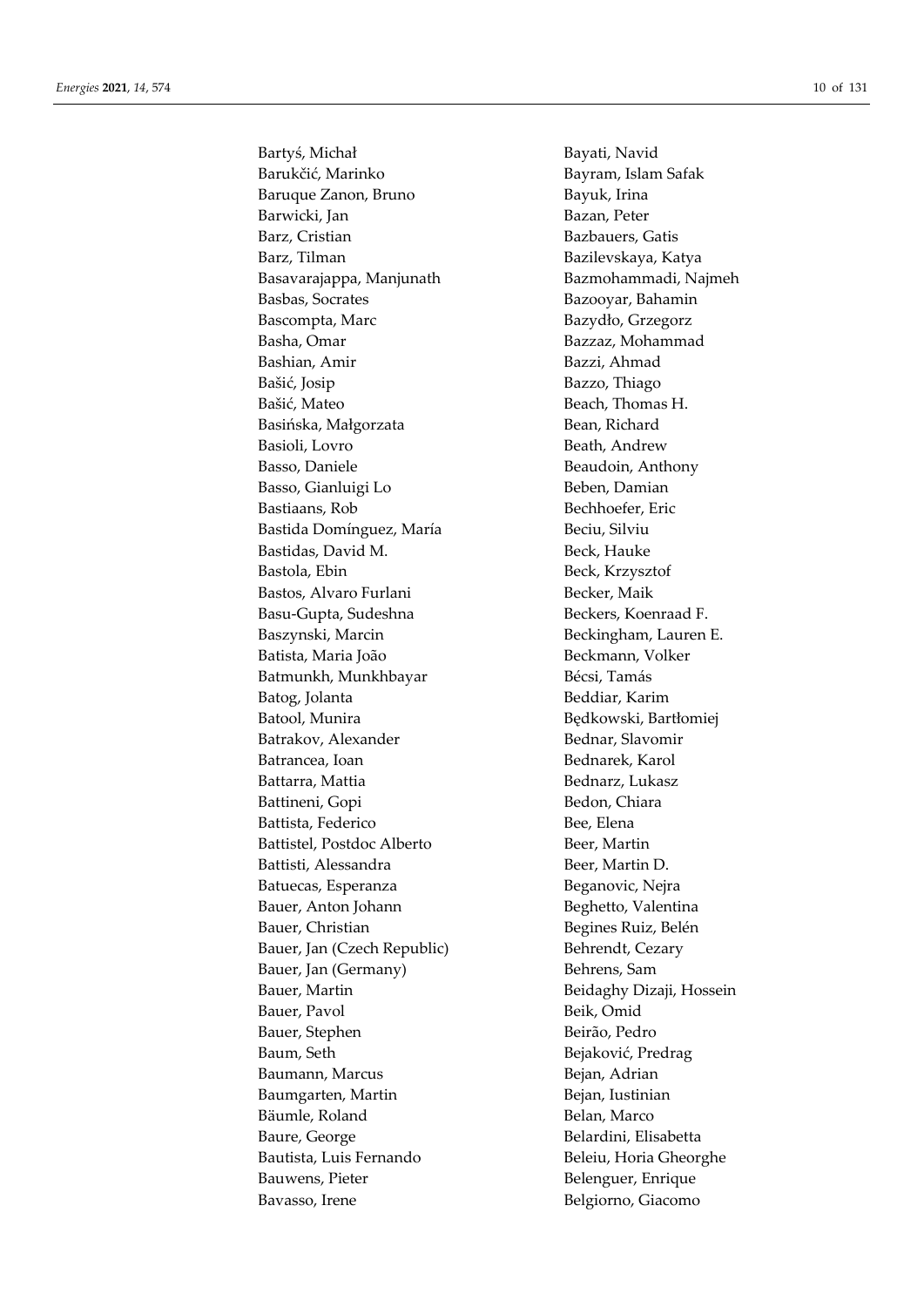Belhaj, Hadi Berggren, Björn Beliatis, Michail J. Bergillos, Rafael J. Belibassakis, Kostas Bergland, Olvar Beligiannis, Grigorios N. Bergman, Anders Belke, Ansgar H. Bergot, Thierry Bell, Ian H. Berhausen, Sebastian Bell, John Berlowska, Joanna Bell, Simon Bernacki, Krzysztof Bella, Federico Bernard, Brian Bella, Gino Bernard, Geffroy Bellan, Diego Bernard, Pauline Bellanger, Gilbert Bernardi, Bruno Belleudy, Cecile Bernardino, Mariana Bellia, Laura **Bernardo, Luís** Bellini, Alberto Bernaś, Marcin Bellos, Evangelos Bernasconi, Giancarlo Bellucci, Alessandro Bernasowski, Mikołaj Belman-Flores, Juan Manuel Bernat, Jakub Belmont, Mike Bernesson, Sven Belousov, Evgeny V. Bernhoff, Hans Beltrán, Héctor **Berni**, Rossella Beltrán, Juan Bernstein, David H. Belu, Nadia Bernuy-Lopez, Carlos Belu, Radian Berrittella, Maria Belussi, Lorenzo Bertacchini, Alessandro Belvederesi, Chiara Bertaina, Sylvain Ben Elghali, Seifeddine Bertelsen, Nis Beňa, Ľubomír Bertoldi, Paolo Benassai, Guido Bertolini, Marina Benato, Alberto **Bertrand, Raquel García** Benbouzid, Mohamed Berzina, Kristina Beneda, Károly **Besagni**, Giorgio Benedetti, Ilaria Beschkov, Venko Bengoa, Christophe Bessac, Julie Benigni, Andrea Bessler, Sandford Benim, Ali Cemal Beszédes, Sándor Benito, Inés García **Betancur**, Stefanía Beniuga, Razvan Beu, Dorin Bennamoun, Lyes Bevilacqua, Carmelina Bennewitz, John Beyabanaki, S. Amir Reza Bennici, Simona Beyer, Hans Georg Beňová, Mariana **Bezha, Minella** Benseman, Timothy **Bhaduri, Moinak** Bentsen, Niclas Scott Bhagavathy, Sivapriya M. Benvenuto, Giovanni Bhagia, Samarthya Beraldi, Patrizia **Bhandari**, Janarjan Bercu, Ana-Maria **Bhandari**, Khagendra Bercu, Mioara **Bhandari, Manohar Prasad** Berenblyum, Roman Bharadwaj, Vivek Berenguel, Manuel Bharati, Guna R. Berger, Matthias Bhatia, Divij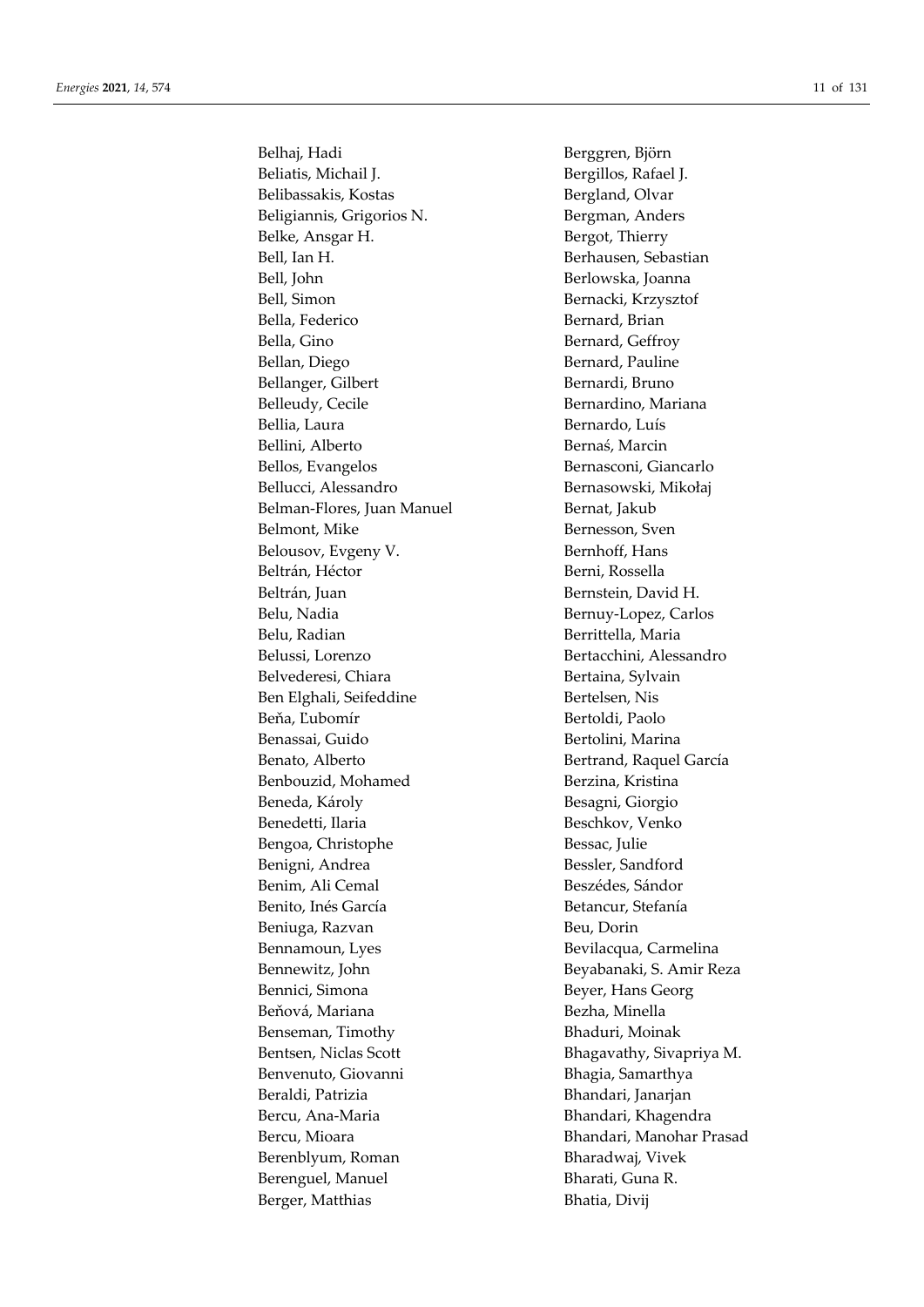Bhatia, Shashi Kant **Birdwell**, Justin Bhattacharya, Devanjan Birke, Kai Peter Bhattacharya, Sumit Birnie, Dunbar P. Bhattacharyya, Subhes C. Birou, Iulian M. T. Bhattarai, Arjun Birrell, Stewart Bhattarai, Susma Bisello, Adriano Bhochhibhoya, Silu Bishop, Wade Bhuiyan, Ehsan Biswas, Soumava Bhuiyan, Md Al Masum Biswas, Soumyajyoti Bhuiyan, Mohammad Biswas, Sumana Bhuyan, Arupjyoti Biswas, Swarup Biagetti, Giorgio Bithas, Petros S. Białowiec, Andrzej **Bibliograd** Bitoleanu, Alexandru Biały, Witold Bizhani, Majid Bianchi, Alberto Bizmark, Navid Bianchi, Giuseppe Bizon, Katarzyna Bianchi, Massimo Bizon, Nicu Bianchi, Valentina Bielić, Ana Bianchini, Alessandro Bjørkevoll, Knut Bianco, Davide Błachuta, Marian Bianco, Nicola Black, Geoffrey Bibra, Mohit Black, Leon Bica, Dorin Blaha, Petr Bicek, Matej Blair, Niebert Biel, Carmen Blake, Lynsay Bielecki, Sławomir Blakers, Andrew Bień, Andrzej Blanchard, Richard Bieniek, Tomasz Blanco, Jesús Maria Bienvenido-Huertas, David Blanco, Juan Bierhoff, Michael Blanco-Fernandez, Pilar Biernat, Krzysztof Blandin, Gaetan Bifaretti, Stefano **Blanes**, Jorge Bijaieh, Mehrzad M. Blaschke, Paul Bila, Alberto Błasiak, Przemysław Bilan, Yuriy Blaszczuk, Artur Bilandžija, Nikola Błażejczyk-Majka, Lucyna Bilas, Vedran Błażejewski, Ryszard Bilbao, Julia Blazevic, Zoran Bilík, Petr Blažič, Boštjan Bilski, Piotr Blecharz, Krzysztof Bimbela, Fernando Blecich, Paolo Bin Tarek, Md Tawhid Blekhman, David Biňasová, Vladimíra **Bless**, Frédéric Binci, Daniele Bliūdžius, Raimondas Bindzár, Peter Bloemendal, Martin Biniak-Pieróg, Małgorzata Blomberg, Sara Binkowski, Tomasz **Blondeau**, Julien Binzhong, Zhou Blum, Helcio Biondi, Elisabetta Boada, Maria Jesus Lopez Birau, Ramona **Boansi, David** Birbas, Michael **Boaro**, Marta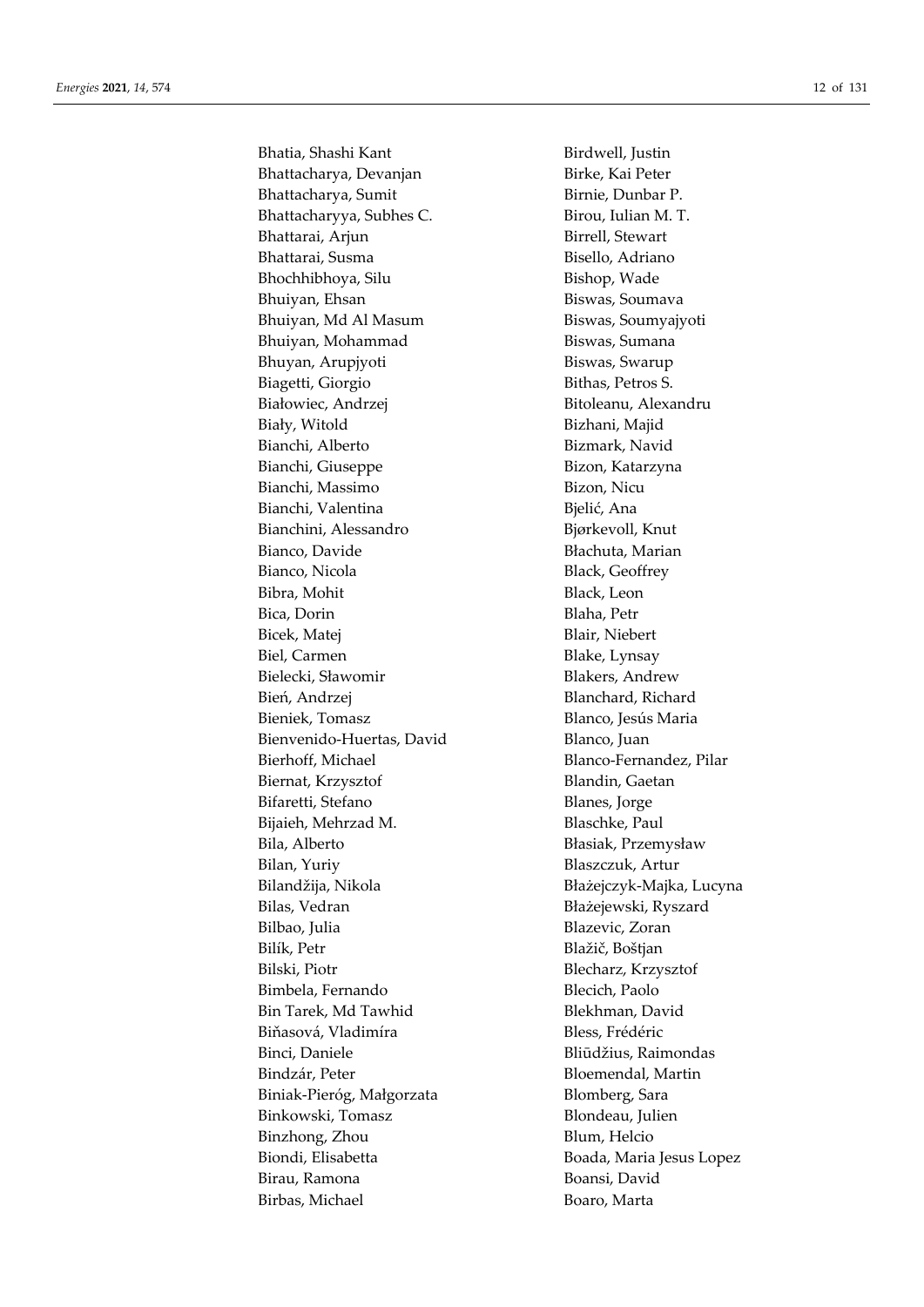Bobadilla, Luis F. Bonduà, Stefano Boban, Luka Bone, Gary Bober, Peter Bonelli, Francesco Bobi, Miguel Angel Sanz Bonfio, Claudia Bobinger, Marco Bonomo, Matteo Bocart, Fabian Bonomolo, Marina Boccaletti, Chiara **Bontoux**, Laurent Boccardo, Gianluca Booker, Edward Boccarusso, Luca Bordet, Alexis Bocchetta, Patrizia Borecki, Michal Bocci, Enrico Borg, Simon Bocîi, Liviu Sevastian Borge-Diez, David Böckl, Benjamin Borges, Cruz E. Bocklisch, Thilo Borggaard, Jeff Boddapati, Loukya Borisov Todorov, Ivan Bode, Arndt Borodinas, Sergejus Bode, Christoph Boronin, Sergei Bode, Florin Borovik, Igor Bodini, Nicola Borovinskaya, Ekaterina S. Bodisco, Timothy Borowicz, Marcin Bodkhe, Sampada Borowski, Marek Bodo, Enrico Borowski, Sebastian Boenzi, Francesco Borowski, Sylwester Boer, Dieter Borozan, Djula Bogacki, Jan Borquist, Eric Bogdan Mihai, Niculescu Borri, Emiliano Bogdan, Paul **Borrmann**, Thomas Bogdanowicz, Krzysztof Artur Bortolini, Lucia Bogovalov, Sergey Borugadda, Venu Babu Bogoyavlensky, Vasily Borunda, Mónica Bogusz, Piotr Borychowski, Michał Bohaienko, Vsevolod Borz, Stelian Alexandru Bohdal, Tadeusz Bosich, Daniele Bohinc, Klemen Bosioc, Ilie Alin Böhm, Benjamin Bosisio, Alessandro Böhm, Michał Bosma, Bret Bojnec, Stefan Bosnar, Sanja Bokalič, Matevž Bošnjaković, Mladen Bokde, Neeraj Bossola, Filippo Bokel, Regina Boswell, Ray Bokor, Balázs Both, Arend-Jan Boldyryev, Stanislav Botor, Dariusz Bolgov, Viktor Botzheim, Janos Bollino, Carlo Andrea Boucherif, Abderraouf Bolonio, David Boucheron, Romuald Bombac, Andrei **Boudissa**, Rabah Bombek, Gorazd Boufadel, Michel Bomberg, Mark Bouguelia, Mohamed-Rafik Bon, Volodymyr Bouhouras, Aggelos S. Bonavolontà, Francesco Boulama, Kiari Goni

Bogdanovich, Valeriy I. Song Borsukiewicz-Gozdur, Aleksandra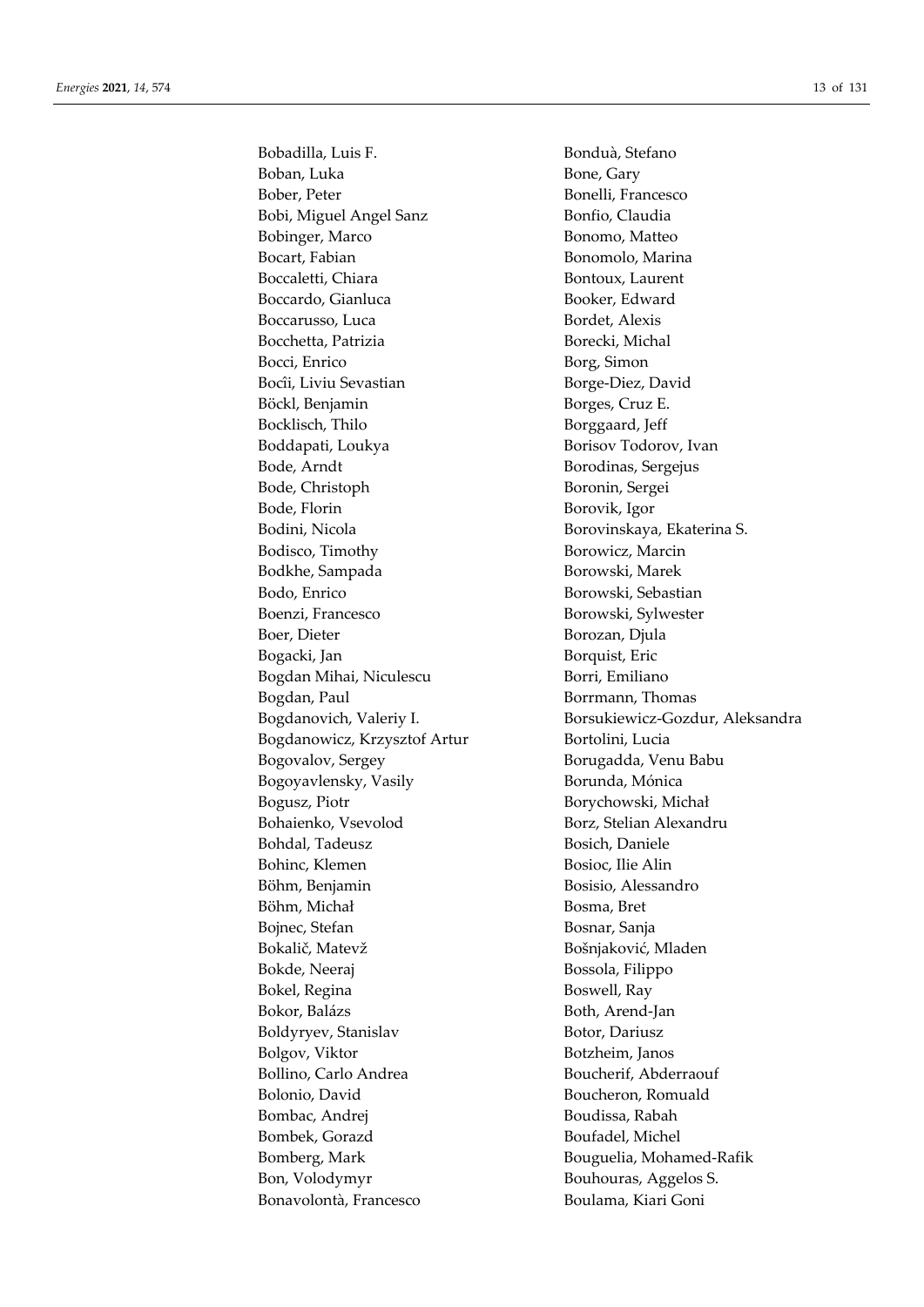Boulogeorgos, Alexandros-Apostolos A. Bouloumpasis, Ioannis Bounaceur, Roda Bourikas, Leonidas Bouris, Demetri Bourtsalas, Athanasios Bousbaine, Antonia Boutayeb, Mohamed Bouzid, Allal Bouzourâa, Montassar Billeh Bovo, Cristian Bowman, Robert C. Boxman, Raymond L. Boy, Virginie Boyer, Robert H.W. Bozalakov, Dimitar Bozhko, Yulia Yu Bozorg, Mokhtar Brachi, Paola Bracinik, Peter Bradac, Zdenek Bragança, Luís Bragg-Sitton, Shannon Bragin, Mikhail Braithwaite, Nicholas Bramesfeld, Goetz Brameshuber, Mario Branca, Teresa Annunziata Branch, Philip Branchini, Lisa Brandell, Daniel Brandštetter, Pavel Brandusoiu, Ionut Bogdan Brasiello, Antonio Bratu, Polidor Bratuškins, Uģis Bravi, Marco Brazdil, James F. Brcic. David Brdulak, Anna Breard, Arnaud Breban, Stefan Brecha, Robert I. Brecl, Kristijan Breen, Michael Breesch, Hilde Breitschopf, Barbara Bremdal, Bernt Arild Bremer, Jörg Breńkacz, Łukasz Brenna, Stefano

Brent, Alan Breschi, Valentina Bresciani, Etienne Bressot, Christophe Bretfeld, Mario Bretón, Julia Griselda Cerón Brezesinski, Torsten Briat, Olivier Brideau, Sebastien Bridgwater, Anthony Brillard, Alain Brinkerhoff, Joshua Briongos, Samira Briševac, Zlatko Briso, Cesar Brito, Miguel Centeno Brito, Moisés Brito, Paulo Brito, Paulo S. D. Briz, Fernando Brkić, Dejan Brock, Philippa M. Brodal, Eivind Brodie, Graham Brodnianska, Zuzana Brodny, Jarosław Brojboiu, Maria Broniewicz, Elzbieta Bronin, Dimitriy Bronstein, Svetlana Bronzaft, Arline Brooks, Adria Brooks, Robert Broseta, Daniel Bross, Lisa Brown, Anthony Brown, Kristen Brown, Philip N. Brown, Robert Keith Brozyna, Jacek Brtník, Bohumil Brumerčík, František Brun, Nicolas Brunerová, Anna Brunesi, Emanuele Bruninx, Kenneth Brunklaus, Gunther Brunner, Samuel Bruno, Roberto (University of Bologna, Italy) Bruno, Roberto (University of Calabria, Italy) Brunoro, Silvia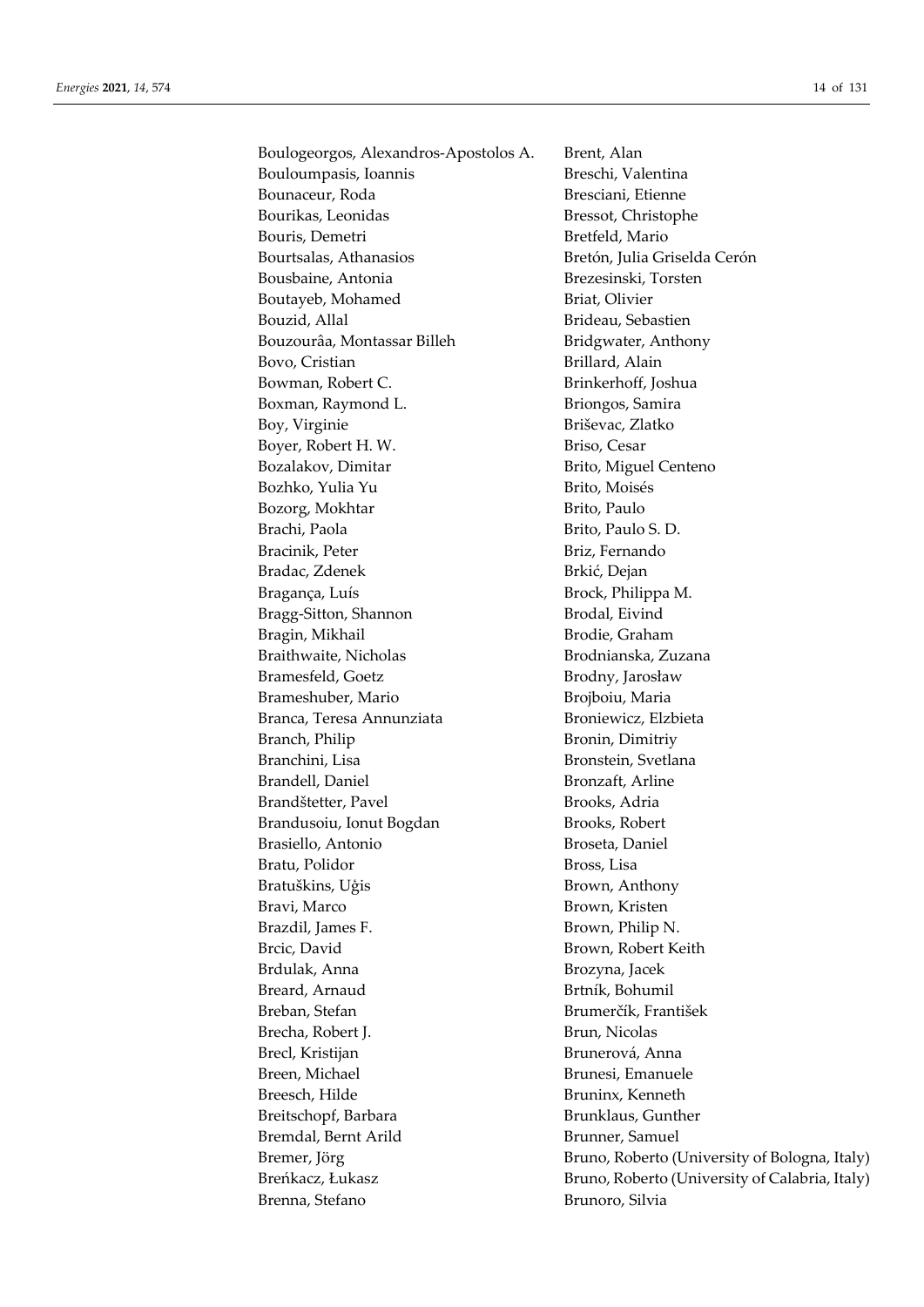Brusca, Sebastian Bureika, Gintautas Brutti, Sergio Bureš, Vladimír Bruzzese, Claudio Bureva, Veselina Bryant, John Burganos, Vasilis N. Bryant, Steven Burgas, Llorenç Bryja, Leszek Burgio, Alessandro Bryk, Maja **Burlacu**, Andrei Brzezińska, Dorota Burlakovs, Juris Bu, Siqi Burlea-Schiopoiu, Adriana Bubach, Bailey **Burlica, Radu** Bubnov, Alexey Burlikowski, Wojciech Buccella, Concettina Burman, Esfandiar Bucci, Giovanni Burmester, Daniel Bucci, Vittorio Burnete, Nicolae Vlad Buccino, Mariano Burnley, Stephen Buchan, Andrew Burns, Jonathan Buchman, Attila Burugupally, Sindhu Preetham Buciakowski, Mariusz Burzyński, Damian Bučinskas, Vytautas Buschmann, Matthias H. Bück, Andreas Busu, Cristian Buckman, Jim Busu, Mihail Bucko, Samuel Butala, Vincenc Bucoveţchi, Olga Maria Cristina Butcher, Daniel Budaciu, Cristina Buticchi, Giampaolo Budinski, Vedran Butkus, Mindaugas Budžaki, Sandra Butrylo, Boguslaw Budzianowski, Wojciech Butrymowicz, Dariusz Bueno, Emilio J. Buttay, Cyril Bueso, María C. Butu, Alina Buffa, Simone Bütün, Hür Ebuzer Bugała, Artur Butusov, Denis Bui, Binh Butzlaff, Felix Bui, Ngoc-Tam Buzási, Attila Buick, James Buzatu, Andrei Buijs, Wim Buzio, Marco Buire, Jérôme Buzna, Lubos Buiu, Catalin Byeon, Seongjoon Bujok, Petr Byrne, Julie Bujoreanu, Carmen Byrne, Paul Bukhari, Syed Basit Ali Byun, Sangjin Bukowski, Przemyslaw Byun, Yung-Cheol Buła, Dawid **Barnach Bzducha-Wróbel, Anna** Bulic, Neven Cabaleiro, David Bumiller, Gerd Caballero, Damian Bunea, Andrea Caballero, Víctor Bungau, Constantin Caban, Jacek Bungau, Simona Cabeza-Lainez, Jose M. Bunster, Victor Cablé, Axel Burchett, Bradley T. Cabral Pinto, Marina Burduhos, Bogdan-Gabriel Cabrera Tobar, Ana

Brus, Grzegorz Burdziakowski, Paweł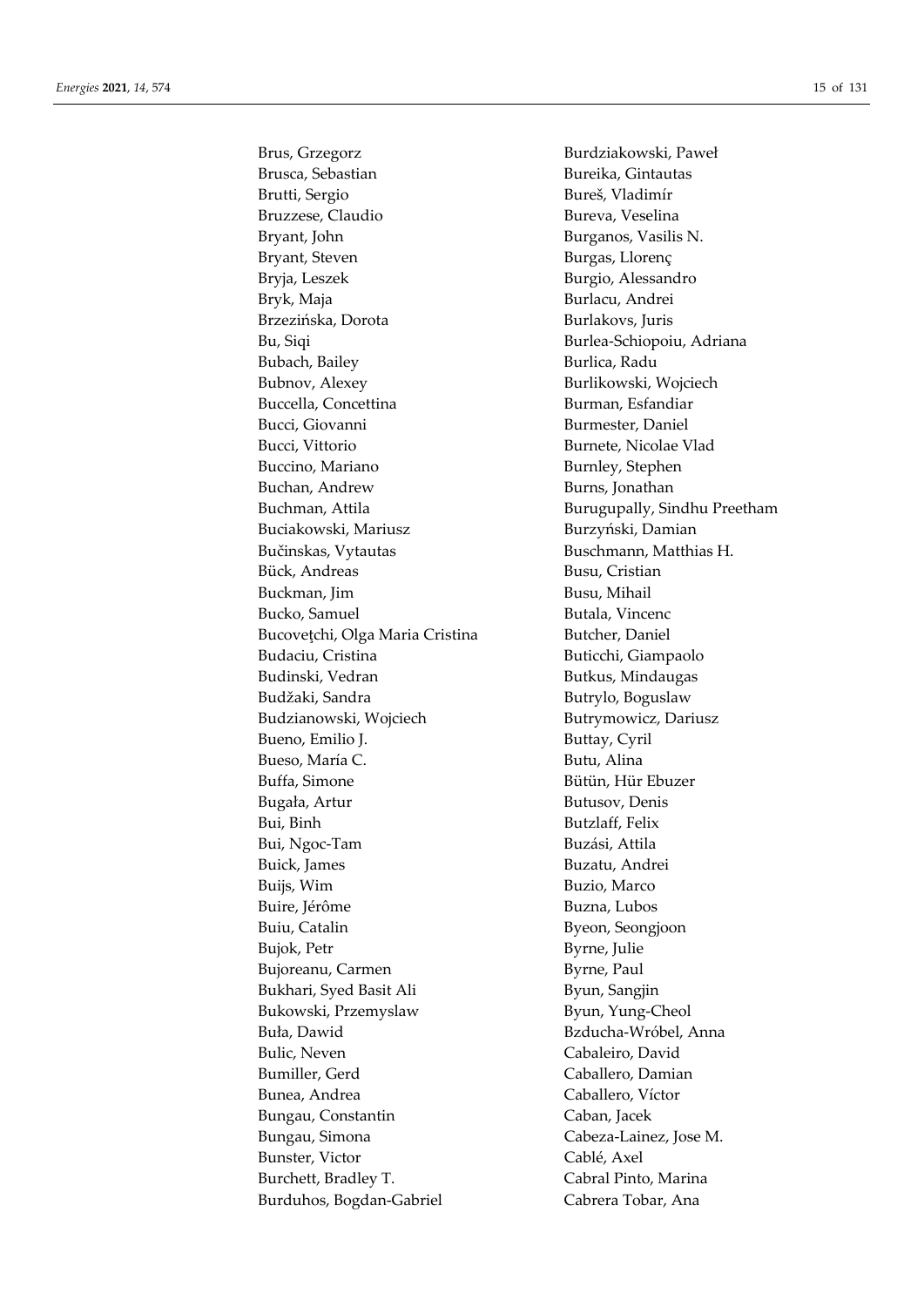Cacabelos, Antón Campisi, Tiziana Cacuci, Dan Campo, Celeste Cadelano, Gianluca Campo, Riccardo Cadenas, Erasmo Campos, Urso Čađenović, Rade Campu, Vasile Cadez, Simon Canals, Vincent Cadoux, Florent Cañas, Ignacio Caesarendra, Wahyu Cancelliere, Piergiacomo Caetano, Nídia Cancelo, Maite Teresa Caggiano, Antonio Candamano, Sebastiano Caglayan, Dilara Gülcin Candelieri, Antonio Cagnano, Alessia Canders, Wolf Cahoy, Dexter Candra, Dodiek Ika Cai, Hanmin Candrea, Adina Nicoleta Cai, Jianchao Canepa, Edward Cai, Jihua Canhoto, Paulo Cai, Mengmeng Caniato, Marco Cai, Wu Canivell, Jacinto Cai, Yuhang Canizes, Bruno Caignaert, Guy Cannarile, Francesco Cailean, Alin-Mihai Cannavale, Alessandro Cała, Marek Cannistraro, Giuseppe Calabrò, Paolo S. Cano-Espinosa, Carlos Calabrò, Roberto Cano-Ortega, Antonio Calado, Maria Do Rosário Alves Cansado, Pablo Calamante, Massimo Cansino, José M. Calamita, Giuseppe Cantero, Alvaro Serna Calandrini, Sara **Canadia Cao**, Bingyang Calatroni, Alberto Cao, Bo Calbó, Josep Cao, Jianyun Călbureanu, Mădălina Cao, Liangzhi Caldeira, Laura **Cao**, Mengqiu Caleiro, António Cao, Tao Caliciotti, Andrea Cao, Wen-Ping Calif, Rudy Cao, Yiding Calin, Adrian Cantemir Cao, Yuan Calle Cancho, Jesús Cao, Yunqi Callejo, Miguel Ángel Manso Capaldo, Luca Calvert, Kirby Capata, Roberto Calvo Herrero, Luis Miguel Capezzali, Massimiliano Calvo, Francisco Capitani, Renzo Calvo-Silvosa, Anxo Capitman, John Amson Calzaferri, Gion Capizzi, Giacomo Camacho, Eduardo F. Capodaglio, Andrea G. Camarinha-Matos, Luis M. Capogni, Marco Camci, Cengiz Caporali, Stefano Camelia, Gabor Caporin, Massimiliano Camm, Joseph Capote, Rene Campagnolo, Filippo Capozzoli, Alfonso Campello-Vicente, Hector Cappai, Francesco Campillo, Jose Miguel Cappuzzello, Francesco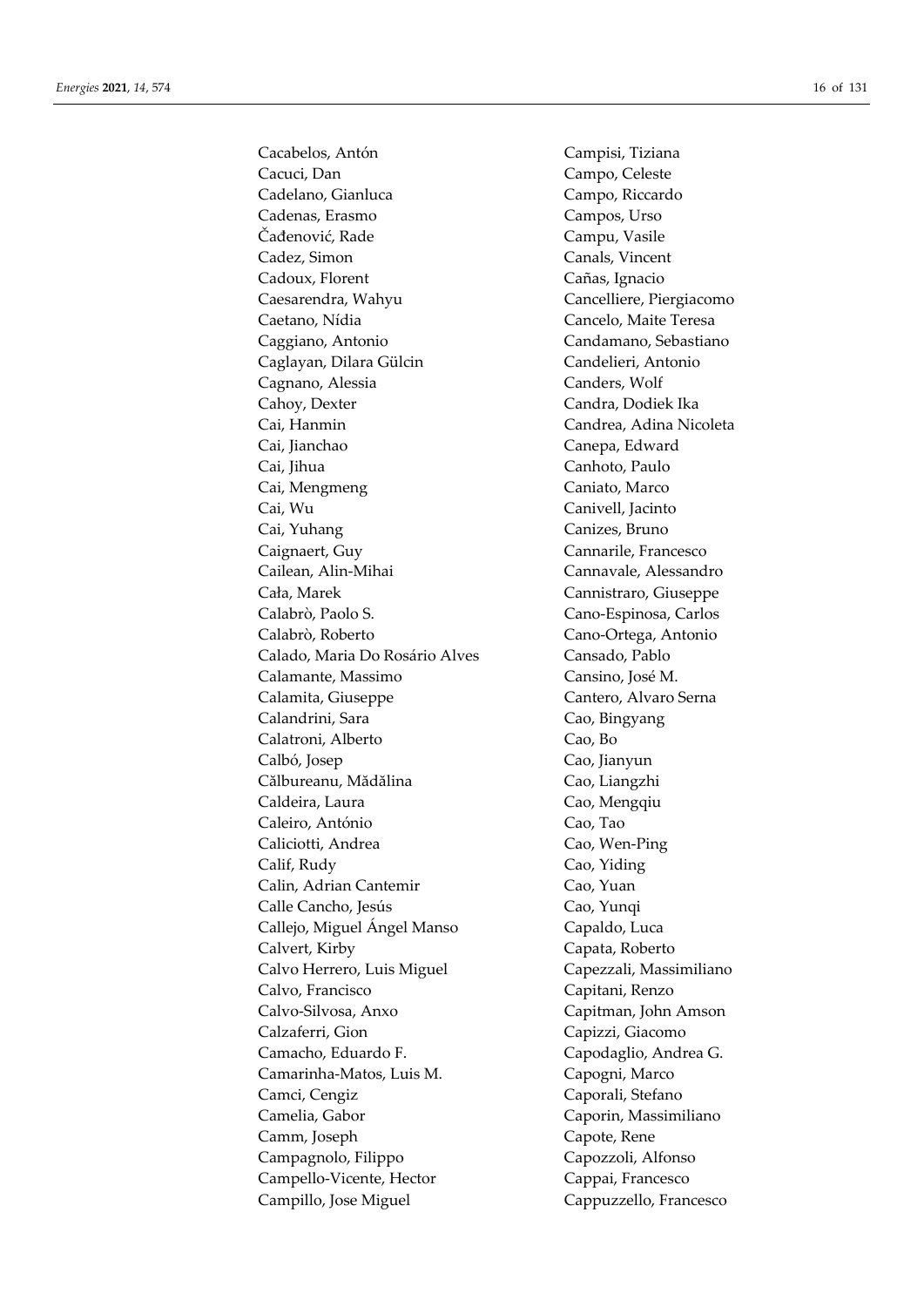Capraro, Valerio Carter, David A. Capuano, Francesco Cartland-Glover, Gregory Capuano, Paolo Caruana, Cedric Capuder, Tomislav Carulli, Francesco Caputo, Fabio Caruso, Giulia Carabano, Rocio Caruso, Ugo Cárabe, Julio Carutasiu, Mihail-Bogdan Carabineiro, Sonia Carutasu, George Caraiani, Petre Caruzzo, Amaury Cara-Jiménez, Jorge Carvalho, Carlos Carapeto, Ana Carvalho, José Beleza Carbone, Alessandra Carvalho, Luisa M. H. Carbone, Lorenzo Carvalho, Mónica Carboni, Gianluca Carvalho, Rosário Carcadea, Elena Casado, Alejandro Cardador-Martínez, Anaberta Casado-Coterillo, Clara Cardona, Fabio Casadonte, Dominick Cardoso, José Roberto Casale, Giuseppe Rocco Caricchi, Federico Casaleiro, João Čarija, Zoran Casasso, Alessandro Cariow, Aleksandr Cascardi, Alessio Carleer, Robert Cascella, Giuseppe Leonardo Carli, Raffaele Cascone, Stefano Carlsson, Anders E. Caseiro, Luís Carlucci , Claudia Casella, Patrizia Carmen Carnero, María Casini, Marco Carmona, Josep Casisi, Melchiorre Carnì, Domenico Casoli, Paolo Carnieletto, Laura Casolino, Giovanni Mercurio Caro, Eduardo Cassarino, Tiziano Gallo Carole, Coufort Cassetti, Gabriele Carozza, Antonio Castaing-Lasvignottes, Jean Carpenter, Adam T. Castaldo, Anna Carpinelli, Guido Castaño, Fernando Carpita, Mauro Castaño, Maria-Soledad Car-Pusic, Diana Castaño-Rosa, Raúl Carr, Stephen Castedo, Ricardo Carratù, Marco Casteleiro-Roca, Jose Luis Carravetta, Armando Castellani, Beatrice Carreño-Ortega, Angel Castellani, Francesco Carreon, Moises Castellano, Nuria Novas Carretero, Claudio Castellanos, Sergio Carrier, Marion Castelletto, Nicola Carril, Jose Carbia Castelli, Ivano E. Carrillo, Alfonso J. Castelli-Dezza, Francesco Carrión, Miguel Castelló, Ramon Costa Carriveau, Rupp Castiglione, Teresa Carta, Daniele Castilla, Roberto

Cardaci, Alessio Casado-Belmonte, María Del Pilar Carlo, Petrarca Caseiro Rocha, Alfredo Moreira Carpentier-Postel, Samuel Castañeda-Miranda , Alejandro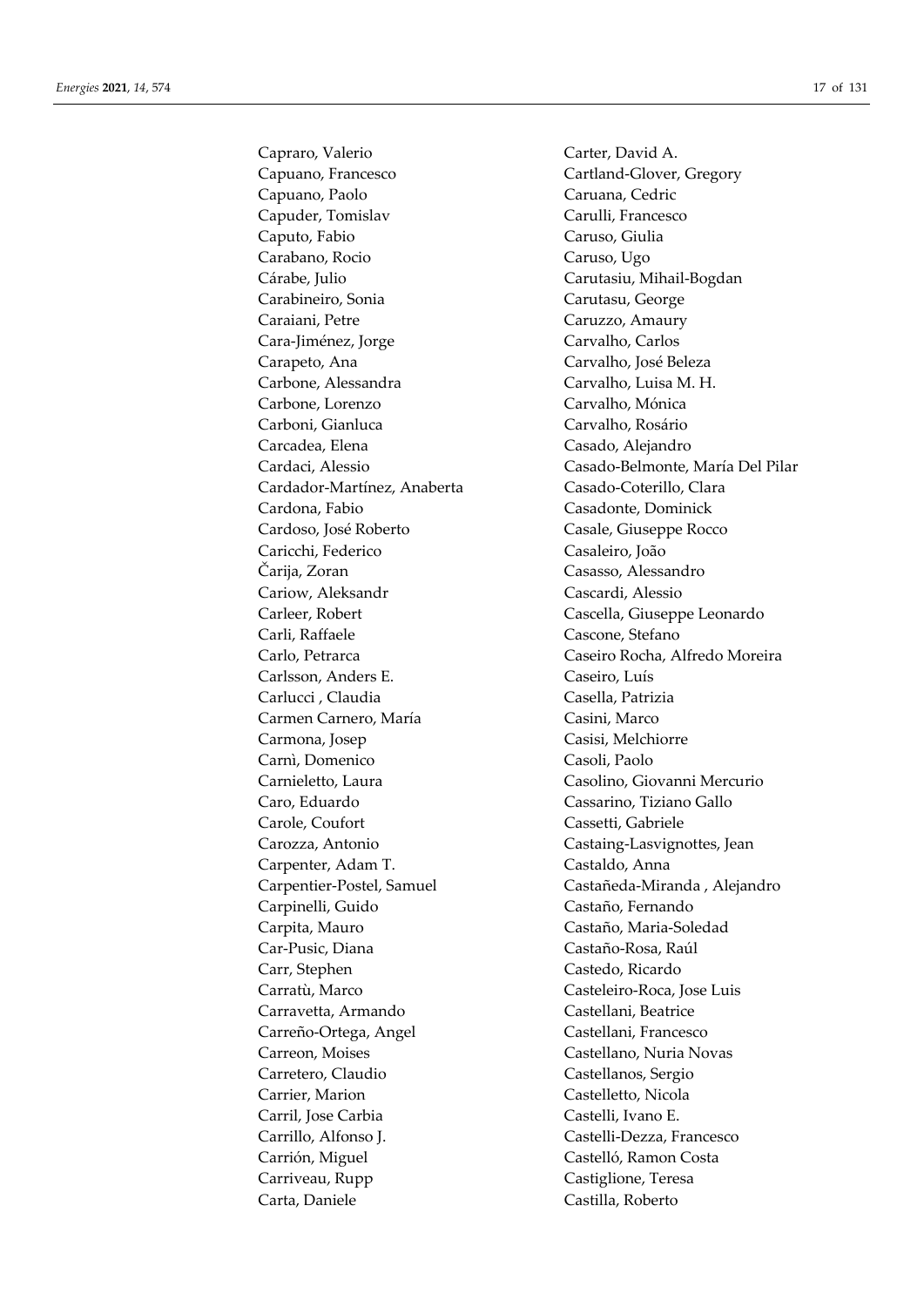Castillo Olea, Cristian Castillo, Ismael Castillo, Tony Castro Dominguez, Bernardo Castro, Edison Castro, Eulogio Castro, Jesús Castro, José Raúl Castro, Pablo Castro-García, M. P. Castronuovo, Edgardo D. Castro-Osma, José A. Castro-Santos, Laura Catalano, Agostino Catalano, Antonio Pio Catalin Daniel, Galatanu Catalina-Lucia, Cocianu Cataliotti, Antonio Čatipović, Ivan Catita, Cristina Catizzone, Enrico Catrini, Pietro Catry, Filipe Cattanei, Andrea Cattani, Luca Cavaco Mendes, Mário José Gonçalves Cavagnaro, Robert Cavaliere, Giuseppe Cavalieri, Salvatore Cavallaro, Antonio Cavallaro, Fausto Cavallaro, Luca Cavallo, Alberto Cavazzini, Giovanna Cavenaghi, Marcos Cayeux, Eric Cazacu, Emil Cazan, Cristina Cazzaniga, Noemi E. Cebrucean, Dumitru Cebula, Richard Cecchini, Massimo Cecconet, Daniele Cecconi, Manuela Ceci, Michelangelo Cecílio, José Cecotti, Marco Cecrdle. Iiri Cedano, Karla G. Cedomir, Milosavlevic Čegar, Saša

Ceglia, Francesca Čekon, Miroslav Celadyn, Magdalena Celani, Alberto Celik Girgin, Sinem Celik, Ilke Celikbilek, Ozden Celli, Daniele Celli, Gianni Cen, Yinjie Cenký, Matej Centeno, Miguel Angel Centobelli, Piera Čeponis, Andrius Ceran, Bartosz Cerasi, Pierre Rolf Cerciello. Francesca Cerda, Emilio Cerdeira, Fernando Cereceda, Oihane Čereška, Audrius Ceresoli, Davide Cerezo-Narváez, Alberto Čermák, Jiří Cernat, Mihai Černeckienė, Jurgita Cerone, Nadia Cerretti, Giacomo Cerri, Giovanni Cerro-Prada, Elena Cervi, Eric Cesare Redondi, Alessandro Enrico Cespi, Daniele Cha, Ho-Young Cha, Hyeongyun Chaabane, Wassim Chabane, Sofiane Chaberek, Grazyna Chaczykowski, Maciej Chadha, Kanwal Chae, Junjae Chai, Wei Chai, Zhenhua Chakirov. Roustiam Chakrabarti, Amartya Chakrabarti, Sambuddha Chakraborty, Debapriya Chakraborty, Manali Chakraborty, Nirjhor Chakraborty, Uday Chakrapani, Sunil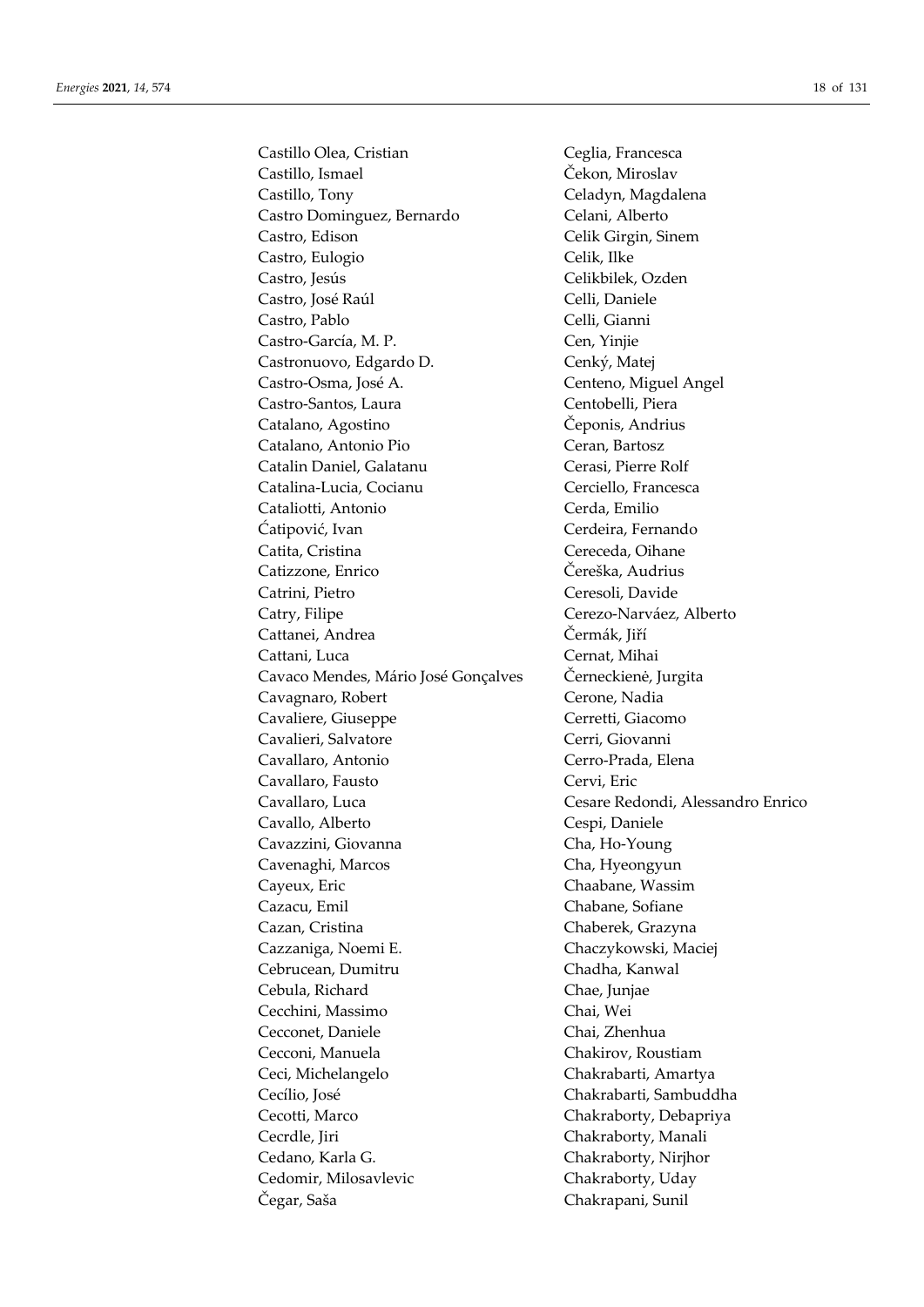Chalikias, Miltiadis Charisiou, Nikolaos Chalkias, Dimitris A. Charles, Komboigo Chalupka, Karolina Charpentier, Jean-Claude Chamakos, Nikolaos Charvat, Karel Chambers, Jonathan Charvát, Pavel Chamorro Vera, Harold R. Charvátová, Hana Chamorro, César R. Chase, Alison Champier, Daniel Chassiakos, Athanasios Chan, Chien Aun Château, Pierre-Alexandre Chan, Fan Liang Chatterjee, Atanu Chan, Steve Chatterjee, Tanmoy Chan, Sunney Chaturvedi, Tanmay Chan, Ying-Chieh Chatzakis, John Chand, Shyam Chatzitheodoridis, Fotios Chandra Rao, Varikuti Purna Chau, Kwok-Wing Chandrahalim, Hengky Chau, Tat Kei Chandrala, Lakshmana Chaubey, Saurabh Chandramouli, Kulshreshtha Chaudhari, Ashvinkumar Chandrasekhar, Arunkumar Chaudhary, Sanjay K. Chang, Byungik Chaudhry, Hassam Chang, Cheng-Hsun-Tony Chaudhry, Muhammad Umar Chang, Chia-Lin Chauhan, Aneesh Chang, Choong-Koo Chauhan, Kapil Chang, Daejun Chava, Rama Krishna Chang, Der-Wen Chaves Ávila, José Pablo Chang, Han Chavez-Angel, Emigdio Chang, Hsueh-Hsien Chayaamor-Heil, Natasha Chang, Hsueh-Sheng Chazallon, Bertrand Chang, Jui-Cheng Che, Yuzhang Chang, Kuo-Jen Cheah, Lynette Chang, Liann-Be Cheba, Katarzyna Chang, Pearl Chun Cheluszka, Piotr Chang, Ping Chen, Bang-Fuh Chang, Rui Chen, Bolin Chang, Seongju Chen, Chen Chang, Shuchih Ernest Chen, Cheng-I Chang, Tsangyao Chen, Cheng-Wei Chang, Victor Chen, Cheng-Yi Chang, Ya-Ju Chen, Chiachung Chang, Yao-Feng Chen, Chien-Sheng Chang, Yeong-Hwa Chen, Chih-Chiang Chang, Yi-Kuo Chen, Chin-Chao Chang, Yuan-Chih Chen, Chin-Shan Chang, Yu-Chia Chen, Chun Chang, Yuhua Chen, Daniel Chao, Ru-Min Chen, Han-Shen Chaouch, Mounir Chen, Haoyong Chapman, Andrew John Chen, Hongtian Chappidi, Chandrakanth Chen, Hsuan-Chu Charalampakos, Vassilios Chen, Hung-Cheng Charalampopoulos, Ioannis Chen, Jiann-Jong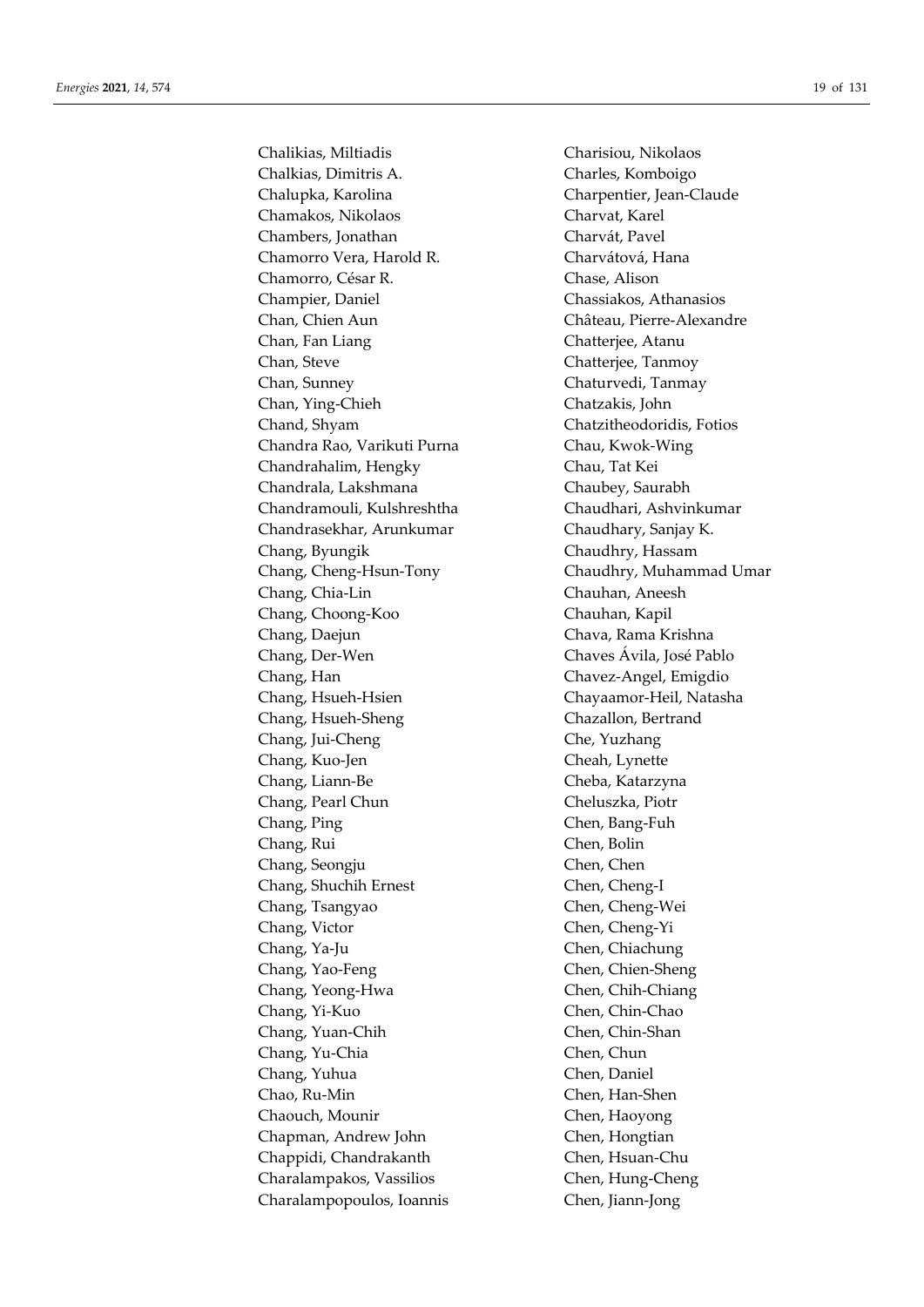Chen, Jian-Zhang Cheng, Hsu-Yung Chen, Jia-Shiun Cheng, Huanyu Chen, Jiefu Cheng, Jui-Hung Chen, Jim Shih-Jiun Cheng, Ka Wai Eric Chen, Jinhua Cheng, Liang Chen, Jun Cheng, Pei Chen, Jyh-Jian Cheng, Ruiqi Chen, Kun-Yung Cheng, Tao Chen, Lea-der Cheng, Weiying Chen, Leo Cheng, Xiaodong Chen, Li Cheng, Yang-Tse Chen, Liang-Bi Cheng, Yu-Huei Chen, Liang-Yu Cheng, Yuk Shing Chen, Lin Cheong, Jae Hak Chen, Lingen Cheraghian, Goshtasp Chen, Lung-Chien Cherednichenko, Oleksandr Chen, Ming-Hung Cheremisin, Alexey Chen, Pao Chi Cherian, Chinchu Chen, Peirong Chernoray, Valery Chen, Peng Chernyak, Sergei Chen, Po-Tuan Chernyi, Sergei Chen, Ruei-Tang Cheskis, Dima Chen, Shang-Yuan Cheung, Ocean Chen, Shengen Cheval, Sorin Chen, Shin-Ju Chevallier, Julien Chen, Shujian Cheverda, Vladimir A. Chen, Tao Chew, Nick Guan Pin Chen, Tao-Hsing Chi, Ting Chen, Ti Chiacchio, Ferdinando Chen, Tsung-Chia Chiampo, Fulvia Chen, Wei-Bo Chiandone, Massimiliano Chen, Weiqiang **Chianese**, Simeone Chen, Wenfu Chiang, Chen-Yu Chen, Xi Chiappini, Daniele Chen, Xiao Chiatti, Giancarlo Chen, Yan (Hawaii Natural Energy Institute, USA) Chiba, Kazuhisa Chen, Yan (Pacific Northwest National Laboratory, USA) Chibiryaev, Andrey Chen, Yang Chicco, Jessica Maria Chen, Yi-Chung Chicea, Dan Chen, Yi-Yung Chicet, Daniela Chen, Yong-Song Chiementin, Xavier Chen, Yuan-Ho Chien, Nguyen Ba Chen, Yukai Chiesa, Giacomo Chen, Yung-Chung Chilet, Salvador Seguí Chen, Zengshun Chin, Alan H. Chen, Zhi-Gang Chin, Cheng Siong Chen, Zhixi Chin, Jit Kai Cheng, Chun-An Chinnici, Marta Cheng, Eric Ka-Wai Chiodo, Elio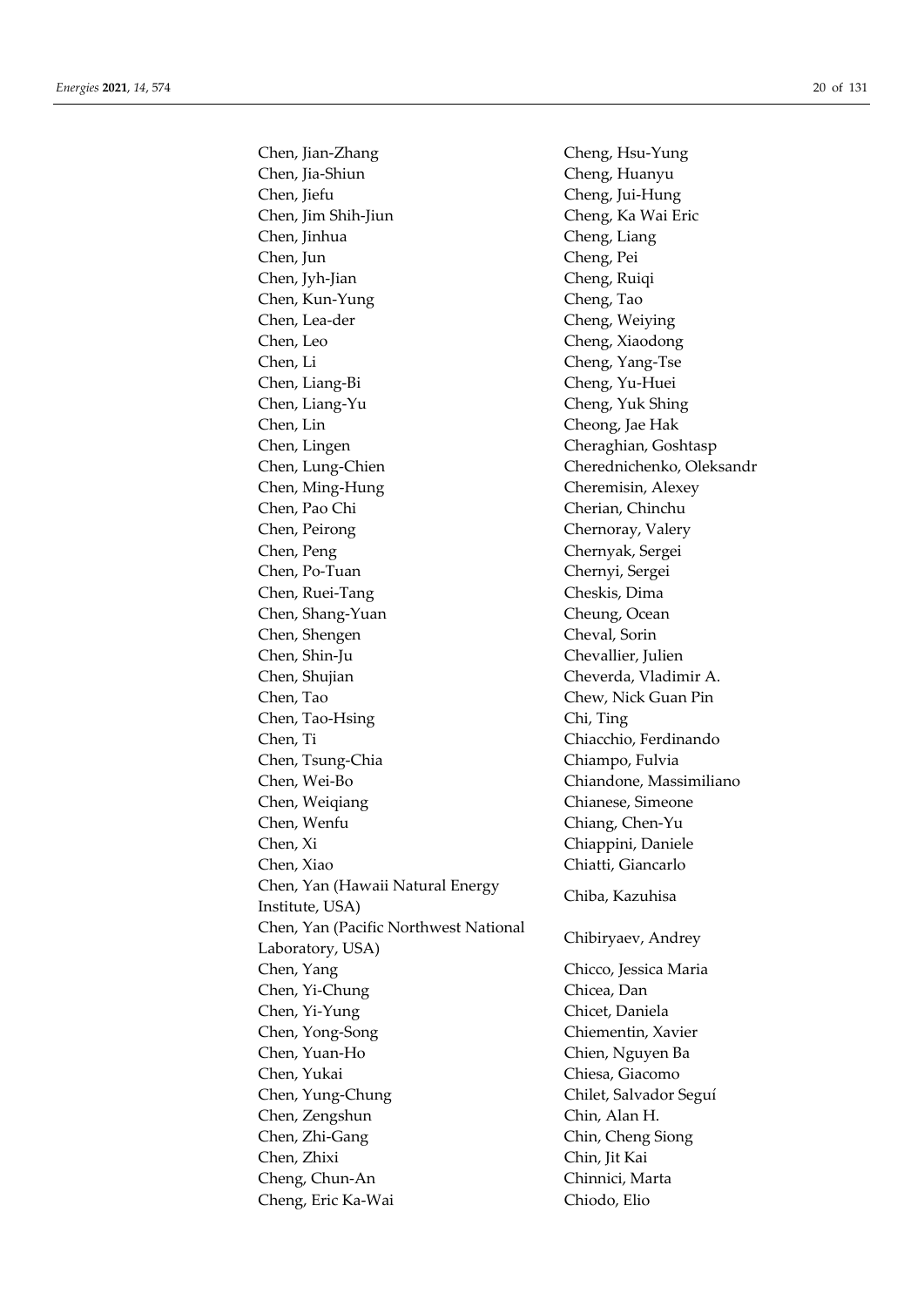Chioncel, Cristian Paul Choi, Sungyun Chiriac, Radu Choi, Suyong Chirkov, Denis Choi, Ui-Min Chirumamilla, Manohar Choi, Wonik Chisholm, William A. Choi, Wooyeol Chitale, Kedar Choi, Woo-Young Chitnis, Mona Choi, Yeong-Jun Chiu, Huang-Jen Choi, Yong Chan Chiu, Lai Fong Choi, Yongho Chiu, Linus Y. S. Choi, Yong-Seok Chiu, Wei-Yu Choi, Yosoon Chiu, Yong-Hu Choi, Youngjin Chivelet, Nuria Martín Choiński, Dariusz Chmiel, Jarosław Chojnacki, Andrzej Lukas Chmielewski, Adrian Chojnacki, Jerzy Chmielewski, Maciej Cholewa, Tomasz Chmielewski, Tomasz Chomát, Miroslav Chng, Samuel Chondrogiannis, Stamatios Cho, Chungyeon Chong, Adrian Cho, Dae Won Chong, Heap-Yih (John) Cho, Guyoung Choo, Kyosung Cho, Gyu-Jung Choon-Man, Jang Cho, Hwanhee Choroszucho, Agnieszka Cho, Il-Hyeong Chorowski, Maciej Cho, In Sun Chou, Cheng-Tung Cho, Jung Sang Chou, Eric Ting-Kuei Cho, Kyu Taek Chou, Jung Chuan Cho, Seokwon Choubar, Mohammad Akbari Cho, Soo-hwan Choudhary, Hemant Cho, Young-Hoon Chouhan, Shailesh Singh Chodakowska, Ewa Chow, David Chodkowska-Miszczuk, Justyna Chow, Wan-ki Choe, Yoonsik Chowdhury, Dhiman Choi, Bong Jun Chowdhury, Jaideep Choi, Byungcho Chowdhury, Satyajit Choi, Daiwon Chrenko, Daniela Choi, Donguk Chríbik, Andrej Choi, Hojong Christanis, Kimon Choi, Jong Min Christen, Thomas Choi, Jungwon Christian, Ostertag-Henning Choi, Jun-Ho Christidis, Panayotis Choi, Kwang Hwan Christodoulides, Paul Choi, Kyunghwan Christodoulou, Christos A. Choi, Minsuk Christoforidis, Georgios Choi, Myong Yong Christophe, Sauvey Choi, Myoung Shik Christos, Kordulis Choi, Nag Jung Chruszcz-Lipska, Katarzyna Choi, Sang-Il Chrysoulas, Christos Choi, Seok Min Chrzan, Krystian Leonard Choi, Sungyong Chrzan, Piotr

Choi, Dae-Hyun Chowdhury, Towhid Hossain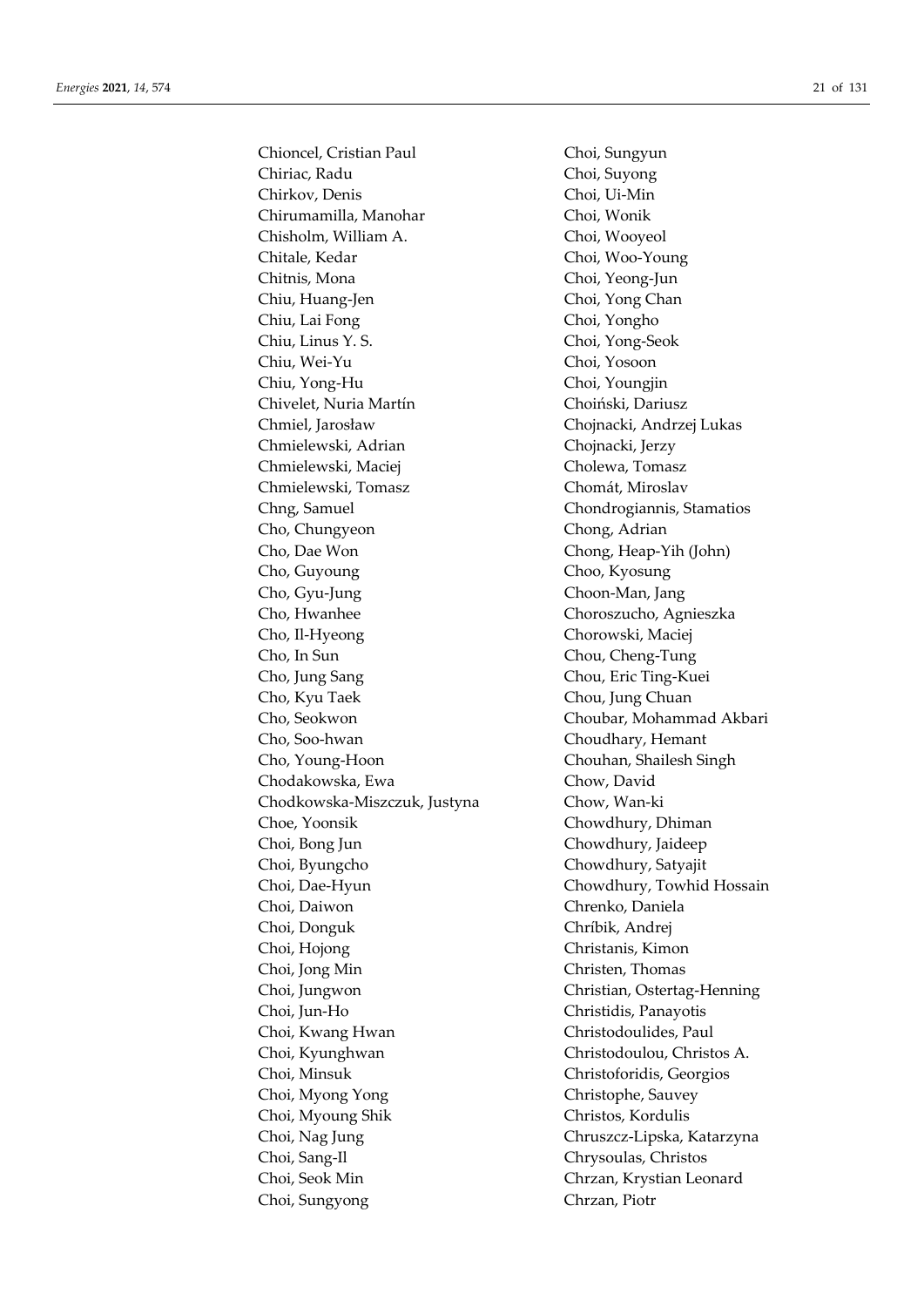Chrzanowski, Łukasz Cirstea, Marcian Chu, Hongqing Cirstea, Stefan Chu, Hung-Chi Cirtoaje, Cristina Chua, Beelee Cisek, Piotr Chuang, Ching-Chun Cislaghi, Alessio Chuang, Ming-Chin Ciszewski, Mateusz Chuang, Po-Ya Abel Citroni, Rocco Chudy-Laskowska, Katarzyna Ciuciu, Ioana Chuffart, Thomas Ciuonzo, Domenico Chung, Haegeun Ciupitu, Liviu Chung, Ilyong Ciurzyńska, Agnieszka Chung, Jae Dong Clairand, Jean-Michel Chung, Jaewoo Clancy, Joy Chung, Kung-Ming Clar, Christoph Chung, Sheng-Heng Clark, David Chung, Yao-Liang Clark, Thomas A. Chung, Yi-Nung Clarkson, Peter Chung, Young Mo Claudio, Gianfranco Chuvilin, Evgeny Clausen, Niels-Erik Chybowski, Leszek Clausen, Philip Ciabattoni, Lucio Clauss, John Ciaburro, Giuseppe Clavero, Maria Ciancaleoni, Gianluca Clavier, Nicolas Ciancetta, Fabrizio Cleary, Patricia Ciani, Adriano Clematis, Davide Ciani, Lorenzo Clemens, Markus Čibinskienė, Akvilė Clements, Adam Cican, Grigore Climent, Javier Cicconi, Paolo Climente-Alarcon, Vicente Cicea, Claudiu Cloete, Schalk Cicone, Antonio Clough, Peter Cienfuegos-Suárez, Pablo Cobianu, Cornel Ciesielski, Wojciech Coca, Eugen Cignini, Fabio Coccia, Gianluca Cinà, Lucio Cocho-Bermejo, Ana Cinefra, Maria Cochrane, Logan Cinocca, Andrea Coclanis, Peter Cinteza, Otilia Ludmila Coclite, Alessandro Ciobotaru, Mihai Cocolios, Thomas Elias Cioccolanti, Luca Codecasa, Lorenzo Cioncolini, Andrea Coderoni, Silvia Ciontea, Catalin-Iosif Codetta Raiteri, Daniele Ciornei, Irina Coe, Ryan Ciortan, Sorin Coelho, Leandro Dos Santos Cipek, Mihael Coelho, Luis Cipollone, Roberto Coelho, Paulo Cirà, Andrea Coelho, Pedro J. Ciri, Umberto Cogato, Alessia Ciric, Rade M. Cohen, Boiko Cirimele, Vincenzo Čoko, Duje Cirlugea, Mihaela Colafranceschi, Stefano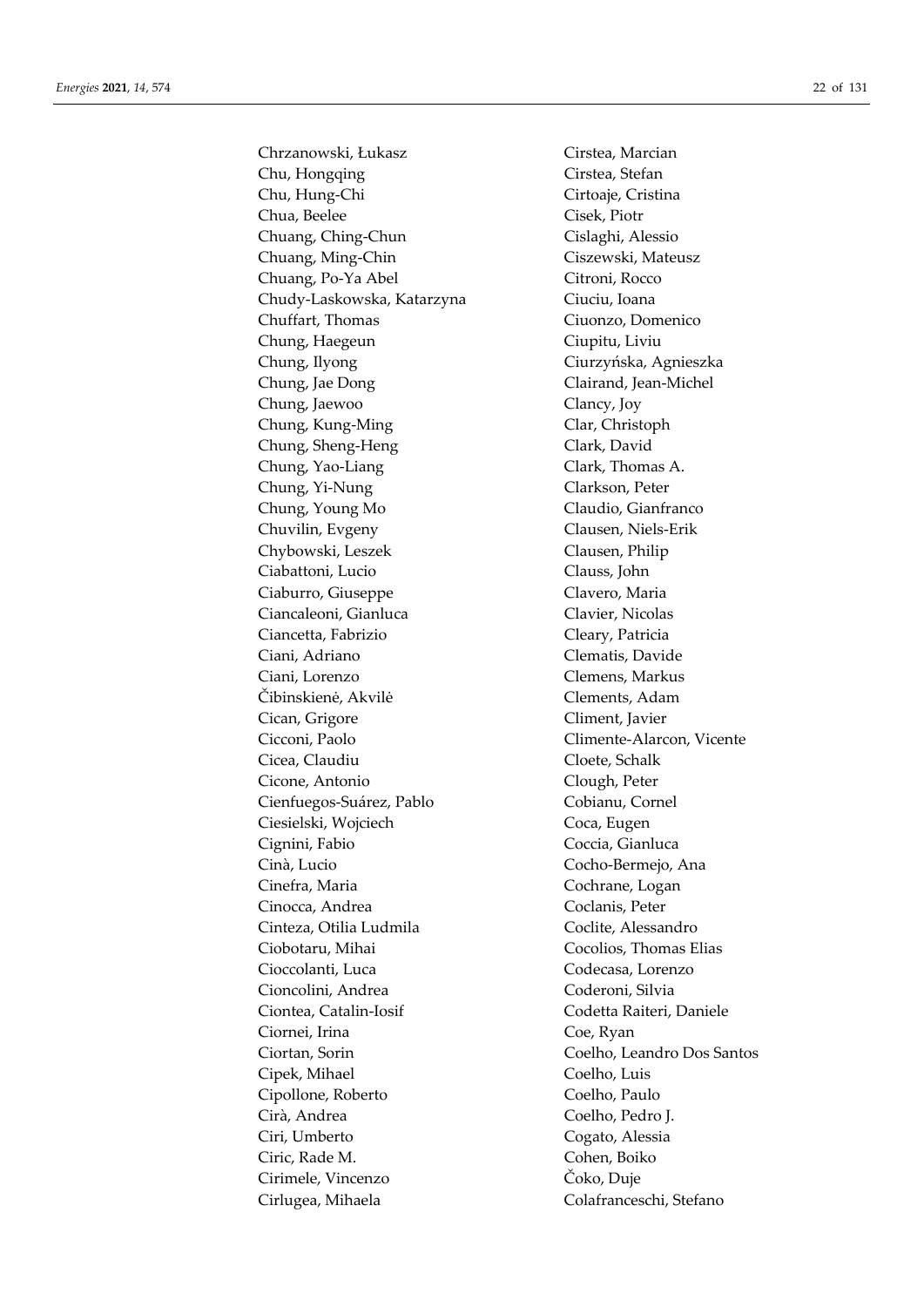Colantoni, Andrea Corcoran, Peter Colbertaldo, Paolo Cordes, Florian Colclough, Shane Cordiner, Stefano Coldea, Teodora Emilia Čorejová, Tatiana Cole, Wesley Corey, Gabriel Coletti, Chiara Corgnale, Claudio Coli, Massimo Corizzo, Roberto Colla, Valentina Corkish, Richard Collado, José Villar Cornaro, Cristina Collares-Pereira, Manuel Cornet, Iris Colli, Alejandro Nicolás Coronas, Alberto Collins, John Čorović, Selma Colom, Xavier Corrado, Rindone Coloma, Juan Francisco Corrado, Vincenzo Colorado-Garrido, Dario Corral Bobadilla, Marina Colson, Gregory Corrales-Serrano, Mario Colter, Peter Corrao, Rossella Coman, Mihaela Denisa Correa, Lina Brand Coman, Vasile Corrêa, Tomás P. Combes, Francois Correia, Sandra F. H. Combrinck, Madeleine Corsini, Alessandro Conceição, Eusébio Z. E. Cortellessa, Gino Concli, Franco Cortes, Domingo Conejo, Antonio Corti, Fabio Conesa, Juan A. Cortiços, Nuno D. Conflitti, Paolo Cortignani, Raffaele Congedo, Paolo Maria **Corvacho**, Helena Congestri, Roberta Cosanti, Barbara Coni, Mauro Cosentino, Valentina Čonka, Zsolt Cosimbescu, Lelia Connolly, James P. Cosoiu, Costin Ioan Consolini, Giuseppe Cossu, Marco Consorti, Lorenzo Costa, Aniko Constable, Edwin Costa, Carlos Miguel Constantin Neagu, Bogdan Costa, Fiammetta Constantin, Gabriel-Alexandru Costa, Francisco Constantina, Ciprian Costa, Paulo Moisés Constantinescu, Radu Costa, Susana Constantinescu-Dobra, Anca Costa, Vítor Antõnio Ferreira Conte, Francesco Costa-Castelló, Ramon Contestabile, Pasquale Costall, Aaron W. Conti, Massimo Costamagna, Paola Contini, Daniele Costanzo, Paola Continillo, Gaetano Costanzo, Vincenzo Cook, Ann Costea, Monica Cook-Chennault, Kimberly Costinas, Sorina Copping, Andrea E. Cotas, Carla Coppo, Massimiliano Cote, Gérard Coppola, Gennaro Cotfas, Petru Corazza, Maria Vittoria Cotorcea, Alexandru

Colangelo, Gianpiero Córcoles-Tendero, Juan I.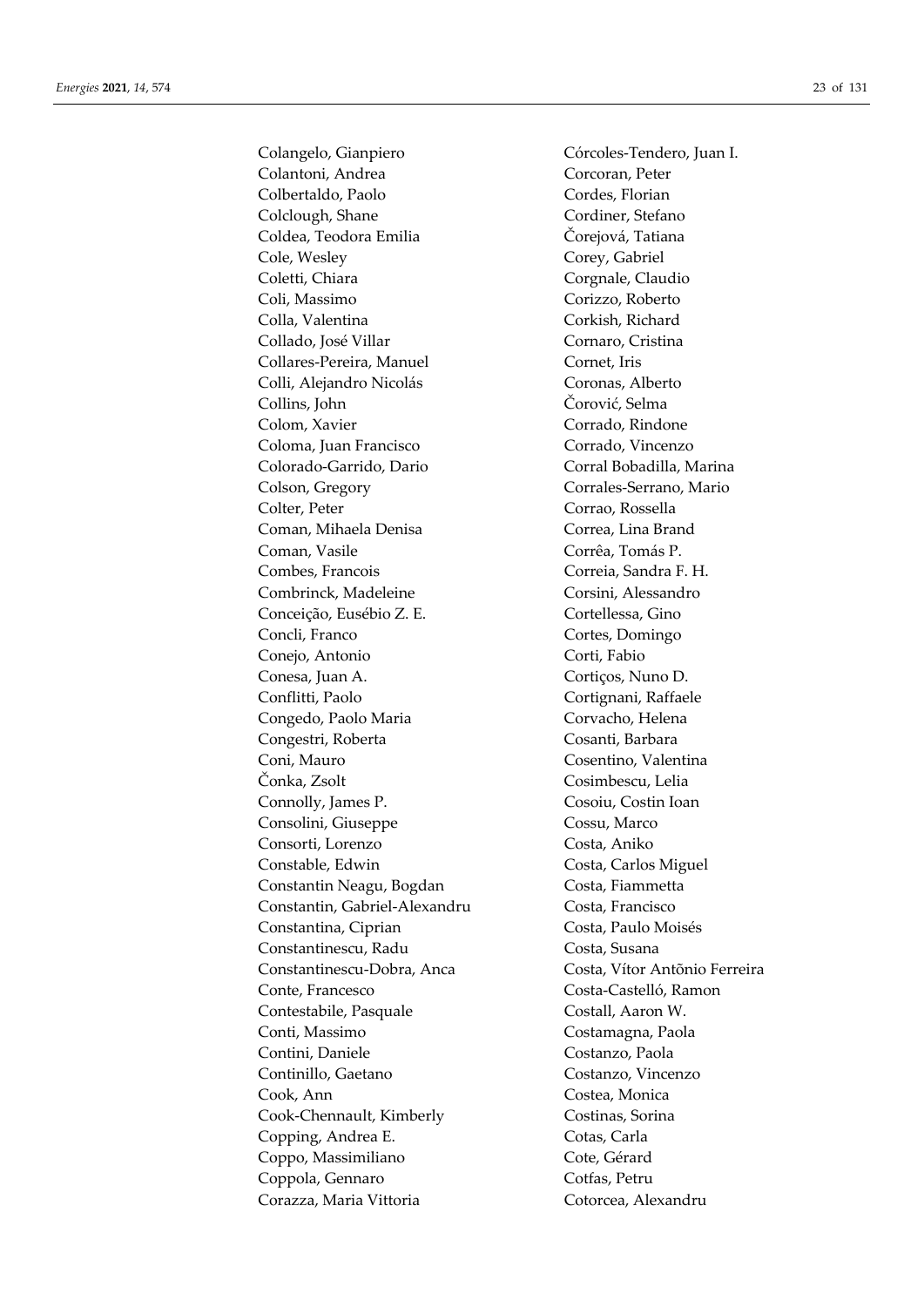Cottis, Panayotis Crovetti, Paolo Stefano Cottone, Giulio Crozier, Constance Couenne, Francoise Cruz, Sérgio Coufal, Oldřich Cruz-Romero, Pedro Coughlin, Michael Csaba, Fogarassy Coulter, John Csaba, Toth Couraud, Benoit Csáky, Imre Coutelieris, Frank A. Csiszár, Csaba Coutinho, Joana T. Csonka, Bálint Couto, António Cuadrado, David Gonzalez Couto, Luis D. Cuadras, Angel Couto, Paulo Cubukcuoglu, Beste Covaci, Stefan Cucchiella, Federica Coz, Alberto Cucinotta, Filippo Cozzolino, Raffaello Cucinotta, Giuseppe Craciun, Eduard-Marius Cuculić, Aleksandar Craciunescu, Aurelian Cucuzzella, Michele Craciunescu, Teddy Cude, Brenda Craig, Michael T. Cuenot, Bénédicte Crandall, Dustin Cuevas, Fermin Crawley, Jenny Cugliari, Jairo Creager, Stephen E. Cui, Minming Crebier, Jean-Christophe Cui, Qingyu Crepeau, John Cui, Ryna Yiyun Crespi Llorens, Damian Cui, Yi Crespo Cabillo, Isabel Cui, Yuyan Crespo, Nuno Cukrov, Neven Cressman, John R. Cultrera, Matteo Cretan, Remus Cumming, Adam S. Cretu, Mihaela Cumming, Douglas Creux, Patrice **Cunningham**, Rebecca Crijns-Graus, Wina Cupiał, Michał Crippa, Paolo Curado, António Crisan, Gloria Cerasela Curbelo, Jezabel Crisp, Ryan W. Curcio, Mariangela Crispino, Gaetano Curling, Simon F. Criste, Adina Curtis, Robin Cristea, Ciprian Curto, Domenico Cristian, Dumitru Cusenza, Maria Anna Cristiani, Cinzia Cusidó, Jordi Cristian-Ioan, Leahu Cvetković, Marko Cristina Rada, Elena Cvetkovic, Milos Cristina, Rodriguez Cvitic, Ivan Croce, Pietro Ćwieląg-Piasecka, Irmina Crocker, Mark Cyklis, Piotr Cronin, Leroy Cyran, Katarzyna Croonenbroeck, Carsten Cyrus, Václav Cross, Jeffrey S. Czajka, Krzysztof Marek Crossland, Andrew F. Czapla, Tomasz Crotti, Gabriella Czarnecki, Lech

Cravero, Carlo Cuevas-Martínez, Juan Carlos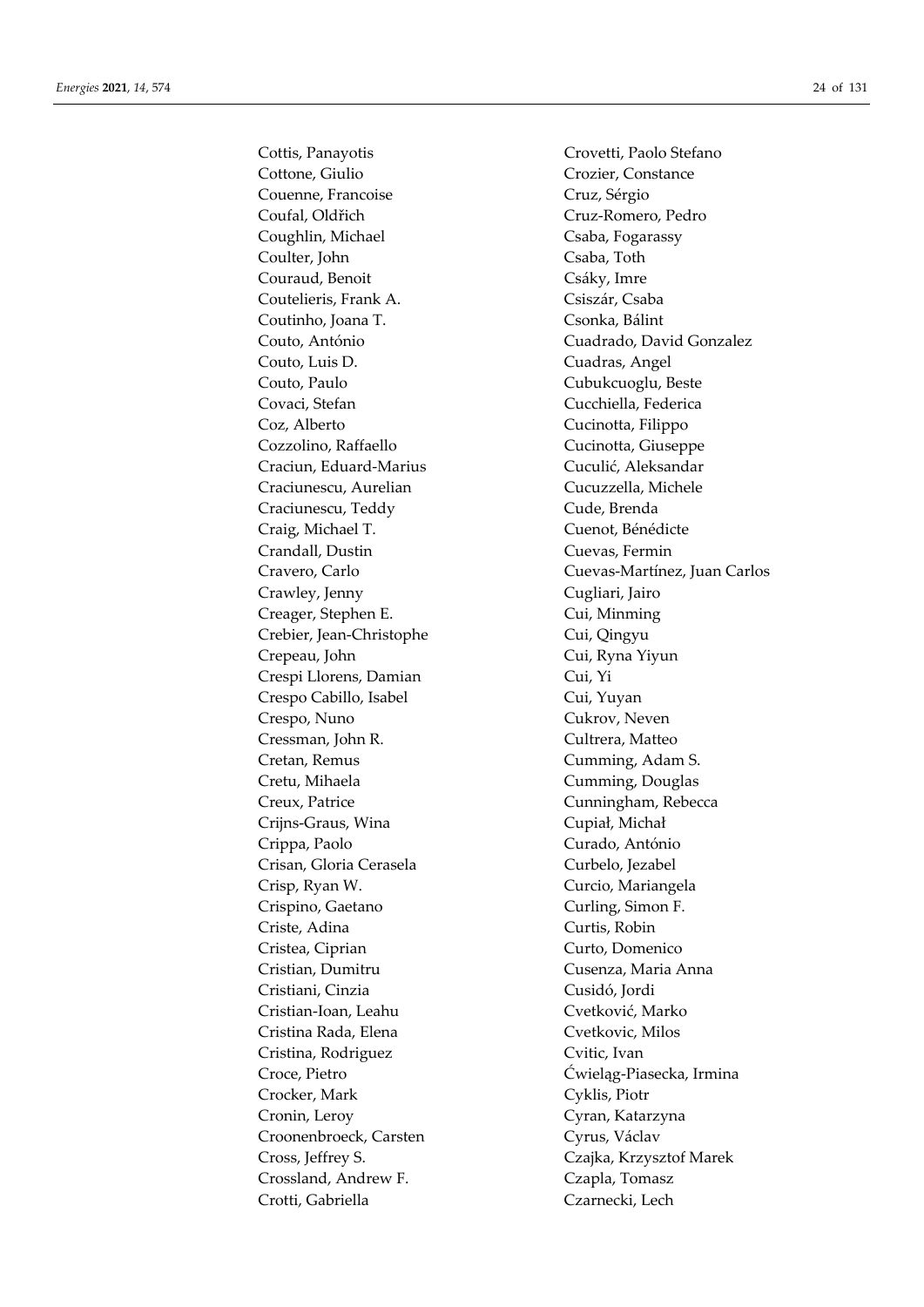Czarnota, Joanna Dahmen, Nicolaus Czarnota, Robert Dai, Baiqian Czekała, Wojciech Dai, Ching-Liang Czermański, Ernest Dai, Jian Czerwinski, Robert Dai, Jiejian Czop, Monika Dai, Jing Czujko, Tomasz Dakka, Sam M. Czumbil, Levente Dal Borgo, Mattia Czyż, Zbigniew Daliento, Santolo D'Accadia, Massimo Dalla Chiara, Bruno D'Acci, Luca Dalla Santa, Giorgia D'Acierno, Luca Dama, Murali D'Adamo, Idiano **Diano dan Brancharla**, Praveen D'Agostino, Fabio Damasevicius, Robertas D'Amato, Egidio DÁmato, Roberto D'Ambrosio, Francesca Romana Damiani, Leonardo D'Ambrosio, Stefano Damiano, Alfonso D'Andrea, Antonio Damma, Devaiah D'Andreagiovanni, Fabio Damodaran, Krishnan D'arpino, Matilde Damodaran, Murali D'Auria, Francesco Dan, Horatiu D'Errico, Gianluca Daneshazarian, Reza D'Eusanio, Manuela Dani, Samir D'Urso, Sebastiano Daniel, Lyrian Da Costa Branco, Paulo Jose Daniele, Elia Da Costa Neves, Carlos Guilherme Danielewicz, Jan Da Costa, Cesar **Danielewski**, Marek Da Costa, Ricardo M. F. Danielis, Peter Da Graça, Guilherme Carrilho Danielis, Romeo Da Rosa, Leonardo Machado Danilevičius, Algimantas Da Silva, Liliane Severino Danish, Mir Sayed Shah Da Silva, Luís Pinto **Danko, Matúš** Da Silva, Márcio José Dann, Sandie Da Silva, Patrícia Pereira Dannier, Adolfo Da Silva, Paula F. Danso-Boateng, Eric Da Silva, Wilton Danza, Ludovico Da Silveira Petruci, João Flávio Danzer, Michael Dabija, Ana-Maria Daprà, Irene Dabija, Dan-Cristian Darab, Pompei-Cosmin Dabrowska, Dominika Darani, Shadi Dabrowska, Magdalena **Darby**, Sarah J. Dąbrowski, Wojciech Darbyshire, Robyn Dach, Jacek Daripa, Prabir Dadashzadeh, Nima Darko, Amos Dadic, Martin Darmon, Ruxandra Dadzie, John Daroch, Maurycy Dafnis, Spiros D. Darvini, Giovanna Dagnon, Soleya Das, Biplab Dagoumas, Athanasios Das, Narottam Dahle, Sebastian Das, Prodip Dähler, Fabian Dascalescu, Lucian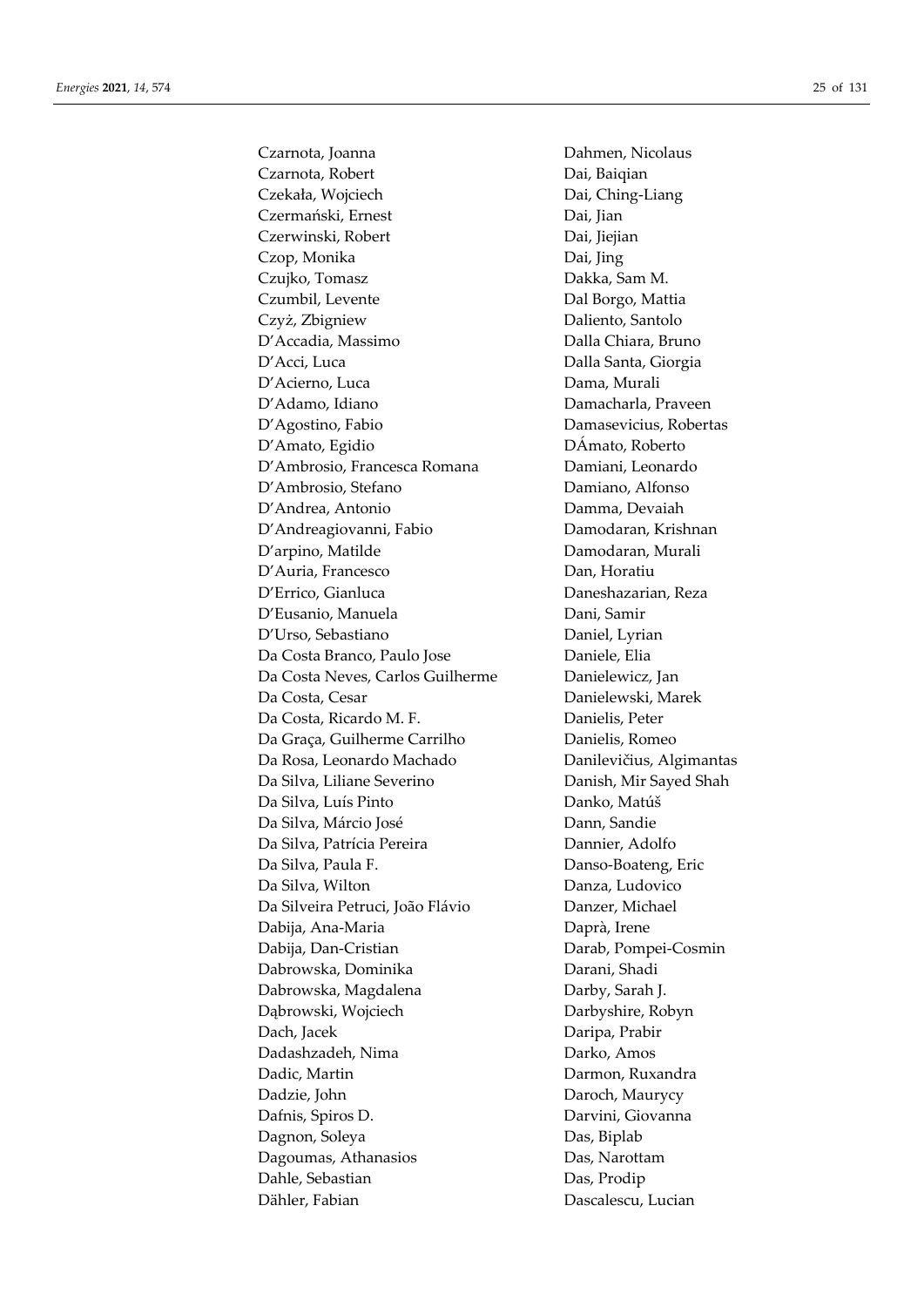Dashti, Hossein De La Morena, Joaquin Dashtian, Hassan De La Nieta, Agustín Sanchez Dashtipour, Kia **De La O Serna**, José Antonio Daskalopoulou, Aspasia De La Vega, David Daskiran, Cosan De Lorenzo, Giuseppe Daunys, Gintautas De Luca, Luigi Davarikia, Hamzeh De Luca, Pierantonio Davaritouchaee, Maryam De Mingo López, Luis Fernando Davarpanah, Afshin De Monte, Filippo David, Christin De Nicola, Antonio Davidescu, Adriana Ana Maria De Oliveira, Helena Maria Santos Davidson, Josh De Oliveira, Helinando Pequeno Davidy, Alon De Oliveira, Leise Kelli Davies, Ian De Oliveira, Regiane Alves Davino, Daniele De Oliveira-De Jesus, Paulo Davis, Maggie R. De Pablo Valenciano, Jaime Davis, Mary De Pablo, Santiago Davis, R. Benjamin De Paepe, Michel Davis, Ryan D. De Paepe, Ward Davoudi, Masoume De Palma, Pietro Dawid, Leszek De Paola, Pierfrancesco Dawidowski, Wojciech De Paoli, Marco Dawson, Grant De Pascale, Andrea Dawson, James De Paulis, Francesco De Blasio, Gabriele S. De Ridder, Fjo De Carlo, Filippo De Rubeis, Tullio De Carne, Giovanni De Santiago, Juan De Caro, Fabrizio De Santiago-Perez, J. Jesús De Carvalho, Rogerio Atem De Santis, Michele De Castro Rodríguez, Mª Teresa De Simone, Marco Claudio De Cauwer, Cedric **De Simón-Martín**, Miguel De Dikdan, Licia Diana Pietrosemoli De Sousa, Fernando Rangel De Dios, José Carlos De Souza E Silva, Rogério Diogne De Donato, Giulio De Tommasi, Luciano De Falco, Domenico De Tuglie, Enrico De Falco, Pasquale De Vero, Jeffrey De Faria, Luciano Caruggi De Vita, Mariangela De Francisco, Antônio Carlos De Vries, Gerdien De Giorgi, Maria Grazia De Vries, Jan De Gooyert, Vincent De, Arijit De Gregorio Hurtado, Sonia De, Shuvodeep De Haart, L. G. J. Deac, Teodora De Iuliis, Silvana Deaconu, Adrian De Jesus Romero-Troncoso, Rene Deaconu, Ioan-Dragos De Jonge, Nadieh Deaconu, Sorin Ioan De La Calle, Alberto Deakin, Elizabeth A. De La Casa Higueras, Juan Deangeli, Chiara De La Franier, Brian Debnath, Kumar Biswajit

De Cássia Oliveira Gomes, Fátima De Sequeira, César Augusto Correia De Crescenzo, Carmen De Sousa Figueira Barata, Filipe André De Diego Poza, Luis Francisco De Sousa Oliveira, Gisela Marta Teixeira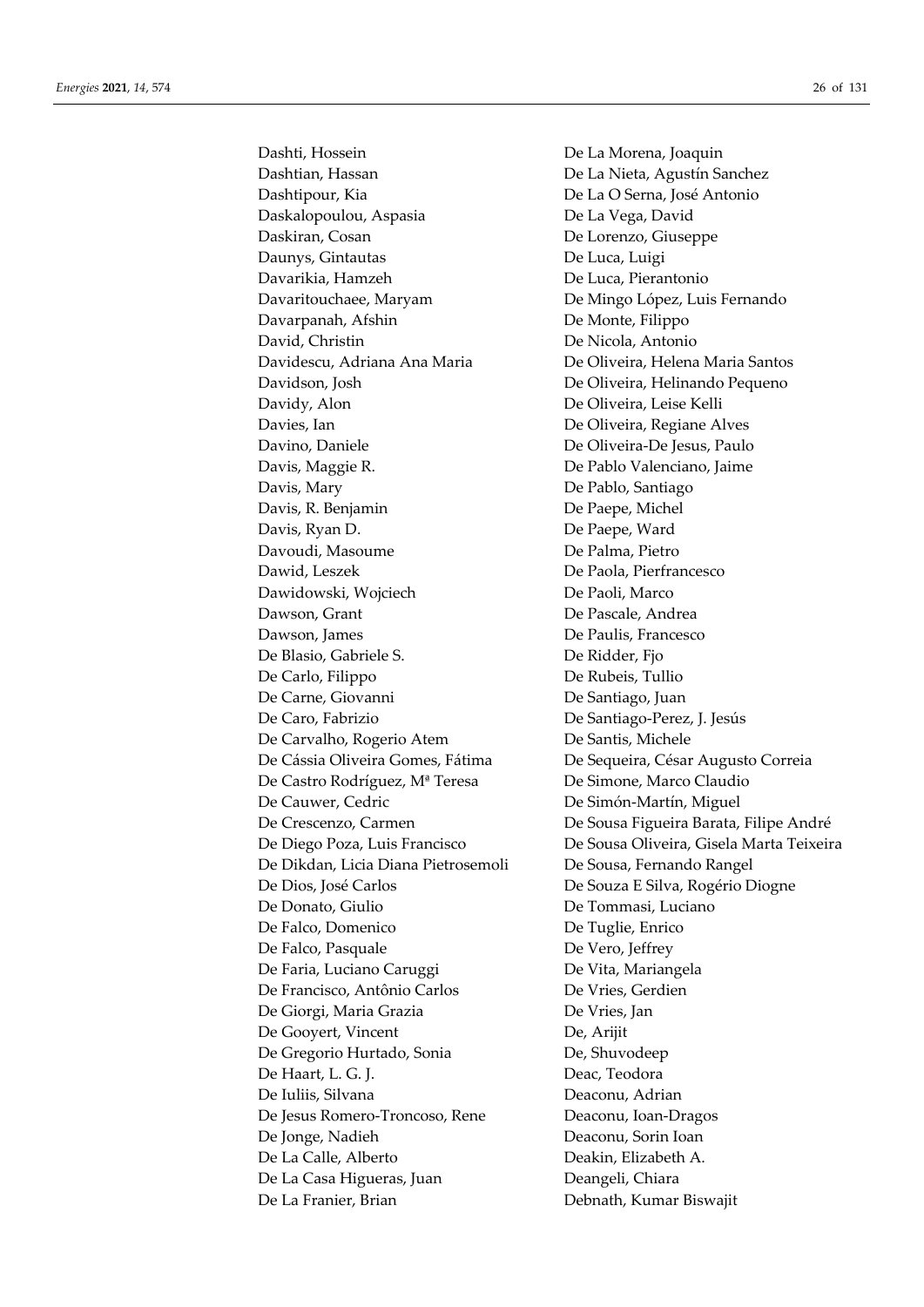Deboucha, Walid Delponte, Ilaria Dębowski, Marcin Delzendeh, Elham Decaix, Jean Dematteis, Erika Dechouniotis, Dimitris Dembińska, Izabela Deeba, Shohana Rahman Demidova, Galina L. Defilippis, Paolo **Demir, Sumeyra** Defoe, Jeff Demirci, Umit B. Degano, Michele **Demirhan**, Haydar Degiuli, Nastia Demková, Lenka Deguchi, Yoshihiro Demuren, Ayodeji Dehabadi, Leila **Denac**, Matjaz Dehdarian, Amin Denai, Mouloud Dehghani, Hamidreza Dénarié, Alice Dehghani-Sanij, Alireza Deng, Mingcong Dei, Michele Deng, Tong Deilami, Sara **Deng, Xiong** Deja, Mariusz Denholm, Paul Dejaco, Mario Claudio **Deniau**, Virginie Dejhalla, Roko Denisiewicz, Arkadiusz Del Ama Gonzalo, Fernando Dennington, Simon Del Hierro, Isabel Denzer, Anthony S. Del Olmo Larrañaga, Jon Deppman, Airton Del Rio Oliveira, Santiago Dergiades, Theologos Del Rio, Gabriel Deriszadeh, Ali Del Sarto, Daniele Derugo, Piotr Delač, Boris Desgranges, Lionel De-Las-Heras, Ana Deshmukh, Suhrid Delcea, Camelia Deskos, Georgios Delfs, Jens-Olaf Desmaële, Denis Delgado Galván, Xitlali Desmet, Bernard Delgado Mendinueta, José Manuel Desmet, Jan Delgado Sobrino, Daynier Rolando Desmulliez, Marc Delgado, Antonio Despalatovic, Marin Delgado, Carmen Dessante, Philippe Delgado, Fernando Dettori, Marco Delgado, João M. P. Q. Deur, Josko Delgado, Sergio Nogales Deveci, Muhammet Delgado-Bonal, Alfonso Deveerasetty, Kranthi Kumar Delgado-Sanchez, Jose-Maria Devlin, John Paul Delichatsios, Michael A. Devlin, Mark T. Deligant, Michael Dey, Shreya Delinchant, Benoit Dhakal, Chandra Dell'Agli, Gianfranco Dhaliwal, Gurpinder Singh Dell'Anna, Federico Dhariwal, Rohit Dell'Anna, Maria Michela Dhaundiyal, Alok Dell'Isola, Marco Dhimish, Mahmoud Dell'Ovo, Marta Di Battista, Davide Della Torre, Augusto Di Blasio, Gabriele Delle Monache, Maria Laura Di Capua, Francesco Delle Piane, Massimo **Di Cara**, Dario Delnavaz, Aidin Di Cocco, Vittorio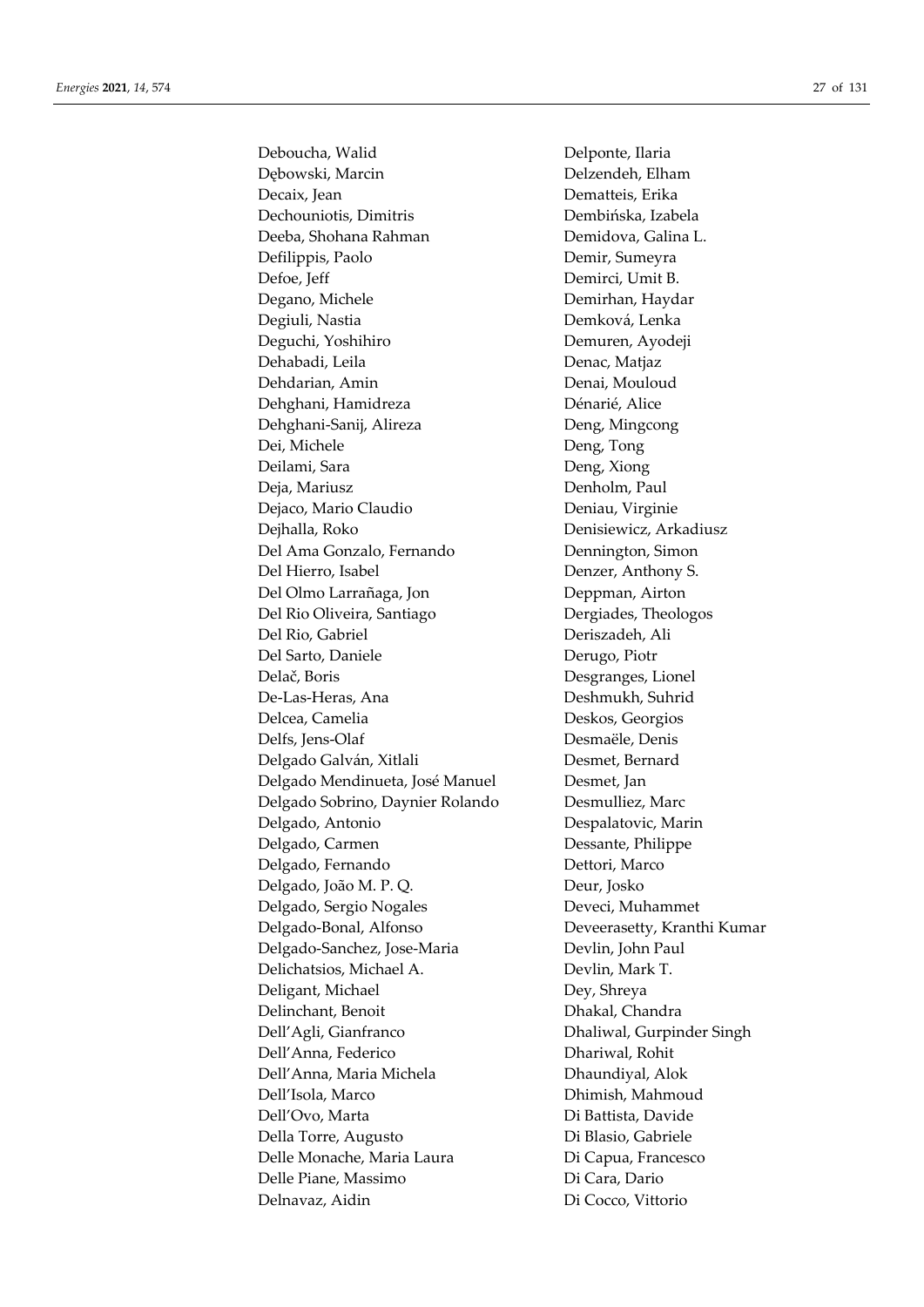Di Corato, Luca Diémoz, Henri Di Fraia, Simona Dien, Bruce Di Giacomo, Gabriele Diesendorf, Mark Di Ilio, Giovanni Diez, José M. Di Leonardo, Lino Diez, José Ramón Di Lillo, Paolo Díez, Maria Antonia Di Marcoberardino, Gioele Díez-Jiménez, Efrén Di Masi, Sabrina Digiesi, Salvatore Di Nardo, Armando Dijkstra, Atze Di Naso, Vincenzo **Dilonardo**, Elena Di Natale, Francesco Dima, Stefan-Ovidiu Di Noia, Luigi Pio **Dimakis**, Nicholas Di Nunzio, Luca Dimeas, Aris Di Pace, Roberta **Dimino**, Ignazio Di Piazza, Maria Carmela Dimitrakopoulos, Georgios Di Pretoro, Alessandro Dimitrijevic, Aleksandra Di Rienzo, Roberto Dimitrijevic, Branka Di Sarli, Valeria Dimitrios, Bikas Di Schio, Eugenia Rossi Dimitrios, Dimitrakis Di Silvestre, Maria Luisa Dimitrios, Kogias Di Turi, Silvia Dimitriou, Dimitrios Di Turo, Francesca Dimitrov, Borislav Hristov Diaconita, Vlad Dinamarca, Carlos Diaconu, Bogdan Dincă, Marius Sorin Diaconu, Daniel Constantin Dincer, M. Sezai Diakakis, Michalis Dindorf, Ryszard Diallo, Demba Ding, Kai Diamantopoulou, Vasiliki Ding, Xinrui Dias Pereira, Luisa **Ding, Zhao** Dias, João Dinh, Toan Dias, Marta Dini, Pierpaolo Dias, Rui Dinis Gaspar, Pedro Diaz Blanco, Manuel Jesus Dinis, Maria Alzira Pimenta Diaz Gomez, César **Dinita**, Alin Díaz Pérez, Francisco Javier Dinulovic, Dragan Diaz, Jose Dion, Lukas Díaz, Juan José Vinagre Dionisi, Davide Díaz, Katia María Argüelles Diouf, Boucar Diaz, Sarai Dipasquale, Chiara Díaz-Blanco, Ignacio Dipu, Arnoldus Lambertus Díaz-Dorado, Eloy Dishari, Shudipto Konika Díaz-Madroñero, Manuel Ditl, Pavel Diaz-Roldan, Carmen Diwekar, Urmila M. Diaz-Sarachaga, Jose Manuel Dixon, David A. Diaz-Somoano, Mercedes Dixon, James Dicarlo, Anthony A. Dizqah, Arash M. Dick, Erik Djagarov, Nikolay Didaskalou, Eleni Djerdir, Abdeslem Diederichsen, Kyle Djeziri, Mohand Diego, Isidro Djordjevic, Boban

Diab, Youssef Dimyadi, Johannes Alwi Wibisono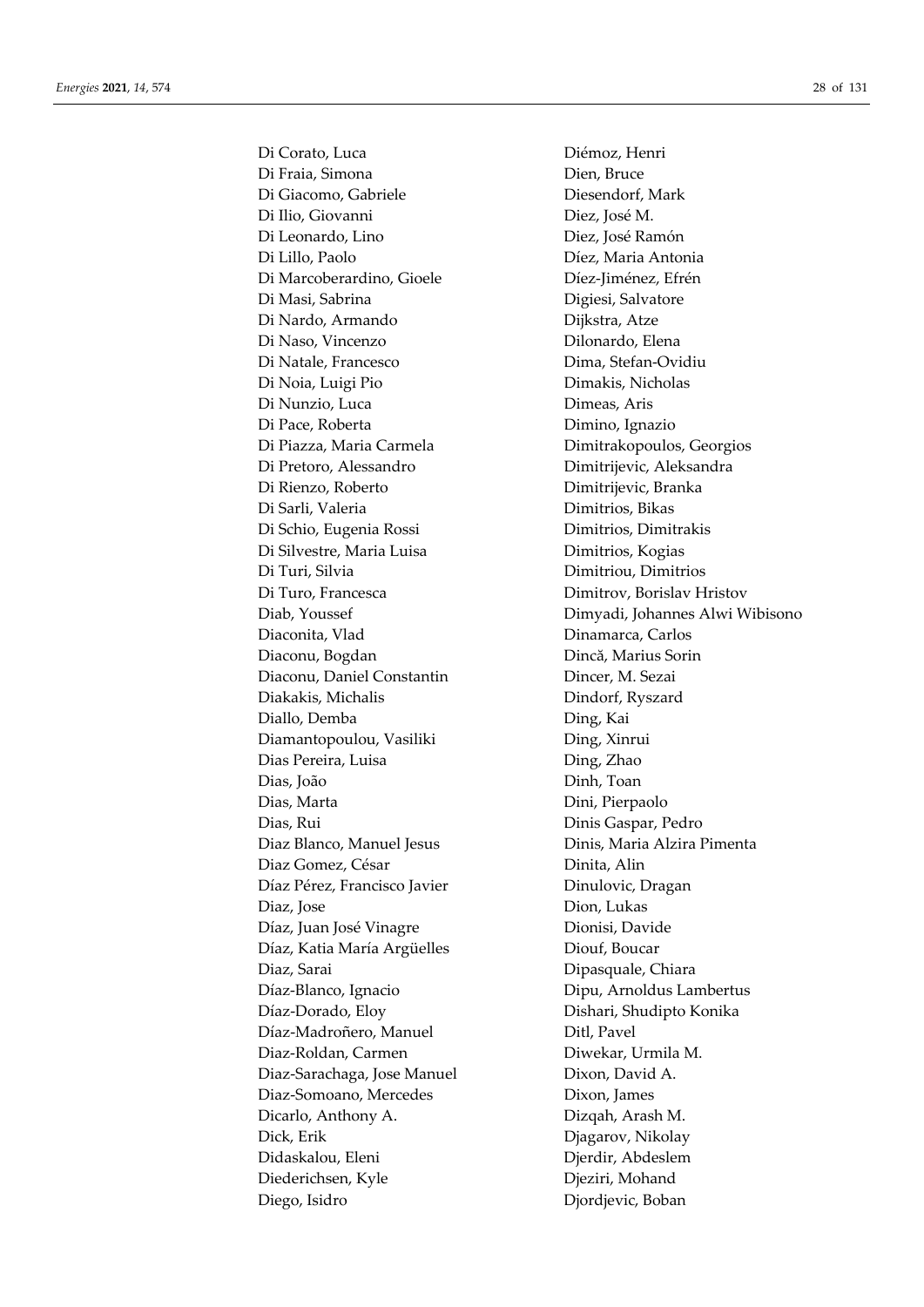Djourelov, Nikolay Donat, Felix Djurović, Siniša Donateo, Teresa Długosz, Adam Dong, Feng Dmitrievskii, Vladimir Dong, Jianning Dmitruk, Anna Dong, Longjun Do Paço, Ana Dong, Ming Do, Jing-Shan Dong, Mingdong Do, Thang Nam Dong, Qiuchen Do, Wanglok Dong, Yiwei Doan, Dat Dong, Zhizhong Dobák, Samuel Dongare, Pratiksha Dobre, Alexandru Donnal, John Dobre, Ciprian Donskoy, Igor Dobrescu, Lidia Dooner, Mark Dobrev, Ivan Doost Mohammadian, Hamid Dobreva, Antoaneta Dopazo, Gonzalo Astray Dobrocky, David Dorado, M. Pilar Dobroka, Mihaly Dorao, Carlos A. Dobrucky, Branislav Doretti, Luca Dobrzanska, Magdalena Dòria-Cerezo, Arnau Dobrzycki, Arkadiusz Dorneles Callegaro, Alan Dobzhanskyi, Oleksandr Doroudchi, Elahe Dogančić, Dragana Dos Santos, Pedro Mendonça Dogaru, Vasile Dose, Wesley Dolacek-Alduk, Zlata Dosoftei, Constantin Catalin Dolega, Boguslaw Dosta, Joan Dołęga, Waldemar Dostal, Leo Dolfing, Jan Doucek, Petr Dolinska, Silvia Douglas, Christopher Dolnik, Bystrik Doujak, Eduard Dolníková, Erika Doulos, Lambros T. Dolz, Vicente Doumiati, Moustapha Dołżyńska, Magdalena Dounis, Anastasios Domagała, Sławomir Doustdar, Omid Domanska, Joanna Douthwaite, Mark Domański, Adam Douziech, Melanie Dombek, Grzegorz Dovì, Vincenzo Domicián, Máté Dovjak, Mateja Domine, Marcelo E. Drabczyk, Anna Domingo-Irigoyen, Silvia Drachal, Krzysztof Domingues, Nuno Drąg, Paweł Dominguez, Carlos Ortiz Dragan, Dejan Dominguez, Ruth Drago, Dolinar Dominguez, Sergio Dragomir, Alin Domínguez-Amarillo, Samuel Dragomir-Stanciu, Daniel Domínguez-García, José Luis Dragos, Machidon Domínguez-Navarro, Jose Antonio Drava, Giuliana Dominguez-Robles, Juan Draxl, Caroline Domjan, Suzana Drezewski, Rafal Domokos, Gyore Drgoňa, Ján Donaldson, A. Burl Drgona, Peter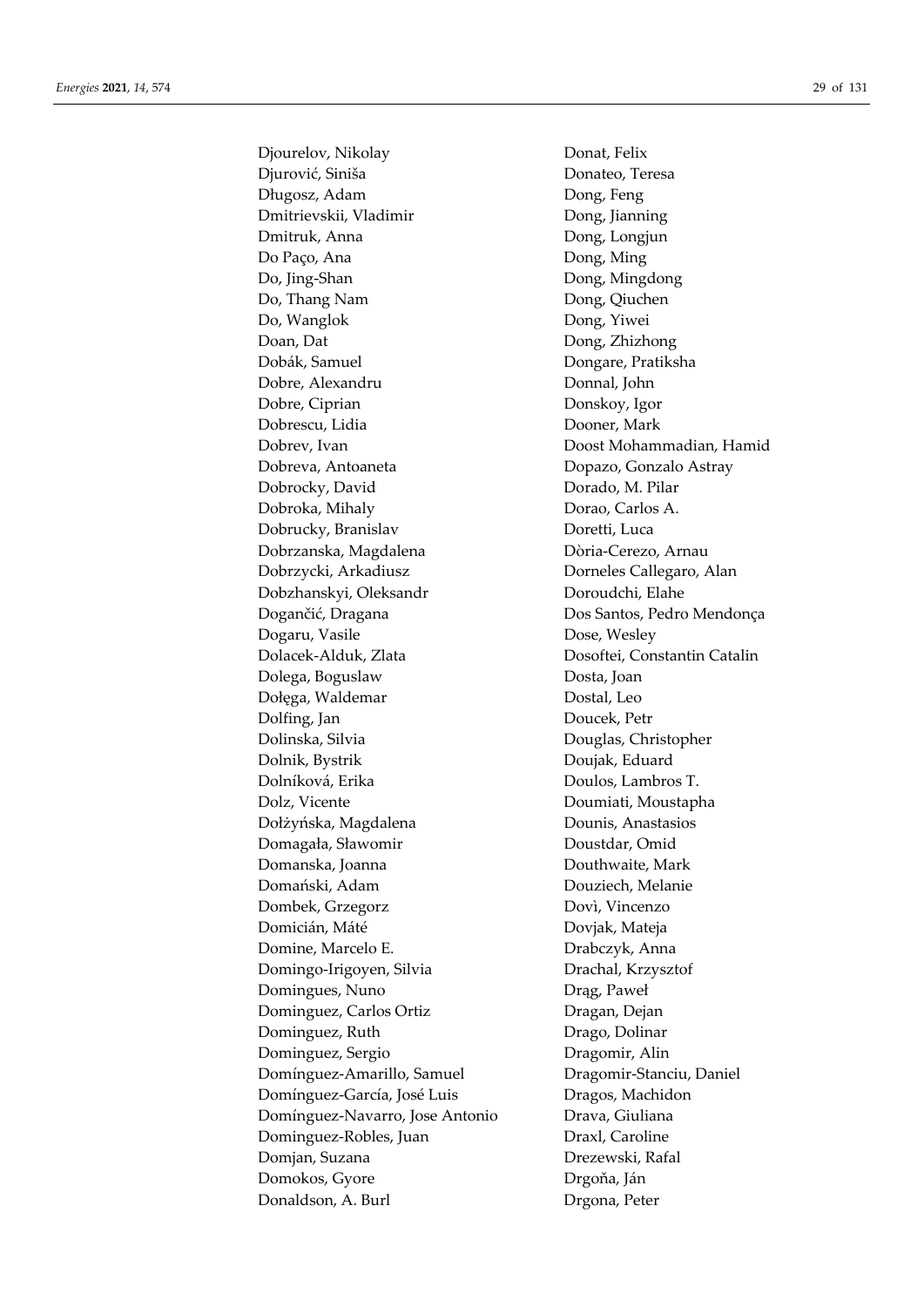Driha, Oana Madalina Drikakis, Dimitris Drisya Alex, Thumba Droutsa, Kalliopi Drozd, Jan Drozd, Zdenek Drozdz, Stanislaw Druetta, Pablo Druica, Elena Drulis, Henryk Drury, Dave Drusa, Marián Drygała, Aleksandra Drygała, Izabela Joanna Drzeżdżon, Joanna Drzymała, Tomasz Dsoke, Sonia Du, Boxue Du, Hu Du, Jiangtao Du, Sijun Du, Yang Du, Ya-Ping Du, Yuncheng Du, Zhiyan Duan, Dongliang Duan, Jie Duan, Lunbo Duan, Nan Duan, Shengyu Duarte Correia, Sérgio Duarte Marafona, José Dube, Patrick Dubé, Yves Dubey, Deepak Kumar Dubey, Harishchandra Dubuis, Guy Duchaud, Jean-Laurent Duchesne, Marc Duchon, Markus Duda, Kamil Duda, Piotr Dudás, László Dudek, Grzegorz Dudek, Magdalena Dudhia, Jimy Dudojc, Boleslaw Dudvński, Marek Duer, Stanisław Dufo-López, Rodolfo Dufour, Anthony

Duić, Neven Duine, Gert-Jan Dulău, Lucian Ioan Dulebenets, Maxim A. Dulf. Eva H. Dumbrava, Stefan Dumbrava, Virgil Dumciuviene, Daiva Dumic, Emil Dumitrache, Alexandru Dumitran, Laurentiu Marius Dumitras, Diana Dumitrascu, Monica Dumitrescu, Bogdan Andrei Dumitrescu, Mariana Dumitriu, Mădălina Dumitru, Cristian-Dragos Dunderdale, Gary J. Dundulis, Gintautas Dunford, William G. Dung, Le The Dung, Nguyen Dinh Dunn, Robert O. Duong, Minh Quan Duplančić Leder, Tea Duprat, Véronique Dupuis, Pascal Duque-Perez, Oscar Duraes, Joao Durán Aranda, Eladio Durana, Pavol Ďurčanský, Peter Durczak, Karol Đurđević, Dinko Durdyev, Serdar Đurin, Bojan Ďuriš, Lukáš Ďuriš, Stanislav Durmus, Dorukalp Duro Carralero, Natividad Durovsky, Frantisek Durrani, Faisal Dushaishi, Mohammed F. Al Dusseault. Maurice Dutt, Nilanjana Dutta, Animesh Dutta, Biswanath Dutta, Gaurab Dutta, Rabijit Dutta, Rukmi Dutta, Saikat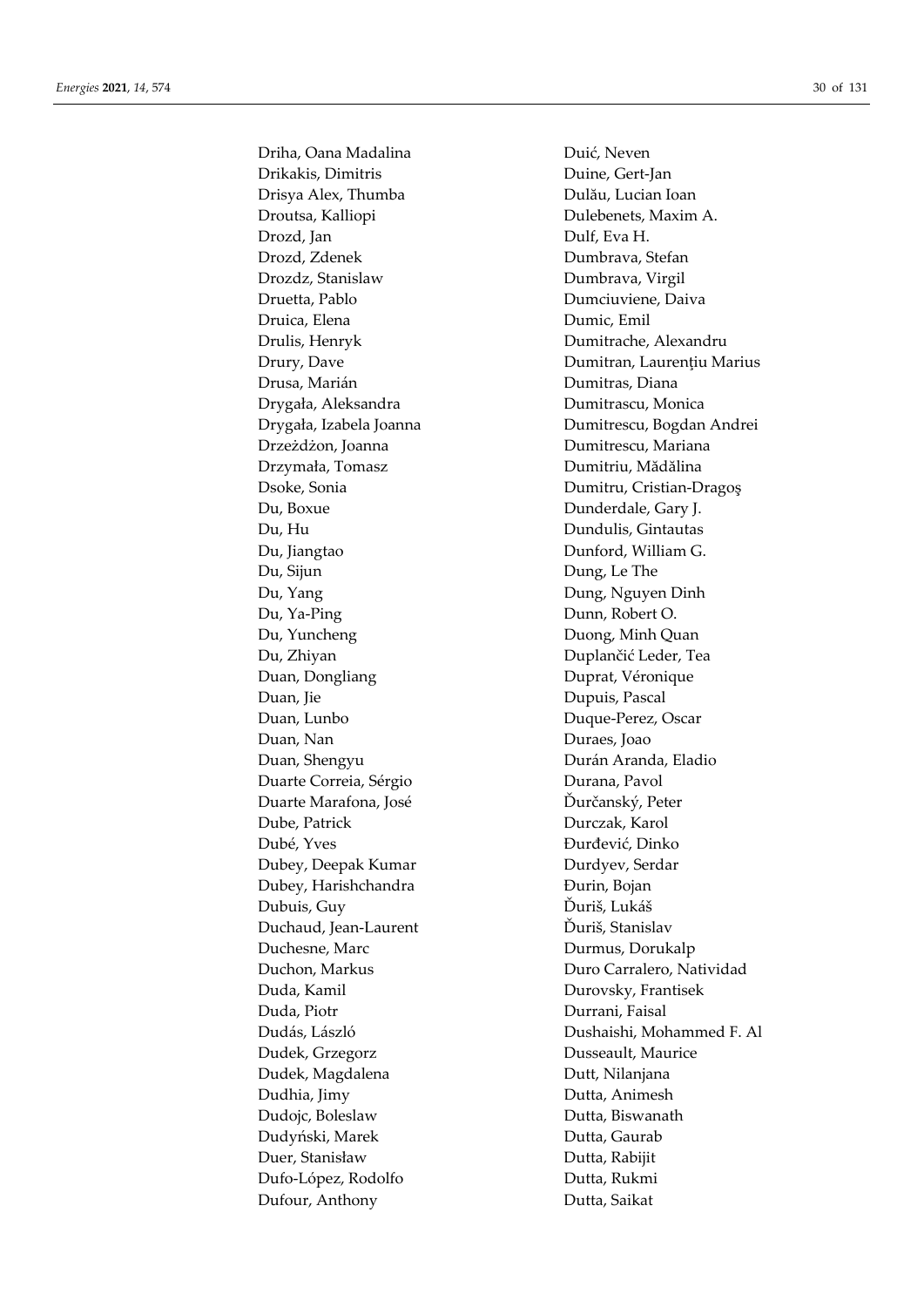Dutta, Sandip Ehnberg, Jimmy Duval, Michel Ehrenberg, Helmut Dvorkin, Jack Ehrmann, Andrea Dwamena, Amos Ehsan, Ali Dwivedi, Ashutosh Dhar Ehsan, Mostafavi Dyatkin, Boris Eichberger, Bernd Dybkowski, Mateusz Eisa, Sameh A. Dyjakon, Arkadiusz **Eitelberg**, Georg Dyka, Ireneusz Ejsmont, Krzysztof Dylewski, Robert Ekanayake, Janaka Dzhonova, Daniela Ekkad, Srinath Dzida, Marzena Ekonomou, Lambros Dziechciarz, Józef Ekpeni, Leonard Dziedzic, Andrzej Ekpo, Sunday Dziedzic, Krzysztof El Aroudi, Abdelali Dziekońska-Kubczak, Urszula El Hariri, Mohamad Dzierwa, Piotr El Mariachet, Jorge Dzikuć, Maciej El Sachat, Alexandros Dzikuć, Maria Elahi, Hassan Dziok, Tadeusz Elakneswaran, Yogarajah Džiugys, Algis Elasha, Faris Dziurdzia, Piotr El-Bayeh, Claude Dziurzyński, Wacław Elbouchikhi, Elhoussin Eames, Matt E. South and Elduque, Daniel Eberle, Ulrich Elena, Lucchi Ebong, Abasifreke U. Elena, Tiuc Ancuţa Ebrahimi Salari, Mahdi Elforjani, Mohamed Ebrahimi, Amin El-Hadedy, Mohamed Ebrahimi, Kambiz Elhadidi, Basman Ebrahimi, Mehdi Elia, Stefano Ebrahimiaqda, Elham **Elias**, Said Echarri-Iribarren, Victor Eliche Quesada, Dolores Eckert, Andrew Elkamel, Ali Eden, Tim Elkatatny, Salaheldin Edlmann, Katriona El-kharbachi, Abdel Edoh, Ayaboe El-Kharouf, Ahmad Edomwonyi-Otu, Lawrence C. Elle, Morten Edu, Tudor Ellis, Eugenia Victoria Eduardo Espitia, Helbert Elmasides, Costas Eensaar, Agu **Elmi, Chiara** Effenberger, Mathias Elmogy, Ahmed Eftekhari, Behzad Elmore, R. Douglas Efthimiou, George Elmoselhy, Salah Efthymiou, Loizos Elnajjar, Emad Efthymiou, Venizelos Elreedy, Ahmed Egea Alvarez, Agusti Elsaiah, Salem Egedy, Attila El-Shahat, Adel Egerer, Jonas Elsner, Witold Egi, Yunus Elsts, Atis Eguchi, Kei Elwell, Cliff Egwebe, Augustine EL-Zahar, Essam R.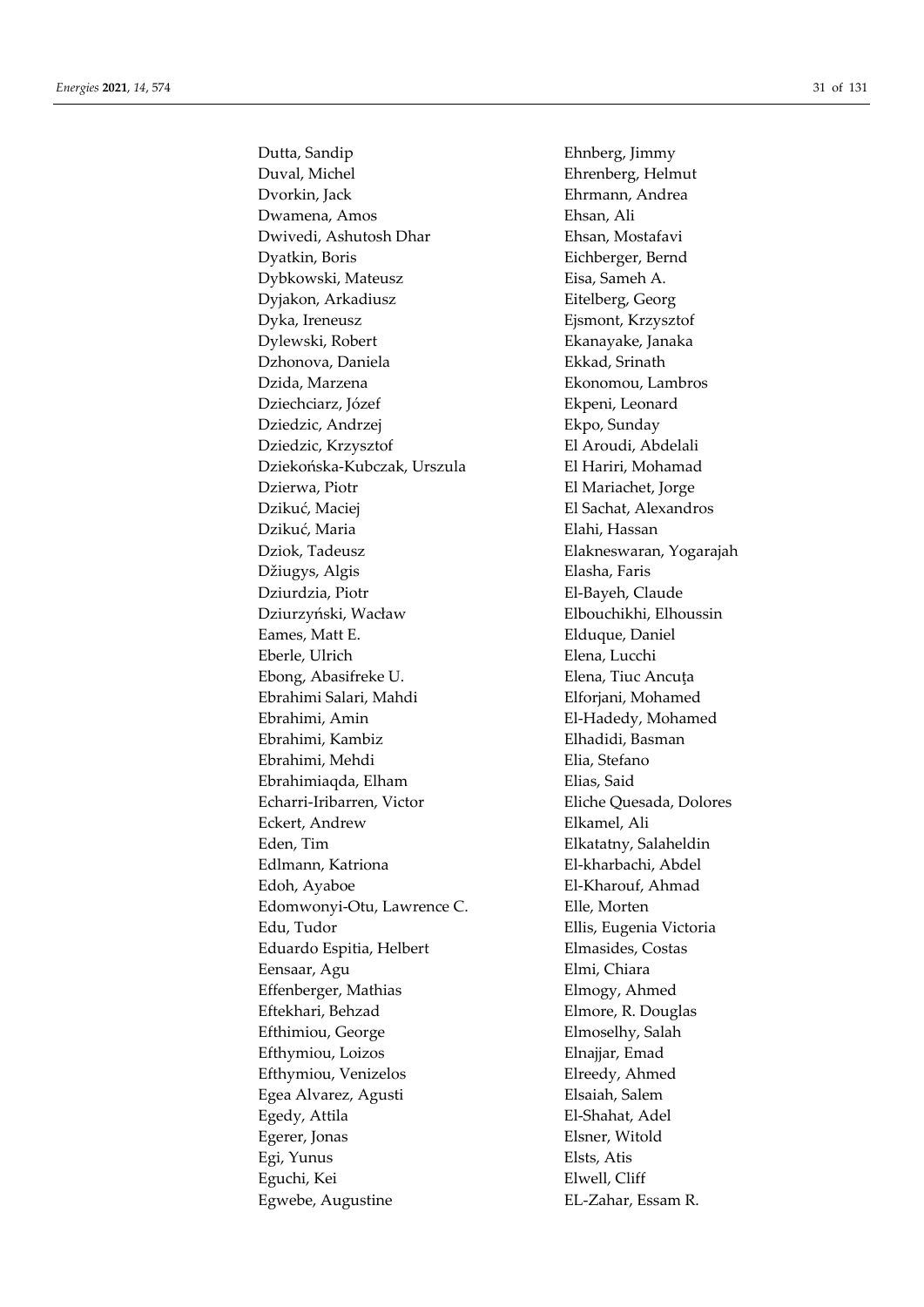Elzohairy, Ayman Esteves, Bruno M. Emad, Muhammad Zaka **Estokova**, Adriana Emadi, Arezoo Estrada-López, Johan J. Emblen-Perry, Kay **Eszter**, Hubainé Tóth Emery, Isaac Esztergár-Kiss, Domokos Emes, Matthew Etacheri, Vinodkumar Emilia, Paone **Etz**, Radu Emmanuel, Tatakis **Euiseok**, Hwang Emodi, Nnaemeka **Euler-Rolle**, Nikolaus Enalou, Hossein Balaghi Euverink, Gert-Jan Encinar, José María **Eumena Evangelista**, Pietro Endreny, Theodore **Evangelisti**, Luca Enescu, Diana Evans, Nathaniel Engelberger, Antonia Evdokinov, Oleg Engelen, Peter Jan **Eveloy**, Valerie English, Niall Evola, Gianpiero Enoki, Koji Evsutin, Oleg Enríquez Pérez, Esther **Ewert**, Pawel Enyashin, Andrey Exizidis, Lazaros Eramo, Vincenzo Exposito, Antonio Jose Eras-Almeida, Andrea A. Ezazi, Mohammadamin Erdem, Emre **Exel** Erden, Fatih Ezzati, Sattar Erdogan, Nuh Fabbri, Kristian Eregno, Fasil Ejigu Fabio, Mandrile Eremin, Mikhail O. **Fabrizio**, Enrico Erhart, Tobias Fábry, Stanislav Ermoshkin, Alexey V. Facchini, Francesco Erokhin, Vasilii Fachrizal, Reza Errandonea, Daniel Faddel, Samy Errico, Vito Fagarasan, Ioana Ersland, Geir **Faggianelli**, Ghjuvan Antone Ersoy, Aksel **Fahim**, Muhammad Escalante, Jaime Fahs, Marwan Escalera, Alberto Faia, Ricardo Escorihuela, Jorge Failla, Giuseppe Eskandari Torbaghan, Mehran Failler, Pierre Eskandari, Mohsen Faiz, Mohinudeen Eskander, Shaikh Fajri, Poria Esmaeely Neisiany, Rasoul Fala, Nicoletta Esmaeili, Sajjad **Falabretti**, Davide Espinosa Fernandez, Almudena Falahi, Ghazal Espinosa, Antonio Garcia Falcão, D. S. Espinosa, Eduardo Falcucci, Giacomo Espinosa, Manuel Jesús Faleiro, Eduardo Esposito, Christian Falini, Antonella Esquivias, Paula Falsafioon, Mehdi Estanqueiro, Ana **Falsone**, Giovanni Esteban, Maria Dolores Famoso, Fabio Estel, Lionel Fan, Huan-Jung Estevadeordal, Jordi Fan, Jiajie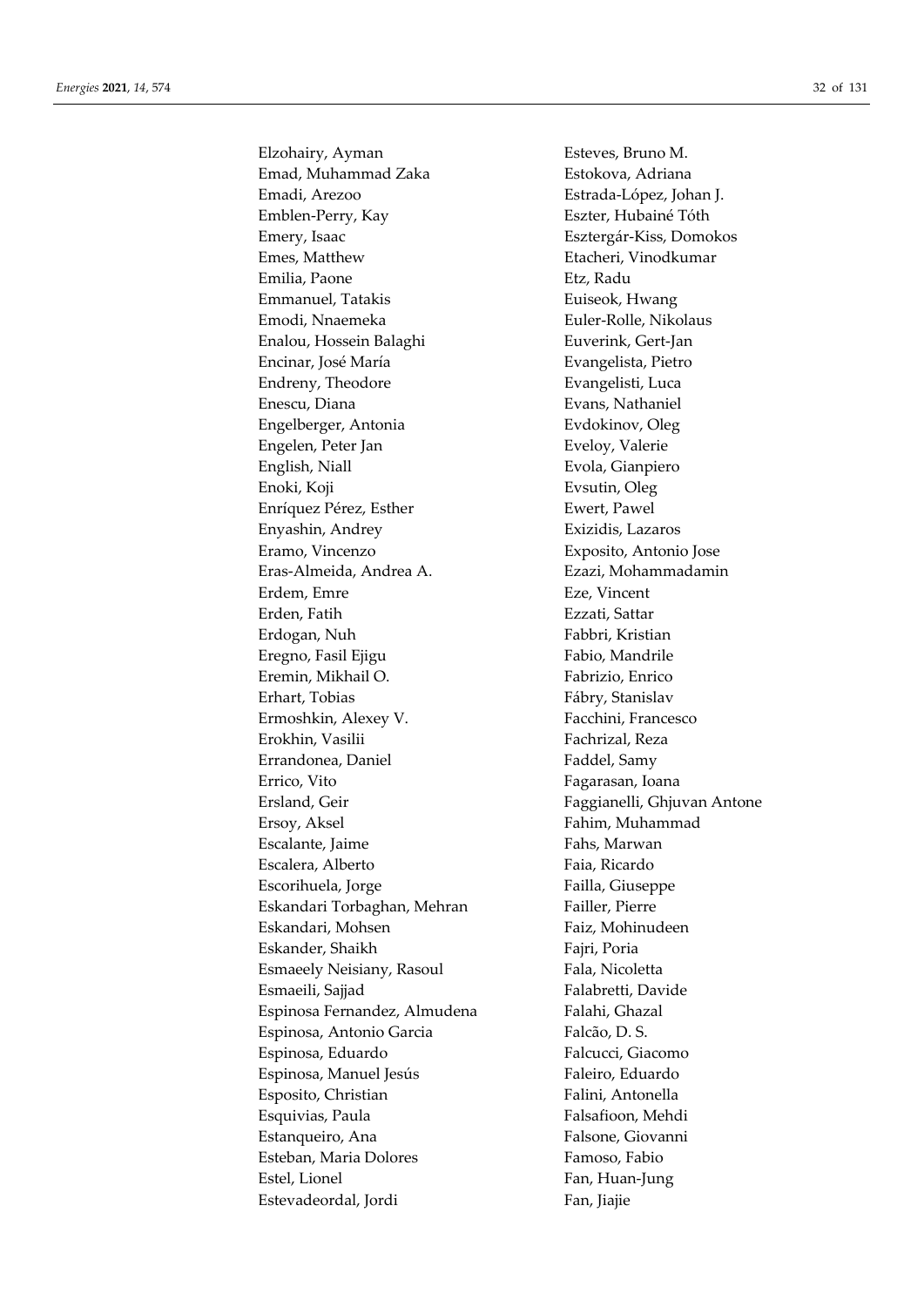Fan, Liyang Fathi, Soheil Fan, Miao Fatigati, Fabio Fan, Xiaoyuan Fatih Tuğan, Murat Fan, Xin Fattah, Islam Md Rizwanul Fan, Yee-Van Favero, Alice Fan, Yilin Fayaz, Mohammadreza Fancher, Chris Fazeli, Hossein Fanciulli, Carlo Fazeli, Reza Fandi, Ghaeth **Fecarotta**, Oreste Fandino, Olivia **Feczkó, Tivadar** Fang, Chen Fedele, Lorenzo Fang, Ruixian Fediuk, Roman Fangrat, Jadwiga Fedorko, Gabriel Fanizza, Elisabetta Fedorov, Ruslan V. Fanizzi, Francesco Paolo Feier, Ioan Fantozzi, Fabio **Feigl, Gábor** Feigl, Gábor Fara, Laurentiu Feijóo Lorenzo, Andrés Elías Faraci, Carla Feijóo, Andrés Farag, Hany Fekete, Krešimir Farago, Paul **Farago, Paul Europe Europe Europe Europe** Fekete, Mária Magdolna Farah, Paolo Davide Fekih, Afef Farahani, Abolfazl Sousanabadi Feldhoff, Armin Faranda, Roberto Feldhoff, Thomas Farantatos, Evangelos Felez, Jesus Farcas, Anca Corina **Felgueiras**, Carlos Farcasanu, Ileana C. Felis Enguix, Ivan Farhangi, Mohsen Feliziani, Mauro Faria, Pedro Felseghi, Raluca Andreea Farina, Ilenia **Femenias**, Paula Farinha, Fatima Feng, Cong Farinha, José Torres Feng, Guojin Farjana, Shahjadi Hisan Feng, Huicheng Farkaš, Branimir Feng, Ju Farkas, Csaba Feng, Qicheng Farkoush, Saeid Gholami Feng, Ruimin Farlik, Jan Feng, Wentao Farmann, Alexander Feng, Xiang Farough, Aida Feng, Yanbiao Farouq Ali, S. M. Feng, Yin Farraji, Hossein Feng, Zhiyuan Farrier Alexander, Luke Fennell, Pamela Farris, Thomas N. **Fentaye**, Amare Desalegn Farrokhifar, Meisam Feo, Alessandra Farroni, Flavio **Fera**, Marcello Faruque, Md Omar Ferdelji, Nenad Farzan Moghaddam, Ali Ferdes, Mariana Farzaneh, Hooman Ferdous, Wahid Fasano, Matteo Fereidountabar, Amirhossein Fascista, Alessio Fernandes, Célio Fassas, Athanasios P. Fernandes, Marco S. Fatás, Enrique Fernandes, Paulo J. T.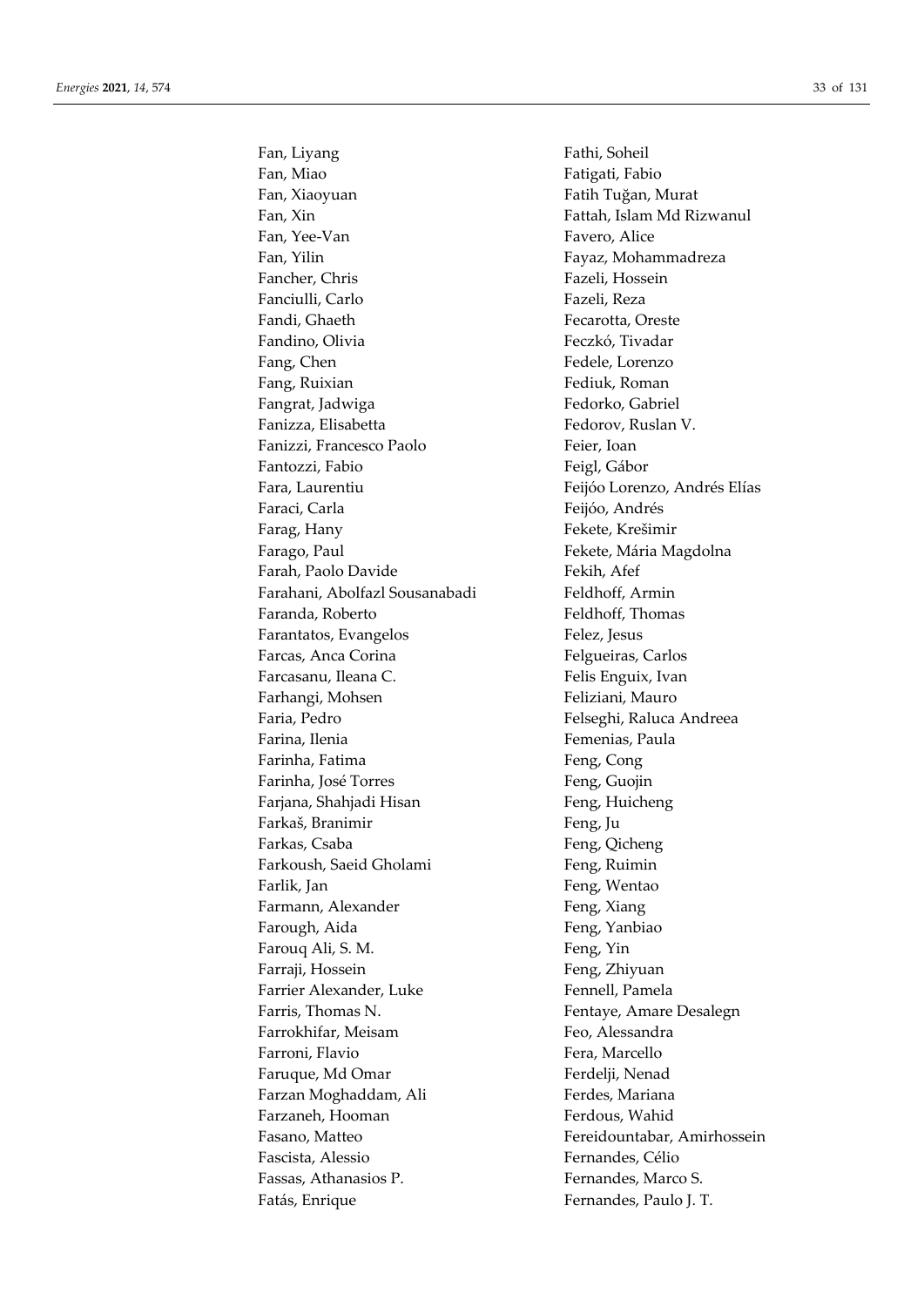Fernández Gámez, Manuel Angel Ferreira, Joaquim Fernández García, Francisco Javier Ferreira, Jorge Fernandez Martinez, Roberto Ferreira, Luís Andrade Fernandez Oro, Jesus Manuel Ferreira, Paulo Fernandez, Carlos Ferrero, Andrea Fernandez, Efren Ferrero, Domenico Fernández, Francisco José Vivas Ferretti, Ivan Fernández, Rafael Sebastián Ferrieux, Jean-Paul Fernández, Roberto Álvarez Ferro, Giulio Fernandez, Rosa Maria Ferruzzi, Gabriella Fernández-Agüera, Jessica Few, Sheridan Fernandez-Balbuena, Antonio Alvarez Fezi, Kyle Fernandez-Basso, Carlos Fialová, Simona Férnandez-Batanero, Jose M. Fiaschi, Daniele Fernández-Campusano, Christian Ficarella, Antonio Fernández-Cardador, Antonio Ficco, Giorgio Fernández-Cerero, Damián Fichera, Alberto Fernandez-Gamiz, Unai Ficker, Tomas Fernandez-Garcia, Javier Fidani, Cristiano Fernandez-Garcia, Raul Fidelibus, Corrado Fernández-Isabel, Alberto Fidlerova, Helena Fernández-Jiménez, Luis Alfredo Fifariz, Reynaldy Fernández-Lázaro, Fernando Fijałkowski, Karol Fernandez-Marchante, Carmen M. Fijorek, Kamil Fernández-Ramírez, Luis M. Fike, Matej Fernandez-Vidal, Severo Raul Fiket, Zeljka Fernández-Vilas, Ana Filgueira-Vizoso, Almudena Fernández-Yáñez, Pablo Filip, Ioan Fernando, Gerard Filipiak, Michał Féron, Damien **Filipiak**, Sara Feron, Krishna **Filipović, Vladimir** Ferradosa, Tiago Filipowicz, Mariusz Ferrández, Daniel Filippov, Oleg A. Ferrando, Riccardo Fillion, Marie-Hélène Ferrantelli, Andrea Filo, Grzegorz Ferranti, Francesco Filonenko, Konstantin Ferrara, Giuseppe Finck, Steffen Ferrara, Massimiliano Findorák, Róbert Ferrari, Federica Fine, Jamie Ferrari, Lorenzo **Finegan**, Donal P. Ferrarini, Giovanni Finesso, Roberto Ferraris, Giovanni **Finn**, Donal Ferreira Lousado, José Paulo Finzi, Alberto Ferreira Morais, Lenin Martins Fioravanti, Ambra Ferreira, Alexandre Fiore, Pierfrancesco Ferreira, Angela Fiore, Salvatore Ferreira, António Fiore, Silvia Ferreira, Fernando I. T. E. Fiori, Chiara Ferreira, Filipa Maria Santos Fiori, Luca Ferreira, Francisco **Fiorillo**, Fausto Ferreira, Joao **Fioriti**, Davide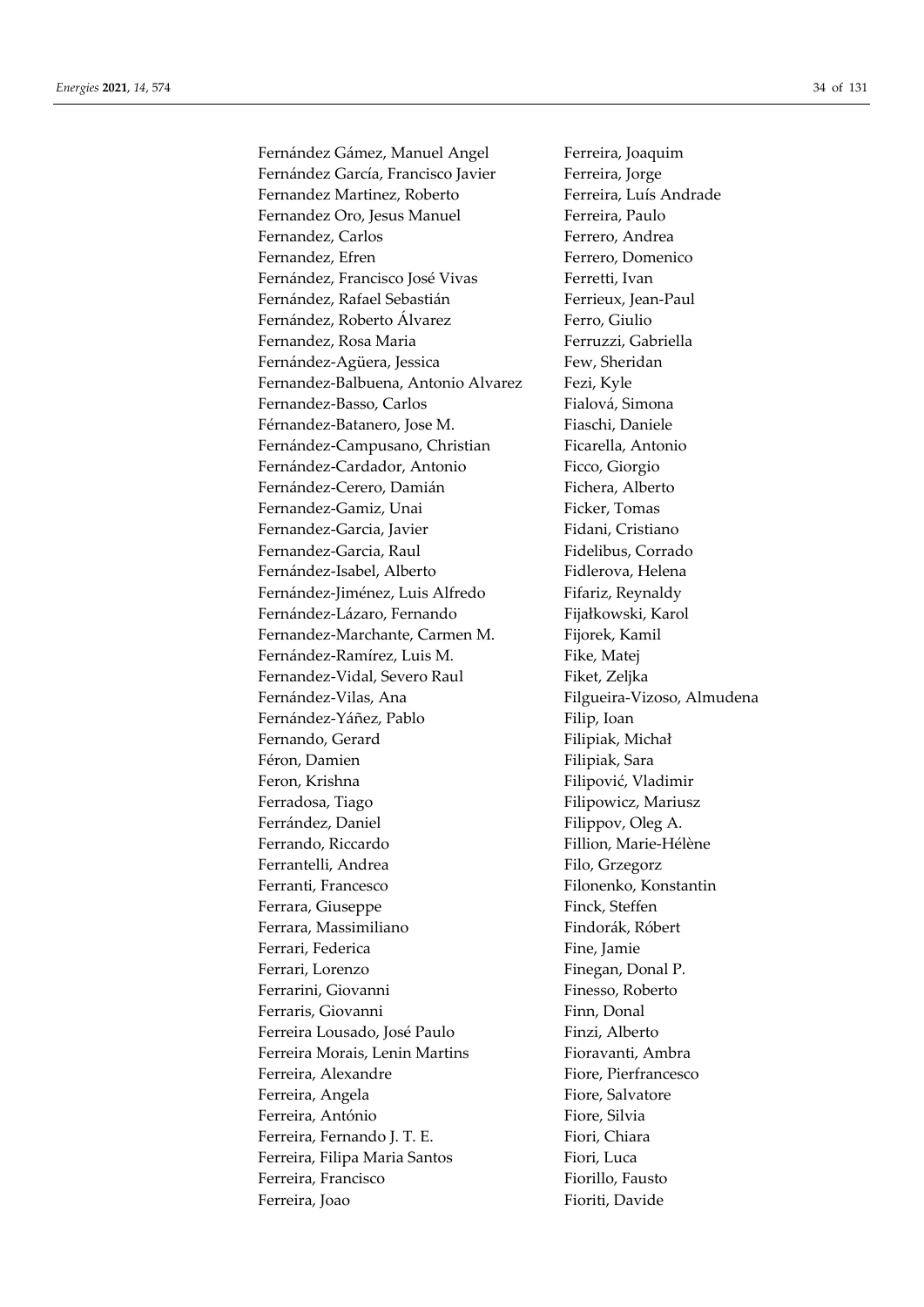| Fiorito, Francesco                           | Fonod, Robert                 |
|----------------------------------------------|-------------------------------|
| Firețeanu, Virgiliu S.                       | Fonseca I Casas, Pau          |
| Firlag, Szymon                               | Fonseca, José                 |
| Firoozabadi, Abbas                           | Fonseca, Luis                 |
| Fisch, Michael                               | Font Palma, Carolina          |
| Fischer, Hartmut R.                          | Fontana, Daniela              |
| Fischer, Helen                               | Fontanesi, Claudio            |
| Fischer, Stefan                              | Fontani, Daniela              |
| Fischer, Szabolcs                            | Foraboschi, Paolo             |
| Fischer, Thomas                              | Forniés, Eduardo              |
| Fischlschweiger, Michael                     | Foroozandeh, Zahra            |
| Fiser, Rastko                                | Fort, Ada                     |
| Fitamo, Temesgen                             | Fořt, Jan                     |
| Fitzgerald, Breiffni                         | Fortier, Marie-Odile          |
| Fitzpatrick, Colin                           | Fortmann, Charles             |
| Fixen, Kathryn                               | Fortuna, Luigi                |
| Flamini, Fulvio                              | Fossa, Marco                  |
| Flanagan, Ted                                | Foteinis, Spyros              |
| Flandin, Lionel                              | Foti, Daniel                  |
| Flegner, Patrik                              | Foti, Salvatore               |
| Fleming, Paul                                | Fotouhi, Abbas                |
| Fletcher, Tom                                | Foucher, Fabrice              |
| Fleur, Lina La                               | Fouilloy, Alexis              |
| Flizikowski, Jozef                           | Founti, Maria                 |
| Floors, Rogier                               | Fourneau, Jean-Michel         |
| Floquet, Pascal                              | Fox, Richard                  |
| Florencias Oliveros, Olivia                  | Főző, Ladislav                |
| Flores, Robert J.                            | Fracastoro, Giovanni Vincenzo |
| Flores-Arias, Jose-Maria                     | Fraczyk, Justyna              |
| Florescu, Adriana (Politehnica University of |                               |
| Bucharest, Romania)                          | Fragkos, Panagiotis           |
| Florescu, Adriana (Transilvania University   |                               |
| of Brasov, Romania)                          | Fragliasso, Francesca         |
| Florez, Horacio                              | Fragos, Vassilios             |
| Floricau, Dan                                | Fraile-Ardanuy, Jesus         |
| Florimond, Guéniat                           | Franchina, Nicoletta          |
| Florio, Ciro                                 | Francik, Sławomir             |
| Florita, Anthony                             | Franco, Alessandro            |
| Florkowski, Marek                            | Franco, Christian             |
| Floros, George                               | Franco, John F.               |
| Flotats, Xavier                              | Franco, Vicente               |
| Flox, Cristina                               | François, Baptiste            |
| Fnadi, Mohamed                               | Francois, Bruno               |
| Fodstad, Marte                               | François, Gregory             |
| Fofana, Issouf                               | Frank, Andrew A.              |
| Foglia, Giovanni Maria                       | Franković, Dubravko           |
| Fokaides, Paris                              | Frankowski, Jakub             |
| Folega, Piotr                                | Franquet, Erwin               |
| Foltynowicz, Zenon                           | Frantz, Jesse                 |
| Fomel, Sergey                                | Franzitta, Vincenzo           |
| Fong, Alan                                   | Frasca, Francesca             |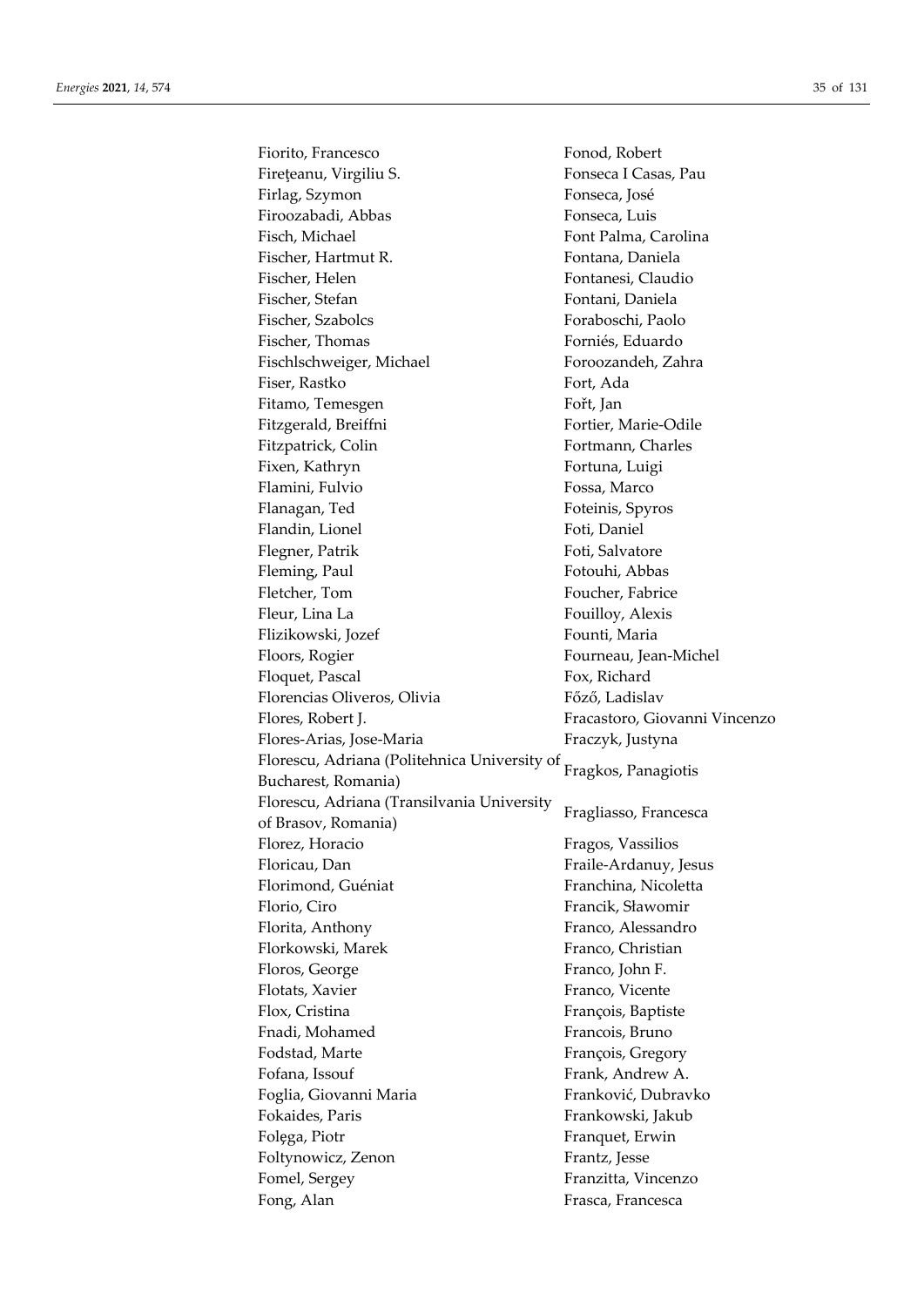Frate, Claudio Albuquerque Frattini, Domenico Frattolillo, Andrea Fratu, Octavian Frazier, Robert Scott Frazzica, Andrea Frederick, Robert A. Fredianelli, Luca Frei, Stephan Freidoonimehr, Navid Freire-Lista, David Freitas Dutra, Lorena Freitas, Manuel João Sepúlveda Mesquita Freixa Terradas, Jordi Fresner, Johannes Frias, Pablo Friedrichs, Jens Friess, Wilhelm Alexander Frigaard, Peter Frigura-Iliasa, Flaviu Mihai Friis, Henrik Friman, Hen Frincu, Marc Fritzkowski, Paweł Frivaldsky, Michal Frizziero, Leonardo Frizzo Stefenon, Stéfano Frodeson, Stefan Froio, Antonio Frosini, Lucia Fruggiero, Fabio Früh, Wolf-Gerrit Fryc, Irena Fu, Bo Fu, Chao Fu, Guopeng Fu, Hailing Fu, Jingying Fu, Li Fu, Wei Fu, Weinong Fu, Xingang Fu. Xiuwen Fu, Yangyang Fu, Yingkun Fu, Zhuojia Fuchs, Gerhard Fuente, María I. Fuentes-Bargues, José Luis Fujii, Yoshiaki Fujimoto, Daisuke

Fujimoto, Hiroyuki Fujimoto, Yu Fujita, Goro Fulignati, Sara Fumagalli, Alessio Funari, Marco Francesco Furgal, Jakub Furió Ortega, María Dolores Furlani Bastos, Alvaro Furse, Samuel Fürst, Jiří Furusato, Tomohiro Fusco, Giuseppe Futa, Barbara Fydrych, Dariusz Gabaldón, Antonio Gabaldon-Estevan, Daniel Gabash, Aouss Gabbar, Hossam A. Gabdullin, Nikita Gabioud, Dominique Gabitto, Jorge Gabl, Roman Gábor, Szepesi L. Gabriel, Velu Gabriela, Dobrotă Gabrielli, Fabrizio Gad-Briggs, Arnold Gadedjisso-Tossou, Agossou Gadipelli, Srinivas Gadola, Marco Gaetani, Isabella Gafurov, Marat Gagaoudakis, E. Gagliano, Antonio Gaiceanu, Marian Gajewski, Andrzej Gajic, Dragoljub Gałaj, Jerzy Galamboš, Michal Galan, Ana-Maria Galán, Andrés Ramos Galanis, Athanasios Galati, Antonino Gałczyńska, Małgorzata Galiano, Antonio Berná Galić, Ivo Galić. Mario Galindo, Gloria Gea Galindo-Torres, Sergio A. Galinsky, Nathan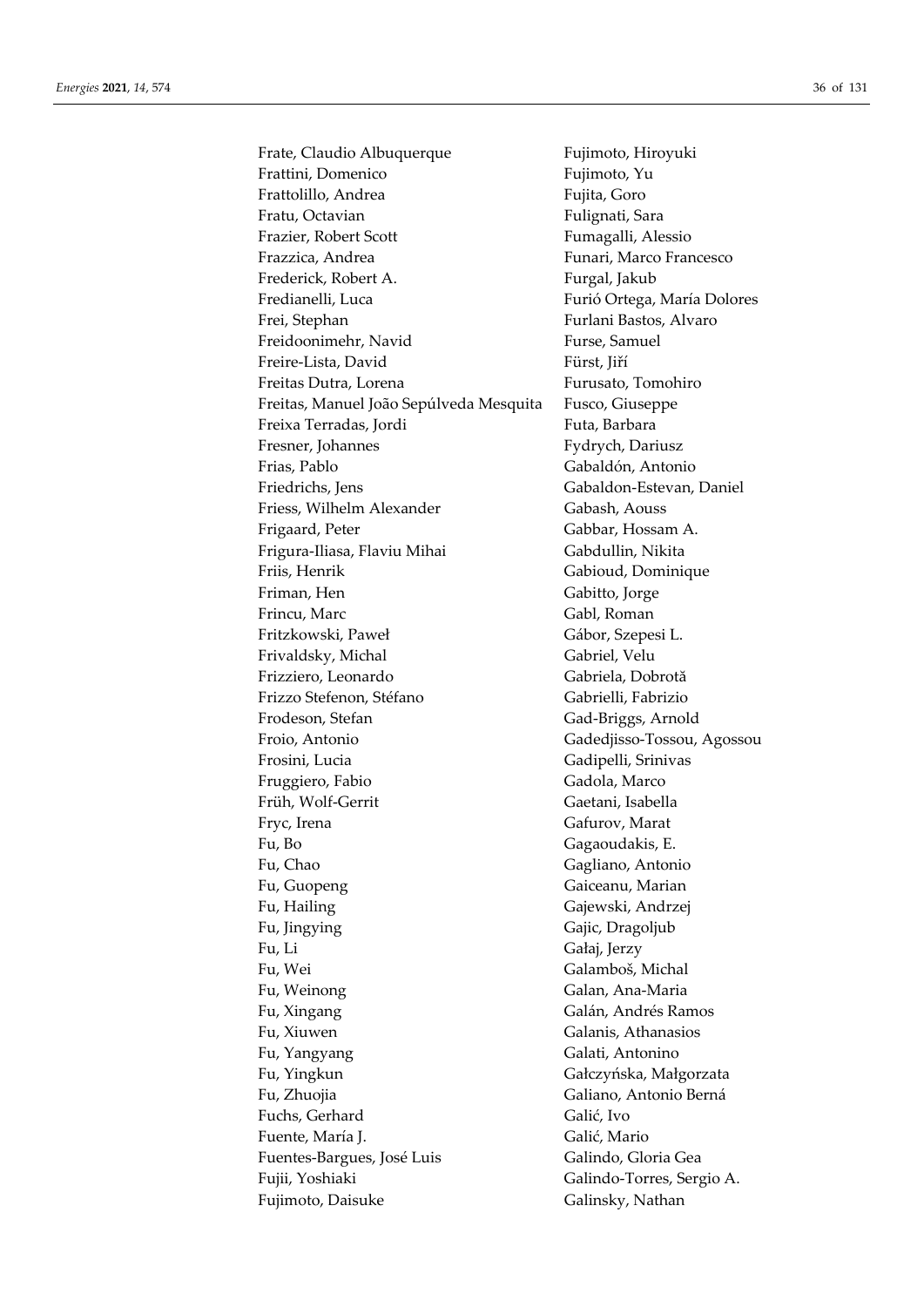Galipeau, David W. García Martín, Juan Francisco Galkin, Ilya A. García Rodríguez, Juan Gałko, Grzegorz García Sánchez, Manuel Galkowski, Krzysztof García, Ana Salomé Galla, Stanislaw Garcia, Antoni Gallerano, Francesco García, Carmelo Gallo, Daniele Garcia, Edenise Gallo, Mauro Garcia, Gonzalo Galluzzi, Renato Garcia, João Galos, Joel García, Manuel Pérez Galos, Krzysztof García, Miguel Galvan Diez, Eduardo García, Miguel Torres Galvão, João Rafael García, Roberto Galvin, Raymond Garcia, Sebastián Galvita, Vladimir V. Garcia-Almiñana, Daniel Gamaleev, Vladislav Garcia-Amorós, Jordi Gambaruto, Alberto García-Armingol, Tatiana Gambelli, Alberto Maria Garcia-Bravo, José M. Gamboa, Paulo José Duarte Landeiro García-Cerrada, Aurelio Gamez Montero, Pedro Javier García-Contreras, Reyes Gamidullaeva, Leyla García-Delgado, Carlos Gamiño-Arroyo, Zeferino García-Díaz, Juan Carlos Gamulin, Ozren García-Fernández, Berta Gancarz, Marek García-Fogeda, Pablo Gandiaga, Iñigo García-Fuentes, Miguel Á. Gandoman, Foad García-García, Agustín Gandzha, Segey García-Gracia, Miguel Ganea, Daniel García-Gusano, Diego Ganesan, A. García-Herrero, Susana Ganesh, R. Sankar García-López, Francisco De Paula Gani, Terry García-Magariño, Iván Ganjkhanlou, Yadolah García-Ortega, Beatriz Gao, Fei Garcia-Perez, Arturo Gao, Feng García-Torres, Félix Gao, Jianbing Gardijan Kedžo, Margareta Gao, Linda Gardner, Matthew Gao, Ningshengjie Gardy, Jabbar Gao, Shangce Garibaldi, Luigi Gao, Wei Garicano-Mena, Jesús Gao, Weijun Garinei, Alberto Gao, Yabiao Garma, Tonko Gao, Yue Garmendia, Iñaki Gao, Zhiwei Garrido Jurado, Juan Garapati, Nagasree Garrido Picazo, María Piedad Garau, Michele Garrido, Gustavo Nofuentes Garbayo, Inés Garrido, Lara Febrero Garbowski, Tomasz Garriga, Rosa Garbuio, Lauric Garro, Unai Garcia Cascales, Maria Socorro Garroni, Sebastiano García Fernández, José Luis Garrote, Gil García Márquez, Fausto Pedro Garsztka, Przemysław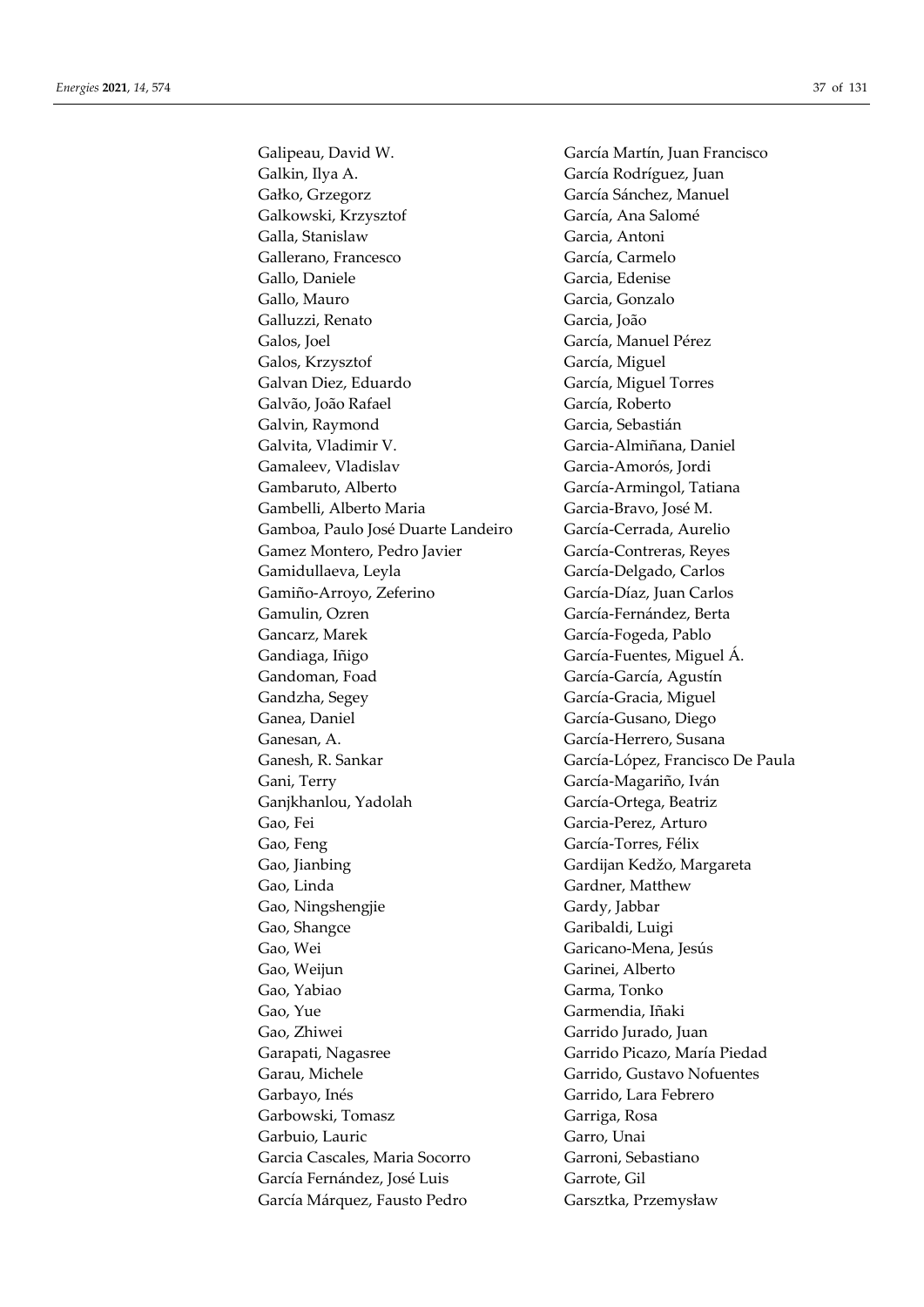Gaska, Krzysztof Generowicz, Agnieszka Gaspar, Cristina Geng, Guangchao Gaspar, Peter Geng, Jianzhao Gaspari, Jacopo Genovese, Francesco Gašparović, Mateo Genovese, Giuseppa Gatt, Peter Genovese, Maria Erminia Gatteschi, Valentina Gentile, Sabrina Gatti, Manuele Gentili, Francesco Gatti, Teresa Georgakellos, Dimitrios Gattia, Daniele Mirabile Georgantzinos, Stelios K. Gatto, Andrea George, Ioannidis Gatto, Gianluca George, Thomas F. Gaudioso, Elena Georgescu, Andrei-Mugur Gaurina-Međimurec, Nediljka Georgeta, Soava Gautam, Sneha Georgiadis, Teodoro Gava, Oriana Georgiev, Daniel G. Gavaises, Manolis Georgilakis, Pavlos S. Gavanas, Nikolaos Georgiou, Emmanuel Gavioso, Roberto M. Georgious, Ramy Gavrilas, Mihai Georgoudas, Ioakeim Gavrilova, Natalia Gerbens-Leenes, Winnie Gavrilova, Tatiana A. Gerber, Philippe Gawin, Dariusz Gerboni, Raffaella Gawlik, Lidia Gercek, Cihan Gawlińska, Katarzyna Gerding, Enrico Gawor, Łukasz Geri, Alberto Gawrylczyk, Konstanty Marek Gericota, Manuel Gayner, Chhatrasal German, Konstantin E. Gazdzicki, Pawel German-Galkin, Sergey Ge, Baoming Germanos, Vasileios Ge, Cui Gerogiorgis, Dimitrios Ge, Jun Cong Geszke-Moritz, Małgorzata Ge, Xinlei Geth, Frederik Ge, Yunfeng Gevorkov, Levon Gebhardt, Paul Geza, Husi Gebremariam, Shemelis Nigatu Ghaani, Mohammad Reza Gebremedhin, Alemayehu Ghafouri, Mohsen Géczy, Attila Ghaisas, Niranjan Gedikli, Ersegun Deniz Ghamari, Mohsen Gediminas, Vaičiūnas Ghanbarian, Behzad Geethanjali, M. Ghanes, Malek Geisbüsch, Jörn Ghani, Arfan Geise, Andrzej Ghannoum, AbdulRahman Gejdoš, Miloš Ghedira, Sami Gejji, Rohan Gheitaghy, Amir Mirza Gelashvili, Vera Gheju, Marius Gelegenis, John Gheorghe, Grigoras Gelman, Len Gheorghiu, Andrei Gemar, Mason Gherardi, Francesca Genco, Filippo Ghezehei, Solomon Gendek, Arkadiusz Ghiani, Emilio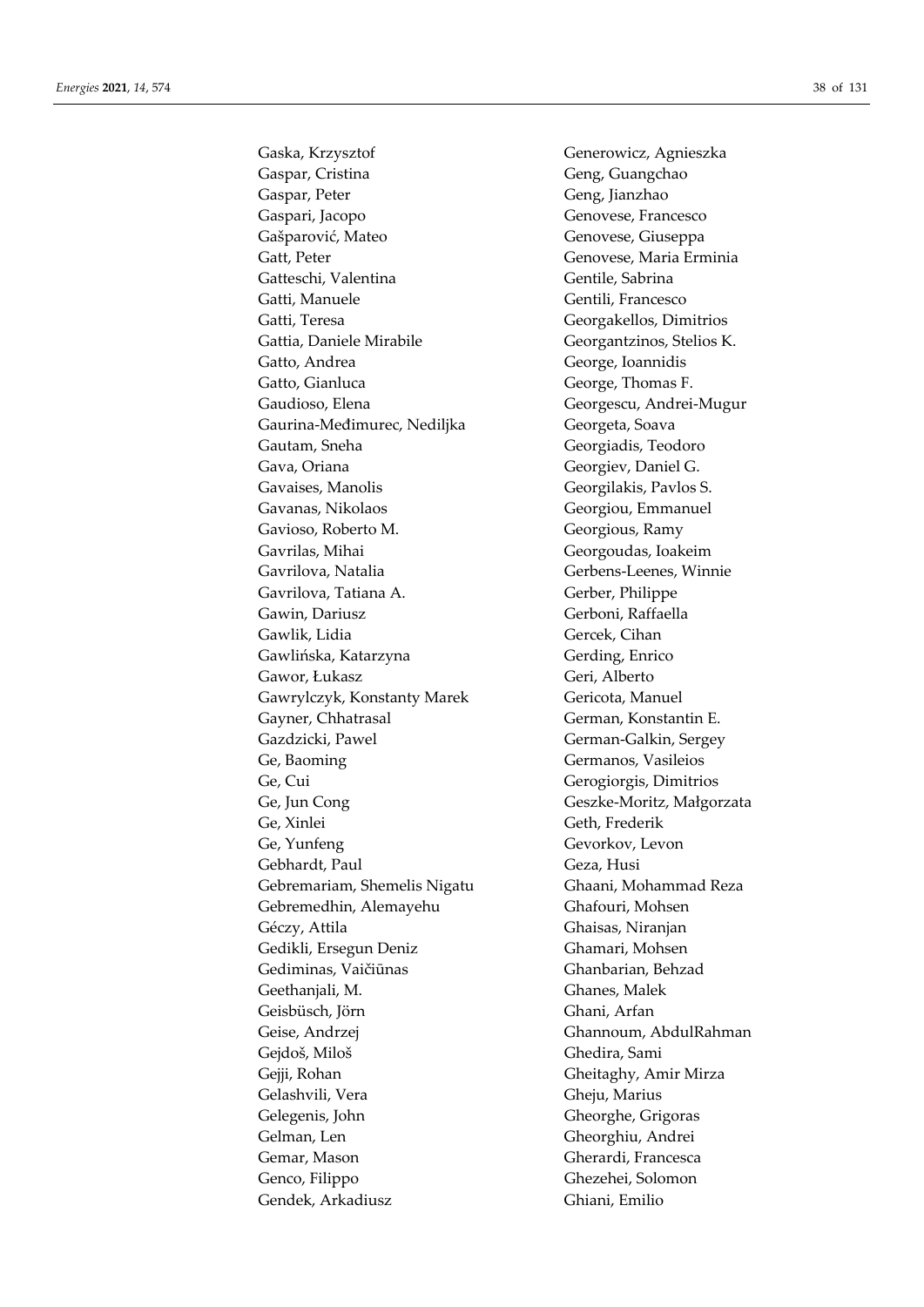Ghiara, Giorgia Gil-Lopez, Sergio Ghods, Masoud Gillot, Frédéric Ghofrani, Ali Gilmore, Colin Gholamalizadeh, Ehsan Gilsu, Choi Gholami Farkoush, Saeid Giltinan, Joshua Gholikhani, Mohammadreza Gimenez, Antonio Gholizad, Babak Giménez-Gómez, Pablo Gholz, Eugene Ginart, Antonio Ghorbani, Morteza Giordano, Nicolo Ghoreishi, Seyede Fatemeh Giorgi, Giuseppe Ghoreyshi, Seyed Mohammad Giorgio, Guariso Ghosh, Aritra Giorgio, Ivan Ghosh, Prasanta K. Giorno, Lidietta Ghosh, Ruchira Giostri, Andrea Ghuiaus, Christian Giosuè, Chiara Giacomin, João Carlos Giouri, Katerina Giacomo Prina, Matteo Giovannelli, Ambra Giancola, Emanuela Girnik, Ilya Gianfranco, Fenu Girolami, Laurence Gianluca, Palermo Girolami, Marco Giannakis, Konstantinos Girovský, Peter Giannakopoulos, Dionysios Giubileo, Filippo Giannella, Venanzio Giuffre, Ottavia Giannetti, Niccolò Giuffrida, Nadia Gianni, Bidini Giuffrida, Salvatore Giansoldati, Marco Giuliano, Aristide Giaourakis, Dimitrios G. Giungato, Pasquale Giardina, Mariarosa Giuseppe, Gibertini Giasin, Khaled Giuseppi, Alessandro Giberti, Hermes Giustiniani, Michela Gibiino, Gian Piero Givaki, Kamyab Gichuhi, Wilson Gkavanoudis, Spyros Gidaspow, Dimitri Gkoumas, Konstantinos Gidon, Dogan Gkritza, Konstantina Giebel, Gregor Gladysz, Pawel Gierszewski, Mateusz Glaser, Rainer Gies, Valentin Glassley, William Edward Giglio, Carlo Giglio, Carlo Giglio, Carlo Giglio, Carlo Giglio, Carlo Giglio, Carlo Giglio, Carlo Giglio, Carlo Giglio, Emanuele Glavic, Mevludin Giglioli, Romano Glazar, Vladimir GIl, Bartosz Glebov, Evgeni M. Gil, David Gleich, Dusan Gil, Nuno Glema, Adam Gilbert, James M. Glensk, Barbara Gil-de-Castro, Aurora Glicksman, Allen Gil-Garcia, Isabel Cristina Glicksman, Leon Gilioli, Andrea Gliedt, Travis Gill, Sukhpal Singh Gligor, Adrian Gillard, Philippe Gloaguen, Frederic Gilles, Notton Glos, Jan

Giebeler, Lars Gładyszewska-Fiedoruk, Katarzyna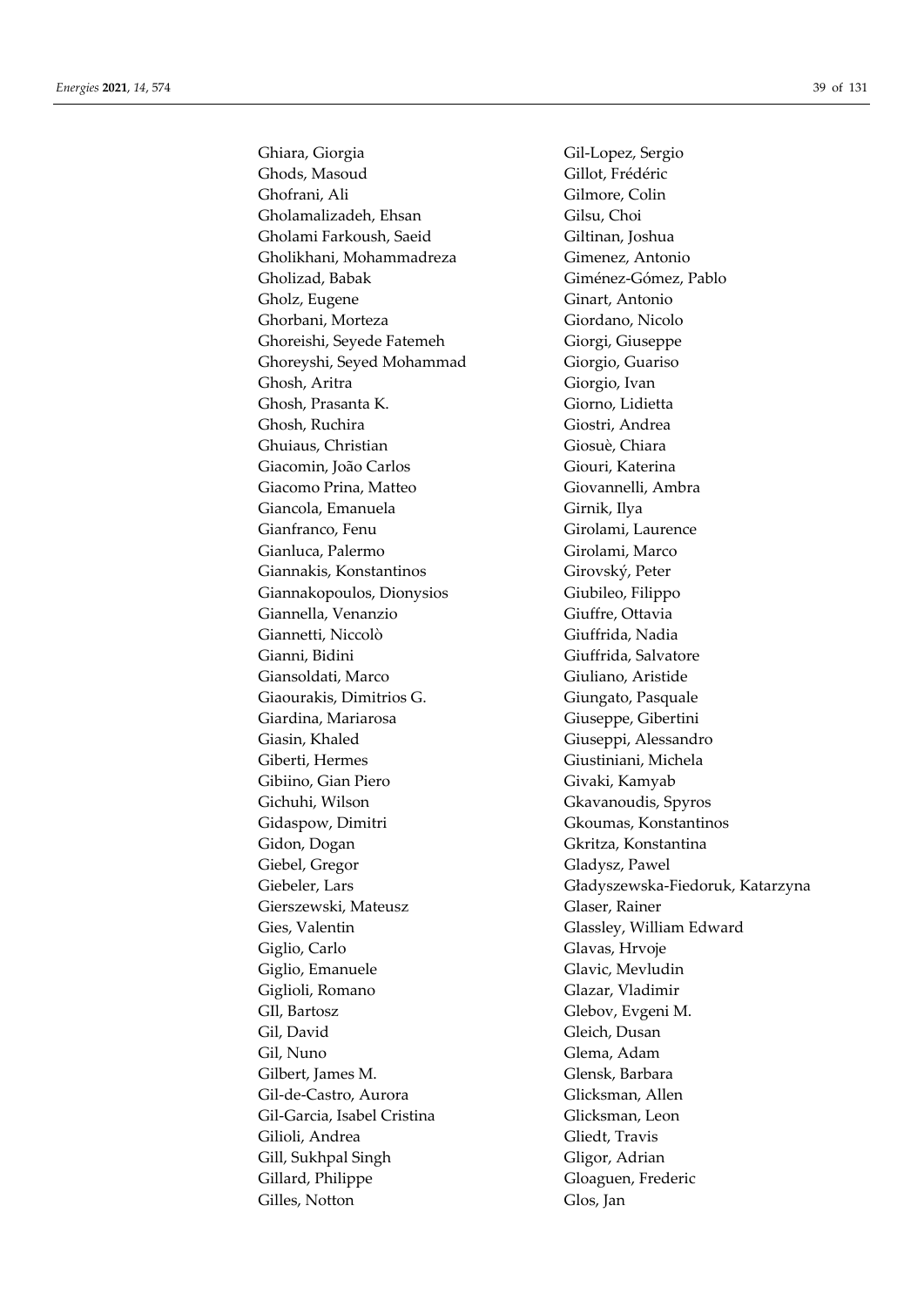Głowacki, Tadeusz Gómez Vela, Francisco A. Glowacz, Adam Gómez Vilchez, Jonatan J. Glushkov, Dmitrii O. Gómez, Manuel Romero Glynn, Peter Gomez, Ricardo S. Gnaciński, Piotr Gómez, Víctor Alonso Gnoni, Maria Grazia Gómez, Xabier Go, Yun Ii Gómez-Calvet, Roberto Gobert, Julie Gómez-Llanos, Eva Gockenbach, Ernst Gómez-Martín, M. Esther Godbout, Stéphane Gómez-Ortiz, David Godina, Radu Gomez-Plana, Antonio Godinez, Fernando Gomez-Soriano, Josep Godlewska, Joanna Gömöry, Fedor Godoy, Antonio José Calderón Goncalves, Alexandre Godyń, Katarzyna Gonçalves, Ana L. Gogolewska, Anna Gonçalves, Artur Gogonea, Rodica-Manuela Goncalves, Olivier Gogos, Christos Gonçalves, Renato Göhlich, Dietmar Gondolini, Angela Goit, Jay Prakash Gonet, Andrzej Goktas, Mustafa Gong, Jian Golak, Sławomir Gong, Jiawei Gołaszewski, Janusz Gong, Jue Goldmann, Daniel Gonos, Ioannis F. Gołębiewski, Jarosław González De La Rosa, Juan-José Golebiowski, Leslaw González García, Mariano Gołębiowski, Piotr González Horcas, Sergio Golewski, Grzegorz Ludwik Gonzalez Junca, Arnau Golgovici, Florentina González Marcos, Ana Goli, Preetham González Pérez, Isaías Golijanek-Jędrzejczyk, Anna González Pino, Iker Golimowski, Wojciech González Prieto, José Francisco Golmohamadi, Hessam González, Ana Tejero Golob, Marjan González, Aránzazu Galán Golovanov, Dmitry González, Asier Golub, Igor González, Fermín Barrero Golub, Victor V. Gonzalez, Fernando Golubev, Oleg V. González, Hernán Golubovskii, Yuri González, Javier Serrano Golzar, Farzin González, Jose Gombarska, Daniela Gonzalez, Juan Diaz Gomes, Ana P. González, Juan Félix Gomes, João Castro González-Briones, Alfonso Gomes, Luis González-Díaz, Benjamín Gomes, Phillipe Vilaça González-Díaz, Diego Gomez Camacho, Carlos Enrique González-Gómez, Manuel

Glover, Paul Gomez Melgar, Sergio Gołębiowska, Justyna Gonzalez De Los Reyes, Rafael Corsino Gomes, Daniel Gonzalez, Maria Manuela Prieto Gómez Barrios, Xiomar González-Domínguez, Pablo Ignacio Gómez Fernández, Juan F. Gonzalez-Lezcano, Roberto Alonso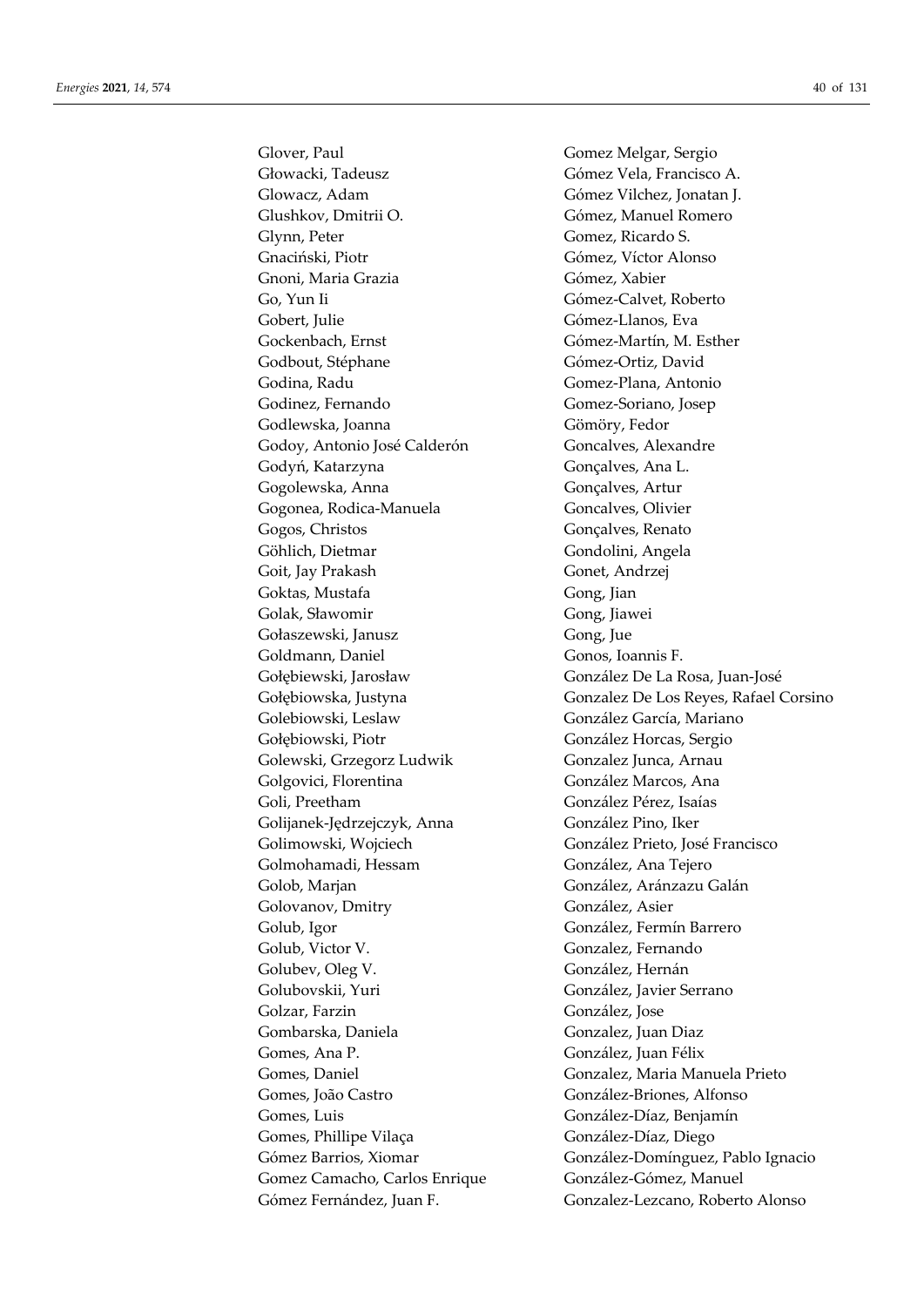Gonzalez-Longatt, Francisco Gouveia, Maria Do Castelo González-Morán, Cristina Govaerts, Jonathan González-Peña, David Gozdowiak, Adam González-Prieto, Ángel Graba, Mariusz González-Prieto, Ignacio Grabara, Janusz González-Vila, Álvaro Grabarczyk, Robert Goodman, Angela Graber, Giuseppe Goodship, Vannessa Graber, Lukas Gopalan, Harish Grabowski, Paweł Gopalan, Kaliappan Grabowski, Wojciech Goraj, Weronika Grab-Rogaliński, Karol Gorawska, Anna **Gradeci, Klodian** Gorbenkova, Elena Gradov, Oleg M. Gorbunova, Ella M. Gradova, Margaret Gordillo, Francisco Gradziuk, Piotr Gordon, Jeffrey Graf, Frank Górecki, Krzysztof Gragnani, Gian Luigi Górecki, Paweł Grajek, Henryk Gori, Elena Grajewski, Jakub Gori, Paola Grammelis, Panagiotis Gorji, Nima E. Grams, Jacek Gorji, Saman Asghari Grana, Anna Górniak, Aleksander Grasby, Stephen E. Górnicki, Krzysztof Grasso, Emanuele Górski, Jarosław Gravalidis, Christoforos Gortschakow, Sergey Gravdahl, Jan Tommy Goryl, Wojciech Grazieschi, Gianluca Gosar, Žiga Grażyna, Żukowska Gośliński, Tomasz Grdenić, Goran Gosselin, Louis Greco, Adriana Goswami, Arghya Greco, Marco Goswami, Rajib Grecu, Eugenia Göteman, Malin Greenman, John Goteti, Naga Srujana Greenough, Rick Goto, Mika Grega, Robert Goto, Satoru Gregov, Goran Gotor-Fernández, Vicente Greppi, Matteo Gotovtsev, Pavel Grewal, Kuljeet Singh Gotti, Claudio Grgic, Davor Gottschalk, Axel Grieco, Giuseppe Goubei, Martin Goubei, Michael Goudarzi, Navid Griffiths, Luke Gough, Hannah Griffiths, Philip Goula, Maria A. Griggs, Thomas Goulas, Konstantinos Grigolato, Stefano Gould, Benjamin D. Grigore, Roxana Goulet, Marc-Antoni Grigorev, M. A. Gouveia, Eduardo M. Grillo, Federico

Gonzalez-Pedro, Victoria Gozalbo Rovira, Roberto Vicente Gormally, Alexandra Graña-López, Manuel Ángel Goushcha, Oleg Grigorova-Shtarbeva, Tsvetana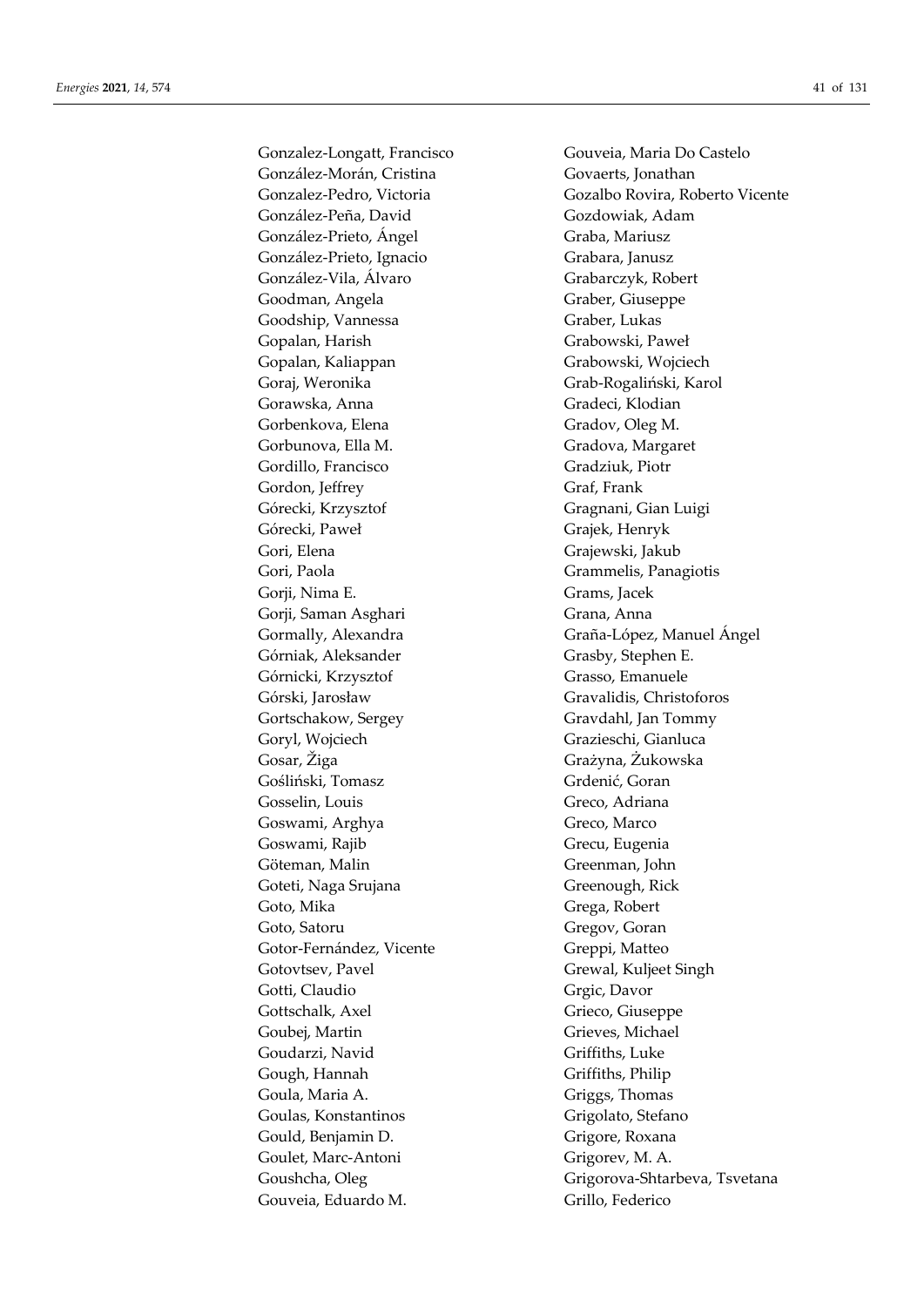Grillo, Samuele Guijarro, Francisco Grimaccia, Francesco Guilbert, Damien Grimm, Alejandro Guilizzoni, Roberta Grindeanu, Iulian Guillaud, Xavier Grishagin, Vladimir A. Guinjoan Gispert, Francesc Grisolia, Giulia Guirao, Begoña Gritsenko, Dmitry Gul, Mehreen Griva, Giovanni Battista Gulkowski, Slawomir Grochowicz, Marta Gullo, Paride Gródek-Szostak, Zofia Gullon, Beatriz Gróf, Gyula Gullon, Patricia Gromada, Magdalena Gumbytė, Milda Gromek, Pawel Gunasekara, Saman Gronchi, Paolo Gunasooriya, G. T. Kasun Kalhara Groniewsky, Axel Gunawardana, Upul Groot, Jens Guo, Boyun Gros, Ioana-Cornelia Guo, Brian Grossi, Luigi Guo, Dejun Grossmann, Ignacio Guo, Jingli Groza, Robert Guo, Jinhua Grube, Thomas Guo, Qiandong Grudzińska, Magdalena Guo, Siwei Gruenwald, Johannes Guo, Wei Grün, Thorsten Guo, Xiangfeng Gruszka, Konrad Guo, Xiaofeng Gryaznevich, Mikhail P. Guo, Youguang Grygierek, Joanna Guo, Zhanjun Gryning, Sven-Erik Gupta, Ipsita Grzebielec, Andrzej Gupta, Pragya Kirti Grzeczka, Grzegorz Gupta, Shubhangi Grzejszczak, Piotr Gurau, Vladimir Grzybowski, Hubert Gurgenci, Hal Gu, Chunyang Gurung, Thulo Ram Gu, Fengshou Gusev, Michail Gu, Jianyu Gu-Stoppel, Shanshan Gu, Wenting Gutiérrez, Álvaro Gualous, Hamid Gutiérrez, Claudia Gualtieri, Giovanni Gutiérrez, Roberto Guariso, Giorgio Gutiérrez-Avilés, David Guarnieri, Massimo Gutiérrez-Martín, Fernando Gubina, Andrej Guziałowska-Tic, Joanna Guchhait, Rekha Guzik, Maciej Guérard, Guillaume Guzmán, Eduardo Guerin, Katia Guzman, Marcelo Guerreiro, Maria João Simas Guzzini, Alessandro Guerrero-Rodríguez, Néstor Francisco Gwendoline, Christophe Guerrieri, Marco Gwozdz, Michal Guevara Lopez, Pedro Gwozdziewicz, Maciej Gui, Yonghao Gyore, Attila Guida, Giulia **Ha, Dong Sam** Guida, Marco Ha, Heung Yong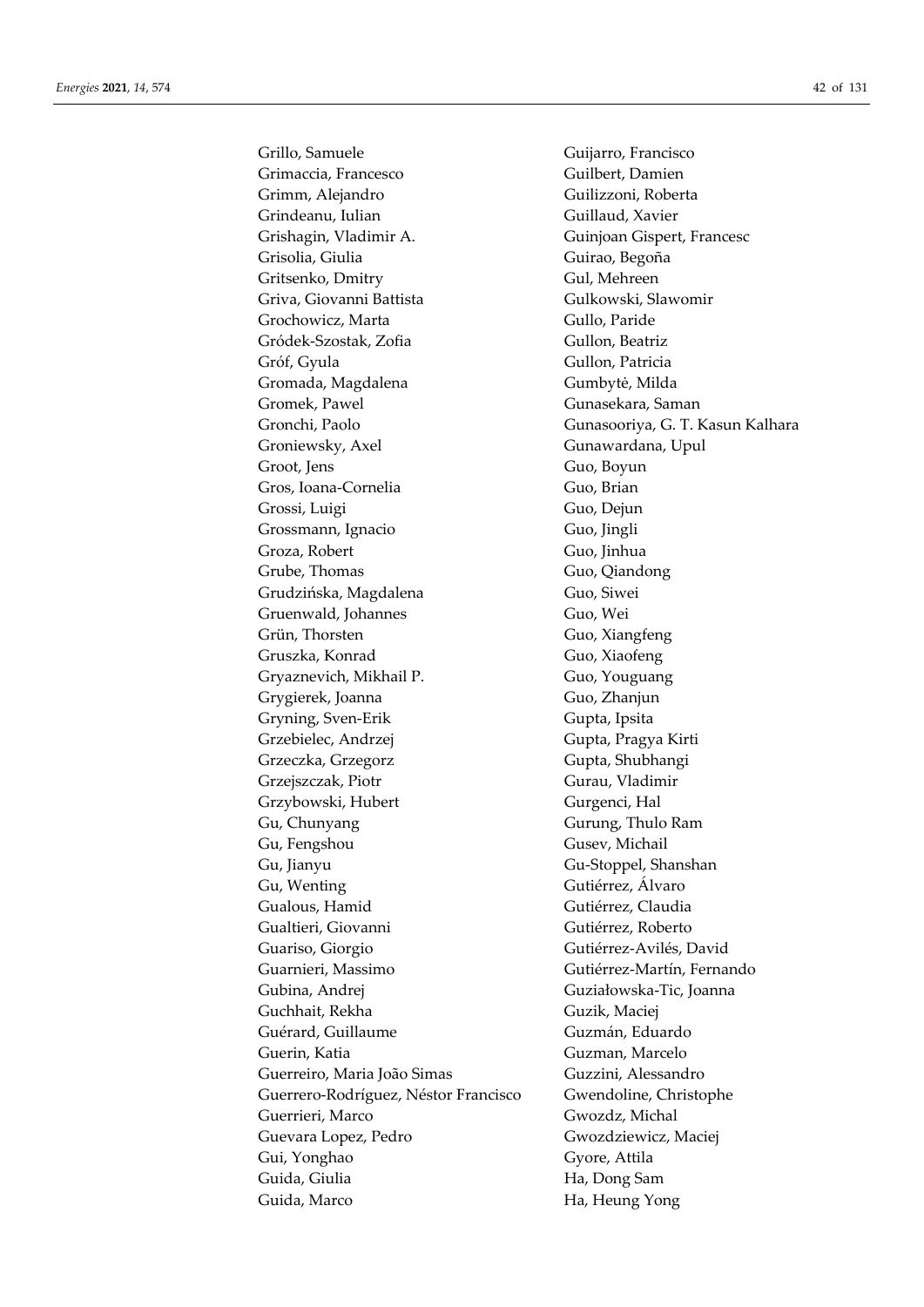Haar, Lawrence **Hall**, Monika Habek, Patrycja **Haller**, Alina Haben, Stephen Hallinan, Kevin Haber, Rodolfo Halm, Damien Häber, Thomas **Hałon**, Tomasz Habib, Hany Halunga, Simona Viorica Habibi, Ali Hamadani, Behrang Habibi, Hamed Hamanaka, Akihiro Habibi, Shahryar **Hamawand**, Ihsan Habrych, Marcin Hamdani, Ari Habuda-Stanic, Mirna Hamdi, Hamidreza Haces Fernandez, Francisco Hamed, Ali M. Hacker, Viktor **Hames** Hameed, Saqib Hadad, Yossi Hamilton, Nicholas Hadas, Zdenek Hammadi, Moncef Haddad, Abderrahmane Hammarström, Thomas Haddad, Diego Barreto Hammerstrom, Donald J. Hadi, Pradita **Hamori**, Shigeyuki Hadjadj, Aomar **Han**, Jeong Min Hadjistassou, Constantinos Han, Kunjun Haerinia, Mohammad Han, Kyoungseok Hafezi, Hossein Han, Mengjie Hagar, Mohamed Han, Sangwook Hagem, Rabee Han, Sekyung Haghbin, Saeid Han, Soohee Haghighi, Arman **Han**, Weiji Hagishima, Aya **Han, Won-Sik** Hagiwara, Manabu **Han, Yongming** Hagner, Marleena **Hanaoka**, Toshiaki Haider, Azad Hand, Jon Haider, Noman Handayani, Kamia Hailu, Getu **Hangos**, Katalin M. Hajduga, Arkadiusz **Hanif**, Asad Hajej, Zied Hanif, Muhammad Hajilou, Mohammadhadi Hanifi, Hamed Hajiyev, Natig Qadim-Oglu Hann, Christopher Hajizadeh, Amin **Hann, Veryan Anastasia Joan** Hakula, Harri Hannan, Mohammed Abdul Halawa, Edward Hansen, Clifford W. Haldi, Frédéric **Hanzelka**, Zbigniew Hale, Rip Hao, Yong Haleem, Naushath M. Haoyuan, Hong Halicioglu, Ferda Haq, Anwar Ul Halicka, Katarzyna **Haq, MuhammadAziz Ul** Halim, Md Abdul Haque, Abu Niyam M. M. Haliniarz, Małgorzata **Harahap**, Charles Ronald Halinka, Adrian **Harangi-Rákos, Mónika** Halisch, Matthias **Harangozo**, Gábor Halkos, George Hardenbicker, Ulrike Hall, Carrie Hardie, Mary Hall, Joshua **Hardy**, Adam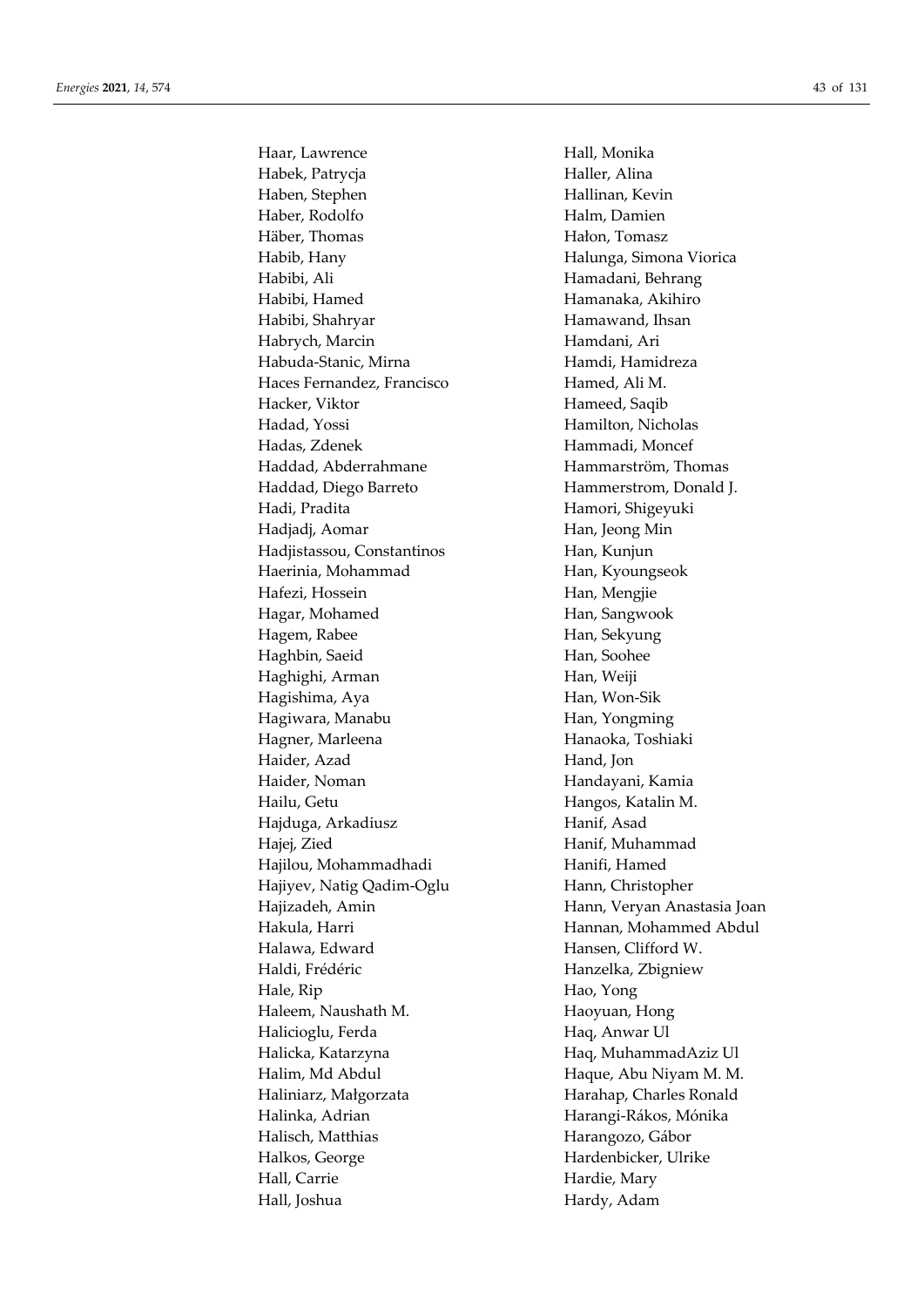Hardy, Tomasz **Haworth, Kristina M.** Hare, Colin Hayajneh, Hassan S. Hariharan, Deivanayagam Hayami, Hitoshi Harirchian, Ehsan **Hayati, Farzad** Hariri, Diako **Haydary**, Juma Hariri-Ardebili, Mohammad Amin Hayward, Jennifer A. Harja, Maria Haywood, John Stephen Harley, Joel B. Hazari, Md. Rifat Harlow, John Hazra, Dibyendu Haroun, Reham He, Bao-Jie Harper, Gavin He, Chengyuan Harries, David He, Guanming Harrington, Julie He, Jian Harris, Daniel He, Nafei Harrisson, Simon He, Peiwen Hart, Kyle He, Xia Hartley, Damon He, Xiaoyi Hartmann, Christoph He, Ximin Hartvigsson, Elias He, Yingdong Haruki, Mitsuru He, Yingxin Hasan, Ahmed He, Zhouying Hasan, Faruque Healy, William M. Hasan, Md Mubashwar Heberle, Florian Hasan, Reaz Hebner, Robert Hasanspahić, Nermin Hedvičáková, Martina Hasegawa, Makoto Heere, Michael Haseli, Yousef Hefele, Peter Haseltalab, Ali **Heffernan**, Emma Haseneder, Roland Hegedűs, László Hashemi, Saeed Hegler, Sebastian Hashemi, Shervin Heibati, Seyedmohammadreza Hashizume, Yoichiro Heidari, Hamidreza Haslam, Andrew Heidarinejad, Mohammad Hasmatuchi, Vlad Heidarpour Shahrezaei, Iman Hassan, Abdelrahman H. Heiderhoff, Ralf Hassan, Mahmoud Heim, Dariusz Hassan, Marwa **Heinlein**, Reinhold Hassan, Sammer-UI Heinonen-Tanski, Helvi Hassanalian, Mostafa **Heinz**, Erbe Hassanein, Amro Heinze, Christian Hassani, Hossein Heinze, Thomas Hassanin, Hany Helenbrook, Brian Hassanpourvouzband, Aliakbar **Helistö**, Niina Hassanzadeh-Barforoushi, Amin Hellmuth, Olaf Hata, Hiroo Helmers, Eckard Hatiegan, Cornel Helseth, Arild Hatziargyriou, Nikos D. Hemes, Susanne Havelka, Juraj **Hemmati, Arman** Hawash, Zafer **Hemmes**, Kas Hawila, Abed Al Waheed Hemmingsen, Tor Hawkins, Adam J. Hemraz, Usha D.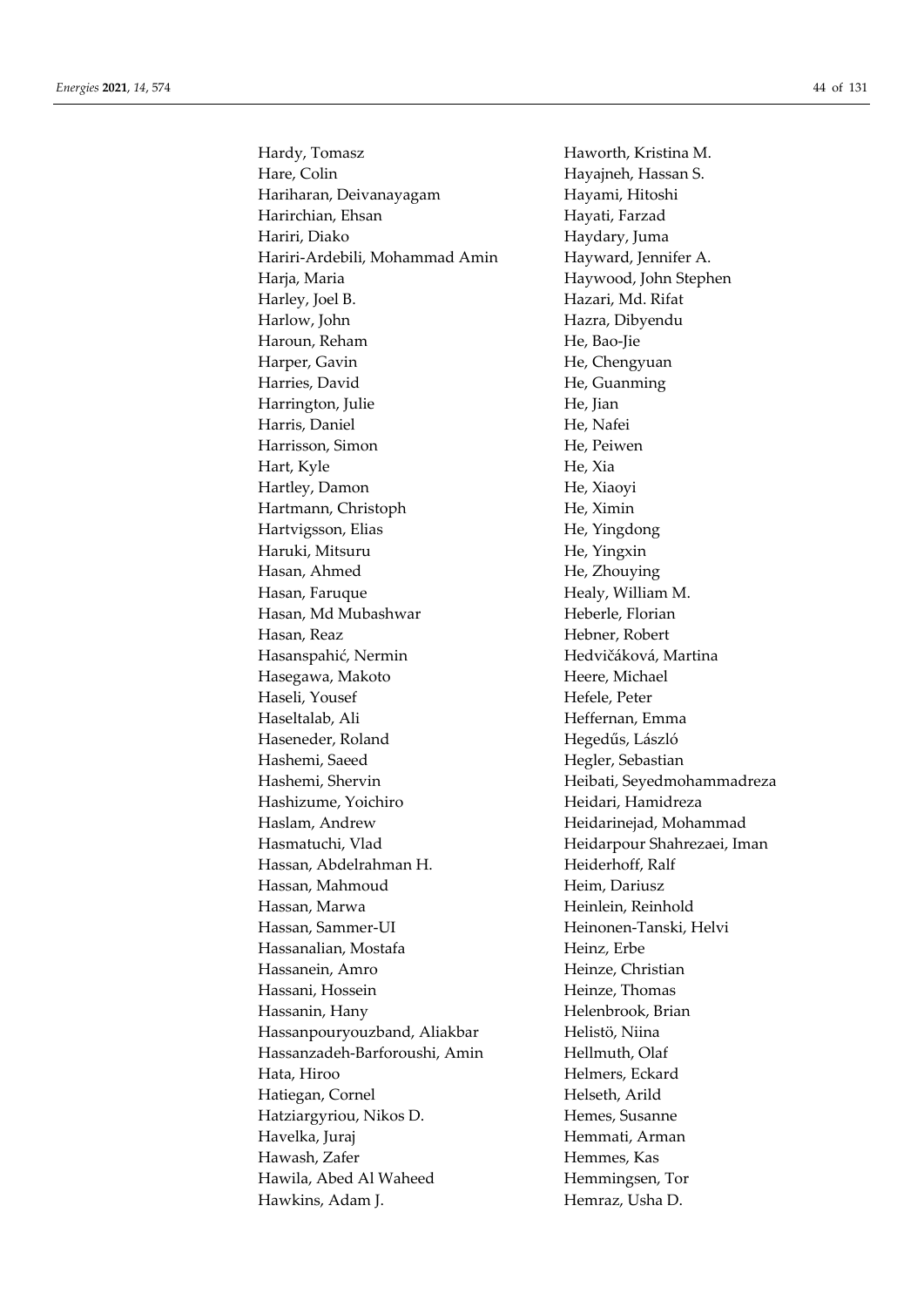Henao, Nilson Heusinger, Jannik Henderson, Alan D. Heuss-Aßbichler, Soraya Hendrix, Marcel A. M. Heydari, Azim Henein, Naeim Heydari, Rasool Henke, Markus Heydari, Shoeib Henriksson, Malin Heydari-doostabad, Hamed Henriques, Carla Oliveira Heymann, Fabian Henriques, Joao Heyne, Joshua Henry, Daniel **Hidaka**, Kishio Henshall, Paul **Hidalgo Herrador**, José Miguel Henzel, Maciej **Hidalgo-Betanzos, Juan María** Hepburn, Donald Hidy, George Heras, Francisco Hiernaux, Stéphane Herath, H. M. Ayala S. Hiete, Michael Herder, Paulien Higashikawa, Kohei Herdzik, Jerzy **Higinbotham**, Douglas Herencsar, Norbert Hijikata, Yasuto Herghiligiu, Ionut Viorel Hijosa-Valsero, María Herisanu, Nicolae Hilairet, Mickael Herman, Emilia **Hilfer**, Michael Herman, Grigore Hill, Aaron J. Hermanns, Miguel **Hillis**, Andrew J. Hermansen, John Erik Hilloulin, Benoit Hermoso-Orzáez, Manuel Jesús Hilpert, Simon Hernández, César Himpe, Christian Hernandez, J. C. **Hincapie**, Rafael E. Hernández-Callejo, Luis Hinov, Nikolay Hernandez-Escobedo, Quetzalcoatl Hinz, Hartmut Hernández-Jiménez, Fernando Hirayama, Yukari Hernandez-Mejia, Jean Carlos Hirose, Kei Hernández-Minguillón, Rufino J. **Hirotaka**, Takano Hernández-Pérez, Iván **Hirsch, Matías** Hernes, Marcin Hirz, Mario Hernik, Bartłomiej **Hitch, Michael** Herrando, María **Hittinger**, Eric Herrera, Miguel Angel **Hiziroglu**, Huseyin Herrera, Rafael **Hiziroglu**, Salim Herrera-May, Agustin L. Hiertager, Bjørn Herrera-Orozco, Israel Hlava, Jaroslav Herrero, Juan Manuel Hlaváč, Libor M. Herrero, María Josefa Hlaváčová, Irena M. Herrero-de Lucas, Luis Carlos **Hloch, Sergei** Herreros, José Martín **Hlosta**, Jakub Herres, Gerhard **Herres**, Gerhard Hnatiuc, Mihaela Herrmann, Christiane **Ho, Carr** Herrmann, Frank Ho, Chii-dong Heshmati-alamdari, Shahab Ho, Jörg Hester, Keith Hoang, Khoa Dang Heubner, Christian Hoang, Nam V. Heurtebise, Jean Yves Hoang, Nguyen Tien

Hendrick, Patrick Heydari Gharahcheshmeh, Meysam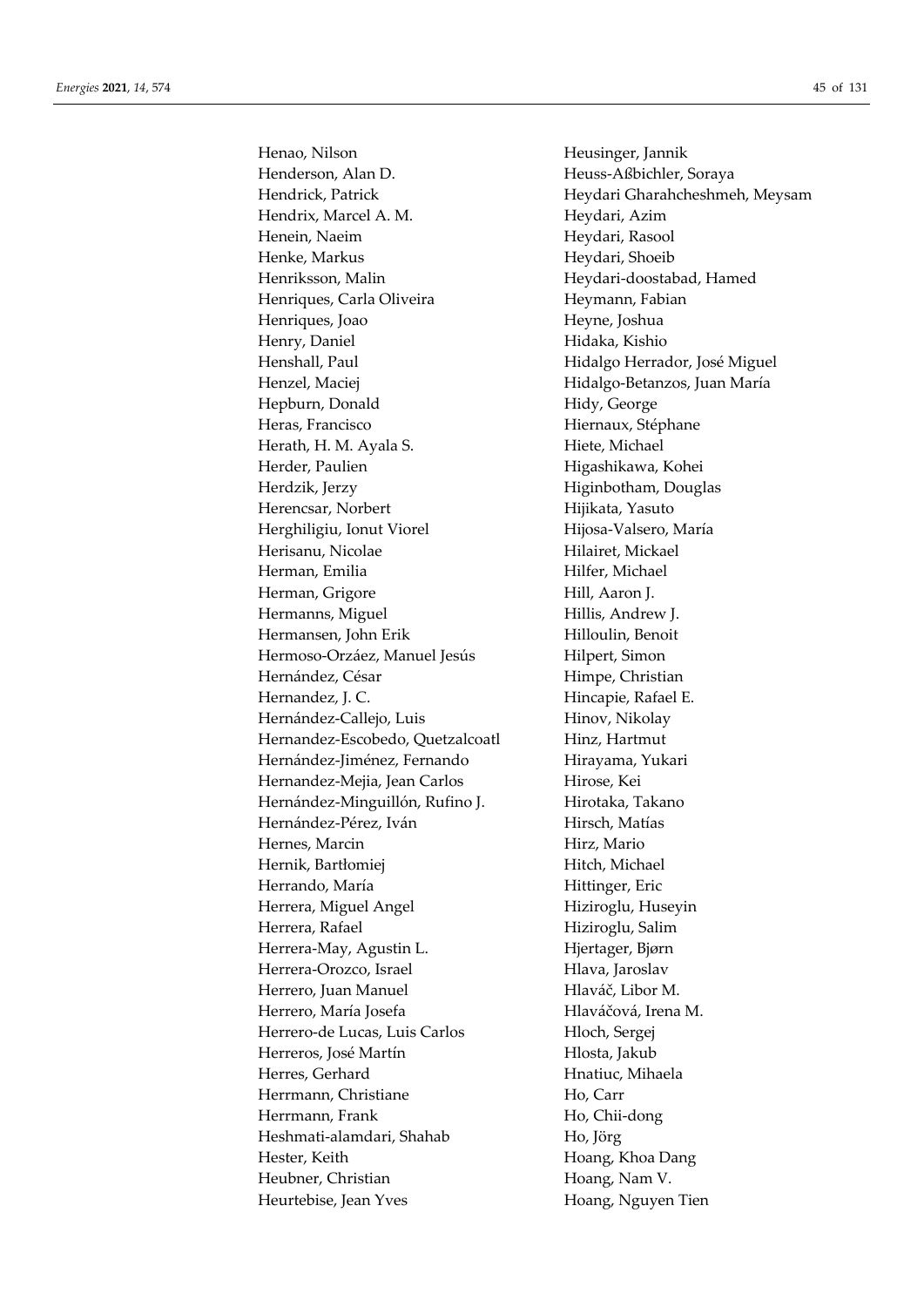Hoarau, Yannick Horabik, Józef Hobara, Yasuhide Horák, Jakub Hoblos, Ghaleb Horisawa, Sakae Hočevar, Brigita Hočevar, Brigita Hocko, Marian Horla, Dariusz Hodaka, Ichijo Hornak, Jaroslav Hodge, Harrison Horňák, Peter Hoecker-Martinez, Martin Horne, Robert James Hoes, Pieter Jan Horng, Shih-Cheng Hoff, Craig J. Horrocks, Tom Hoffmann, Daniel **Horttanainen**, Mika Hofmann, Lutz **Horváth, Ilona Sárvári** Hogan, Rita **Horváth, Krisztián** Hogan, William W. Horváth, Miklós Höger, Marek Hosein, Ian Dean Hohmann, Sören **Hossain**, Abul Hoicka, Christina E. Hossain, Akter Hojabri, Mojgan Hossain, Mamdud Holderbaum, William Hossain, Md Alamgir Holderer, Olaf Hossain, Md Ashraf Holec, Josef Hossain, Md Moinul Holmberg, Henrik Hossain, Md Sazzad Holmes, Ralph Hossain, Md. Alamgir Holstenkamp, Lars Hossain, Md. Zakaria Holubcik, Michal Hossain, Mofazzal Holubec, Viktor Hossain, Mohataz Holubnyak, Yevhen Hossain, Nazia Holze, Rudolf **Hossein Mardi**, Ali Hong, Boe-Shong Hosseini, Matin Hong, Jin-Long Hosseini, Seyed Ehsan Hong, Jongin Hosseini, Seyed Saeid Hong, Junho **Hosseinzadeh**, Mehdi Hong, Min Hosseinzadeh, Nasser Hong, Seung Ho 
Hostettler, Silvia Hong, Sugwon Hoteit, Hussein Hong, Tao **Hou, Jason** Hong, Tianqi **Hou, Ping** Hong, Tianzhen Houari, Azeddine Hong, Wei-Chiang Houde, Sébastien Hong, Ying-Yi Houska, Jiri Hong, Youn-Sik Hovde, Blake T. Hönig, Vladimír Howell, Bob Honus, Stanislav Hower, James Hooftman, Nils Hoyos Velasco, Fredy Hoogsteen, Gerwin Hożejowska, Sylwia Hooper, Jim Hoznedl, Michal Hooper, Justin B. Hożyń, Stanisław Hooper, Peter Hraska, Jozef Hopf, Konstantin Hrdlicka, Frantisek Hopkins, Brandon James Hrdlicka, Jan Hopper, Richard Hredzak, Branislav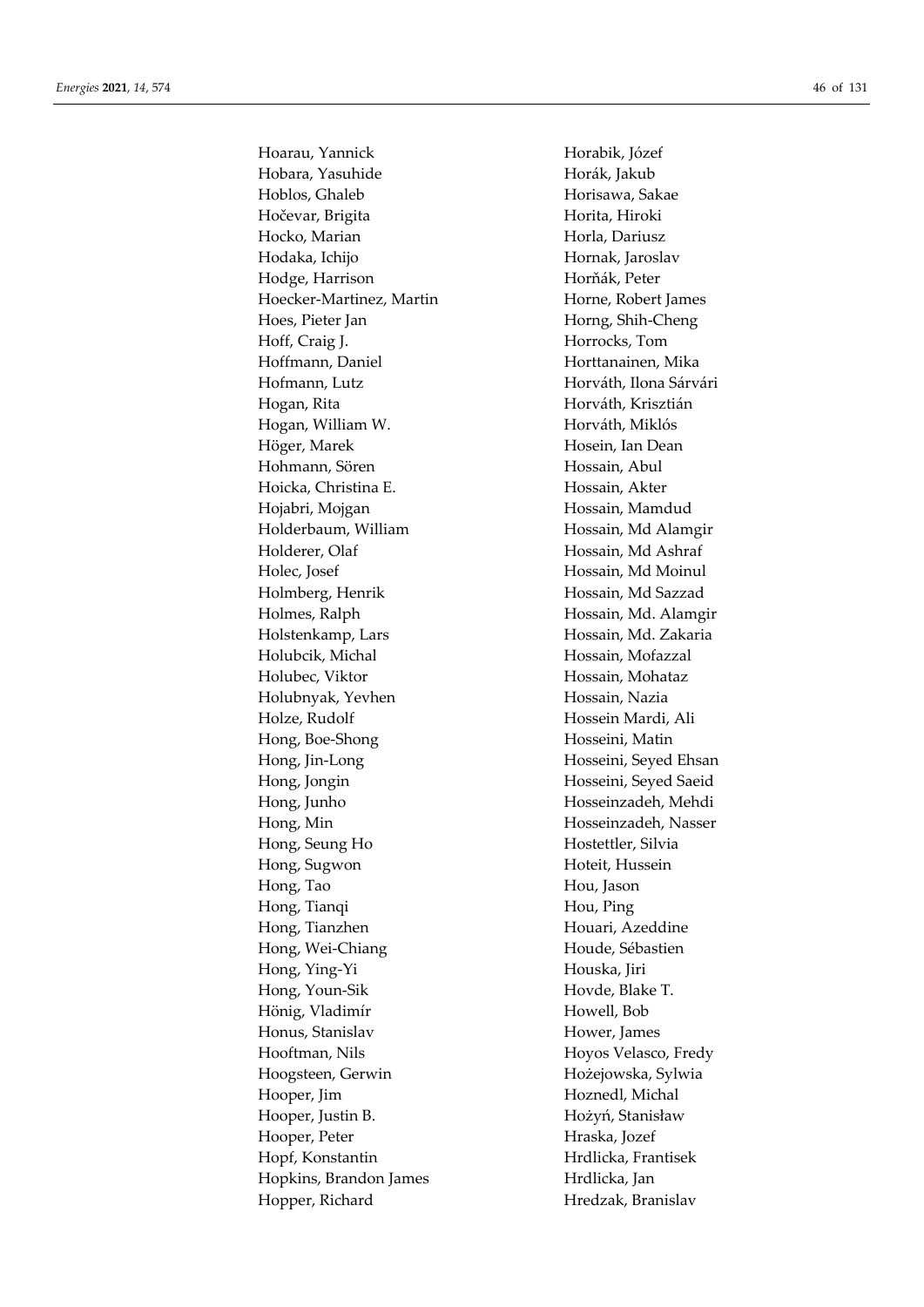Hren, Alenka **Huang**, Ping Hristova, Snezhana **Huang**, Sen Hroncová, Emília **Huang**, Sunan Hruska, Karel **Huang**, Tzu-Yen Hrzina, Pavel **Huang**, Weimin Hsiao, Fu-yuen Huang, Wei-Tzer Hsiao, Kai Long **Huang**, Wen Chang Hsieh, Bieng-Zih Huang, Wenjing Hsieh, Hsin-Hsin Huang, Wu-Jang Hsieh, Jui-Ching Huang, Xiaoxue Hsieh, Yao-Ching Huang, Yu-Hsi Hsu, Hsin-Wei Huba, Mikuláš Hsu, Hung-Chu Hubačíková, Věra Hsu, Ming-wei Hubenova, Yolina Hsu, Yuan-Yih Huber, Julian Hsu, Yu-Kuei Huber, Miłosz Hu, Aixue Hübner, Renate Hu, Gang Huerta, Nicolas Hu, Guoping **Huertas**, Rosa Hu, Howard H. **Hughes**, Tom Hu, Jianan Hugi, Christoph Hu, Jianjun Huh, Chun Hu, Jin-Li Huh, Jun-Ho Hu, Maomao Huh, Taewook Hu, Ming Hui, Sam C. M. Hu, Xiaosong Hui, Teo Tee Hua, Rong **Humar**, Miha Hua, Wei Humelnicu, Costel Huang, Chao **Huminic**, Gabriela Huang, Chao-Ming **Hummel**, Karin Anna Huang, Chia-Hua Humphries, Terry Huang, Chih-Fang Hung, Chia-Hung Huang, Chung-Chi Hung, Nguyen Tuan Huang, Chung-Neng Hunicz, Jacek Huang, Gan **Huo**, Jiajie Huang, Gordon Huo, Yiming Huang, Haiyan **Huot**, Jacques Huang, Hsin-Haou Hupez, Martin Huang, Jenny **Hugue**, Ziaul Huang, Jih-Jeng **Hur, Deog Jae** Huang, Jing Hur, Jin Huang, Kevin Hur, Kyeon Huang, Ko-Wei Hure, Nikola Huang, Kuo-Tsang Hurnik, Maria Huang, Nantian Hursin, Mathieu Huang, Pei Hurth, Victoria Huang, Peihua **Husev, Oleksandr** Huang, Peipei **Husmann**, Anke

Hu, Changjian Hudişteanu, Valeriu Sebastian Hu, Changwei **Huerta Sánchez, Francisco** Hu, Yukun Hulme-Smith, Christopher Neil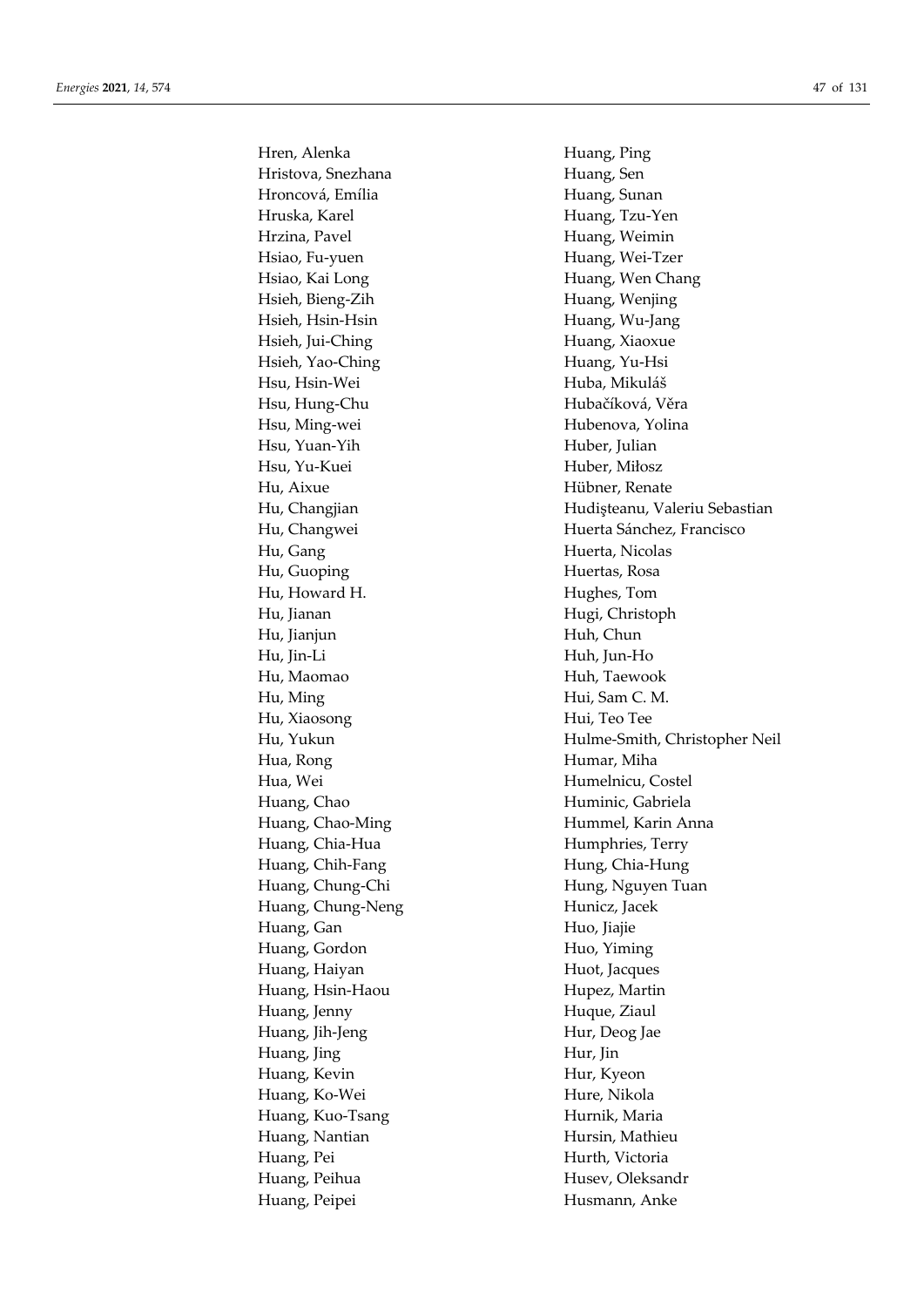Hussain Nengroo, Sarvar **Iglauer**, Stefan Hussain, Amjad **Ignat, Maria** Hussain, Babar **Igreja**, José Hussain, Essam Igual, Jorge Hussain, Ghulam Amjad Ihara, Takeshi Hussain, Majid **Ihsanullah**, Ihsanullah Hussain, Muhammad Imtiaz *Iio, Jun* Hussain, Muhammad Majid **Iioka**, Daisuke Hussain, Niamat **Ijaz, Muhammad Fazal** Hussain, Sajjad **Ikegami, Masashi** Hussain, Shahid Ikegaya, Naoki Hussein, Hussam Ikeo, Shigeru Huu Nguyen, Trung Ikhide, Monday Huynh, Van Khang **Ikram, Awais** Huzlik, Rostislav Ilak, Perica Hvelplund, Frede Ileana Corcau, Jenica Hwang, Eenjun Ileš, Šandor Hwang, Hsiu-Ying Ilic-Stojanovic, Snezana Hwang, Myun Joong Ilie, Constantin Hwang, Pyeong-Ik Ilie, Marcel Hwang, Seon-Hwan **Ilinca**, Adrian Hwang, Young Jin Ilinčić, Petar Hwangbo, Hyunwoo Ilinova, Alina Hwu, Kuo-Ing Ilo, Albana Hybská, Helena **Ilomäki**, Jukka Hyhlík, Tomáš **Iluk**, Artur Hytiris, Nicholas Ilves, Risto Hyun, Seung-Ho **Im**, Piljae Iacobucci, Riccardo Im, Seong-Kyun Ianakiev, Anton Imburgia, Antonino Iancovici, Mihail **Imperatore**, Stefania Ianniello, Roberto Imran, Muhammad Ianole-Calin, Rodica Imre, Attila R. Iantovics, Laszlo Barna **Imtiaz**, Masudul Haider Iasiello, Marcello Inaba, Atsushi Iba, Chiemi Inagaki, Atsushi Ibáñez Mendizábal, Raquel **Inard**, Christian Ibáñez, Santiago E. Incremona, Gian Paolo Ibarra, David Inderberg, Tor-håkon Ibarra-Berastegi, Gabriel **Indrawan**, Natarianto Ibrahim, Hussameldin Ingale, Nilesh Ibrahim, Mohamed Nabil Fathy Ingber, Lester Ibrahimi, Abdul Matin Inhestern, Lukas Benjamin Iclodean, Calin **Inokuchi**, Tsutomu Idehen, Ikponmwosa Introna, Vito Idsø, Johannes Inukai, Junji Idzkowski, Adam Ioakimidis, Christos Iero, Demetrio Ioannides, Theophilos Ieropoulos, Ioannis A. Ioannou, Konstantinos Ifelebuegu, Augustine Osamor Ioannou, Stelios Igathinathane, Cannayen Iodice, Paolo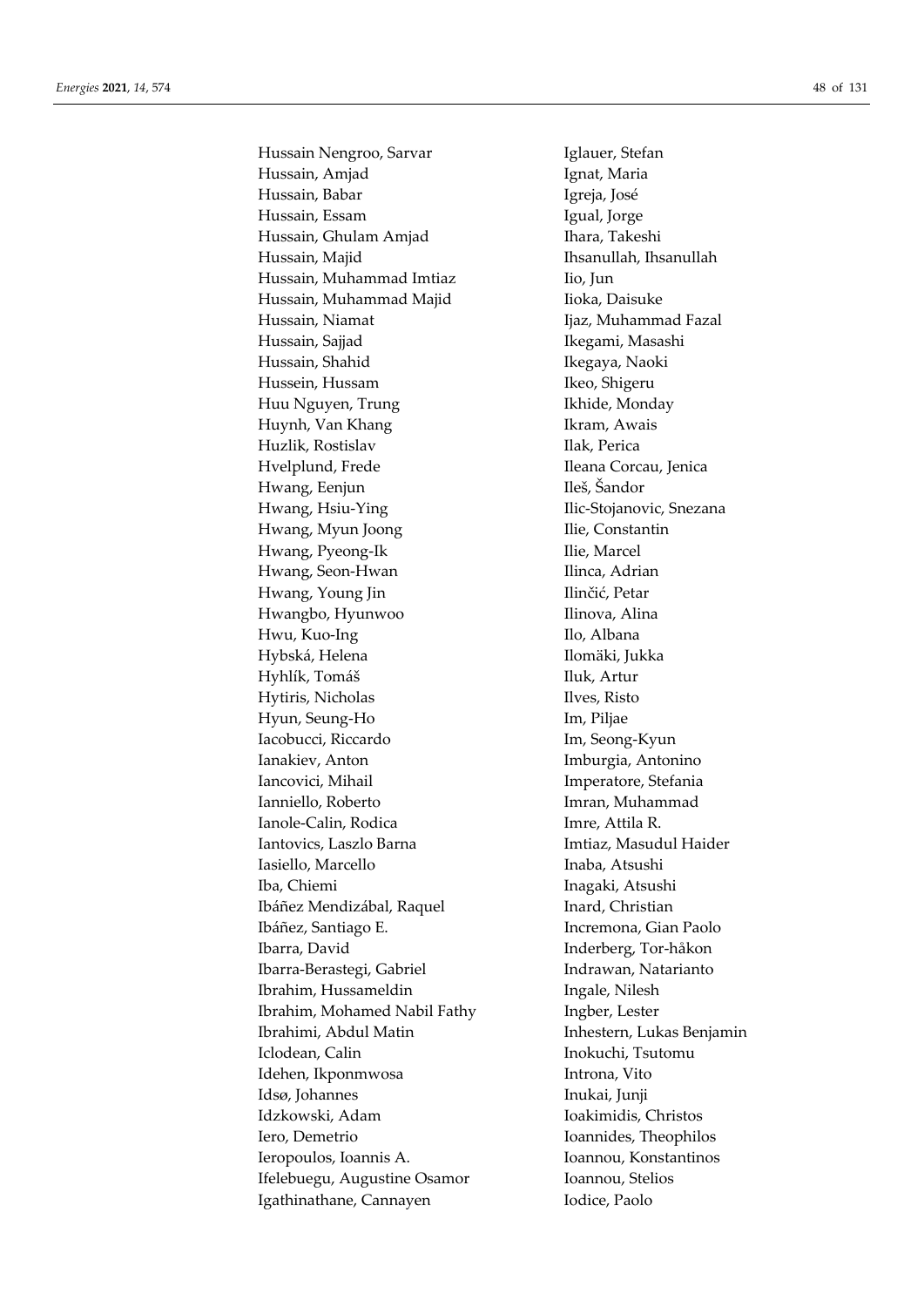Ion, Catalin Ito, Tadashi Ion, Ion V. **Ityokumbul, M. Thaddeus** Ionel, Ioana **Iudice**, Ivan Ionescu, Clara **Iulia-Alina**, Anton Ionescu, Mihail **Iulianelli**, Adolfo Ionete, Eusebiu Ilarian Ivančić Šantek, Mirela Iorgulescu, Mariana **Ivanescu, Mircea** Iosif, Andras Ivanković, Igor Iovieno, Michele Ivannikov, Alexander Iqbal, Hafiz M. N. Ivanov, Ovidiu Iqbal, Zafar **IVanov**, Roman V. Irannejad, Abolfazl Mani Ivanov, Toni Irene, Poza-Casado Ivanov, Valentin Iria, José **Ivanov**, Vladimir K. Irimescu, Adrian Ivanova, Diana Iringova, Agnes **IVANOVICH, IVANOVICH, IVANOVICH, IVANOVICH**, IVANOVICH, IVANOVICH, IVANOVICH, IVANOVICH, IVANOVICH, IVANOVICH, IVANOVICH, IVANOVICH, IVANOVICH, IVANOVICH, IVANOVICH, IVANOVICH, IVANOVICH, IVANOVICH, IVANOV Irshad, Ahamed Ivascu, Larisa Irshad, Kashif Ivšinović, Josip Irwin, Andrew J. Iwafune, Yumiko Isaad, Jalal Iwan, Agnieszka Isaksson, Charlotta **Iwaniszyn**, Marzena Isalgue, Antonio Iwanski, Grzegorz Ise, Toshifumi Iwaszkiewicz, Jan Ishihara, Keiichi N. Iwata, Shinya Ishihara, Takeshi Iyer, Lakshmi Varaha Ishii, Keiko Izadgoshasb, Iman Ishikawa, Takeo Izbassarov, Daulet Isidori, Daniela Izydorczyk, Jacek Islam, F. R. Jabbari, Faryar Islam, M. M. Manjurul *Jabbari*, Hadi Islam, Majedul **Islam**, Mona Islam, Md Rabiul **Islam**, Md Rabiul **Jaberg**, Helmut Islam, Md. Amirul Jabłoński, Adam Islam, Mohammad Jabłoński, Paweł Islam, Mohammad Nurul **Jacak**, Janusz Islam, Mohammad S. Jack, Michael W. Islam, Mohammad Saidul Jackowski, Mateusz Islam, Mojaharul Jacob, Isaac Islam, Rafiq Jacob, Paul Islam, S. M. Rakiul Jacobs, David E. Ismail, Adiel Jacobs, Jan P. A. M. Ismail, Idris Bin Jacques, Sebastien Ismail, Kaaya Jacquod, Philippe Isopescu, Dorina Nicolina Jąderko, Andrzej Isorna, Fernando Jadhav, Shrikant Ispas, Adriana Jadhawar, Prashant Issa, Tomayess Jadidi, Mehdi Istrate, Irina Aura **Jadlovska**, Slavka Isvoranu, Dragos Jadwiszczak, Piotr Itaka, Kenji **James Bengt** Jaeckel, Bengt Ito, Seigo Jaen Sola, Pablo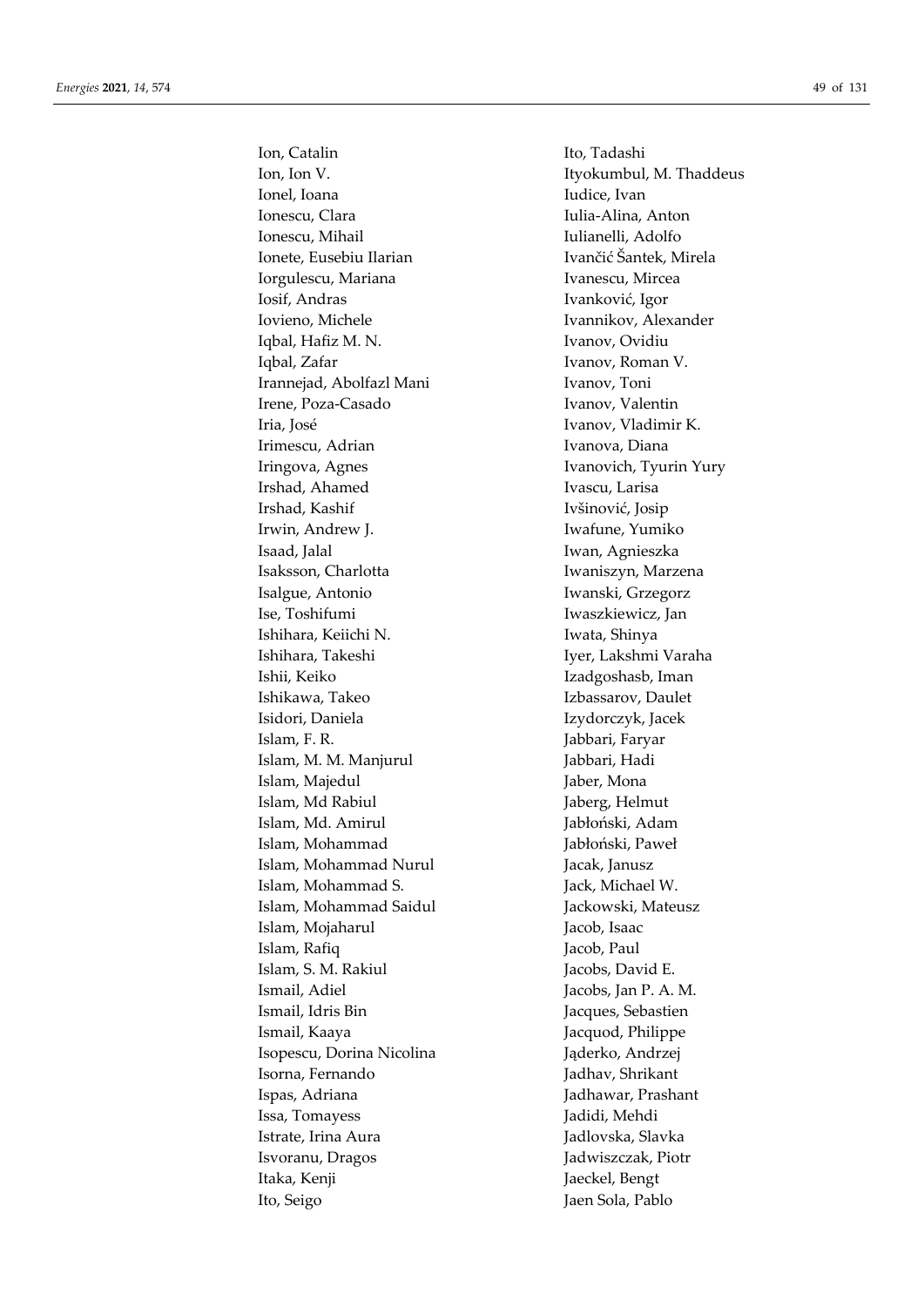Jafari Kaleybar, Hamed Janjic, Aleksandar Jafari, Mohammad (Australia) Janko, Samantha A. Jafari, Mohammad (USA) Jankowska-Mihułowicz, Marzena Jafari, Raheleh Jankowski, Marcin Jafari, Soheil Jankowski, Piotr Jafarinejad, Shahryar **János**, Szanyi Jafri, Yawer Janošovský, Ján Jägerbrand, Annika K. Janot, Raphael Jäger-Waldau, Arnulf Janous, Stepan Jagodziński, Jacek Janovec, Michal Jagtap, Sujit Janssen, Hans Jahanbakhsh, Amir Jansto, Steven G. Jahanbin, Aminhossein Janus, Rafał Jahromi, Hossein Janus, Thorsten Jaime, Zapata Janusas, Giedrius Jain, Ankur Januševičius, Karolis Jain, Himanshu Jaramillo-Morán, Miguel A. Jaiswal, Priyank Jarczewski, Sebastian Jajczyk, Jarosław Jaremkiewicz, Magdalena Jakica, Nebojsa **Jakica, Nebojsa** Jareño, Francisco Jakovac, Pavle Jaroslav, Vrchota Jaksic, Vesna Jaroszewski, Maciej Jakub, Čedík Jaroszuk-Ściseł, Jolanta Jakubowski, Marek Jarquin Laguna, Antonio Jakubowski, Robert Jarzebowicz, Leszek Jakus, Damir Jarzebski, Maciej Jalakas, Tanel **Jarzyna**, Jadwiga A. Jalali, Mandana **Jarzyna**, Wojciech Jaliu, Codruta Jasa, John Jamal, Taskin Jasieniak, Jacek Jamalabadi, Mohammad Yaghoub Abdollahzadeh Jasińska, Elżbieta James, Corey M. Jasiński, Mariusz James, Geoffrey Jasinski, Michal James, Patrick Jasiński, Tomasz James, Sagil Jasiulewicz, Malgorzata Jamrozik, Arkadiusz Jasiunas, Lukas Jamshidi, Reihaneh Jaskiewicz, Marek Jamshidpour, Ehsan Jaskólski, Marcin Janas, Dawid Jastrzebska, Agnieszka Janczura, Joanna Jastrzębska, Małgorzata Janda, Tomas Jauhiainen, Jussi Janecki, Ryszard Javadi, Shahram Jang, Seon-Jun Javaid, Saher Jangi, Mehdi Javanroodi, Kavan Janicka, Anna **Javed, Saqib** Janicki, Marcin Javid, Roxana J. Janiga, Damian Javorski Eckert, Jony Janik, Przemyslaw Jawad, Ghulam Janiszewski, Dariusz Jaworek, Anatol Janiszewski, Mateusz Jaworski, Maciej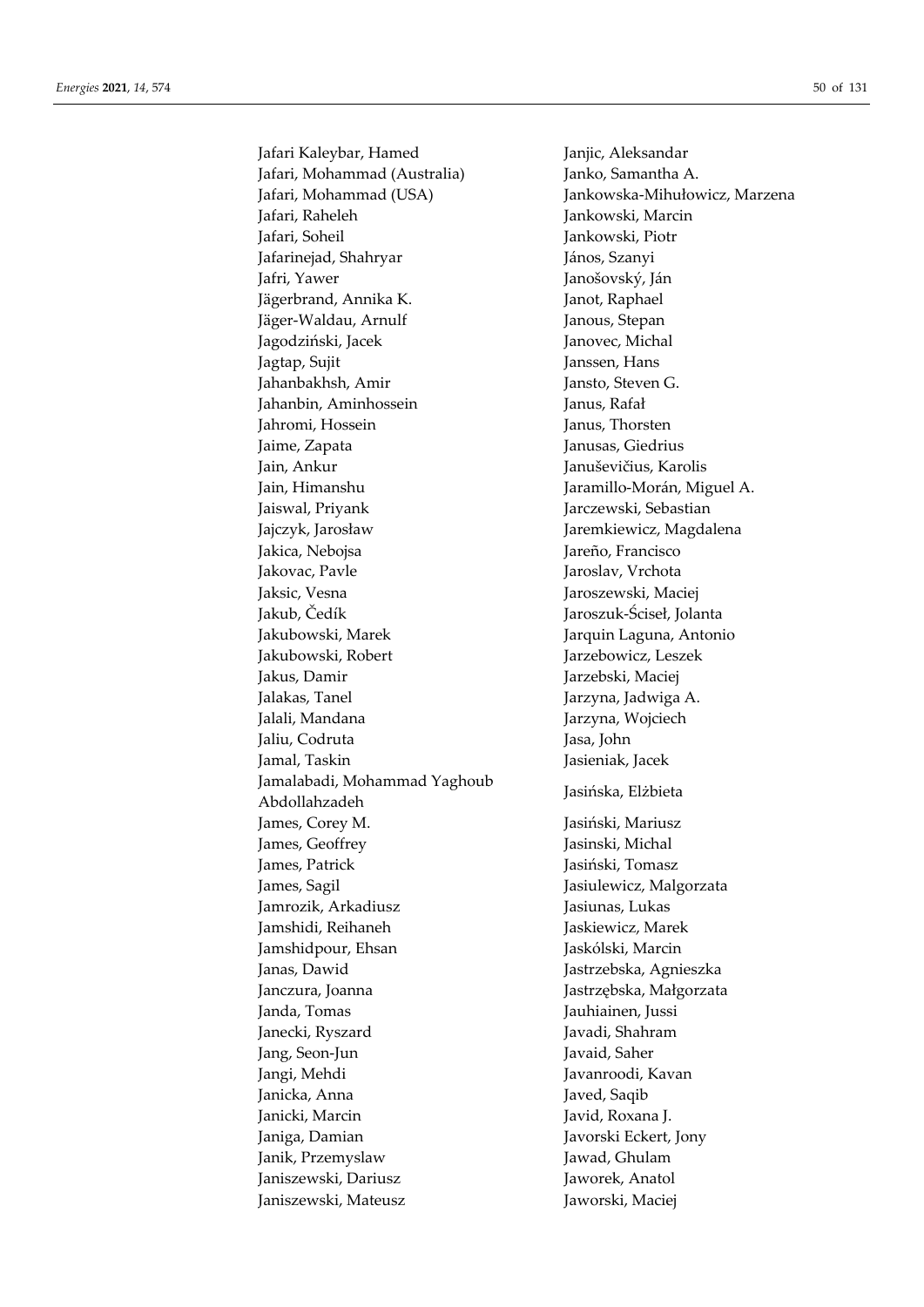Jayachandran, K. P. Jia, Wei Jayakumar, Arunkumar **Jia, Xingyun** Jayaraman, Sundaramurthy Jia, Yu Jayathurathnage, Prasad Jia, Yunyan Andrea Jayatissa, Ahalapitiya H. Jiang, Chengmin Jayne, Richard Jiang, Jieke Jechow, Andreas Jiang, Jinwei Jeddi, Babak Jiang, Junke Jedynak, Katarzyna **Jemia Lukawa Baratasa, Indonesia** Jiang, Liangliang Jee, Solkeun Jiang, Lin Jeffs, James Jiang, Long Jefimowski, Wlodzimierz Jiang, Qiu Jegla, Zdenek Jiang, Ruinian Jelemenský, Ľudovít Jiang, Shan Jeleński, Tomasz **Jiang, Wei** Jelley, Nick Jiang, Yajie Jemcov, Aleksandar Jiang, Yeu-Long Jenčová, Edina **Jiang**, Zhiyu Jendruś, Rafał Jiao, Kui Jendryś, Marek Jiao, Yan Jensen, Ole MIchael **Jibrin**, Abubakar Abbas Jensen, Per Anker **Jicsinszky**, László Jeong, Chang Kyu Jige, Daisuke Jeong, Jongryeol Jiménez Millán, Juan Jeong, Soo Jin Jimenez, Emilio Jeong, Yeonho Jiménez, Felipe Jereb, Borut Jiménez, Jorge Cara Jeremiáš, Michal Jimenez-Bescos, Carlos Jerković Štil, Vedrana Jiménez-Bravo, Diego M. Jeske, Tim Jimenez-Hornero, Jorge E. Jesus, Isabel Jin, Jiangliang Jewell, Eifion Huw Jin, Li Jewiarz, Marcin Jin, Wencheng Jezierski, Jan Jin, Yaqing Jezowski, Pawel **Jin, Young Gyu** Jha, Birendra **Jin, Zhiyang** Jha, Nand Jindo, Keiji Jing, Qingshen Jing, Qingshen Jing, Li-Cheng Jing, Xia Ii, Dongsheng Jing, Xingjian Ji, Dongxu Jirásek, Jakub Ji, Jinchen Jirásko, Daniel Jia, Bao Jirout, Tomas Jia, Boru Jiu, Jinting Jia, Charles Jnr, Bokolo Anthony Jia, Guanbo Jo, Sae Byeok Jia, Junbo Jo, Young Min Jia, Mengda Jodar-Abellan, Antonio

Jeong, Hyun-dam Jimenez Alonso, Javier Fernando Jerzak, Wojciech **Jiménez-Buendía, Francisco** Jesenik, Marko José Jiménez-Espadafor, Francisco José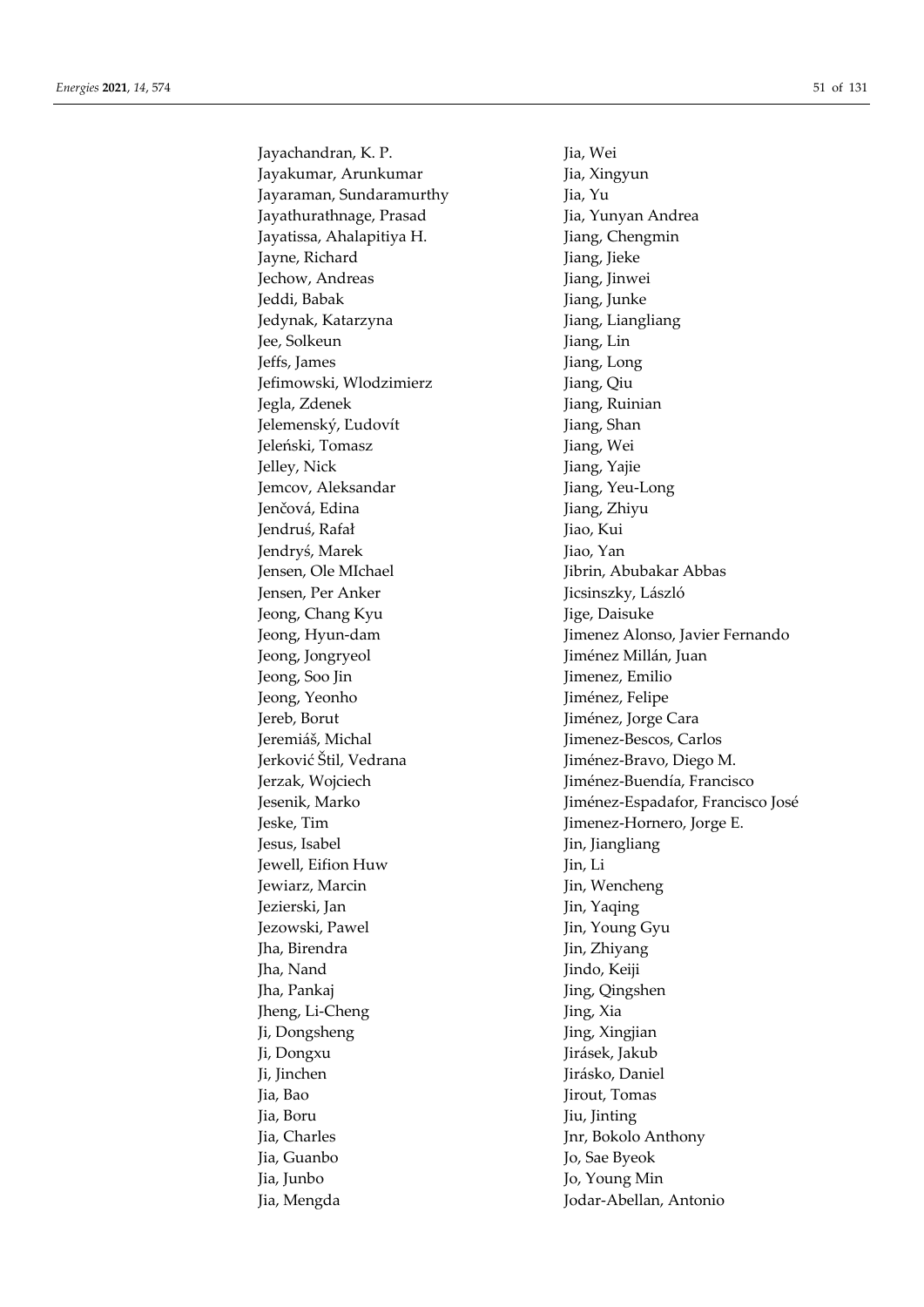Jodłowski, Grzegorz Jun, Sunghae Joe, Jaewan Jun, Yongseok Joel, Millward-Hopkins Jun, Young-Si Jogunola, Olamide Jung, Christopher Johannes, Kiefer Jung, Heejung Johansson, Örjan Jung, Kyung Hwan Johnson, Brian Jung, Kyung-Hye Johnson, Glenn Jung, Minsu Johnston, Nigel Jung, Seok-Ki Johnstone, Cameron Jung, Sokhee Philemon Jokisalo, Juha Jung, Sungdo Jonak, Józef Jung, Sunghun Jonek-Kowalska, Izabela Jung, Sung-Moon Jones, Curtis Jung, Wooyong Jones, Michael B. Jung, Young Hoon Jonkman, Jason Junga, Robert Jonsson, Ragnar **Junghans**, Lars Joonaki, Edris Junker, Rune Grønborg Joos, Geza Junyent-Ferré, Adrià Joostberens, Jaroslaw Juodkazytė, Jurga Jorge Luis Zambrano, Martinez Jurado, Maria Jose Jose, Sanchez Ramos Juráš, Peter Josephson, Alexander J. Jurasz, Jakub Joshi, Hemdutt Jurca, Florin Nicolae Joshi, Toyanath Jurdziak, Leszek Jotautiene, Egle Jureczko, Mariola Jothi, Palani Raja Jūrėnas, Vytautas Jotshi, Chand Jurić-Grgić, Ivica Jouane, Youssef Juričić, Đani Jouikov, Viatcheslav Jurić-Kaćunić, Danijela Jouini, Noureddine **Jurišić**, Dražen Joung, Jingon Jusas, Vacius Jovanovic, Dejan Kaabouch, Naima Jovanović, Slaviša Kaario, Ossi Jove, Esteban Kabalyk, Kirill Jozef, Stoklosa Kabošová, Lenka Józsa, Viktor Kacejko, Piotr Jozwik, Krzysztof Kacem, Najib Ju, Bu-Seog Kačerauskas, Tomas Ju, Yonglin Kachniarz, Marian Juaidi, Adel Kacor, Petr Juchelkova, Dagmar Kačur, Ján Jug, Jasmin Kaczmarczyk, Michał Jugo, Josu Kaczmarek, Michal Juhász, László Kadam, Avinash Juhna, Talis Kadapa, Chennakesava Juknelevičius, Romualdas Kádár, Csilla Julião, Rui Pedro Kadar, Peter Julien, Christian M. Kadela, Marta Julien, Pierre Y. Kadirova, Seher Julien, Waeytens Kadokawa, Jun-ichi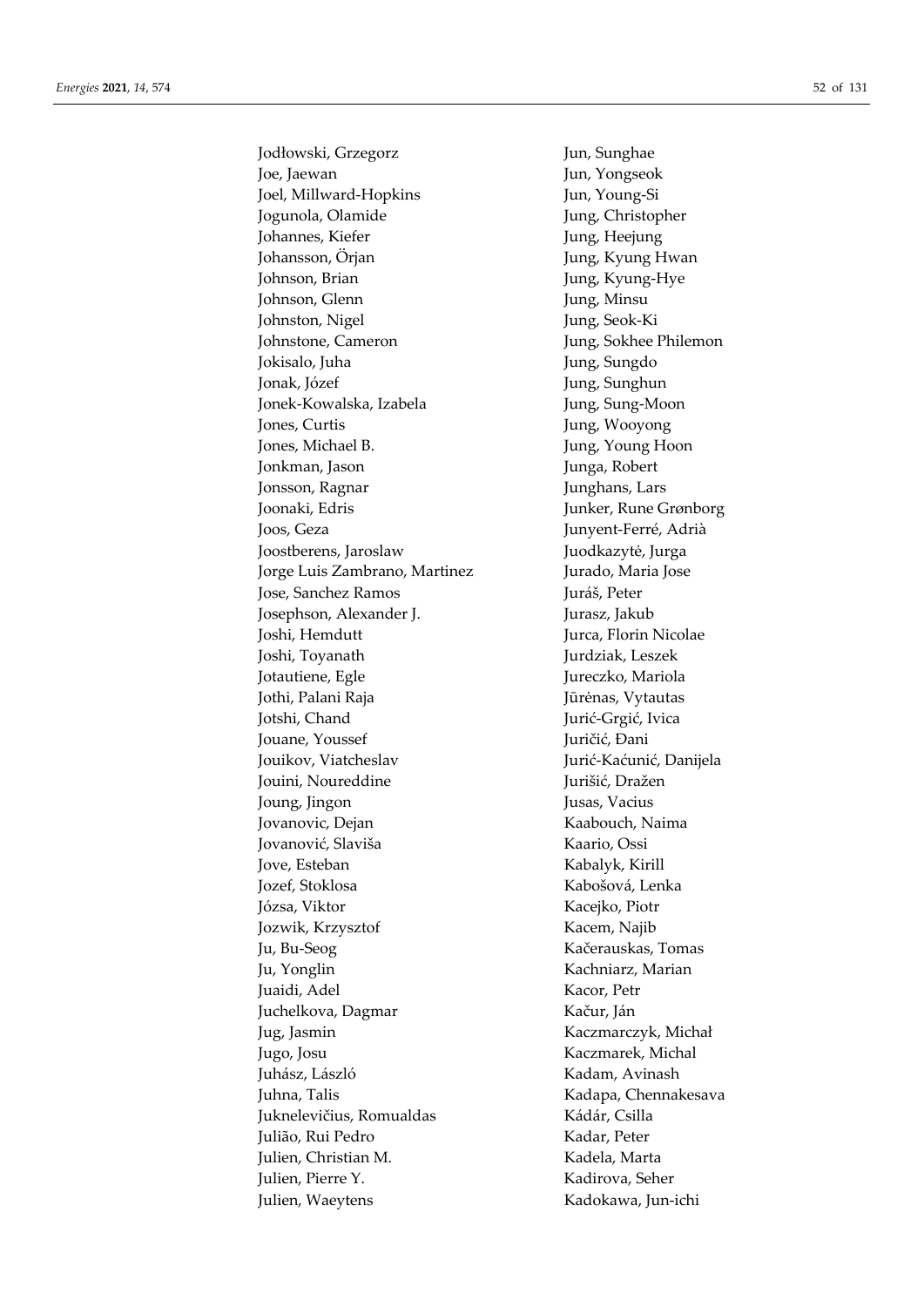Kaewunruen, Sakdirat Kaminski, Daniel Kagan, Lonid Kaminski, Jacek Kagemoto, Hiroshi Kaminski, Marcin Kagkoura, Antonia **Kampczyk, Arkadiusz** Kahl, Annelen Kampelis, Nikos Kahrobaee, Salman Kamperidou, Vasiliki Kairytė, Agnė **Kamrat, Waldemar** Kaiwartya, Omprakash Kamzolova, Svetlana Kajanova, Martina Kanakaris, Venetis Kajjam, Aravind Kanakoudis, Vasilis Kakanakov, Nikolay Kanamarlapudi, Venkata Ravi Kishore Kakarountas, Athanasios (Thanos) Kanapickiene, Rasa Kakati, Nitul Kanarachos, Stratis Kaklis, Kostas Kanbur, Barış Burak Kalagasidis, Angela Sasic Kancherla, Raghu Kalaitzidis, Stavros Kanda, Wisdom Kalambura, Sanja Kandhasamy, Sathiyaraj Kalangala Sikkanther Batcha, Syed Ali Kandil, Mohamed Kalderis, Dimitrios **Kaneda**, Masayuki Kaledina, Nina O. Kaneko, Shozo Kaletova, Tatiana Kang, Daeho Kalhor, Elmira Kang, Dong-Ki Kalibatiene, Diana Kang, Dong-Won Kalina, Martin Kang, He-Yau Kalinichenko, Antonina Kang, Jidong Kalisz, Sylwester Kang, Jimyung Kalivoda, Jan Kang, Jun Kaliyan, Nalladurai **Kang**, Kyu Kallaste, Ants Kang, Lei Kallert, Anna Kang, Ning Kalligeros, Stamatis Spyridon Kang, Sang Hoon Kallweit, Stephan Kang, Seok Ju Kalmar, Ferenc Kang, Seongmin Kalmár, József Kang, Song-Lak Kalnaus, Sergiy **Kang, Sung Jin** Kalogirou, Soteris Kang, Sung-Hoon Kaltenbach, Hans-Jakob Kang, Xin Kaltschmitt, Martin Kangas, Hanna-Liisa Kaluža, Luděk Kania, Aneta Kamachi, Toshiaki Kania, Dariusz Kamal, Rajeev Kaniewski, Jacek Kamaltdinov, Vyacheslav Kannan, Ravi Kamatham, Nareshbabu **Kanniche, Mohamed** Kamberović, Željko Kant Bhatia, Shashi Kambezidis, Harry Kant, Krishan Kambiz, Kambiz **Kantar**, Emre Kambiz, Tehrani Kantartzis, Nikolaos V. Kamel, Raghad Kantor, Ivan Daniel Kamguia Simeu, Severin Kantzas, Apostolos Kaminska, Aniela Kapasakalis, Konstantinos Kamińska-Benmechernene, Aniela Kapcia, Konrad Jerzy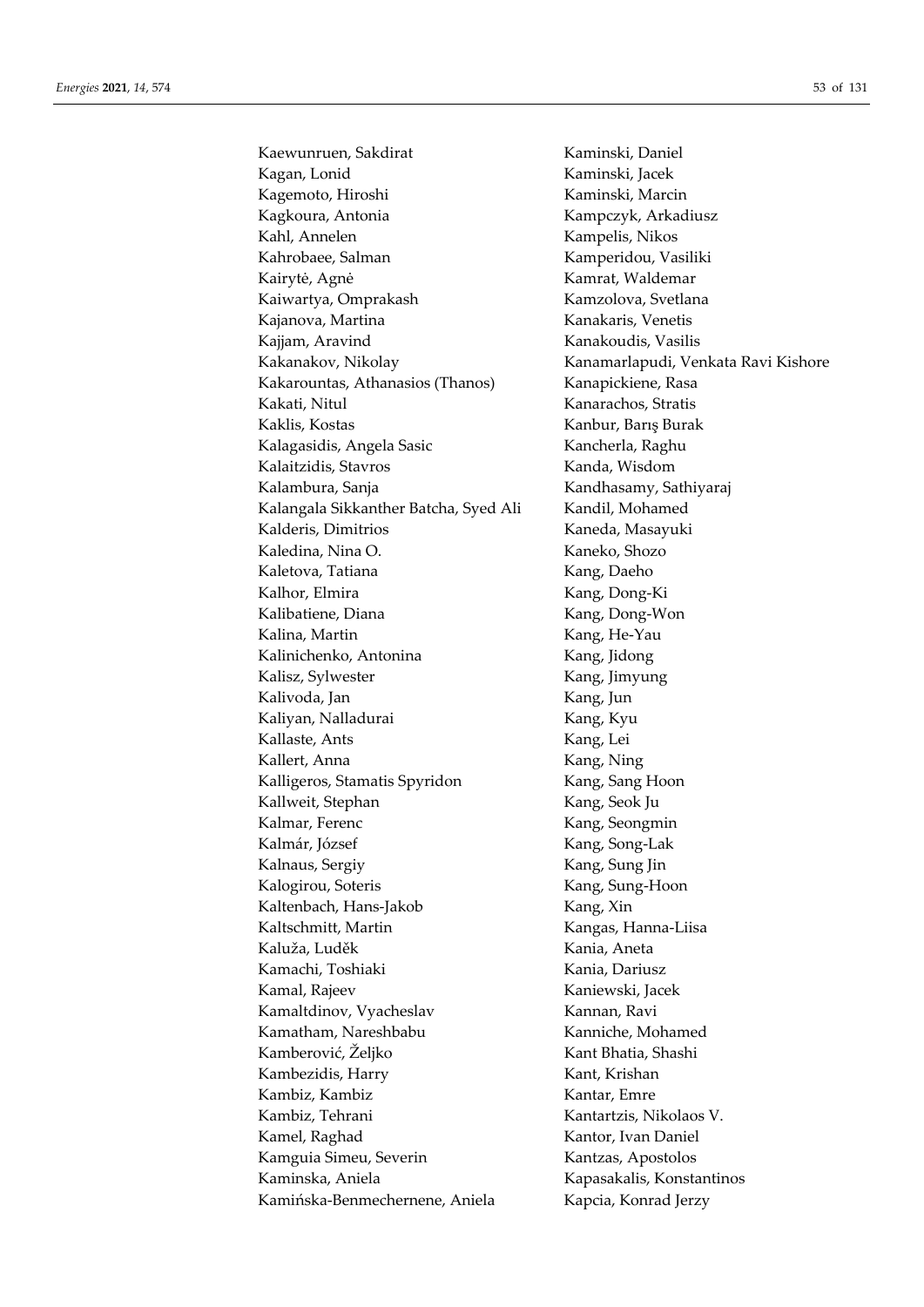Kapetanakis, Theodoros N. Karoń, Grzegorz Kapica, Jacek Karpetis, Adonios Kaplon, Andrzej Karrar, Abdelrahman Kaplun, Dmitrii Karthick, SK Kappatou, Joya C. Kartini, Unit Three Kapranov, Sergey Kartopu, Giray Kapsalis, Vasilios C. Kartsakli, Elli Kapteijn, Freek Karuppasamy, K. Kapusta, Kyzysztof Karvounis, Artemios Kapusta, Łukasz Jan Karvounis, Dimitrios Kapustin, Ivan A. Karytsas, Spyridon Kar, Anuradha Kasa, Sudheer Kar, Samarjit Kasać, Josip Kara, Kursat Kasbaoui, Mohamed Karabasevic, Darjan Kascak, Slavomir Karabasov, Sergey Kashani, Hamzeh Karaivanov, Dimitar Kashchenko, Ilia S. Karakašić, Mirko Kashif, Muhammad Karakasidis, Theodoros Kasina, Monika Karakatič, Sašo Kasina, Saamrat Karamov, Dmitriy Kasiński, Krzysztof Karampour, Hassan Kasiulis, Egidijus Karanasios, Konstantinos **Kasmaee**, Sara Karanayil, Baburaj Kasnatscheew, Johannes Karanikas, Nektarios Kasperski, Andrzej Karasali, Helen Kasperski, Jacek Karasalihović-Sedlar, Daria Kasprzyk, Leszek Karásek, Matěj Kassai, Miklos Karaśkiewicz, Krzysztof Kästner, Christian Karathanasis, Stavros Kasymov, Denis Karathanassis, Ioannis Kaszyński, Przemysław Karavas, Christos-Spyridon Katerski, Atanas Karayaka, Bora Kathe, Mandar Karažija, Tomislav Katić, Vladimir Karbalaei Baba, Alireza Katin, Konstantin Karbuz, Sohbet Katioglu-Yazan, Tugce Karczewski, Grzegorz Kato, Hironori Kardas, Dariusz Kato, Yoshimine Karie, Nickson M. Katona, Tamás János Karim, M. A. Katrasnik, Tomaz Karimi, Nader Katsaounis, Georgios M. Karimkashi, Shervin Katsigiannis, Yiannis Karlen, Steven Katsikas, Sokratis Karlis, Athanasios Katsoulas, Nikolaos Karlsson, Hyunjoo Katsura, Takao Karnama, Ahmad Katunský, Dušan Karnavas, Yannis **Katz, Katz, Ioseph** Karney, Bryan Katzschner, Lutz Karni, Jacob Kauhaniemi, Kimmo Karolinczak, Beata Kaushal, Vinayak

Kapogiannis, Georgios Karthikeyan, Obulisamy Parthiba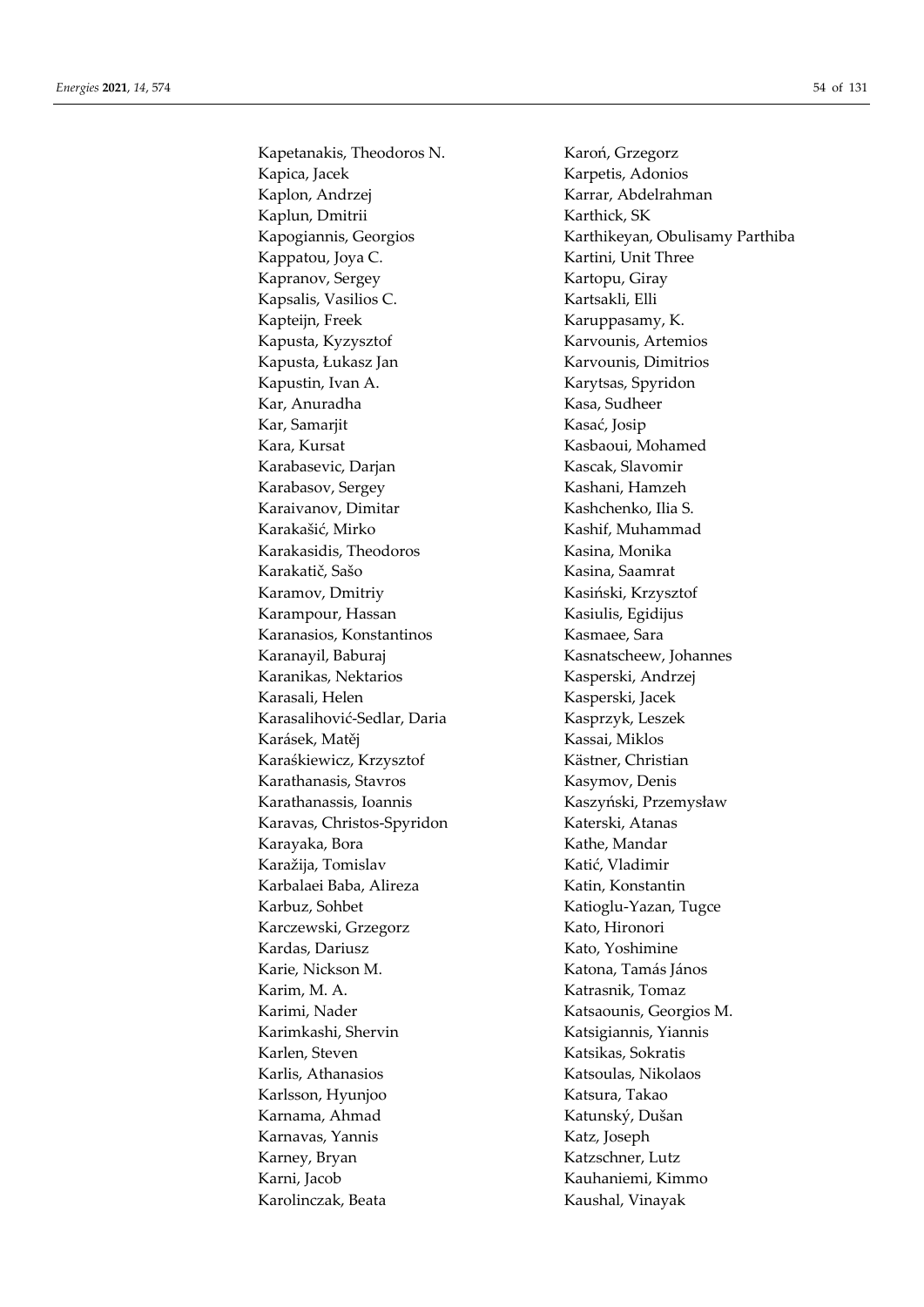Kavan, Ladislav Khaliq, Jibran Kavgic, Miroslava Khambadkone, Ashwin M. Kawa, Adam Khamkhash, Aibyek Kawa, Arkadiusz Khan, Arifur R. Kawakita, Hidetaka Khan, Ashraf Ali Kawanabe, Hiroshi Khan, Danish Kaya, Alihan Khan, Imran Käyhkö, Jukka Khan, Inayat Ali Kazak, Andrey Khan, Irfan Kazak, Jan Khan, Md. Shakhaoath Kazakbaev, Vadim Khan, Mohammad Kazana, Vassiliki Khan, Mohammad Ehtisham Kazda, Tomáš Khan, Mohammed Nazeer Kazemifar, Farzan Khan, Muhammad Omer Kazemtabrizi, Behzad Khan, Muhammad Shuja Kazimierowicz, Joanna Khan, Saad Ullah Kazmi, Jawad **Khan, Sanowar** Kazmierczak, Andrzej R. Khan, Sohail Kazmierkowski, Marian P. Khan, Umar F. Ke, Yan Khan, Ziaudding Keane, Andrew Khanal, Aaditya Kearney, Paul Khanal, Rabi Kechagias, John D. Khandelwal, Manoj Keip, Marc-Andre Khani, Sina Keivanpour, Samira **Khanna**, Sourav Kelarakis, Antonios Kharrat, Riyaz Kelemen, Miroslav Kharrazi, Ali Keller, Hubert Khatib, Tamer Keller, Joerg Khatibi, Arash Kelley, Douglas H. Khatir, Samir Kenea, Samuel Takele Khatiwada, Dilip Kepplinger, Peter Khatoon, Asma Keramatikerman, Mahdi Khattri, Sanjay Kumar Kerdphol, Thongchart Khazraee, Milad Kerekes, Tamás Khelf, Ilyes Kermani, Mostafa Khersonsky, Yuri Kermanshah, Amirhassan Khishvand, Mahdi Keshavarz, Alireza **Khlyustova**, Anna Keshavarzian, Sajjad Khmelinskii, Igor Kezirian, Michael T. Khodabakhsh, Javad Khabaz, Fardin **Khodabakhshnejad, Arman** Khadem, Shafiuzzaman K. Khodadadi, Jay M. Khademian, Zoheir Khojasteh, Danial Khadka, Dhruba B. Khokle, Rajas Prakash Khalghani, Mohammad Reza Khorasany, Mohsen Khalid, Farrukh Khormali, Shahab Khalifeh, Mahmoud Khoshmanesh, Khashayar Khalili, Siavash Khoshsirat, Nima

Kavadias, Kosmas Khalilpour, Kaveh Kehagia, Fotini Khanesar, Mojtaba Ahmadieh Khaledialidusti, Rasoul Khooban, Khooban, Mohammad Hassan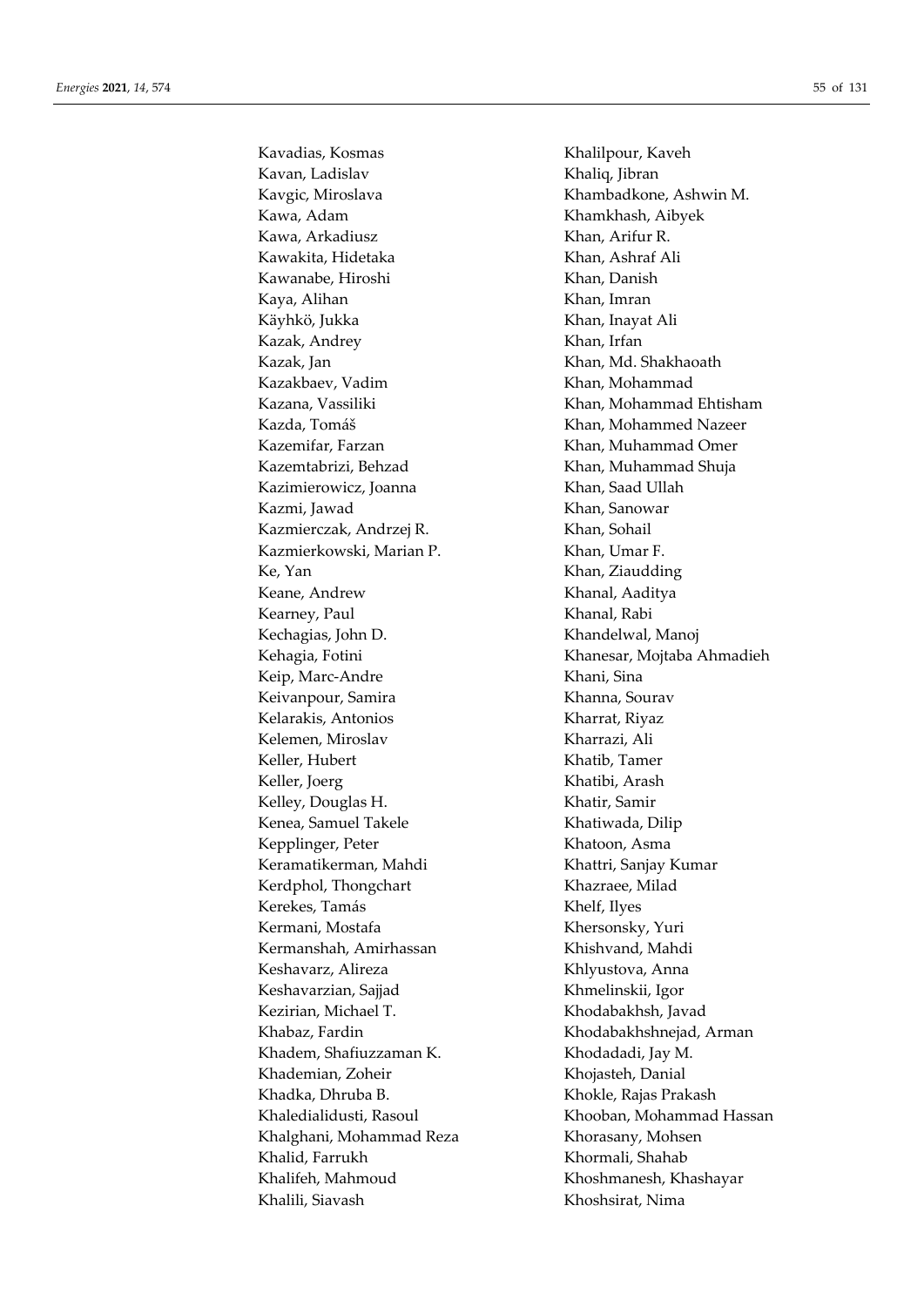Khosravy, Mahdi Kim, Huy Kang Khovalyg, Dolaana Kim, Hye-Jin Khovanov, Igor **Kim**, Hyoung-Ho Khura, Maninder **Kim**, Hyun Goo Khurshiad, Tahir Kim, Hyun Jin Khurshid, Chrow Kim, Jaehyun Khushalani Solanki, Sarika Kim, Jaemin Kiausiene, Ilona **Kim**, Jang Mok Kibria, Md. Golam Kim, Jincheol Kic, Pavel **Kim, Kim, Jingook** Kichou, Sofiane Kim, Jin-Hyuk Kicinski, Marcin Kim, Jinsoo Kida, Masato **Kim, Kim, Jong-Chan** Kiefer, Christoph Patrick Kim, Jong-Soo Kies, Alexander Kim, Jooyoun Kiesewetter, Dmitry Kim, Ju Hyung Kii, Masanobu Kim, Jung Kyu Kiipli, Tarmo Kim, Jungsoo Kijo-Kleczkowska, Agnieszka Kim, Jung-Su Kikas, Timo Kim, Junkyeong Kikkert, Cornelis Kim, Ki-Chan Kikugawa, Gota Kim, Ki-Du Kikusato, Hiroshi Kim, Kwanho Kil, Gyung-Suk Kim, Kyeong-Hwa Kilby, Jeffrey Kim, Kyu-Han Kilikevičienė, Kristina Kim, Man-Hoe Kilkovský, Bohuslav Kim, Min Killian, Manuela Sonja Kim, Min Soo Kim, Aerhan Kim, Min Su Kim, Albert Kim, Minsung Kim, Bom Soo Kim, Mun-Kyeom Kim, Byungtaek Kim, Myungseob (Edward) Kim, Chang Ki Kim, Myungsun Kim, Chan-Ki Kim, Sahm Kim, Chunghun Kim, Sang Moon Kim, Daehwan Kim, Sanghoon Kim, Daehyeon Kim, Sanghyun Kim, Daeyoung Kim, Sangtae Kim, Do Hyun Kim, Sangwon Kim, Dong Hoon Kim, Seok-Hyun Kim, Dong Kyu Kim, Seok-Kyoon Kim, Dongwook KIM, Seon Tae Kim, Eel-Hwan Kim, Seong-Kyu Kim, Eui Jong Kim, Seoyong Kim, Gyeong-Min Kim, Soaram Kim, Hag-Wone Kim, Sojung Kim, Hana Kim, Soo Kim, Hanki Kim, Sung Suk Kim, Hansung Kim, Sung Won Kim, Hogyoung Kim, Sung-Min Kim, Howon Kim, Sun-Sook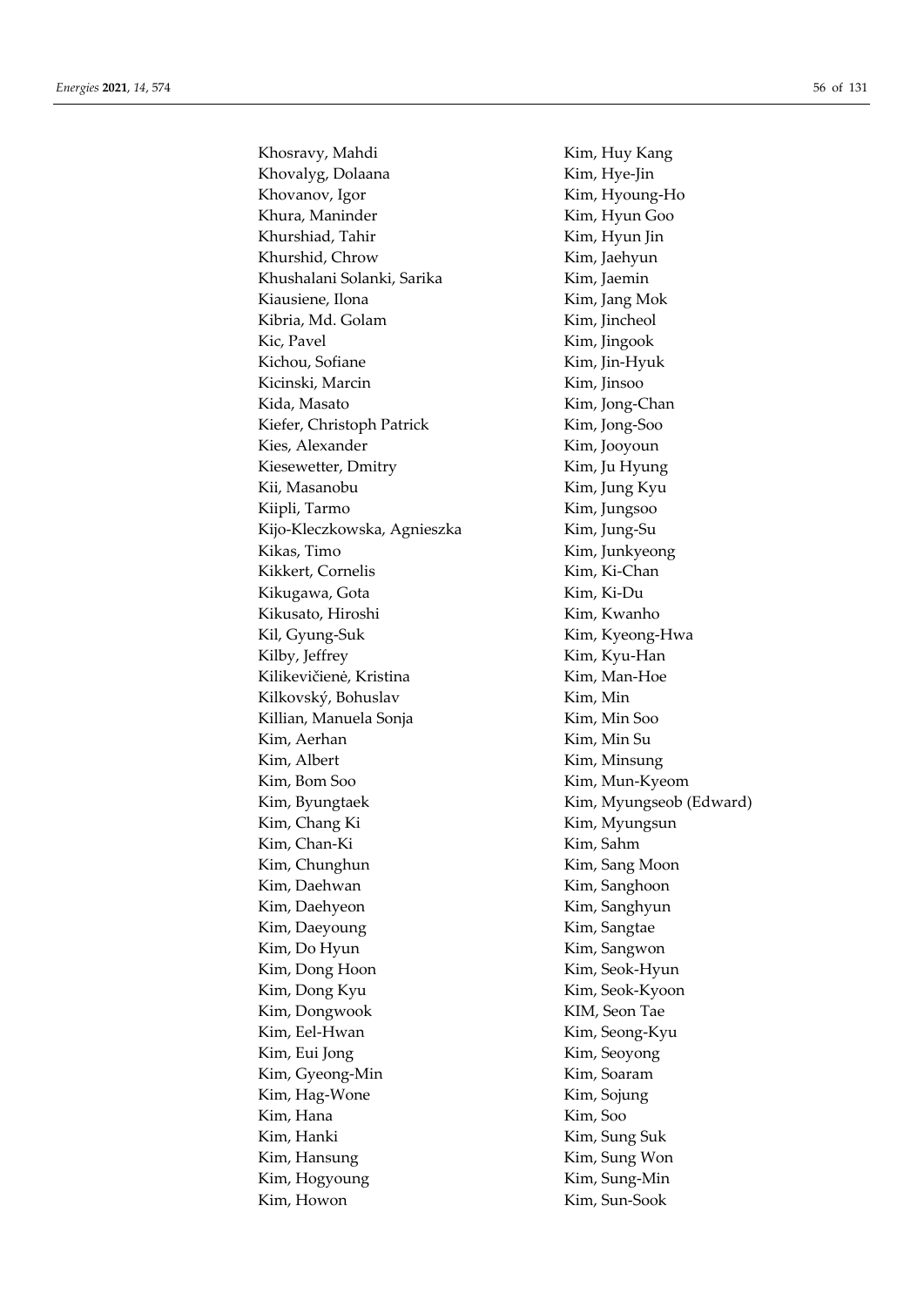Kim, Taeyeon Klempa, Martin Kim, Wonhee Klepacki, Dariusz Kim, Wookyung **Klewicka**, Elzbieta Kim, Yonghee Klika, Vaclav Kim, Yong-Joo Klimenda, František Kim, Youngbae Klimeš, Lubomír Kim, Young-Chon Klink, Kathy Kim, Youngchul Klishin, Sergey Kim, Young-Joo Kljenak, Ivo Kim, Young-Joon Kloker, Markus J. Kim, Young-Ju Kłos, Marcin Kim, Young-Kee Kłos, Mariusz Kim, Youngmin Klose, Andrew Kim, Youngwoo Kłosowski, Grzegorz Kimoto, Sayuri Klucznik, Jacek Kinoshita, Hiroyuki Kluger, Jocelyn M. Kinuthia, John Klühspies, Johannes Kiourt, Chairi Klumpner, Christian Kiraga, Marta **Klusman, Ronald W.** Kiran, Raj Kiran, Raj Kiran, Raj Kiran, Raj Kiran, Raj Kiran, Raj Kiran, Raj Kiran, Raj Kiran, Raj Kiran, Raj Kircher, Manfred Klyuev, Roman V. Kirei, Botond Sandor Kminiak, Richard Kirichenko, Ksenia Kirichenko, Ksenia Kirilov, Plamen Knápek, Alexandr Kirkham, Sandra **Kirkham, Sandra Kirkham, Sandra Kirkham**, Kirkham, Kirkham, Kirkham, Kirkham, Kirkham, Kirkham, Kirm, Marco Knehr, Kevin Kishore, Ravi Anant Knez, Dariusz Kisielewicz, Tomasz Knežević, Goran Kisilewicz, Tomasz Knight, Christopher Kiss, István Knight, Travis W. Kiss, Laszlo I. Knights, Peter Kissai, Moad Knittel, Dominique Kistelegdi, István Knockaert, Jos Kisu, Kazuaki Knutsson, Pavleta Kitahara, Tatsumi Ko, Chia-Nan Kitajou, Ayuko Ko, Chun-Han Kitak, Peter Ko, Jang Myoun Kitanovski, Andrej Ko, Kyungnam Kitsios, Fotis Kobayashi, Hiroyasu Kiwata, Takahiro Kobayashi, Koichi Kizek, Ján Kobayashi, Rika Klačková, Ivana košta i Kobetičová, Klára Klarecki, Klaudiusz Kobrle, Pavel Klauson, Aleksander Koch, Sascha Klavins, Maris Koch, Wojciech Klein, Susanne Kočí, Jan Kleine-Möllhoff, Peter Kočí, Vladimír Kleiner, Karin Kocian, Alexander Klemeš, Jiří Jaromír Kocifaj, Miroslav

Kim, Youngbok Klimkowicz-Pawlas, Agnieszka Klaić, Zvonimir Koblischka, Michael R.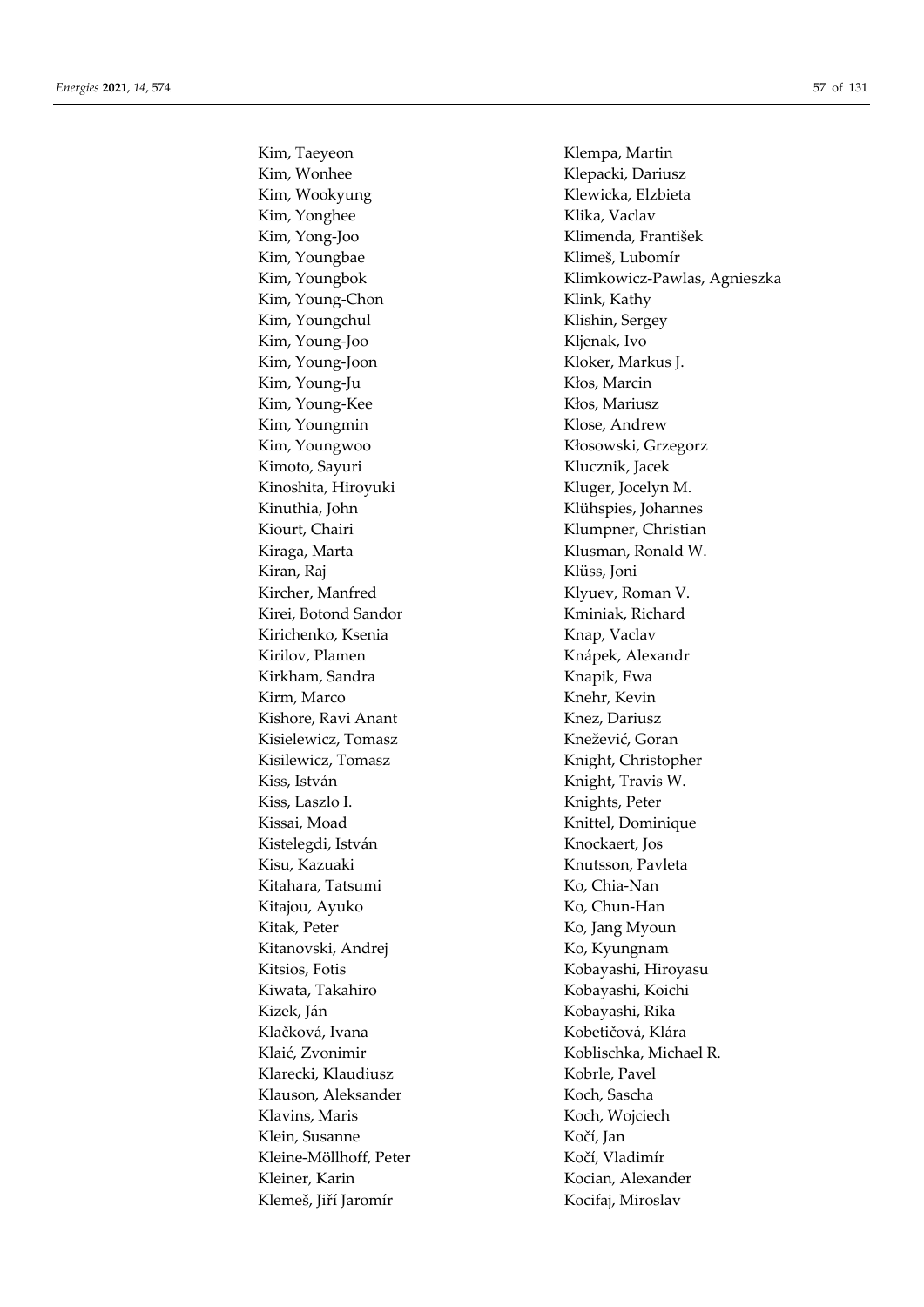Kocsi, Balázs Kong, Ran Koda, Eugeniusz **Kong, Xiangrui** Kodaira, Daisuke Kong, Xiangyu Kodalle, Tim Konieczny, Jaroslaw Kodogiannis, Vassilis König-Haagen, Andreas Kodura, Apoloniusz Konigorski, Ulrich Koech, Phillip Koniorczyk, Piotr Koenig, Gary **Konopley**, Ivan Koh, Katherine Konstanciak, Anna Kohl, Holger Konstantakopoulou, Foteini Köhler, Manfred Konstantakopoulou, Fotini Kohli, Kirtika Konstantinidis, Efstathios Koirala, Binod Konstantinou, Georgios Koivisto, Matti Juhani Kontargyri, Vassiliki Koiwa, Kenta Kontis, Eleftherios O. Kojima, Yoshiyuki Kontou, Eleftheria Kokkinos, Nikolaos C. Kontses, Anastasios Kokko, Marika E. Koo, Bonchan Kokoura, Sofia Koo, Bon-Yong Kolar, Vaclav Koo, Jamin Kolasińska, Ewa Koo, Junemo Kolasiński, Piotr Koo, Weon Cheol Kolator, Bronisław Andrzej Kopel, Pavel Kolcun, Michal Kopitar, Dragana Kolcunová, Iraida Kopka, Ryszard Kolenda, Zygmunt Kopnina, Helen Kolev, Mikhail **Koppaka**, Anjaneyulu Kolláth, Zoltán Kordana-Obuch, Sabina Kölle, Konstanze Kordestani, Mojtaba Kollmeyer, Phillip J. Kordi, Behzad Kolmes, Steven A. Koreanschi, Andreea Kolmickovs, Antons Korenko, Maros Kołodziej, Janusz Korentz, Jacek Kolomvatsos, Kostas Kõrgesaar, Mihkel Koltsaklis, Nikolaos Korjenic, Azra Kómar, Ladislav Korka, Zoltan Komatsu, Hiroyuki Korlos, Apostolos Komęza, Krzysztof Kornél, Németh Komljenovic, Dragan Korniejenko, Kinga Komninos, Neofytos Korobeynikov, S. M. Komova, Oxana **Korodi, Adrian** Konar, Arkaprabha Koroteev, Dmitri Konarik, Roman Korpyś, Mateusz KONCSAG, Claudia Irina Korsbakken, Jan Ivar Kondaveeti, Sanath Korzeniewski, Marek Kondinski, Aleksandar Korzeniowski, Waldemar Kondori, Javad Korzhov, Anton Konev, Alexander Kos, Goran Kong, Jaemin Kosacka-Olejnik, Monika Kong, Lingyun Kosan, Tomas

Koji, Yamamoto Kontoni, Denise-Penelope N.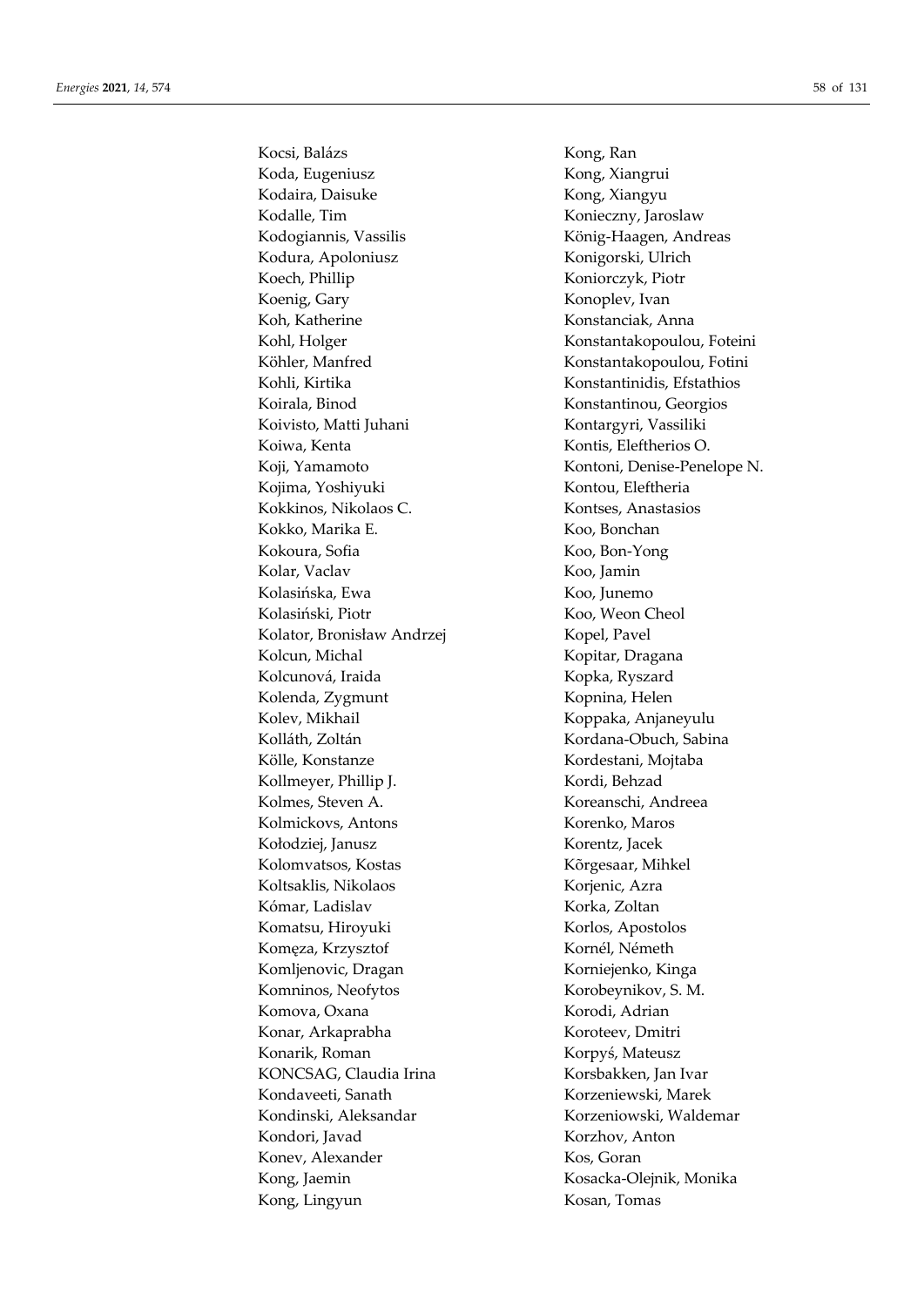Kosasih, Buyung **Kouzu, Masato** Koscak Kolin, Sonja Kováč, Jaroslav Koshkin, Sergiy Kovač, Sanja Koshy, Pramod Kovacevic, Meho Sasa Košičiarová, Ingrida Kovacevic-Badstuebner, Ivana Kos-Łabędowicz, Joanna Kovacheva, Daniela Kosman, Wojciech Kováčiková, Tatiana Kośny, Marek Kovács, Róbert Kosowski, Krzysztof Kovalcik, Adriana Kostakis, Ioannis Kovalov, Danyil Kostal, David Kovář, Jiří Kostolný, Igor Kowal, Julia Kostopoulos, Georgios Kowal, Przemysław Kostrzewski, Mariusz Kowalczyk-Juśko, Alina Kostúr, Karol Kowalik, Rafał Kostyła, Paweł Kowalik, Ryszard Koszalka, Grzegorz **Kowalska, Ewa** Koszelnik, Piotr Kowalska-Koczwara, Alicja Koszewnik, Andrzej Kowalska-Pyzalska, Anna Kot, Anna Kowalski, Gregory Kot, Sebastian Kowalski, Zygmunt Kota, Krishna Kowol, Marcin Kótai, László Koyama, Michihisa Kotak, Yash Kozai, Toyoki Kotek, Martin Kozak, Maciej Koter, Stanislaw Kozak, Miłosław Kotevska, Olivera Kozarac, Darko Kothandaraman, Jotheeswari Kozhevnikov, Mikhail Kotobuki, Masashi Kozielski, Lucjan Kotsampopoulos, Panos Kozioł, Joachim Kotsiantis, Sotiris Kozioł, Michał Kott, Joanna Kozioł, Piotr Kotter, Richard Kozlov, Andrey Kotyra, Andrzej Kozlovskiy, Artem Kozłowski, Edward Koubaa, Ahmed Kozulovic, Dragan Koubiti, Mohammed Kozyreff, Gregory Koudelková, Zuzana Krachkovskiy, Sergey Kouhshahi, Mojtaba Bahrami Kracík, Petr Koukouvinis, Foivos (Phoevos) Kraev, Gleb Koukouzas, Nikolaos **Kraft**, Michael Koulocheris, Dimitrios **Kraft**, Thomas Kouloumpis, Victor Kragović, Milan Kourtis, Michael-Alexandros Krah, Jens Onno Koutavarapu, Ravindranadh Krahn, Steven Koutsandria, Georgia Krainer, Ales Koutselas, Ioannis **Kraj, Installator Kraj, Andrea** Koutsos, Vasileios Krajcar, Slavko Koutsovitis, Petros Králik, Juraj Kouveliotis-Lysikatos, Iasonas Kralj, Samo

Kosar, Ali Kouziokas, Georgios N.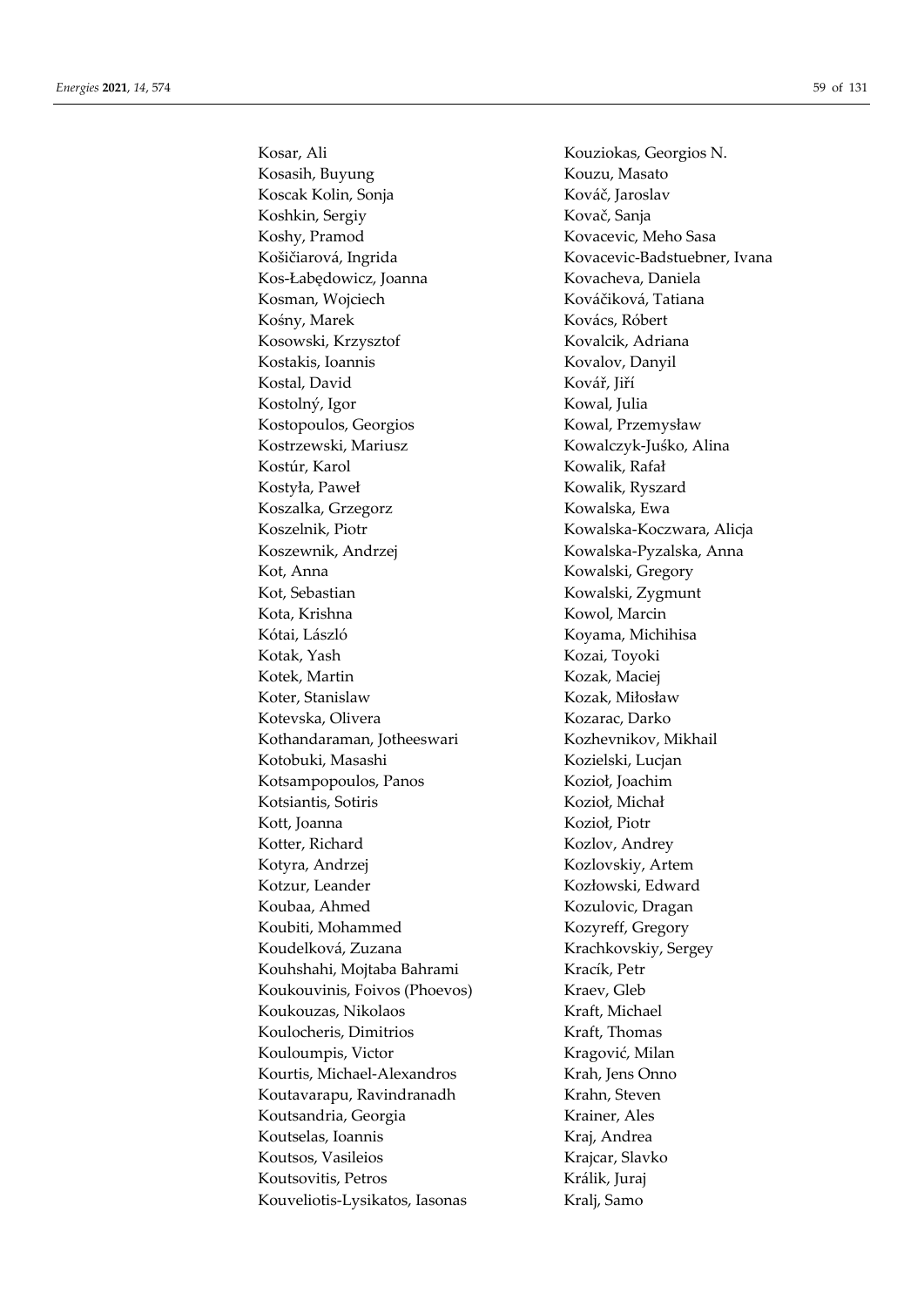Kranjčević, Lado Krzywonos, Małgorzata Krantz, David **Krantz**, David Krasiński, Adam Ku, Cheng-Yu Kraus, Jakub Kuan, Yean-Der Kraus, Michal Kubečková, Darja Krause, Paweł **Krause, Paweł Kubička**, David Krawczyk, Artur Kubik, Andrzej Krawczyk, Dorota Anna Kubík, Ľubomír Krawczyk, Paweł Kubik, Zdenek Krbal, Michal Kubota, Keiichi Krcum, Maja Kučera, Erik Krechowicz, Maria **Krechowicz, Marián** Krejcar, Ondrej Kucharčíková, Alžbeta Kremieniewski, Marcin Kucharska, Karolina Krenz, Kimon Kuckshinrichs, Wilhelm Krepel, Jiri Kuczmann, Miklós Krídlová Burdová, Eva Kuczynski, Szymon Krieger, Michael Kudasik, Mateusz Kriegseis, Jochen Kudelas, Dušan Krishnamurthy, Raghavendra Kudlek, Edyta Krishnamurthy, Vaidyanathan Kudo, Shinji Krishnaswamy, Bhuvana **Kudra, Petr** Kristensen, Erik Fløjgaard Kuester, Matthew Kristiansen, Kai Kühl, Alexander Kristiansen, Tarjei Kühl, Hans-Detlev Kriston, Akos Kühn, Michael Kröger, Wolfgang Kuibin, Pavel Anatolievich Kroičs, Kaspars Kujawski, Wojciech Król, Aleksander Kukacka, Leos Król, Danuta Kukla, Stanisław Król, Małgorzata **Kukulka**, David J. Krommydas, Konstantinos F. Kulak, Michał Krop, Dave C. J. Kularatne, Kanchana Krstić, Hrvoje Kulczycka, Joanna Krukowski, Krzysztof Kulesha, Olga Krumdieck, Susan Kulesz, Barbara Krümpel, Johannes Kulesza, Zbigniew Krupa, Joel **Kulhandjian**, Michel Krupenev, Dmiry S. Kulichikhin, Valery Krupenski, Igor Kulla, Marián Kruszelnicka, Weronika Kulshreshtha, Prashant Kruszewska, Natalia **Kruszewska, Natalia** Kumar, Abhash Krylov, Alexey Kumar, Amit Krylova, Svetlana Kumar, Arkadeep Krystkowiak, Michał Kumar, Arun Krystosik-Gromadzinska, Agata Kumar, Asheesh Kryzia, Dominik Kumar, Ashish R. Krzaczek, Paweł **Kumar, Dharmendra** Kržišnik, Davor Kumar, Dinesh Krzyścin, Janusz Kumar, Harish

Krampe, Jörg **Krampe, Jörg Krampe, Jörg Krampe, Jörg Krampe**, Järoslaw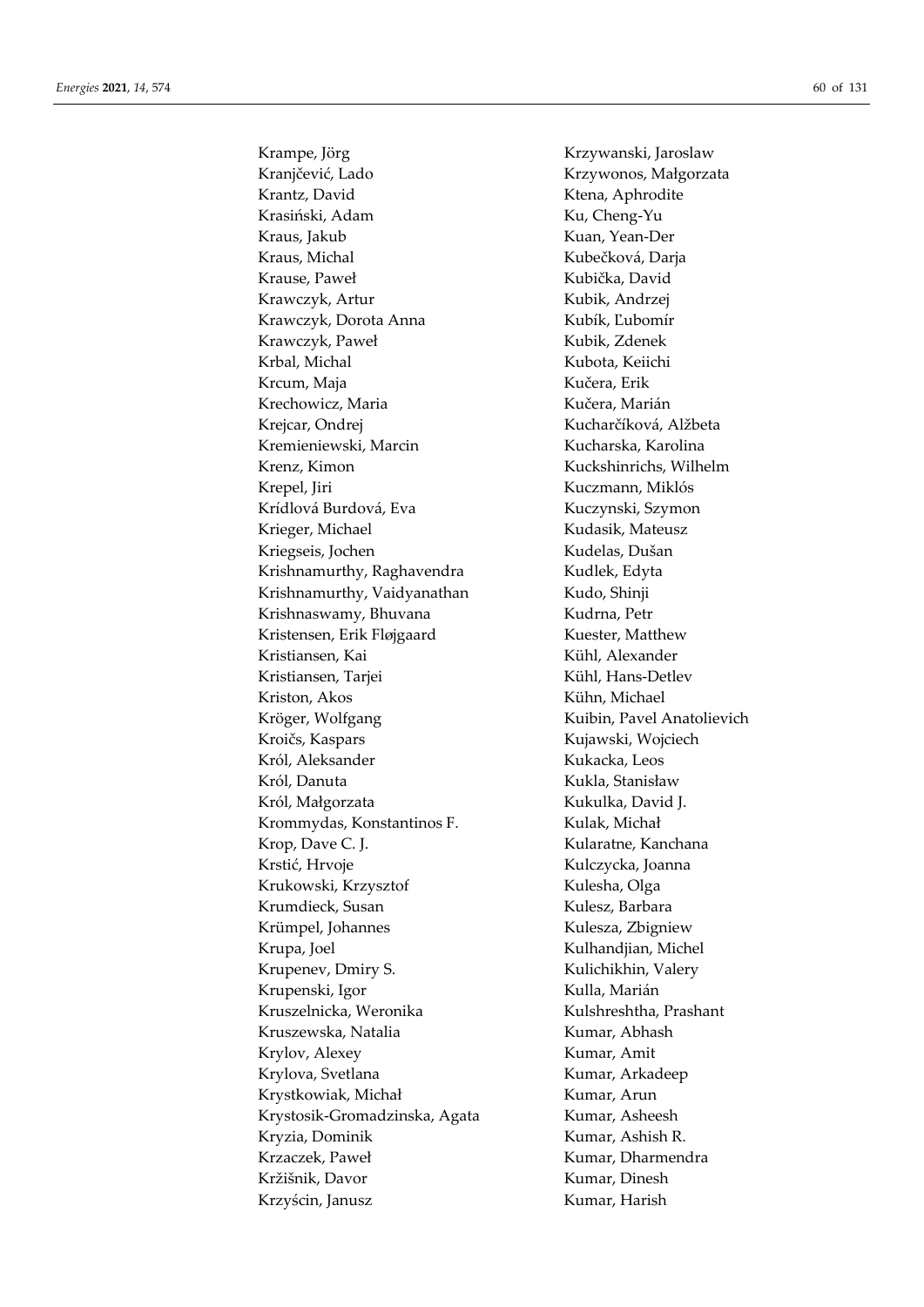Kumar, Kuldeep Kushiro, Noriyuki Kumar, Manish **Kushkevych**, Ivan Kumar, Nallapaneni Manoj Kusnezoff, Mihails Kumar, Navin Kustov, Leonid Kumar, Nishant Kusyk, Janusz Kumar, Praveen Kutcherov, Vladimir Kumar, Yedluri Anil **Kumar, Yedluri Anil** Kuti, Olawole Kumara, Sarath Kutija, Martina Kumbár, Vojtěch Kutsyk, Andriy Kumtepeli, Volkan Kütt, Lauri Kunal, Pranaw Kuttner, Christian Kundracik, Frantisek Kutzner, Rüdiger Kundu, Arpan Kuusk, Kalle Kunicki, Michał **Kuwahara**, Takuya Kuniewski, Maciej Kuyukina, Maria S. Kunkel, Julian Kuzevič, Štefan Kunugi, Tomoaki Kuzevicova, Zofia Kunze, Frederik Kuzle, Igor Kuo, Cheng-Chien Kuznetsova, Elizaveta Kuo, Chih-Yu Kvamme, Bjørn Kuo, Chung Feng Jeffrey Kvasha, Andriy Kuo, Jian-Long Kwak, Ho Young Kuo, Jim Kwak, Keun-Chang Kuo, Shu-lung Kwame, Amoah B.O. Kuo, Wen-Ten Kwapinska, Marzena Kuo, Yaw-Wen Kweon, Hyeongkeun Kuperman, Alon Kwestarz, Małgorzata Kupiec, Krzysztof Kwiatkowski, Jerzy Kupracz, Piotr Kwiatkowski, Mirosław Kuravi, Sarada Kwilinski, Aleksy Kurdyumov, Vadim N. Kwon, Daeil Kurevija, Tomislav Kwon, Hyukjin Kuriqi, Alban Kwon, Jaerock Kurlyandskaya, Galina V. Kwon, Joseph Sang-Il Kurmaev, Rinat Hanyafievich Kwon, Jungmin Kurnitski, Jarek Kwon, Kye-Si Kurokawa, Yasuyoshi Kwon, Wookyong Kurowska, Krystyna **Kyaw, Moe** Kurrat, Michael **Kyriakarakos**, George Kursun, Celal Kyriakopoulos, Grigorios L. Kuru, Ergun Kyritsis, Evangelos Kurushina, Victoria Kyslan, Karol Kurvinen, Emil Laaksonen, Hannu Kurz, Dariusz Labella, Alessandro Kurzina, Irina A. Labus, Aleksandra Kurzydłowski, Krzysztof J. Lacey, Gill Kus, Jolanta Lachmayer, Roland Kůs, Václav Laciak, Marek Kusaka, Keisuke **Laciak, Mariusz** Kušar, Simon **Lackner**, Nina Kusch-Brandt, Sigrid Lacko, Milan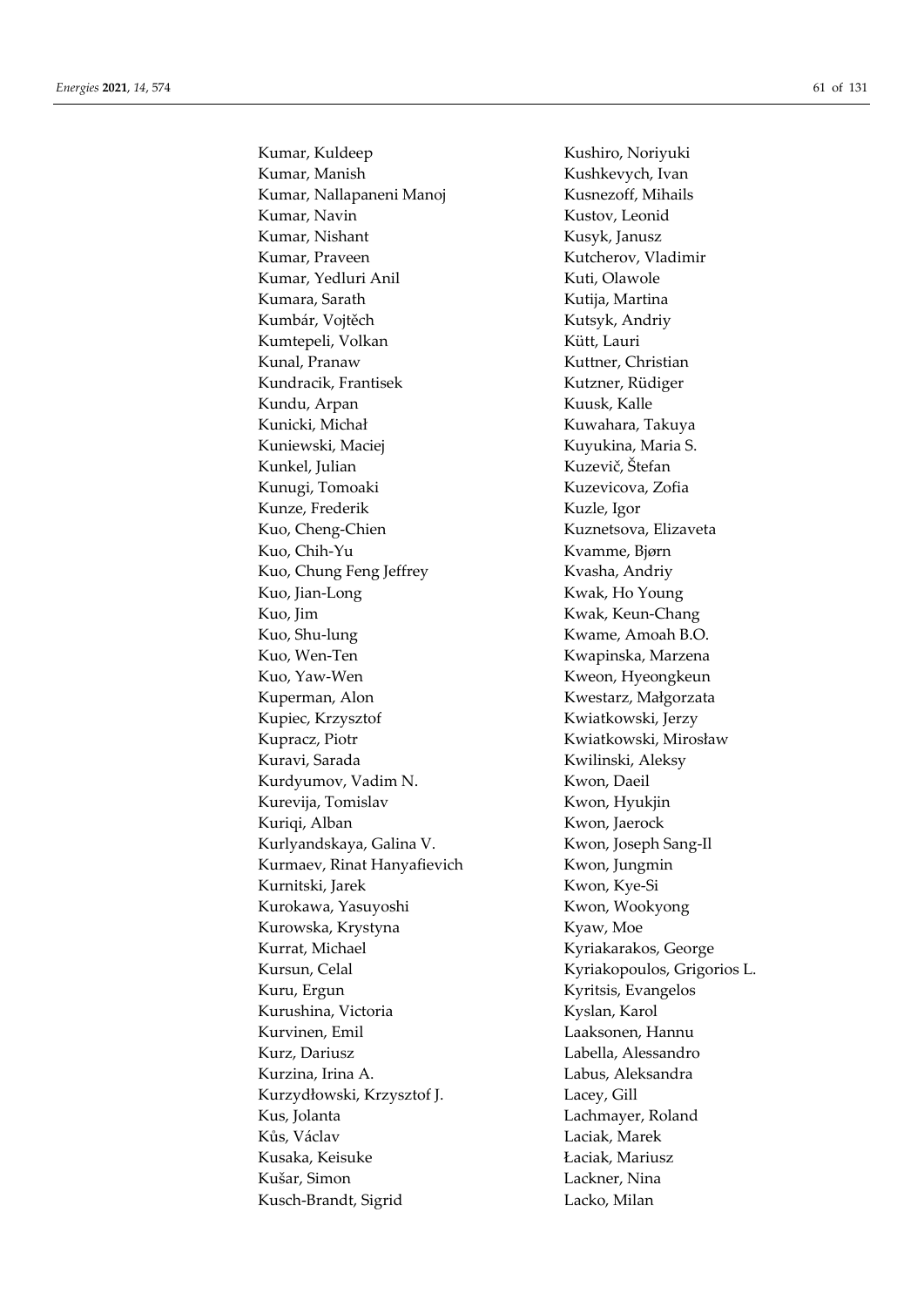Lacko, Roman Lane-Serff, Gregory Lackowski, Marcin Langar, Sandeep Ladero, Miguel Lange, Andrzej Lado, Rita Langford, Zach Ladoux, Philippe **Langholtz**, Matthew Lafoz, Marcos Langlet, Thierry Lagasio, Valentina Lanusse, Patrick Lagazzo, Alberto Lanzinha, Joao Lagioia, Giovanni Lao, Keng Weng Łagoda, Tadeusz Laopoulos, Theodore Laguna, Oscar H. Lapenna, Pasquale Eduardo Lahiri, Abhishek Łapiński, Marcin Lahtela, Ville Lapka, Piotr Lai, Bin Lappalainen, Kari Lai, Chi-Ming Laprise, Martine Lai, Chun Sing **Laptev**, Roman Lai, Kexing Lara, David Lai, Qinghua Large, Matthew Lai, Wei-Chih Larionov, Vladimir Lain, Jenn-Kaie Larmi, Martti Lain, Michael Larson, David P. Laín, Santiago Larsson, Sylvia Laine, Markus Larwa, Barbara Lakatos, Akos Lascu, Dan Florentin Lakkala, Kaisa Lashab, Abderezak Lakner, Zoltan Las-Heras-Casas, Jesús Lakshmanan, Padmavathi Lašič Jurković, Damjan Laly, Zacharie Laskowska, Agnieszka Lam, Eddery Lasocki, Jakub Lam, Garret C. Y. László, Vasa Lam, Wei Haur Latif, Eshrar Lamac, Martin Latorrata, Saverio Łamacz, Agata Latosińska, Jolanta Lamarche, Louis Latosiński, Paweł Lamas Galdo, María Isabel **Latré**, Steven Lamb, Jacob J. Łatuszyńska, Małgorzata Lamberti, Luciano Lau, Anthony Lambropoulos, Konstantinos Lau, Stephen Siu-Yu Lamichhane, Tej Laudani, Antonino Lamo, Paula Laukkanen, Anssi Lampart, Piotr Laukkanen, Timo P. Lampreia, Suzana Laura, Romero-Zeron Lampropoulou, Paraskevi Lauria, Agostino Lan, Dongdong Lauria, Davide Lancellotti, Laura **Lauria**, Lauria, Stefano Landa, Imanol Laurila, Hannu Landi, Carmine Laurini, Eleonora Landi, Daniele Lavric, Vasile Landi, Gianluca Law, Cheryl Suwen Landoni, Matteo Ławińska, Olga

Laguë, Claude **Lague, Lague, Lague, Lague, Lague, Lague, Lague, Lague, Lague, Lague, Lague, Lague, Lague, Lague, Lague, Lague, Lague, Lague, Lague, Lague, Lague, Lague, Lague, Lague, Lague, Lague, Lague, Lague, Lague, Lagu**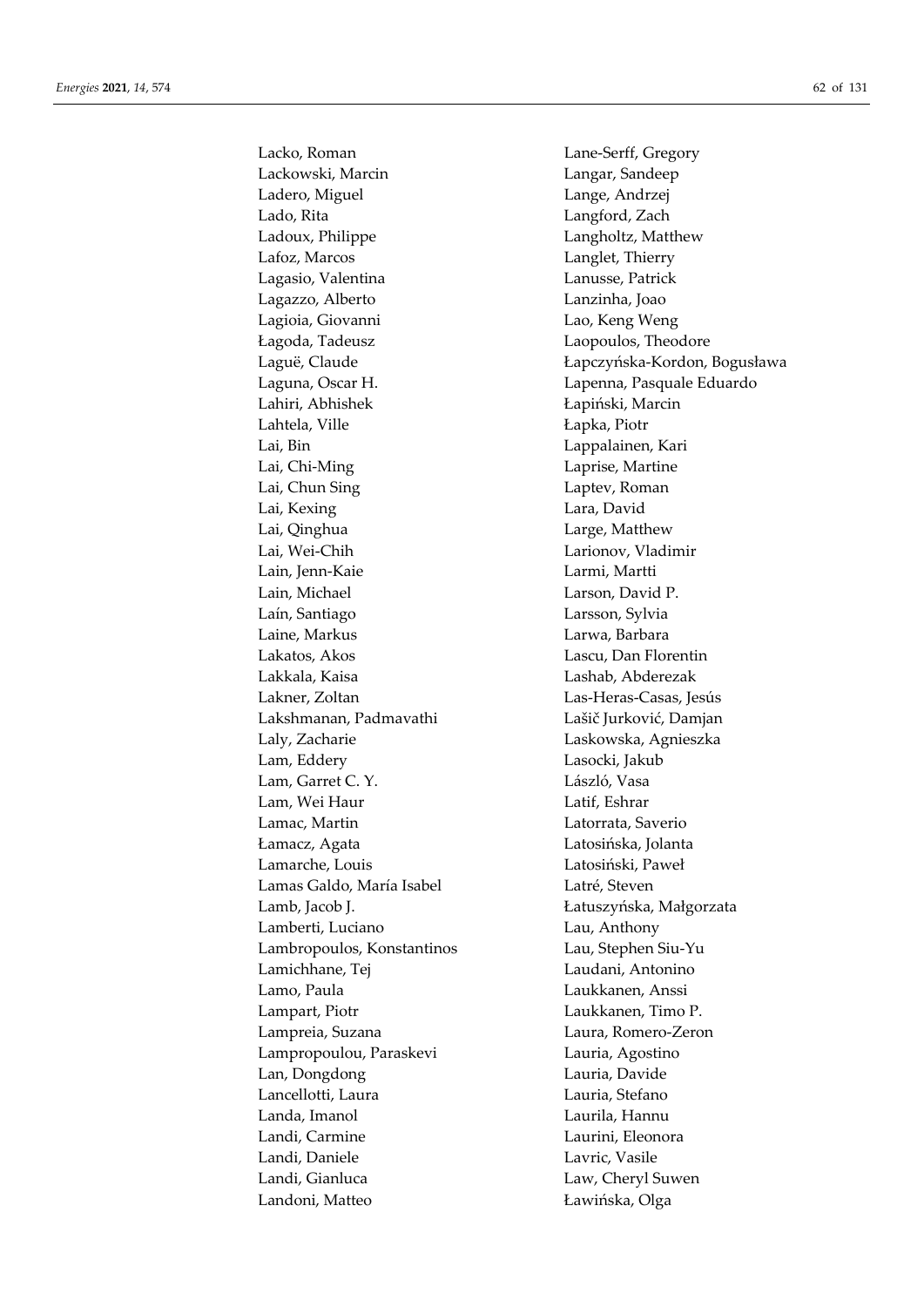Lawler, Benjamin Lee, Changhee Lawn, Chris Lee, Chengkuo Ławniczak, Paweł Lee, Chih-Hao Lawrence, Tom Lee, Christopher H. T. Lay, Chyi-How Lee, Chuljin Lazar, Maria **Lee**, Chul-Sung Lazar, Michael **Lee**, Chungmok Lazar, Mircea Lee, Czang-Ho Lázaro, Jesús Lee, Duck-Joo Lazaroiu, Gheorghe Lee, Eon Soo Lazaropoulos, Athanasios G. Lee, Eun Yeol Lazopoulos, Konstantinos A. Lee, Geun Sik Lazzaroni, Massimo Lee, Gwang Goo Lazzaroni, Roberto Lee, Hakjin Le Bunetel, Jean-Charles Lee, Han Eol Le Dréau, Jérôme Lee, Hansang Le Gal La Salle, Annie Lee, Hee Joon Le Moyne, Luis Lee, Hwansoo Le Pira, Michela Lee, Hyoung Jin Le Sache, Estelle Lee, Hyoungsoon Le Sommer, Nicolas Lee, Hyun Woo Le, Tuyen Quang Lee, Hyunjin Le, Viet Hung Lee, Ilkeun Le, Zaiyuan Lee, In Soo Leach, Felix C. P. Lee, Jae Suk Leal, Vítor Lee, Jae Young Leal-Junior, Arnaldo Lee, Jaehan Lean, Meng H. Channel Lee, Jaesung Łebkowski, Andrzej Lee, Jaewook Lebyodkin, Mikhaïl A. Lee, James W. Leccadito, Arturo Lee, James Y. Leccese, Fabio Lee, Jay Leccese, Francesco Lee, Jechan Leccis, Francesca Lee, Jee-Keun Leccisi, Enrica Lee, Jeong-Hun Lechner, Philipp Lee, Johng-Ihl Lechón, Yolanda Lee, Jong-Chul Leckner, Bo Lee, Jong-Eun Lederer, Martin Lee, Joon Kyu Ledesert, Béatrice Lee, Joosung Ledwon, Przemyslaw Lee, Juneseok Lee, Bok Jik Lee, Jung Kyoo Lee, Byoung Kuk Lee, Junseop Lee, Byung Hee Lee, Kui-Jun Lee, Byungjoon Lee, Kun-Mu Lee, Chang Jun Lee, Kwang Ho

Lazarou, Stavros Lee, Gee-Soo (Tongmyong university, Korea) Lazo, Andrea Lee, Gee-Soo (Youngsan University, Korea) Leardini, Fabrice Lee, Jaewoo (Chung-Ang University, Korea) Leary, Peter Leary, Peter Leary, Peter Leary, Peter Leary, Peter Leary, Peter Leary, Peter Leary, Peter Leary, 2007, 2007, 2007, 2007, 2007, 2007, 2007, 2007, 2007, 2007, 2007, 2007, 2007, 2007, 2007, 2007, 2007, 2007, 200 ications Research Institute, Korea)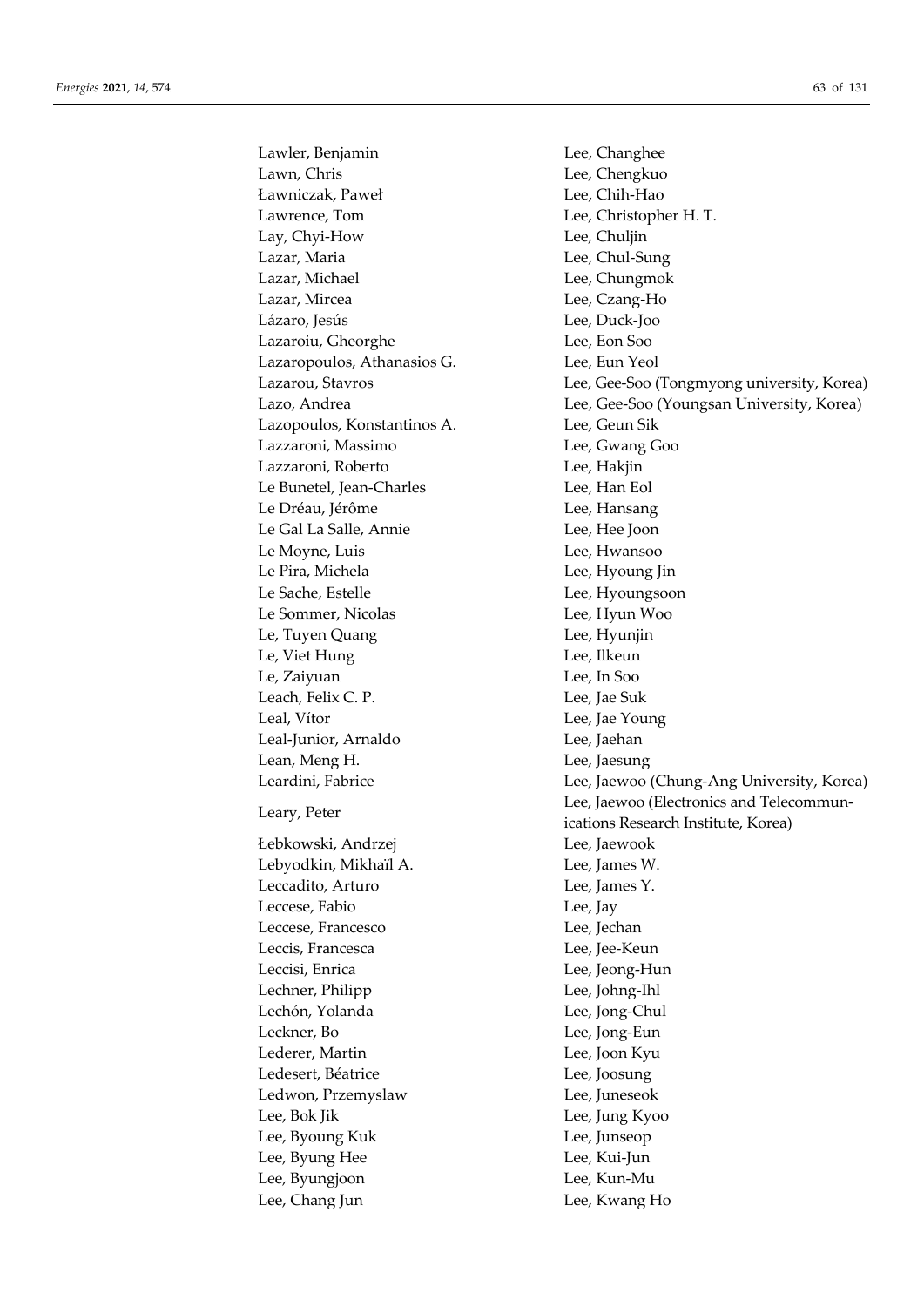Lee, Kyo-Beum Leker, Jens Lee, Maw Tien **Lekić**, Aleksandra Lee, Minbaek Lekube, Jon Lee, Moonyong Lemanowicz, Marcin Lee, Mooyeon Lembeye, Yves Lee, Namkyu Lemieux, Patrick Lee, Paul Tae-Woo Lemos, José Vieira Lee, Pei-Chun Lemu, Hirpa G. Lee, Ping-Hui Len, Christophe Lee, Pyung Soo Lenhard, Richard Lee, Ray-Kuang **Lens**, Hendrik Lee, Rong-Ho Lentka, Grzegorz Lee, Sangho Lenzi, Ervin K. Lee, Seokhwan Lenzo, Basilio Lee, Seong Hyuk **Léonard**, Grégoire Lee, Seunghoon Leonardi, Stefano Lee, Seunghwan Leonforte, Fabrizio Lee, Seung-Hwan Leong, Ceelia Lee, Seunghyun Leong, Yoong Kit Lee, Seungyeo Leoni, Alfiero Lee, Sheng-Long Leonidas, Palilis Lee, Shie-Jue Leonori, Stefano Lee, Sihyun Leonov, Sergey B. Lee, Soo Youn Leonowicz, Zbigniew Lee, Sze Sing Leonzio, Grazia Lee, Tse-Min Leou, Rong-Ceng Lee, Wen-Jen Lepadatu, Daniel Lee, Won-Ju Lepoire, David Lee, Woongkyu Leporini, Mariella Lee, Yeon-Won Leskarac, Domagoj Lee, Yiu Yin Raymond Leslie, Lance Lee, Yoo Seok Lesnik, Luka Lee, Young Duk Lester, Henry Lee, Young II Leszczyński, Jacek Lee, Young-Su Lettieri, Mariateresa Leem, Jung Woo Lettner, Miriam Leftheriotis, Georgios Leu, Jun-Der Lehikoinen, Antti Leukauf, Daniel Lehmann, Armin Leung, Abraham Lehocký, Marián Levasseur, Annie Lei, Gang Lévêque, Emmanuel Leicht, Aleksander Levner, Eugene Leigh, Seung-Bok Levron, Yoash Leirvik, Thomas Levski, Deyan Leiviskä, Tiina Lewerenz, Meinert Lekavičius, Vidas Lewicki, Arkadiusz

Lee, Minhee Lekunberri, Edorta Carrascal Lei, Xuechen Levin, Oleg Vladislavovich Leitão, Sérgio Lewandowska, Katarzyna Leite, Vicente Lewandowski, Krzysztof Leithardt, Valderi Lewandowski, Mirosław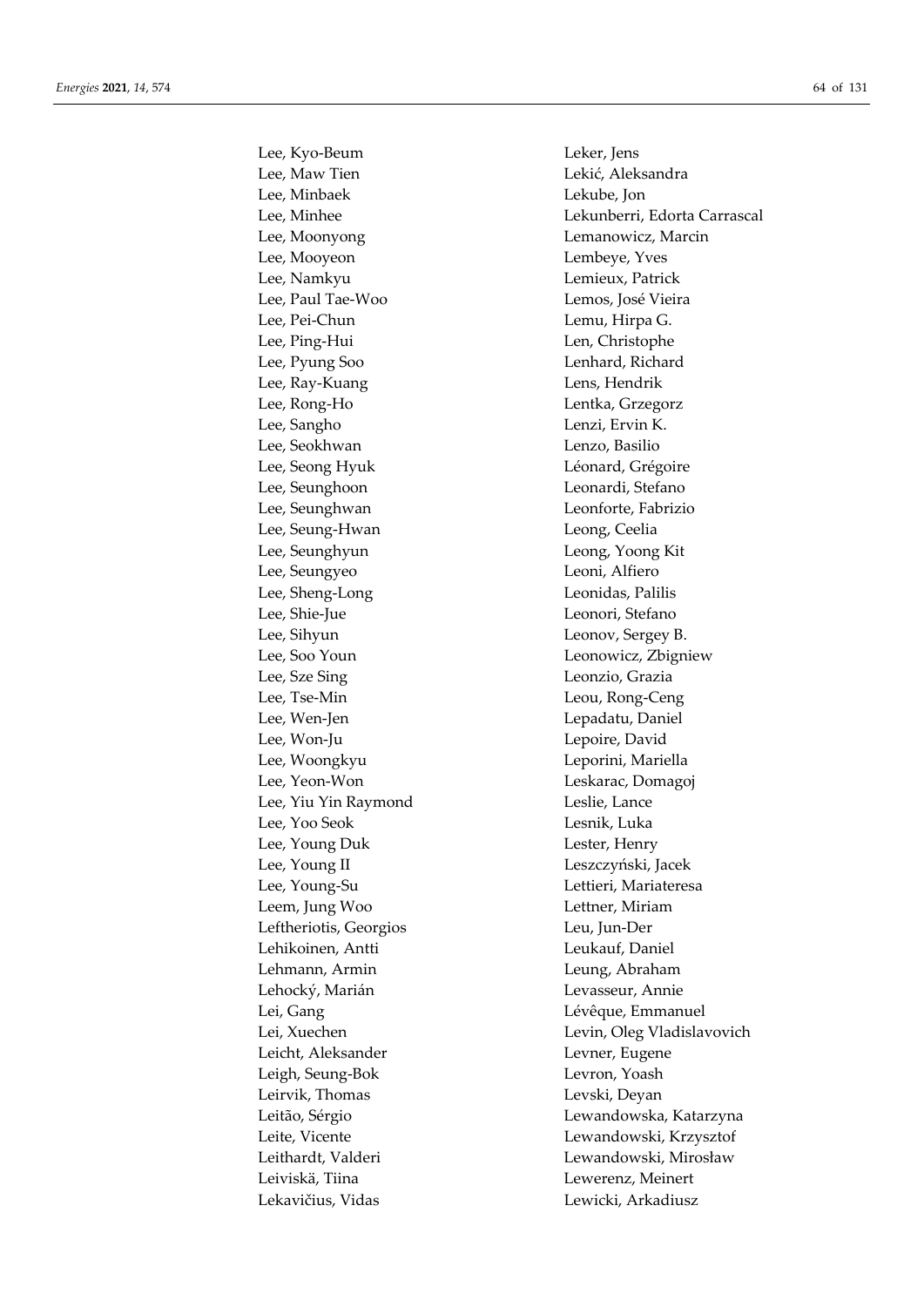Lewińska, Paulina Li, Ming-Fu Lewis, Helen Li, Minghui Lewis, Kathy Li, Ning Lewis, Matthew Li, Qibo Lewis, Randy Li, Qiusheng Leyland, Pénélope **Litude Litude Litude Litude Litude Litude Litude Litude Litude Litude Litude Litu** Lezama, Fernando Li, Rui Lezsovits, Ferenc Li, Shi Zhong Lezynski, Piotr Li, Simeng Li, Biao Li, Simon Li, Bing Li, Sunwei Li, Chao-Su Li, Tian Li, Chengxi Li, Tian-Yi Li, Chengyu Li, Weide Li, Chuanyue Li, Wenjie Li, Dawei Li, Wenliang Li, Dezhi Li, Wenming Li, Duo Li, Wenqin Li, Fanghua Li, Wen-Tai Li, Fangxing Li, Wenyue Li, Fengwang Li, Xiang Li, Gen Li, Xiao Li, Guiqiang Li, Xiao Dong Li, Hailong Li, Xiaorong Li, Haiyang Li, Xue Li, Hang Li, Yanfei Li, Hao Li, Yang Li, He Li, Yangmin Li, Hongru Li, Yanlin Li, Hu Li, Ying Li, Hua Li, Yong Li, Huidong Li, Yuanchao Li, Jia-Han Li, Yun Li, Jiang Li, Zhe Li, Jianing Li, Zheming Li, Jianlin Li, Zheng Li, Jianmei Li, Zhi Li, Jin Li, Zhongliang Li, Jinchao Li, Zuyi Li, Jinfeng Lia, Leif Li, Jing Liang, An Li, Jun Liang, Chao Li, Kaiyuan Liang, Dawei Li, Kang Liang, Deqing Li, Kun Liang, Feng Li, Lesheng Liang, Liya Li, Liang Liang, Wenkai Li, Lingwei Liang, Yi Li, Mengying Liang, Youcai Li, Mengyu Liang, Zheng Li, Min Liang, Zhiming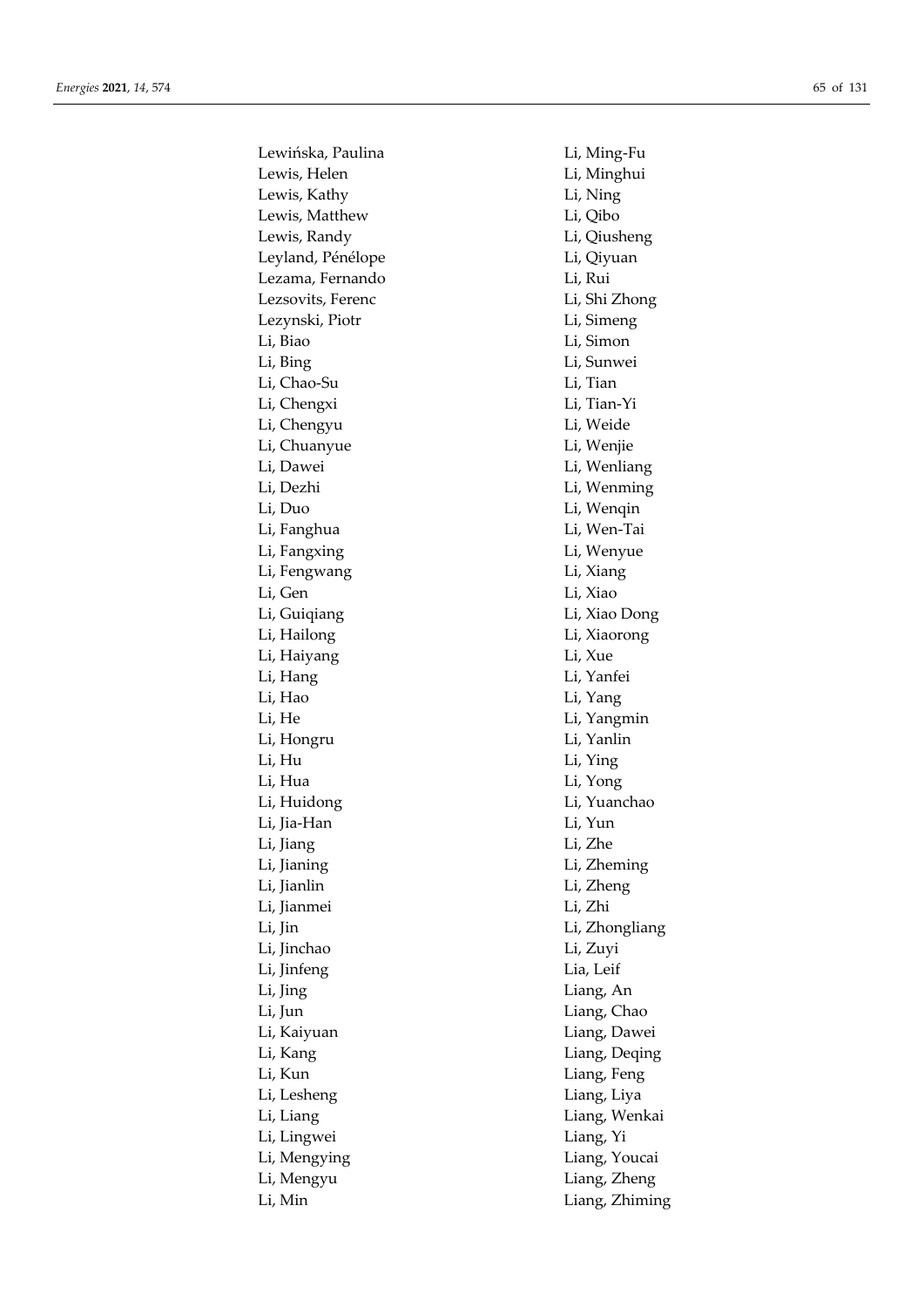Lianos, Panagiotis Lin, Kuo-Ping Liao, Chien-Sen Lin, Lin Liao, Fanchao Lin, Lingnan Liao, Hanlin Lin, Linhan Liao, Huilian Lin, Shaoyang Liao, Y. Gene Lin, Shih-Mo Liberati, Francesco Lin, Sijin Libessart, Laurent Lin, Sin-Jin Libra, Martin Lin, Tyrone T. Libralato, Michele Lin, Tzu-En Lica, Septimiu Lin, Weifeng Liccardo, Annalisa Lin, Wenye Licina, Dusan Lin, Xianke Liddle, Brantley T. Lin, Xiao Lie, Tek-Tjing Lin, Yu-Chuan Liem, Peng Hong Lin, Yuzhang Lien, Hsing-Lung Lin, Zhengyu Ligas, Paola Lin, Zhibin Ligęza, Paweł Lin, Zhiyuan Liguori, Simona Lin, Zhongwei Ligus, Grzegorz Linares, José Ignacio Liimatainen, Heikki Lind, Pedro G. Lijewski, Piotr Lindberg, Karen Byskov Likozar, Blaž Lindstad, Elizabeth Liland, Knut Brede Lineykin, Simon Lill, Irene Ling, Florence T. Lillo, Isidoro Ling, Jeen-Min Lim, Dae-Kwang Ling, Jiazhen Lim, Dongwon Ling, Steve Lim, Eunjung Ling, Ziwen Lim, Jae-Han Linguet, Laurent Lim, Kai Li Lingvay, Iosif Lim, Li Hong Idris **Limes** Linkevičius, Edgaras Lim, Ocktaeck Linkous, Clovis A. Lim, Teik-Cheng Linnartz, Jean-Paul Lim, Weng Marc Lio, Wai Hou Lim, Young-Il Liobikienė, Genovaitė Lima, Leonardo Dos Santos Lipatnikov, Andrei Lin, Aqiang Lipczyńska, Aleksandra Lin, Bor-Ren Lipecki, Tomasz Lin, Chang-Hua Lipian, Michal Lin, Chen-Chou Lipiński, Seweryn Lin, Cherng-Yuan Lipovský, Pavol Lin, Chih-Hong Liptai, Pavol Lin, Chun-Hsu Lipuzhin, Ivan Lin, Chun-Liang Lis, Andrzej Lin, Deyan Lis, Anna Lin, Jeng-Chyan Muti Lis, Robert Lin, Jia Lisa Hsieh, I-Yun Lin, Jr-Lung Lisboa, Adriano Chaves Lin, Justin Chun Te Lisbona, Maria Pilar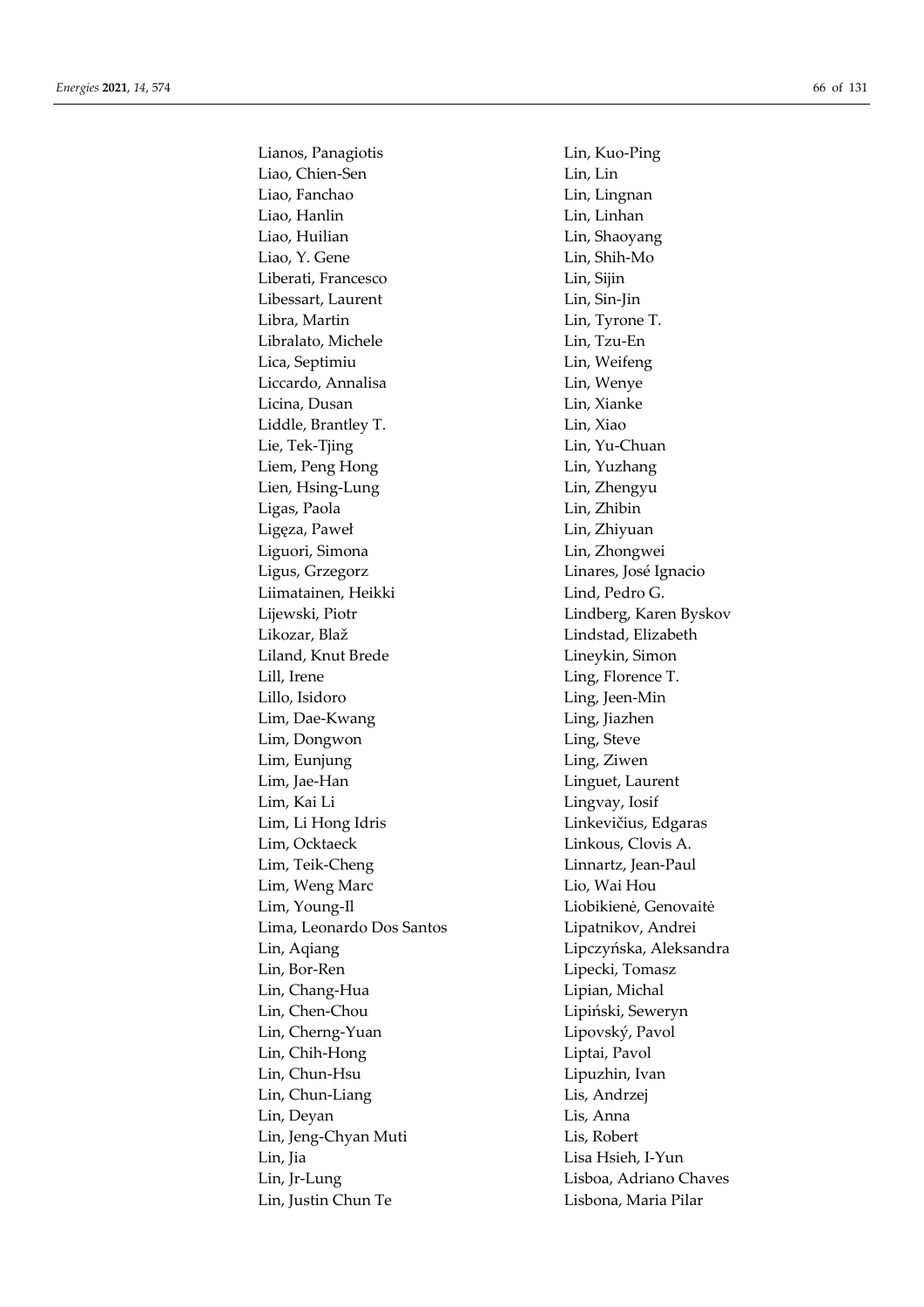| Lisco, Fabiana                           | Liu, Rui                                         |
|------------------------------------------|--------------------------------------------------|
| Lisetskii, Fedor                         | Liu, Shyh-Jiun                                   |
| Lisi, Luciana                            | Liu, Songtao                                     |
| Lisjak, Dragutin                         | Liu, Tai-Yi                                      |
| Liska, Adam J.                           | Liu, Tian-Hua                                    |
| Liso, Vincenzo                           | Liu, Tianyu                                      |
| Lisowski, Filip                          | Liu, Tzong-shi                                   |
| Liss, Steven N.                          | Liu, Wan-Yu                                      |
| Liszkowska, Joanna                       | Liu, Wei                                         |
| Litrán, Salvador Pérez                   | Liu, Weijia                                      |
| Litskevich, Dzianis                      | Liu, Weiping                                     |
| Litvić, Mladen                           | Liu, Wenzhao                                     |
| Litwin, Wojciech                         | Liu, Xiaobing                                    |
| Liu, Aaron                               | Liu, Xiaobo                                      |
| Liu, Anyao                               | Liu, Xiao-Hua                                    |
| Liu, Bin (City College of New York, USA) | Liu, Xiaolei                                     |
| Liu, Bin (Kansas State University, USA)  | Liu, Xinyu (Argonne National Laboratory,<br>USA) |
| Liu, Bin (The University of New South    |                                                  |
| Wales, Australia)                        | Liu, Xinyu (University of Notre Dame, USA)       |
| Liu, Bo-Tau                              | Liu, Yadong                                      |
|                                          | Liu, Yao-Hsien                                   |
| Liu, Chang<br>Liu, Chuanqi               | Liu, Yaolong                                     |
|                                          |                                                  |
| Liu, Chunhua                             | Liu, Yiding                                      |
| Liu, Dong                                | Liu, Yi-Hua                                      |
| Liu, Fangda                              | Liu, Ying                                        |
| Liu, Feng                                | Liu, Yingyi                                      |
| Liu, Fu                                  | Liu, Yonggang                                    |
| Liu, Gang                                | Liu, Yow-Chyi                                    |
| Liu, Guicheng                            | Liu, Yuan-Shuai                                  |
| Liu, Guigen                              | Liu, Yucheng                                     |
| Liu, Haidong                             | Liu, Yujing                                      |
| Liu, Hao                                 | Liu, Yunting                                     |
| Liu, Helen                               | Liu, Zhe                                         |
| Liu, Hexu                                | Liu, Zongwei                                     |
| Liu, Hongshun                            | Liudvinavičius, Lionginas                        |
| Liu, Hui                                 | Liutsko, Liudmila                                |
| Liu, Huolong                             | Lizana, Jesus                                    |
| Liu, Jia                                 | Llera-Sastresa, Eva                              |
| Liu, Jiechao                             | Lloyd, David                                     |
| Liu, Jing                                | Lo Basso, Gianluigi                              |
| Liu, Jui-hung                            | Lo Frano, Rosa                                   |
| Liu, Kailong                             | Lo Monaco, Angela                                |
| Liu, Kouqi                               | Lo Schiavo, Alessandro                           |
| Liu, Maning                              | Lo Storto, Corrado                               |
| Liu, Mengmeng                            | Lo Vecchio, Carmelo                              |
| Liu, Qi                                  | Lo, Chih-cheng                                   |
| Liu, Qili                                | Lo, Jammie                                       |
| Liu, Quan                                | Lo, Kin Hing                                     |
| Liu, Ren                                 | Lobanov, Pavel                                   |
| Liu, Ren-Shiou                           | Lobato, Killian                                  |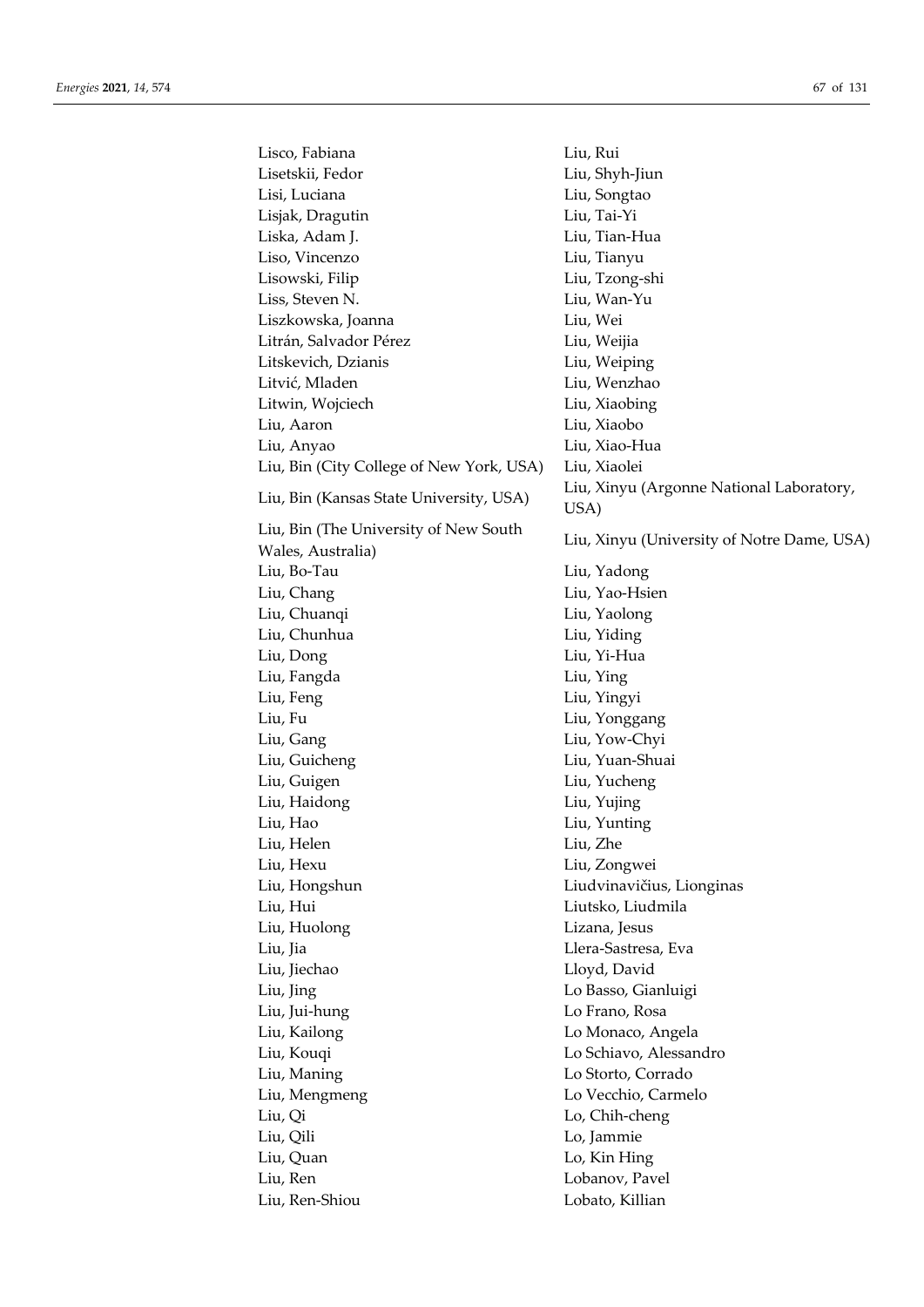Lodetti, Stefano Lopreite, Milena Loehle, Craig Loprencipe, Giuseppe Log, Torgrim Lopusniak, Martin Lohr, Christophe Lordan-Perret, Rebecca Lo-Iacono-Ferreira, Vanesa G. Lorek, Agnieszka Loke, Gabriel Lorente, Sylvie Lokuge, Weena Lork, Clement Lomonaco, Guglielmo Löschenbrand, Markus Loncaric, Ivor Losi, Arturo Loncarski, Jelena Lotfian, Saeid Long, Linshuang Lou, Fangyuan Long, Nguyen Van Duc Loughney, Sean Long, Rui Loughrin, John Longhurst, Philip Loukogeorgaki, Eva Longo, Maria A. Loures, Luís Longo, Sandro Louwen, Atse Lonkwic, Paweł Low, Jonathan Sze Choong Lónyi, Ferenc Lozac'h, Mickaël Lopac, Nikola Lozano Guerrero, Antonio José Lopes, António Manuel Gameiro Lozano-Galant, Jose Antonio Lopes, Fernando Lozano-Lunar, Angélica Lopes, Rui Amaral Lozito, Gabriele Maria Lopez Aguirre, Angel Javier Lozynskyy, Andriy López De Lacalle, Luis Norberto Lu, Bo Lopez Fernandez, Eduardo Jose Lu, Chao López Jiménez, Petra Amparo Lu, Chaoru López Lambas, María Eugenia **Lu**, Chia-Liang López Martínez, Juan Lu, Fei (Drexel University, USA) López, David Marrero Lu, Feng Lopez, Felix A. Lu, Hongfang Lopez, Gartzen Lu, Jingyu López, José María Lu, Jingzhi López, Miguel **Lu**, Kaiyuan López, Montserrat Hernández Lu, Li (Singapore) Lopez, Omar D. Lu, Li (USA) López, Roberto Lu, Meng Lopez, Santiago M. Lu, Ming Lopez-Chao, Vicente Lu, Ming-Chang Lopez-Delgado, Rosendo Lu, Mingyang López-Estrada, Francisco Ronay Lu, Mingyu Lopez-Fernandez, Xose Lu, Shaofeng Lopez-Iturri, Peio Lu, Tao López-Jiménez, P. Amparo Lu, Xuekun López-Linares, Juan Carlos Lu, Yi López-Ochoa, Luis María Lu, Yiji López-Ramírez, Simón Lu, Yingying Lopez-Santos, Oswaldo Lu, Yubing López-Toro, Alberto Lu, Zhiyue

Locmelis, Kristaps López-Villanueva, Juan A. López Ruiz, Victor R. Lu, Fei (National Energy Technology Laboratory, USA)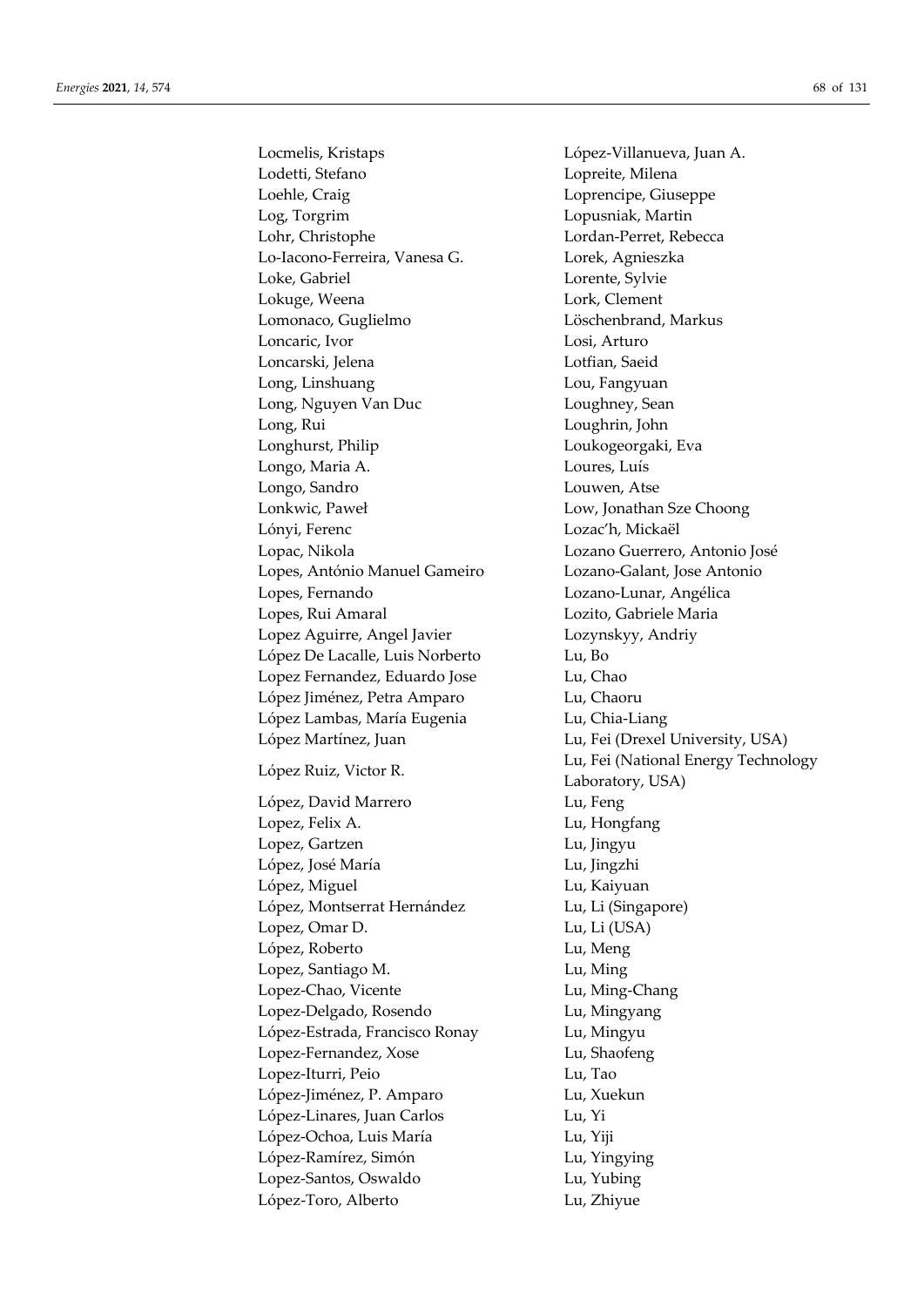Lubkeman, David Lyon, David Luboš, Smolík Lyons, Padraig Luburić, Zora Lyu, Tao Lucas, Alexandre Lyubenova, Teodora Stoyanova Lucas, Steven M'zoughi, Fares Lucchi, Elena Ma, Chao-Tsung Lucht, Robert Ma, Fa-Jun Lucia, Umberto Ma, Hongjie Ludlow, David Ma, Liuhao Ludowicz, Wojciech Ma, Naiyang Ludwinek, Krzysztof Ma, Qingqing Lugo, Jesus Eduardo Ma, Tingguang Luin, Blaž Ma, Wenping Luís Marques Macato, André Ma, Xiang Luís, Ricardo Ma, Xiaoqian Luisetto, Igor Ma, Yingqun Luiso, Mario Ma, Yun Lujano-Rojas, Juan M. Ma, Yunlong Lukasik, Rafal Ma, Zhenjun Łukasz Jan, Kapusta Maag, Alex Lukichev, Dmitry V. Maalouf, Chadi Lumentut, Mikail F. Maamoun, Ahmed Luna, Diego Máca, Vojtěch Luna, Massimiliano Macaluso, Adriano Lund, Bjørnar Macana Moreno, Carlos Andres Lungu, Adrian Macas, Martin Luo, Chenglong Maccarini, Alessandro Luo, Dan MacCarty, Nordica Luo, Hao Maccioni, Marco Luo, Hongliang Macek, Jan Luo, Jian Macenić, Marija Luo, Maohui Macfarlane, Gregor Luo, Win-Jet Machado, Vitor Malo Luo, Xiaodong Machicoane, Nathanael Luo, Xiaojun Macías, Ramón Lupp, Gerd Maciej, Marek Lupu, Ciprian Maciejewski, Grzegorz Lupu, Dan Macioszek, Elżbieta Lupu, Lucian Maciuk, Kamil Luque, Pablo Rodríguez Maciver, Callum Luque-Nieto, Miguel Angel Mackay, Michael Lurka, Adam Mackie, Allison Luszcz, Jaroslaw MacPhee, David Lüth, Stefan Mączka, Wanda Lutynski, Marcin Madadian, Edris Lutzemberger, Giovanni Madaleno, Mara Lv, Chen Madejski, Pawel Lv, Haifei Madsen, Dag Øivind Lygnerud, Kristina Madzharov, Nikolay Lykidis, Charalampos Maeda, Nobuo Lynch, Mervyn Maesano, Mauro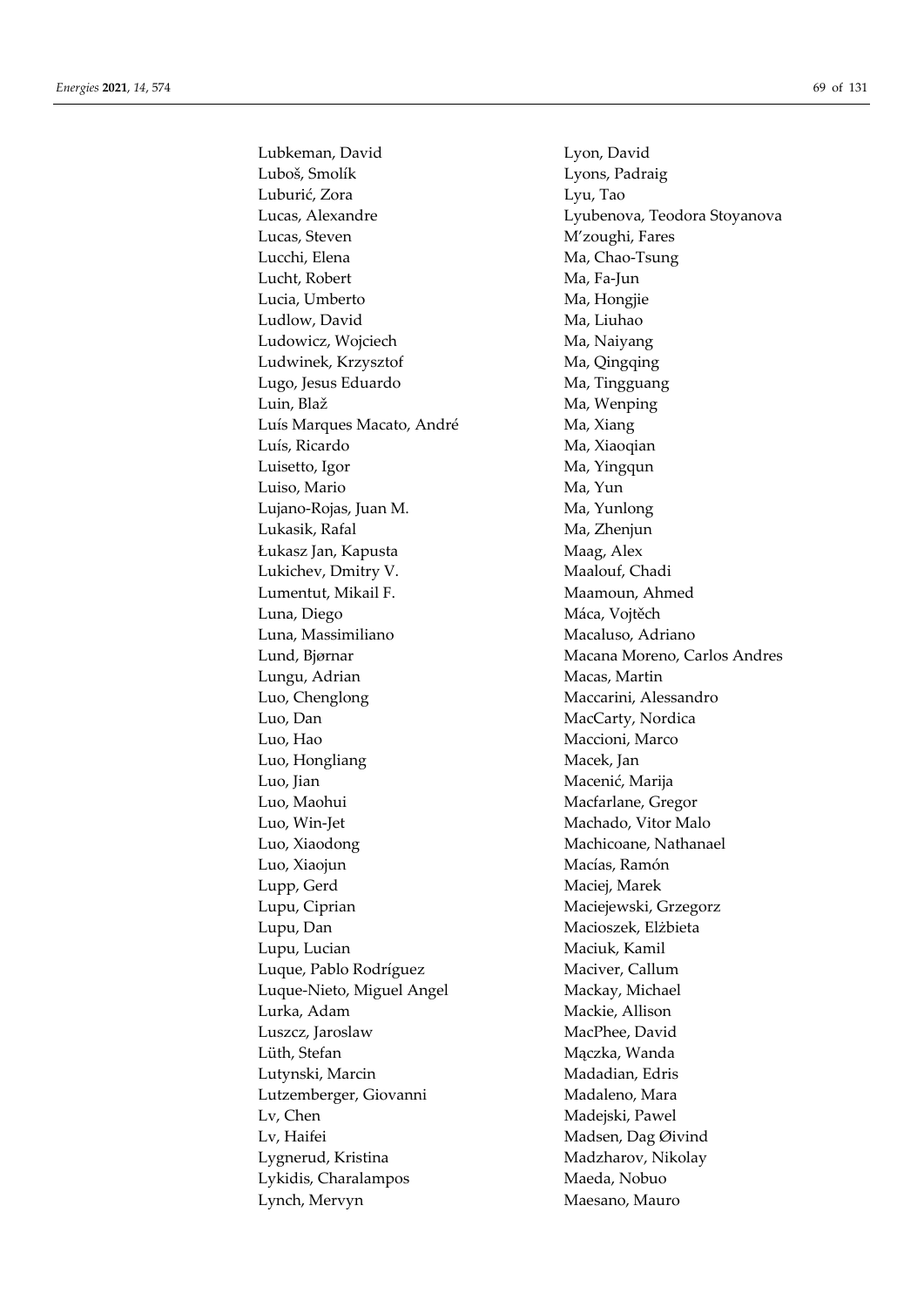Mafakheri, Fereshteh Makareviciene, Violeta Maffettone, Roberta **Makarov**, Dmitriy Maga, Dušan Mäkinen, Saku Magalhães, Filipe Makisha, Nikolay Magasinski, Alexandre N. Makoś, Patrycja Magazzino, Cosimo Makoschitz, Markus Maggo, Gaetano **Makowski**, Wacław Magi, Vinicio Makris, Antonios Magliocco, Adriano Makropoulou, Maria Magnani, Natalia Makrygiorgou, Despoina I. Magnien, Julien Maksimainen, Mikko Magnusdottir, Lilja Maksyutov, Shamil Magrini, Anna **Makys**, Pavol Magyar, Attila Malachowski, Jerzy Mahabadipour, Hamidreza Malagon Picon, Beatriz Mahajan, Devinder Malajner, Marko Mahajan, Sagar Malak-Rawlikowska, Agata Mahajan, Satish M. Malallah, Ra'ed Mahan, J. Robert Malamaki, Kyriaki-Nefeli D. Mahanti, Aniket Malamakis, Apostolos Mahar, Waqas Ahmed Małaszkiewicz, Dorota Mahata, Manoj Kumar Malça, João Mahato, Neelima Malchik, Fyodor Mahdavi, Mahboobe Maldonado, José-Luis Maheshwari, Ramkrishan Male, Sally Mahmood, Farhan Malecha, Ziemowit Mahmoud, Abdelfattah Małecki, Krzysztof Mahmud, Apel Małek, Arkadiusz Mahmud, Khizir Malekian, Reza Mahmud, M A Parvez Malesza, Wiktor Mahto, Rakeshkumar Maletič, Damjan Maia, Thales Alexandre Carvalho Malhotra, Davinder Kumar Maigha, Maigha **Malhotra**, Deepika Mainardis, Matia Malhotra, Mini Mainka, Julia Malik, Asif Iqbal Maireles Torres, Pedro Jesus Malik, Om P. Maisonneuve, Jonathan Malik, Sumit Maiti, Moinak Malinowski, Mateusz Maity, Debotyam Malinowski, Pawel Maj, Grzegorz Malinowski, Szymon Majchrzak, Ewa Malinsky, Jan Majed, Nehreen Malitckii, Evgenii Majerus, Steve Maljkovic, Danica Majid, Mehrasa Malka, Dror Majidi Nezhad, Meysam Malkowski, Piotr Majidpour, Mostafa Mallik, Awadesh Kumar Majorowicz, Jacek Malvić, Tomislav Majumdar, Amit Malvoni, Maria Majumdar, Payal Malyuskin, Oleksandr Makaremi, Meysam Mamaev, Ivan Sergeevich

Mahmoud, Karar Malek Mohammadi, Mohammadreza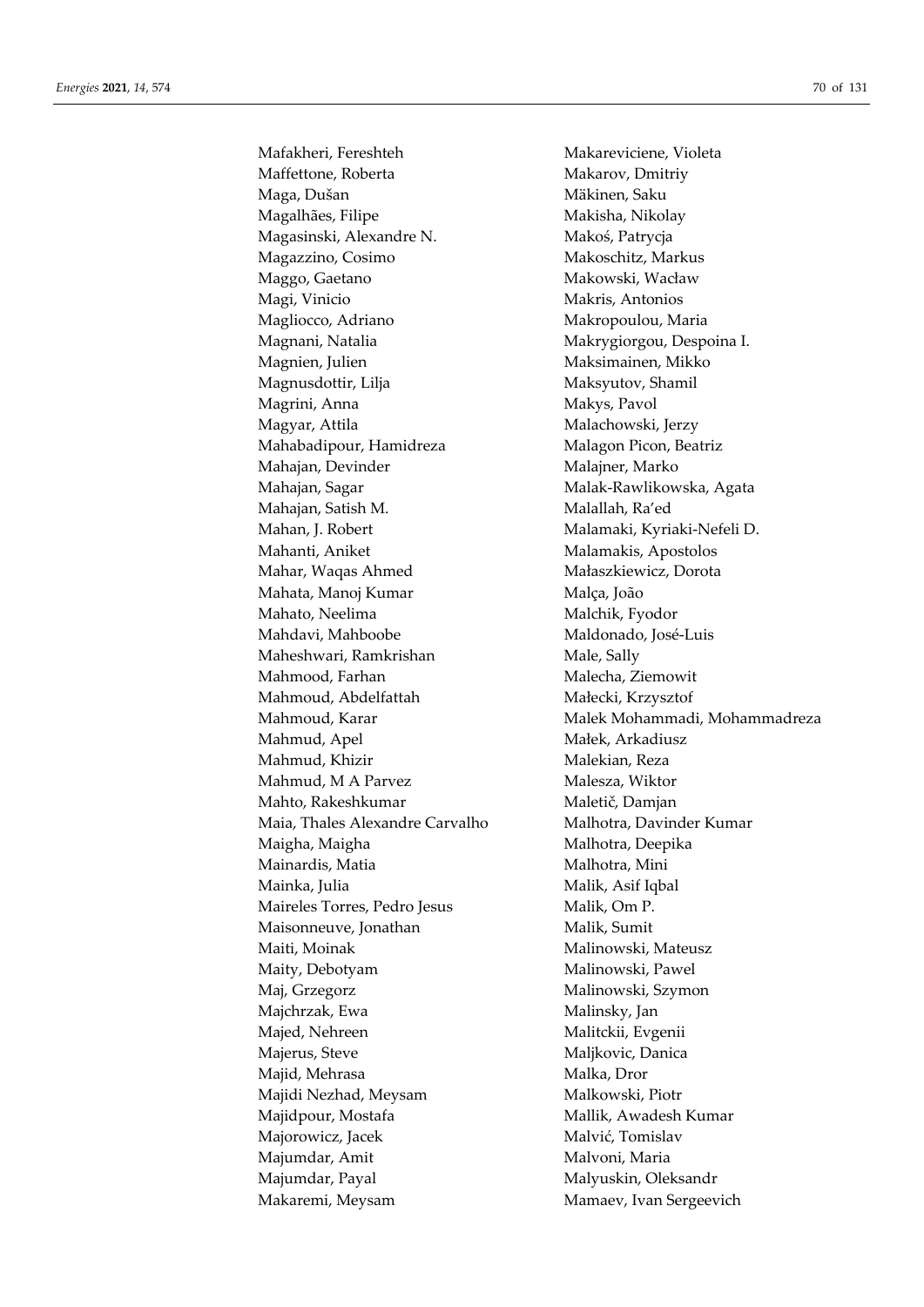Mamkhezri, Jamal Marchelli, Filippo Mammetti, Marco Marchelli, Maddalena Mammoli, Andrea Alberto Marchese, Marco Mamolos, Andreas Marchesoni, Mario Manai, Bilal Marchetti, Barbara Manamanni, Noureddine Marchi, Beatrice Mañana, Mario **Mandrana, Marchi, Michela** Manandhar, Ashish Marchitto, Luca Manasis, Christos Marcin, Wardach Manca, Pier Paolo Marco, Bietresato Manceau, Rémi Marco, Lovera Mancini, Francesco Marco, Mauri Mancini, Marco Marco, Milanese Mancini, Rock Marcolini, Alejandro Marano Mancini, Simone Marcos-Acevedo, Jorge Manciola, Piergiorgio Marcoulaki, Effie Mandal, Mrinmay Marcu, Ioan Cezar Mandelli, Stefano Marcu, Marcu, Marius Manderson, Edward Marculescu, Cosmin Mandolini, Marco Marczewska, Magdalena Mandrioli, Riccardo Mardani, Abbas Manetto, Giuseppe Ezio Marek, Guzek Manfren, Massimiliano Marek, Maciej Manganelli, Matteo Marence, Miroslav Maniscalco, Rosanna Mares, David R. Manke, David Maresova, Petra Mankey, Gary Marfè, Roberto Mann, Danny D. **Mannish Mannish Mannish Mannish Mannish Mannish Mannish Mannish Mannish Mannish Mannish Mannish Mannish Mannish Mannish Mannish Mannish Mannish Mannish Mannish Mannish Mannish Mannish Mannish Mannish Mannis** Manner, Hans Margolis, Donald L. Mannheim, Viktoria **Mari, Carlo** Mari, Carlo Manni, Alessandro Mari, Federico Manno, Michele Mari, Sonia Irshad Mannu, Alberto Maria Simona, Raboaca Manoj Kumar, Nallapaneni Maria, Timofeeva Manousakis, Nikolaos Maria, Vasilyeva Manowska, Anna Marian, Dacian-Paul Mansinha, Lalu Mariana, Iorgulescu Mansouri, Abraham Mariani, Antonio Manuel De Villena, Miguel Mariani, Raffaello Manzano, Osmel Mariano, Silvio Manzano-Agugliaro, Francisco Mariasiu, Florin Manzo, Maurizio Marić, Predrag Manzone, Marco Marignetti, Fabrizio Mao, Chengsheng Marinakis, Vangelis Mao, Xuerui **Marinca**, Vasile Maradin, Dario **Marín-Genescà, Marc** Marani, Pietro **Marini, Martino** Maraseni, Tek Marini, Mattia Marazuela, Miguel Ángel Marinkovic, Dragan

Mamatov, Aleksandr Marcello Falcone, Pasquale Manganelli, Benedetto Marek-Andrzejewska, Ewelina M.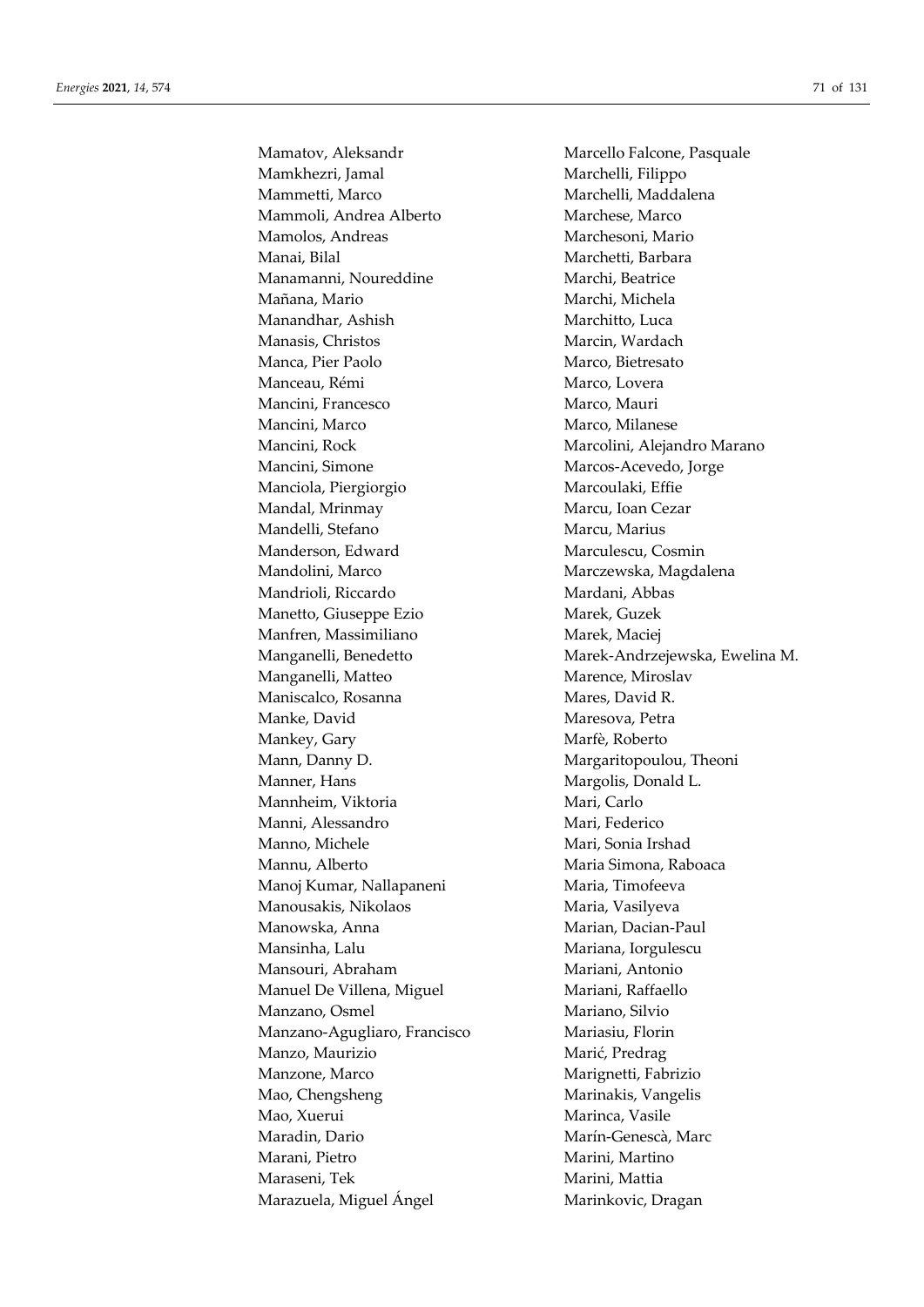Marino, Concettina Martín Del Brío, Bonifacio Marinoiu, Adriana Martín Martínez, Sergio Mario, Amelio Martín, Domingo Marion, Michaël Martín, Helena Mariscotti, Andrea Martín, Manuel Marius, Marcu Martin, Wade E. Mariyappan, Thambidurai Martin-Arnedo, Jacinto Marji, Mohammad Fatehi Martinát, Stanislav Mark, Christopher Martincic, Emile Markatos, Nikolaos-Christos Martin-del-Campo, Sergio Marken, Frank Martínez García, Miguel Markiewicz, Marietta Martínez González, Sergio Markiewicz, Przemysław Martinez Rojas, Juan Antonio Markou, Giorgos Martinez, Andrew B. Marković, Mladen Martinez, Maria Sofia Markovic, Tomislav Martinez, Sergio Markowski, Mariusz Martinez, Waldyn Markowski, Piotr Marek Martínez-Espinosa, Rosa María Marks-Bielska, Renata Martínez-García, Herminio Marlair, Guy Martínez-Lillo, José Mármol, Félix Gómez **Martínez-Pagán, Pedro** Marmolejo-Duarte, Carlos Martinez-Rodrigo, Fernando Marneris, Ilias G. Martinez-Triguero, Joaquin Marongiu, Andrea Martínez-Val, Jose M. Maroulis, Zacharias Martín-Garín, Alexander Marques, António Martín-Gómez, César Marques, Bruno Martini, Alberto Marques, Isabel Paula Martín-Martínez, Francisco J. Marques, Luís Miguel Martino, Luca Marquez Alcaide, Abraham Martino, Marco Marquez Ruiz, Alejandro Martino, Michele Márquez, Fausto Pedro García Martinopoulos, Georgios Marquez, Jaime Martinovic, Zeljko Marra, Dario **Martín-Ramos**, Juan A. Marra, Francesco Saverio Martins Afonso, Marco Marra, Kristen Martins Gomes, João Manuel Marrasso, Elisa Martins, Ana Lucia Marrone, Paola Martins, António A. Marsano, Davide Martins, António Gomes Marschalko, Marian Martins, António Pina Marshall, Ashley R. Martins, Fernando Ramos Marshall, Paul **Marting** Martins, Gilberto Marsset, Bruno Martins, João Marszk, Adam Martins, Jorge Martegani, Enzo Martins, Luísa Margarida Martelli, Emanuele Martins, Nelson Martens, Betsy Martirano, Luigi Martí-Ballester, Carmen Pilar Martišauskas, Linas Martí-Herrero, Jaime Marton, Isabel

Marino, Bruno **Martín De Pozuelo, Ramon** Markdahl, Johan Martínez Bohórquez, Miguel Ángel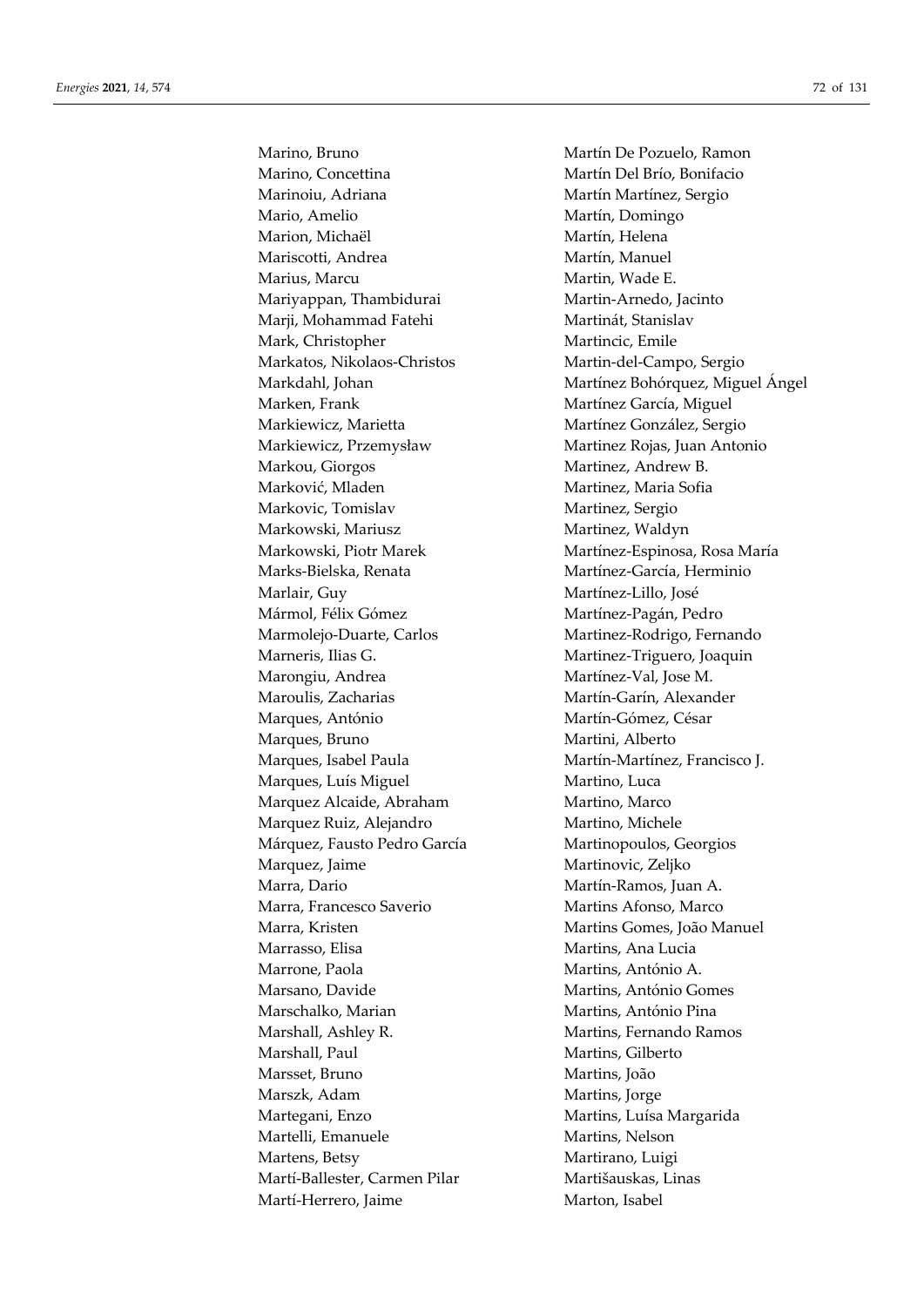Martone, Ivo Mateo, Carlos M. Marucci, Alvaro Mateo-Garcia, Monica Marugán-Cruz, Carolina Mateo-Lázaro, Jesús Maruşić, Ante Materazzi, Massimiliano Marx, Klemens Mateus, Dina M. R. Marzband, Mousa **Mateus**, Ricardo Marzeddu, Simone Matharage, Shanika Marzinotto, Massimo Mathelin, Lionel Mas'ud, Abdullahi Abubakar Mather, Glenn Máša, Vítězslav Mathew, Kattathu Masamune, Sadao Mathew, Paul Masaryk, Michal Mathies, Florian Masayuki, Anyoji Mathieu, Olivier Masdías-Bonome, Antonio Mathieu, Sébastien Masek, Pavel Matijević, Mario Maset, Enrique Matijošius, Jonas Mashima, Daisuke Matko, Vojko Masini, Barbara Mavì Matos, Joao Nuno Maskeliunas, Rytis Matousek, Roman Maskell, Daniel Matricciani, Emilio Maslak, Mariusz **Matsika, Emmanuel** Mašláni, Alan Matsoukas, Themis Maslov, Andrey V. Matsumoto, Hiroshi Masnicki, Romuald Matsumoto, Ken'ichi Masood, Nahid Al Matsumoto, Satoshi Masoudi Soltani, Salman Matsuo, Tomohito Masoudi, Ali Matsushima, Yuta Maspero, Federico Matsuura, Daisuke Masselli, Claudia Mattarocci, Gianluca Massidda, Luca Matteo, Edward N. Massier, Tobias Matteo, Laura Mastellone, Maria Laura Mattias, Gaglio Masterson, Douglas Mattiazzo, Giuliana Mastino, Costantino Carlo Mattingly, Stephen P. Mastny, Petr Matúš, Miloš Mastrocinque, Ernesto Matušů, Radek Mastromauro, Rosa Anna Matuszek, Karolina Mastropasqua, Luca Matykiewicz, Danuta Masuhara, Naoki Mauleón, Ignacio Masum, Shakil Mauri, Luca Masurkar, Nirul Mauri, Roberto Masuta, Taisuke Mauricio, Juan Manuel Mata, Maria Del Carmen Mauriello, Filomena Mata-Lima, Herlander Mauriello, Francesco Matas, José Mauro, Alessandro Matas, Richard Mauro, Gerardo Maria Matasaru, Petre Daniel Mauro, Giovanni Matassa, Silvio Matassa, Silvio Maxromatakis, Fotis Matavalam, Amarsagar Reddy Ramapuram Mavromatidis, Lazaros Mateescu, Carmen Mavropoulos, Georgios Mateev, Valentin Maximov, Maxim Yu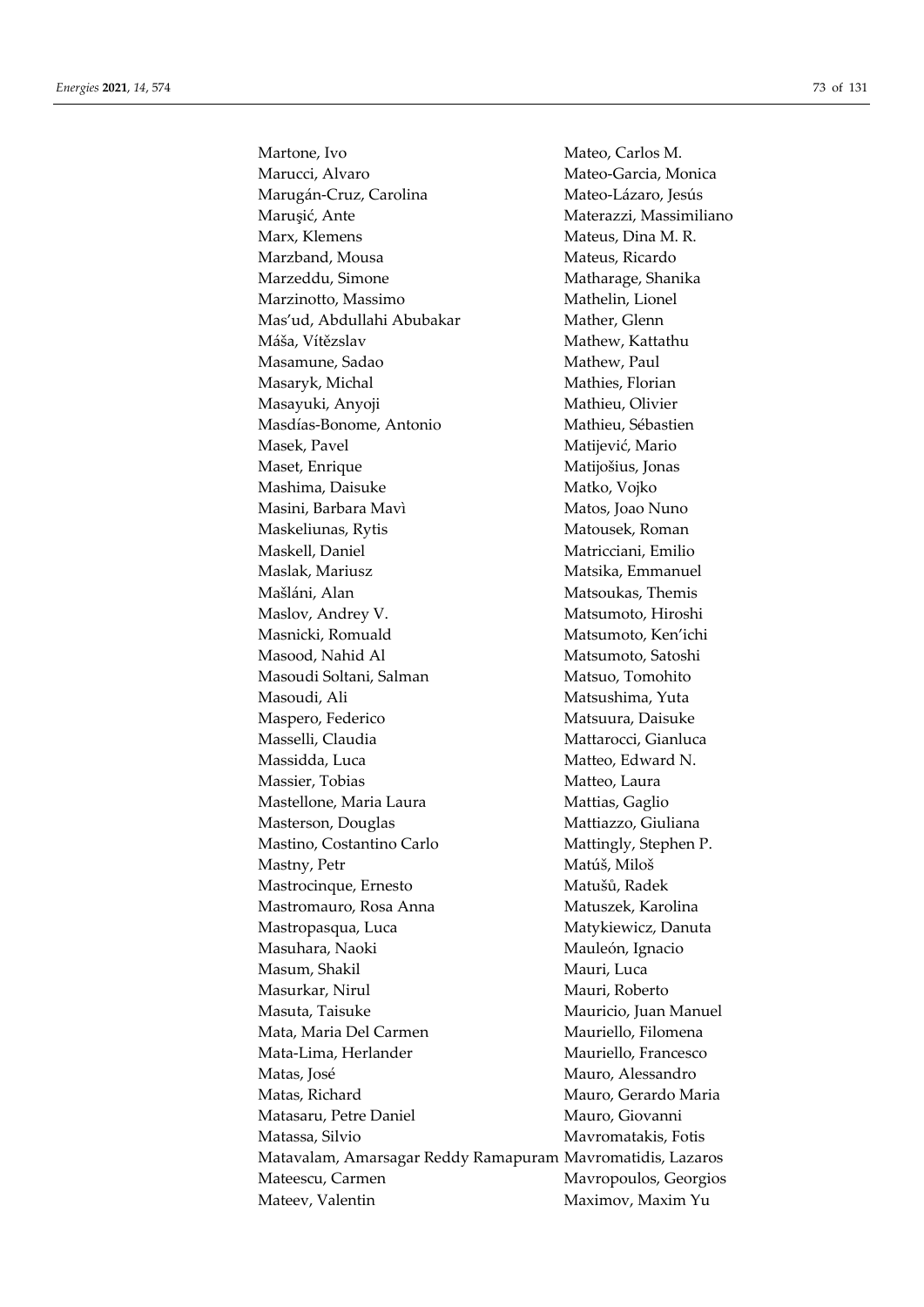Maxineasa, Sebastian George Medina Quero, Javier Maxwell, Radin Medina Quesada, Ángeles May, Nils Medina, Agustin Valera May, Roland Medrano, Marc Mayer, Daniel Medveď, Dušan Mayet, Clément Medved, Tomi Mazadiego, Luis F. Medvedev, Dmitry Mazancová, Jana Medyna, Galyna Mažeikienė, Aušra Meegahapola, Lasantha Mazela, Bartłomiej Meegoda, Jay N. Mazhar, Ilyas Meek, Sanford Mazierski, Paweł Meeker, David Mazinani, Saeed Meen, Teen-Hang Mazon, Jordi Meena, Nand K. Mazurek, Paweł Meesenburg, Wiebke Mazurkiewicz, Jakub Megía, Pedro J. Mazza, Daniela Megyesiová, Silvia Mazzanti, Giovanni Mehdipour, Iman Mazzei, Lorenzo Mehmood, Faizan Mazzeo, Domenico Mehmood, Khawaja Khalid Mazzoleni, Claudio Mehmood, Rashid Mba-Wright, Mark Mehrali, Mohammad McCann, Roy Mehran, Kamyar McClure, Mark Mehrandezh, Mehrandezh, Mehran McConkie, Eileen Mehrtash, Mahdi McDanel, Bradley Mehta, Mohit McDaniel, Patrick Mei, Jun McDermott, Thomas Mei, Yunhui McDonald, Robbie Meidute-Kavaliauskiene, Ieva McDonnell, Kevin Meier, Alexandra Von McEldowney, John Mekhilef, Saad McFarlane, Joanna Melaika, Mindaugas McGrattan, Kevin B. Mélard, Guy McIlvenny, Jason Melatti, Igor McIntyre, Michael Melchiorre, Erik McKinley, Allan Meletlidou, Efi McKinley, Arnold Melgar, Sergio Gómez Mckitrick, Ross Melgoza-Vázquez, Enrique McLellan, Ben Melka, Bartlomiej McLellan, Iain Mellal, Mohamed Arezki McMaster, Scott A. Meloni, Carlo McNaughton, James Meloni, Eugenio McNeill, Neville Memik, Seda Ogrenci Meara, Paul **Menuciers** Memmolo, Vittorio Mecca, Umberto Memmott, Matthew Mečiarová, Ľudmila Men, Zhongxian Meda-Campaña, Jesús Alberto Menaa, Farid Medica-Viola, Vedran Mendes, Adélio Medici, Vasco Mendes, André Medina Carrasco, Santiago Mendes, Mário C.

Mazarakos, Thomas P. Medyńska-Juraszek, Agnieszka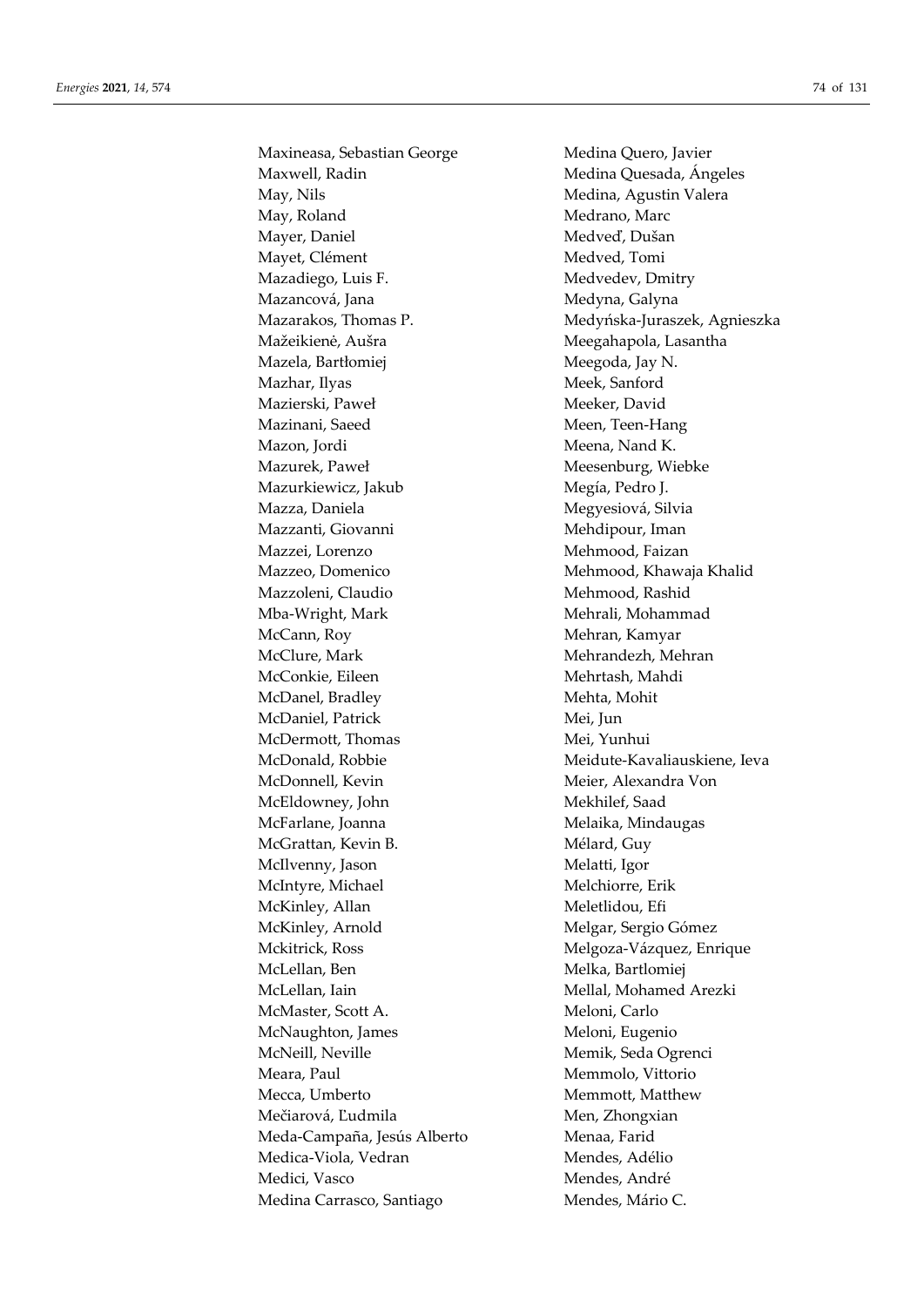Méndez, Juan A. (1992) Miaja, Pablo F. Méndez-Suárez, Mariano **Miao**, Yu Mendizabal, Jaizki Miatto, Alessio Mendizábal, Rafael Micallef, Daniel Mendoza, Daniel L. Micangeli, Andrea Mendrinos, Dimitrios Miccio, Francesco Mendyk, Aleksander Michael, Bryane Menegaki, Angeliki Michailides, Constantine Meneghetti, Giovanni Michalak, Aneta Menendez, Javier Michalak, Jarosław Menéndez, Miguel Michaud, Morgane Meneses, Lisandra Michel, Frederick Meng, Fanlin Michel, Jean-Bernard Meng, Ke Michelassi, Vittorio Meng, Meng and Micheli, Leonardo Meng, Weizhi Micheli, Silvia Meng, Zhaozong Michna, Michał Menichetti, Marco Michopoulos, Apostolos Mennerich, Artur Miciuła, Ireneusz Menoufi, Karim Micu, Dan Doru Mentel, Grzegorz Mieczkowski, Grzegorz Mera, José Manuel **Miecznik**, Maciej Mercader-Moyano, Pilar Mieg, Harald Merchan-Merchan, Wilson Miele, Ermanno Merchan-Villalba, Luis Ramon Mielewczyk-Gryn, Aleksandra Mercorelli, Paolo Miguel, Antonio Mereuță, Elena Miguel, Silvia Mériguet, Guillaume Mihaescu, Lucian Merino-Garcia, Ivan Mihai, Costica Merk, Bruno Mihai, Cruceru Merkisz-Guranowska, Agnieszka Mihaiescu, Tania Cecilia Merlo, Marco Mihailov, Nikolay Mernik, Marjan Mihalache, Sanda Florentina Merrett, Craig G. Mihalic, Rafael Merz, Rainer Mihelič, Rok Meschede, Henning Mihet-Popa, Lucian Mesquita, Luis Mijo, Nikolic Mikalauskienė, Asta Messner, Mark C. Mikayilov, Jeyhun I. Mestas-Nuñez, Alberto M. Mikhailova, Daria Mester, Christian Mikhaylov, Alexey Mestriner, Daniele Mikielewicz, Dariusz Mets, Tõnis Miklos, Zoltan Meyal, Alireza Miklosevic, Kresimir Meyer, Ina **Mikolajczyk**, Tadeusz Meyer, Richard T. Mikropoulos, Pantelis N. Meyer-Kohlstock, Daniel Mikulić, Davor Mezei, József Mikulik, Jerzy Meziti, Alexandra **Mikulski, Dawid** Miah, M. Shamim Milad, Benmadi

Mendes, Paulo Miah, Mohammad Islam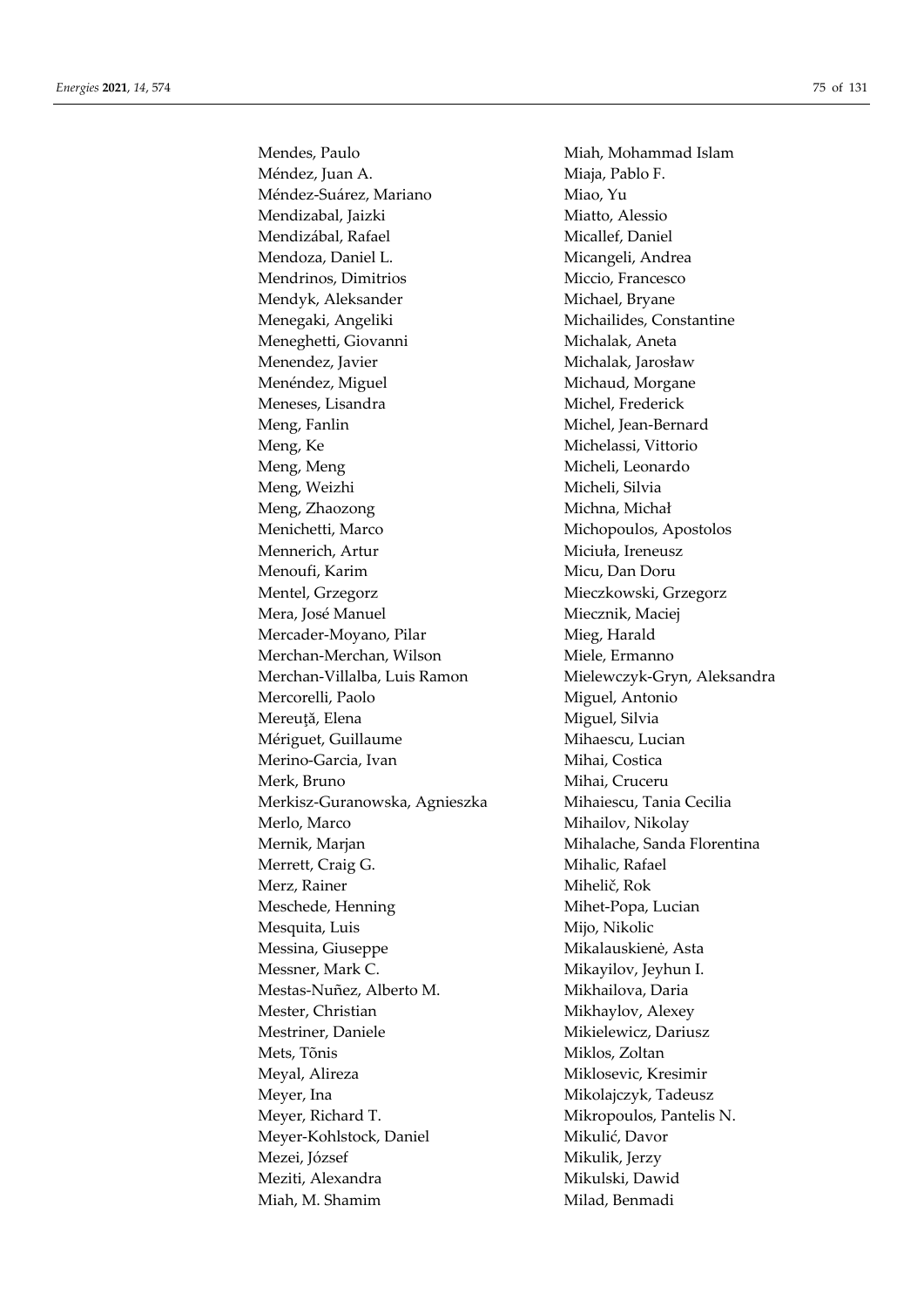Milanés Montero, María Isabel Mirauda, Domenica Milani, Dia **Milani, Dia Kabupatén Sebanjara, Pada Kacamatan** Mirbozorgi, S. Abdollah Milani, Massimo **Mirea**, Radu Milano, Federico Mirek, Paweł Milanovic, Milos Miró, Guillermo Milazzo, Adriano Miron, Dumitru Milazzo, Maria Francesca Mironova, Maria Milčius, Darius Misa, Rafał Milciuviene, Saule Mischie, Septimiu Milczarek, Adam Mishra, Aashwin Milecki, Andrzej Mishra, Asitav Miled, Zina Ben Mishra, Kuber Milewski, Jaroslaw Mishra, Partha Milicevic, Kruno Mishra, Sambeet Milichovský, František Mišík, Matúš Miliozzi, Adio Misirlis, Dimitrios Milis, Kevin Misiunaite, Ieva Miliucci, Marco Miska, Stefan Z. Miljavec, Damijan Miśkiewicz, Radosław Millar, Michael-Allan Mistewicz, Krystian Miller, Boris Mistrick, Richard G. Miller, Gregory Mišurec, Jiří Miller, Jimmie Misyura, Sergey Y. Miller, Lindsay Mitoraj, Mariusz Miller, Piotr Mitoulis, Stergios Miller, Reinhard Mitran, Raul-Augustin Millithaler, Jean-François Mitronikas, Epaminondas Milojević-Rakić, Maja Mitrović, Nebojša Milovanović, Bojan Mittal, Anuj Min, Baehyun Mittal, Nitesh Min, Changgi **Mittelbach**, Martin Min, Daiki Mityakov, Andrey V. Min, Jihoon Miura, Yushi Minak, Giangiacomo Miyafuji, Hisashi Minakshi, Manickam Miyazaki, Koji Minami, Ichiro **Mizielińska**, Małgorzata Minciuc, Eduard Mizik, Tamás Mindemark, Jonas Mizsei, János Minea, Alina Adriana **Mizsey**, Peter Minea, Marius Mizutani, Norimi Mingant, Remy Mizzi, Luke Mingesz, Robert Miahed, Mostafa Mingotti, Alessandro Marko Mladineo, Marko Minnaert, Ben Mlejnek, Pavel Minussi, Carlos Roberto Mlonka-Mędrala, Agata Minuto, Francesco Demetrio Mlot, Adrian Miranda Barbosa, Edesio Młynarczyk, Przemysław Miranda, João Mário **Miranda, Italia** Moazami, Amin Miranda, María Teresa Moazeni, Faegheh Mirante, Fátima I. C. Mobedi, Moghtada Mirás-Avalos, José Manuel Mobilia, Mirka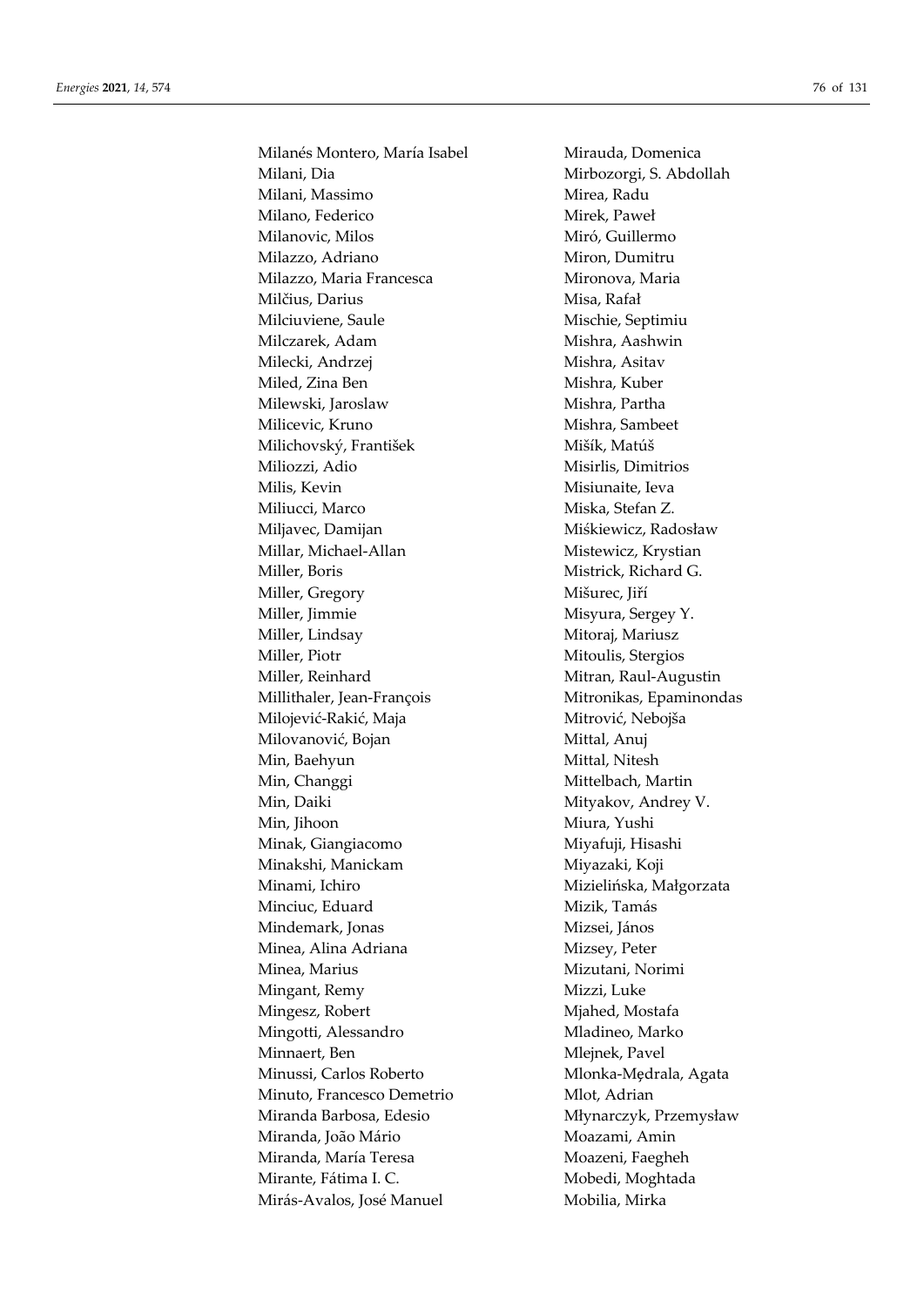Mocanu, Mariana Moiseev, Nikita Mocera, Francesco Moita, Ana Mochamad, Rian Fatah Moiz, Ahmed Abdul Mochiyama, Shiu Moiz, Syed Abdul Mochizuki, Hiroyasu Mojiri, Ahmad Modarresi, Mohammad Sadegh Mojiri, Amin Modrak, Vladimir Mokhtari, Hossein Moeini, Rana Mokhtari, Mehdi Moestedt, Jan Moldovan, Macedon Mofakham, Amir A. Moldovanu, Dan Moggi, Sara Moles, Richard Moghadam, Amir Ali Amiri Molina-García, Ángel Moghaddam, Hesam S. Molina-Moreno, Valentín Moghaddam, Hussein Molinari, Nicola Moghimi, M. A. Molina-Solana, Miguel Mohabeer, Chetna Moliner, Cristina Mohaghegh, Zahra Molines Llodrá, Jorge Mohamad-Hussein, Assef Molla, Md. Ashraful Islam Mohamed, Bassam Möllerström, Erik Mohamed, Elamin Molnar, Oleksandr Mohamed, Ibrahim Molnar, Peter Mohamed, Moataz Molnar-Matei, Florin Mohamed-Seghir, Mostefa Molodtsova, Tanya Mohammad, Mostak Molognoni, Daniele Mohammadi, Ali Momchilov, Anton Mohammadi, Alireza Momete, Daniela Mohammadi, Babak Mon, Yi-Jen Mohammadi, Fazel Monai, Matteo Mohammadi, Mohammad Ebrahim Moncecchi, Matteo Mohammadi, Mohammad Hossain Monclús, Hèctor Mohammadi, Sajjad Mondal, Abrez Mohammadi, Saleh Mondragón, Rosa Mohammadian , Hamid Doost Monedero, Esperanza Mohammadian, Majid Monfared, Radmehr P. Mohammadian, Shahabeddin K. Monforti Ferrario, Andrea Mohammed, Abdul Samad Monforti-Ferrario, Fabio Mohammed, Hussein A. Mongiardo, Mauro Mohammed, Iman Monica, Costea Mohammed, Nabil Monieta, Jan Mohan, Gowtham Moñino, Antonio Mohanty, Bibhu Monjo, Lluis Mohareb, Eugene Montambault, Serge Mohd Alsofyani, Ibrahim Montana, Francesco Mohelnikova, Jitka Montanari, Gian Carlo Mohit, Mittal Monteil-Rivera, Fanny Mohlakoana, Nthabiseng Monteiro Da Silva, Sandra Mohles, Volker Monteiro, Eliseu Mohr, Steve Monteiro, Vítor Moiceanu, Georgiana Montel, Francois Moineau-Chane-Ching, Kathleen I. Montenegro, Davis Moioli, Stefania Montenegro, Sergio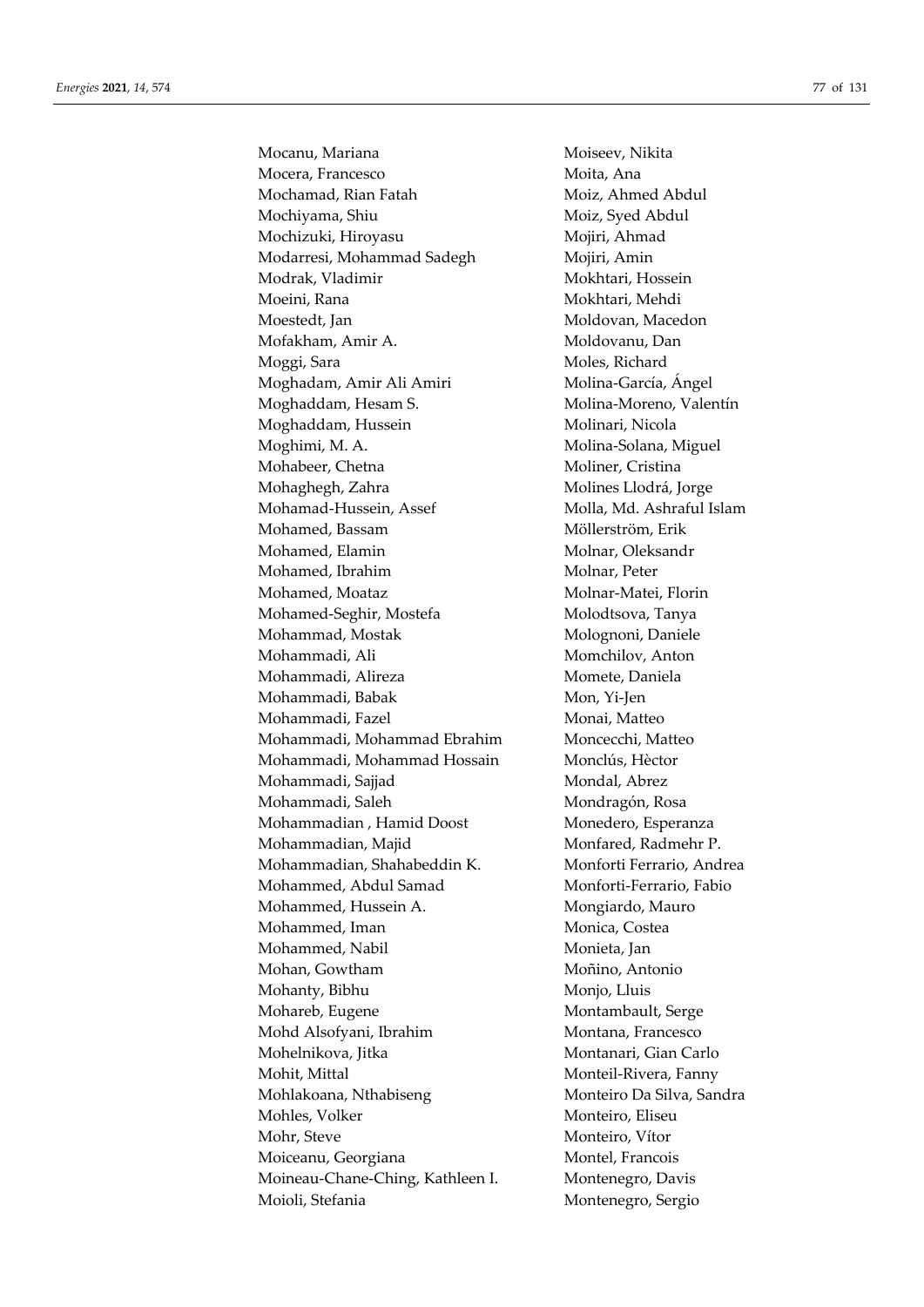Montero-Chacón, Francisco Morone, Piergiuseppe Montisci, Augusto Moroni, Davide Montllor, Joan Moroni, Stefano Montoya, Alejandro Morosuk, Tatiana Montoya, Oscar Danilo Morovatiyan, Mohammadrasool Montuori, Lina **Montuori**, Lina **Montuori**, Lina Monzón Chavarrías, Marta Morris, Nicholas John Monzon Verona, Jose Miguel Morrone, Biagio Moon, Chanwoo Morrone, Pietropaolo Moon, Hokyu Morsalin, Sayidul Moore, Keegan Morshed, Mohammad Javad Moore, Wayne Mosa, Islam Moosmuller, Hans Mosaad, Mohamed I. Moradikazerouni, Alireza Mosavi, Amir Moradisizkoohi, Hadi Moscardini, Marigrazia Morag, Yahav Moscariello, Mariagiovanna Mora-Gimeno, Francisco Jose Mösch, Mario Moral-Carcedo, Julián Moschoyiannis, S. Morales de la Rosa, Silvia Moser, David Morales-Conde, Maria Jesús Moses, Paul Morán Álvarez, Antonio Moshou, Alexandra Moravek, Jan Mosiałek, Michał Morchenko, Alexander Moskalik, Tadeusz Morea, Donato **Moslem**, Ali Ibrahim Moreau, Stéphane Moss, Steve Morel, Hervé **Mostegl**, Nina M. Morency, François Mota-Babiloni, Adrián Moreno García, Jaime Motoyama, Hideki Moreno, Andrés Motra, Hem Bahadur Moreno, Antonio D. Mottola, Fabio Moreno, Efrain Carpintero Motuzienė, Violeta Moreno, Maria Angeles Moujaees, Samir Moreno-Eguilaz, Juan Manuel Mouli-Castillo, Julien Moreno-Garcia, Isabel María Moulogianni, Christina Moreno-García, Manuel Moulos, Vrettos Moreno-Guerrero, Antonio-José Moura Paredes, Guilherme Moreno-Munoz, Antonio Moury, Sanjida Moretti, Sacha Mousa, Elsayed Moretto, Michele Mousas, Christos Morgan, Kevin Moussaoui, Younes Morganti, Fabrice **Moustakas**, Konstantinos Mori, Kotaro Mowry, Greg Mori, Taro Mova, Antonio A. Moriarty, Patrick Mozaffari, M.Hamed Morinigo-Sotelo, Daniel Możaryn, Jakub Morkūnas, Mangirdas Mozayeni, Hamidreza Morkvenaite-Vilkonciene, Inga Mozdzierz, Marcin Morley, Bruce Mozhzhukhina, Nataliia Morlier, Arnaud Morlier, Arnaud Mpanda Mabwe, Augustin Moro Visconti, Roberto Mračková, Eva Moro, Federico Mroczkowska-Szerszeń, Maja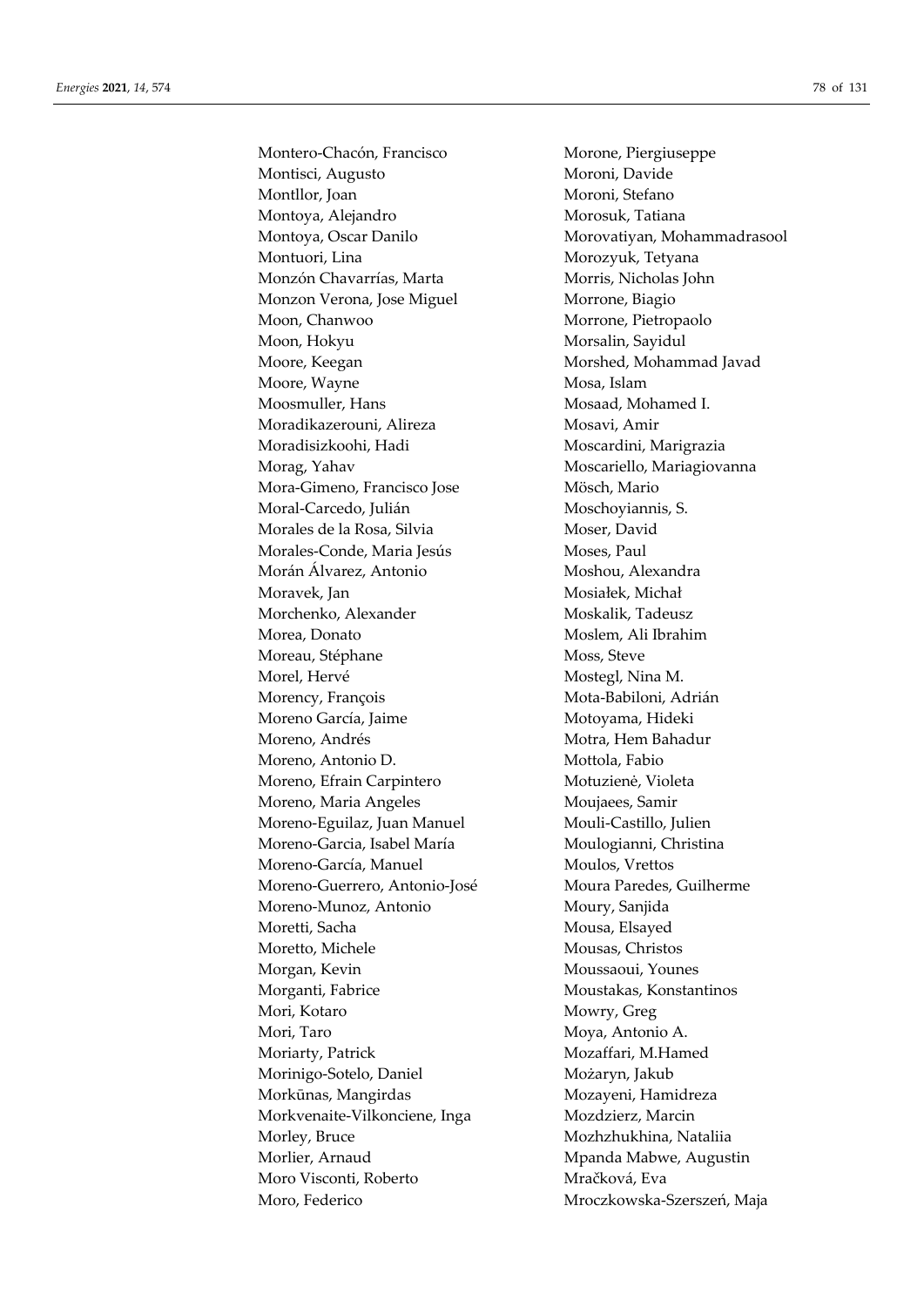Mróz, Tomasz Muresan, Cristina Mrzljak, Vedran Muresan, Iulia Muc, Adam Muresan, Vlad Mucchi, Emiliano Murinova, Petra Mucha, Maria **Murkovic**, Michael Muche, Gerhard Muro Jr, Aldo Mucsi, Zoltán Murphy, Michael D. Mude, Kishore Naik Murray, Alexander Mudryk, Krzysztof Murray, Renique J. Muftahov, Ildar Murshed, Syed Monjur Muhammad Ali, Hafiz Murshid, Nimer Muhammad-Sukki, Firdaus Murtagh, Fionn Muhr, Michael Murthy, Tammana S. R. C. Mukherjee, Amlan Murzin, Dmitry Mukherjee, Nilanjan Musca, Rossano Mukherjee, Sankha Muscio, Alberto Mukherjee, Santanu Musiał, Michał Mukherjee, Soumya Musilek, Petr Mukhopadhyay, Shayok Musmarra, Dino Mulchandani, Anjali Musolino, Antonino Muljadi, Bagus Putra Musselwhite, Charles Mullen, Charles Mustafa, Ahmed Müller, Gerhard Muster, Tim Müller, Julian Marius Musto, Marilena Müller, Karsten Musuc, Adina Magdalena Mullins, Oliver C. Musumeci, Salvatore Multanen, Victor **Musznicki**, Piotr Mulville, Mark Musz-Pomorska, Anna Muncharaz, Javier Oliver Muszyński, Tomasz Muneer, Tariq **Munitisms** Mutascu, Mihai Muniak, Damian Piotr Muto, Masaya Munir, Tariq M. Muttin, Frédéric Muñoz Domínguez, Marta Mwesigye, Aggrey Muñoz, Delfina Myeong, Seunghwan Munoz, Fabio Myers, Mike Muñoz-García, Miguel A. Myers, T. G. Muñoz-González, Carmen Ma Mynett, Arthur Muñoz-Iglesias, Victoria Myöhänen, Kari Munshi, Talat Mystkowski, Arkadiusz Muntean, Nicolae Myung, Jaewook Muntean, Sebastian Na, Kyungmin Munteanu, Calin Na, Kyungsu Muntendam-Bos, Annemarie Na, Seunguk Muradin, Magdalena Na, Woonki Murai, Motohiko Nabavi, Seyedfakhreddin Murai, Yuichi Nabi, Saleh Muráth, Szabolcs Nadai, Chiara Murawski, Lech Nadais, Helena Murcia Leon, Juan Pablo Naderi, Ehsan Muresan, Andruta Naderian, Ali

Mun, Junyoung Musztyfaga-Staszuk, Małgorzata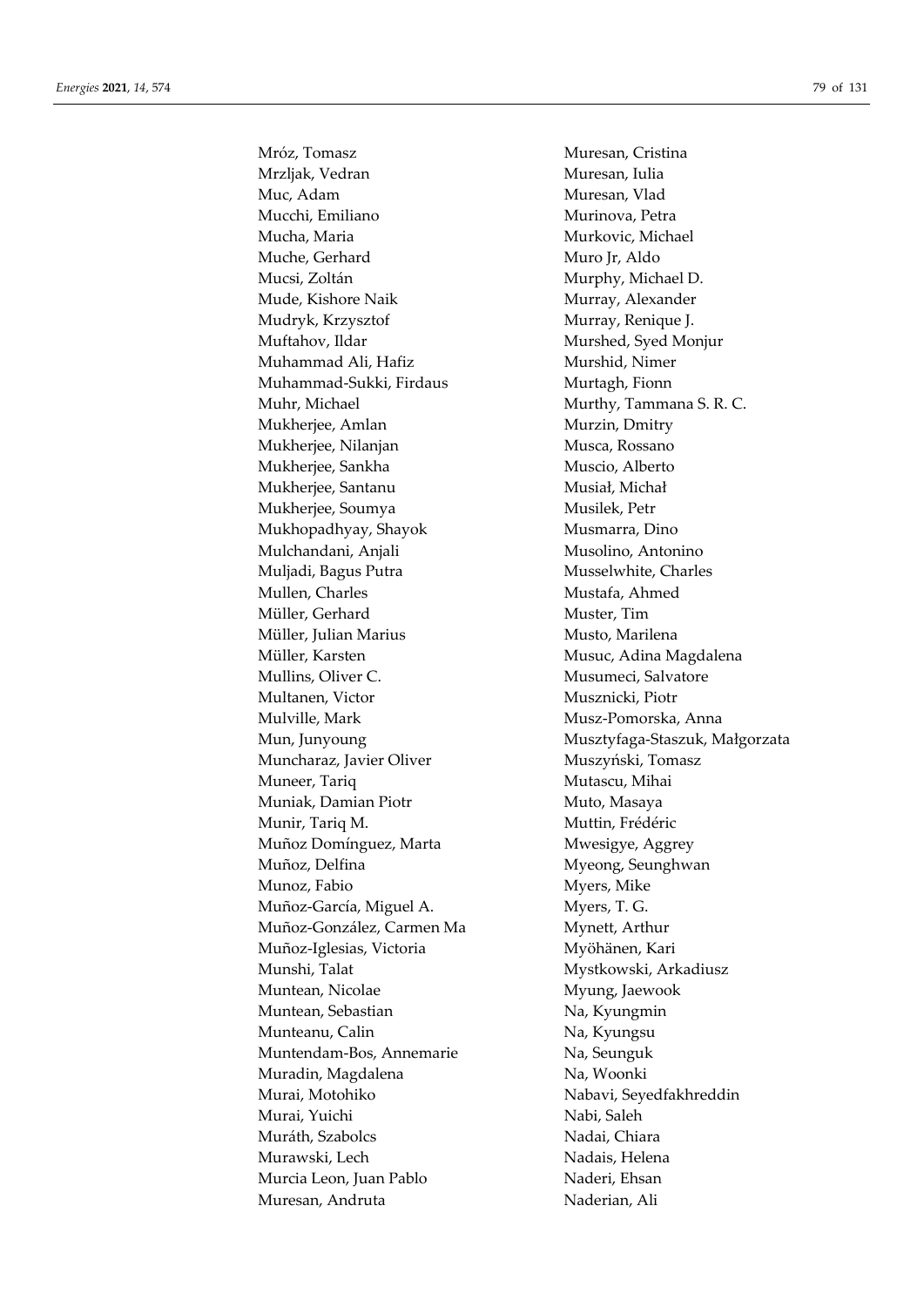Nadolny, Zbigniew Napierała, Michał Naeimipour, Ali Napieralska-Juszczak, Ewa Naeini, Mahshid R. Napolitano, Fabio Nafkha, Rafik Naraghi, Mohammad Nag, Soumyadeep Narasingam, Abhinav Nagai, Keiji Narayan, Nishant Nagaj , Rafal Narayan, Seema Nagane, Satyawan Narciso, João Nagarajan, Sanjay Nardino, Marianna Nagasawa, Keisuke Narimani, Mohammad Rasoul Nagata, Harunori Narita, Takayoshi Nagi, Łukasz Narkuniene, Asta Nagisetty, Raja Narula, Kapil Nagpal, Himanshu Naščáková, Jana Nagy, Stanislaw Naser, M. Z. Nah, Wansoo Naseri, Masoud Naik Parrikar, Prathmesh Nasidi, Muhammad Naik, Sambit Prasanajit Nasir, Mashood Nainar, Karthikeyan Nasiri, Fuzhan Nair, Arun Sukumaran Nassif, Nabil Nair, Rawindaran Nastac, Silviu Najafi, Foad Nastasi, Benedetto Najser, Jan Nastasi, Nicola Nakajima, Tadahiro Natili, Francesco Nakamura, Takashi Natsui, Shungo Nakano, Katsuyuki Nautiyal, Amit Nakarmi, Upama Navarra, Alessandro Nakashima, Naotoshi Navarro, Francisco Javier Nakashima, Takuji Navarro-Camba, Enrique A. Nakata, Shunji Navau, Carles Nakata, Toshihiko Navin, Chelliah V. Nakata, Yoshihiro Năvrăpescu, Valentin Nakayama, Akira Nawalany, Grzegorz Nakayasu, Yuta Nawrot, Tadeusz Nakutis, Žilvinas Nayeri, Christian Naldi, Claudia Nazari, Behzad Nam, Bo Nazari, Shima Nam, Hyungseok Nazari-Heris, Morteza Nam, Inho Nazemi, Mohammadreza Nam, Seong-Nam Nazir, M. Tariq Nam, Soon-Ryul Nchor, Dennis Nam, Yunyoung Names Ndawula, Mike Brian Nami, Hossein Ndibanje, Bruce Namysłowska-Wilczyńska, Barbara Nduka, Onyema S. Nan, Fany Neag, Emilia Nanaki, Evanthia Neagoe, Mircea Nanami, Norimichi Neagu, Bogdan Constantin Nandi, Tarak Nath Neagu, Olimpia Nanjundaswamy, Ananda Neamt, Liviu Nápek, Jaroslav Nebot-Andrés, Laura

Naguib, Michael Nascimento, Luís Adriano Santos Do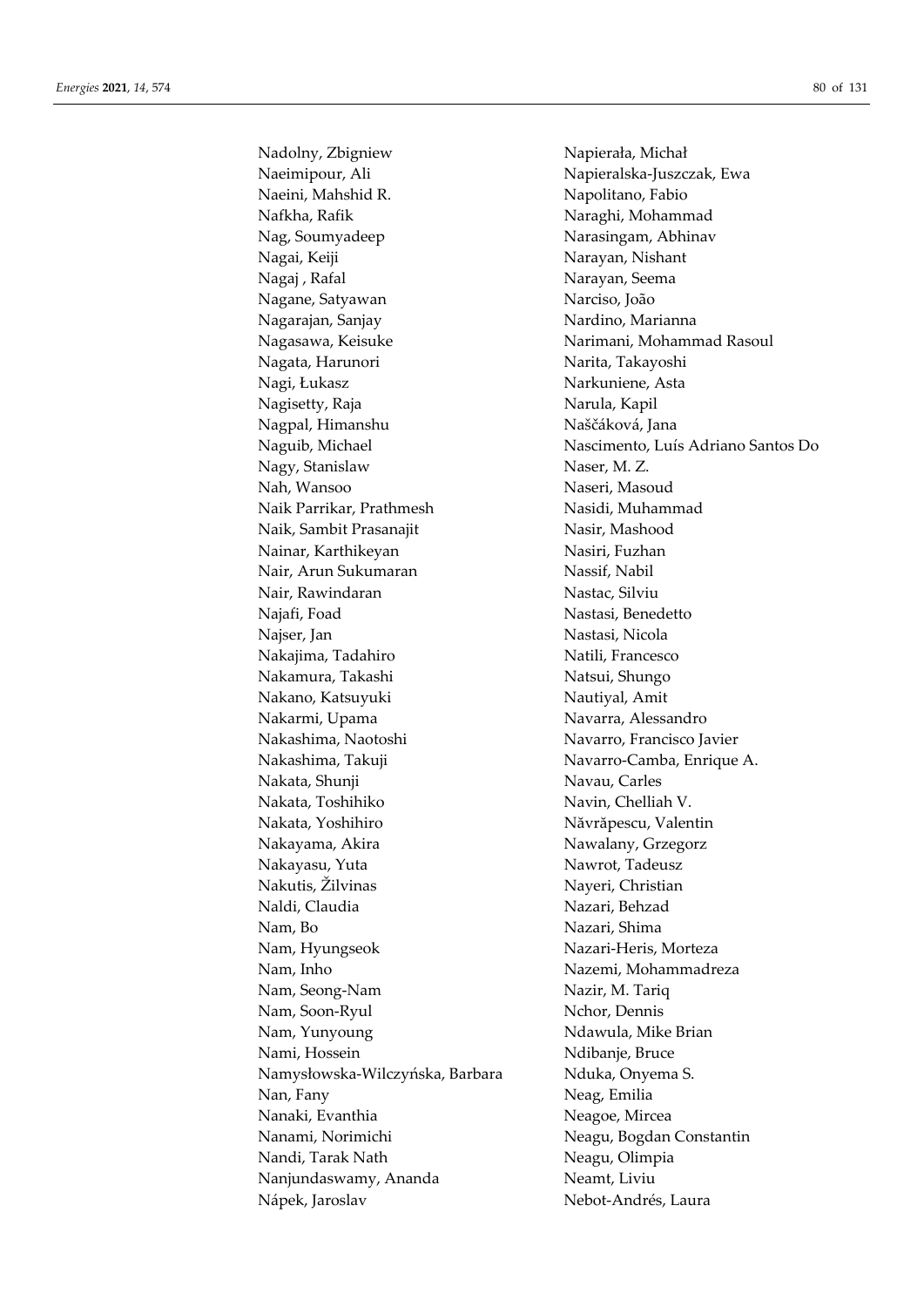Nechaev, Victor Neyestani, Nilufar Nechifor, Gheorghe Ng'ombe, John N. Nęcka, Krzysztof **Nganguia**, Herve Necula, Horia Ngo, Ha-Duong Nedelcu, Dorian Ngo, Son I. Nedelcu, Dumitru Ngoc, Tran Huynh Neetzow, Paul Ngoc-Phi, Nguyen Negahdar, Leila Nguyen Hong, Nhung Negishi, Shintaro Nguyen, Bao-Huy Negreanu, Gabriel Nguyen, Dang Mao Negrello, Francesca Nguyen, Dinh Tung Negro, Enrico Nguyen, Dung Anh Nehler, Therese Nguyen, Duy-Dinh Neighbour, Gareth Nguyen, Gia Minh Thao Nejad, Ali Farokhi Nguyen, Giang Nelson, Brad Nguyen, Ha Thi Nelson, Tim Nguyen, Huong Thu Nemchinova, Nina Nguyen, Khac Long Nemec, Mitja Nguyen, Khoa Nemer, Maysaa Nguyen, Minh Tuan Nemes, Ciprian Nguyen, Minh-Khai Németh, Áron Nguyen, Nga Nemnes, George Alexandru Nguyen, Quang D. Nemoianu, Iosif Vasile Nguyen, Thien D. Nemova, Darya Nguyen, Tien Thang Nemś, Artur Nguyen, Toan Nemś, Magdalena Nguyen, Tung-Lam Nenadic, Nenad Nguyen, Van Khanh Nenning, Andreas Nguyen, Van-Dang Neophytou, Neophytos Nguyen, Van-Ha Nepal, Rabindra Nguyen, Xuan Bac Neri, Igor Nguyen-Van, Triet Neri, Manuela Nhuchhen, Daya Nermend, Kesra Ni, Jiangfeng Neshat, Mehdi Niayesh, Kaveh Nespoli, Alfredo Niaz, Muhammad Tabish Nesticò, Antonio Niazmand, Amirreza Nestle, Nikolaus Niccolai, Alessandro Netskina, Olga Nicholls, David L. Neubauer, Jeremy Nicholson, Schuyler Neugebauer, Maciej Nick, Hamid Neumann, Tomasz Nick, Hamidreza M. Neunaber, Ingrid Nicola, Lolli Neustupa, Jiří Nicolae, Badea Nevalainen, Paavo Nicolae, Cordos Neves Lousada, Sérgio António Nicolae, Ileana Diana Neves, Luís Pires Nicolas, Andrea Nevidomskaya, Dina G. Nicolini, Andrea Newbery, David Niculescu, Rodica Newman, Steven E. Nie, Mengyan Neyer, Daniel Nie, Zhenggang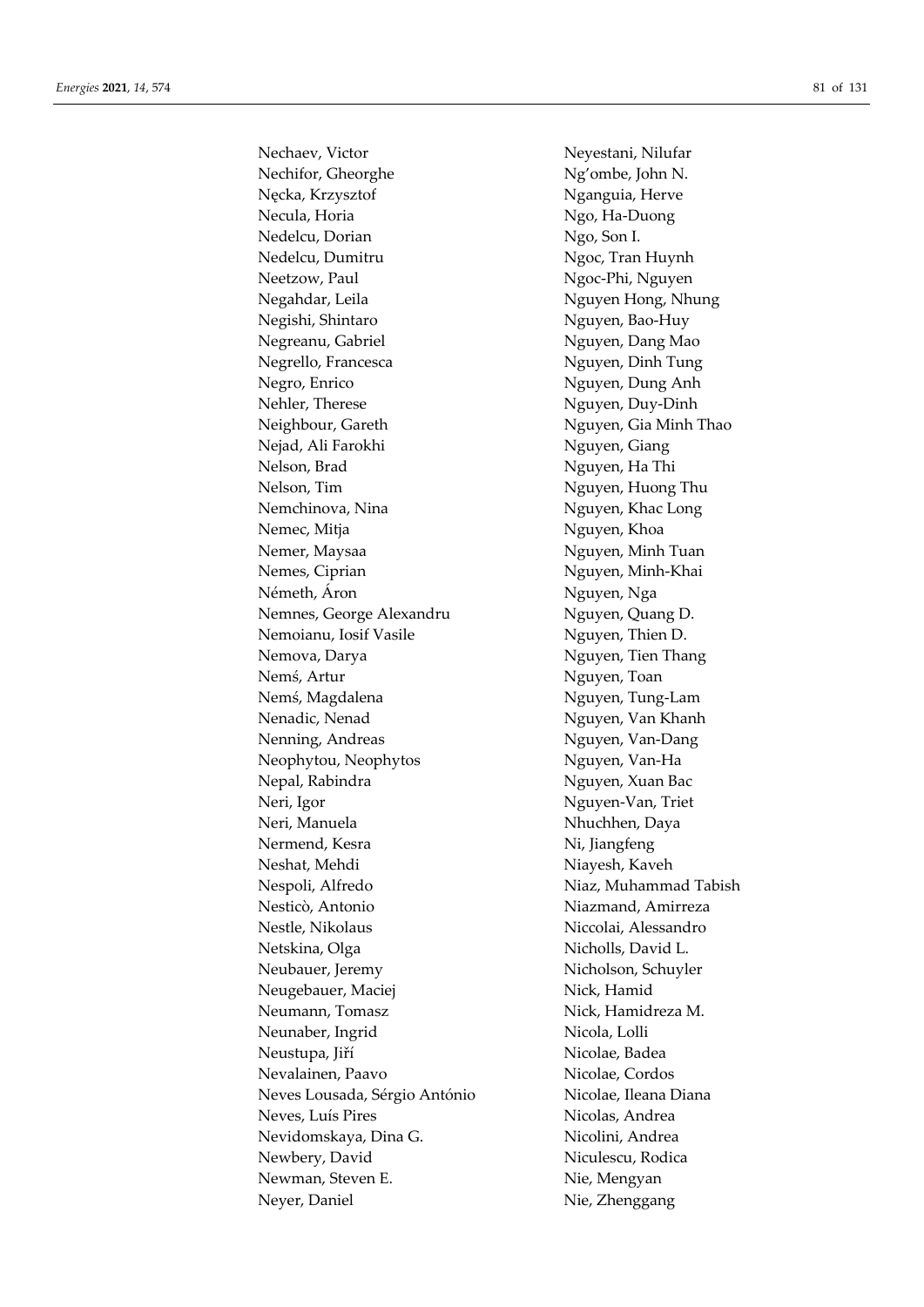Niedbalski, Zbigniew Nisticò, Roberto Niedoba, Tomasz Nita, Irina Niedzwiecki, Lukasz Niu, Yuling Niegodajew, Paweł Niv, Avi Niehoff, Philip Nivedita, Nivedita Nielsen, Henrik Kofoed Nivin, Valentin A. Nielsen, Kaspar Kirstein Nizami, Abdul-Sattar Nielsen, Søren Nors Nizetic, Sandro Nielsen, Toke Rammer Niuguna, James Niemann, Jorg Niemann, Jorg Niemann, Emodi Nieminen, Kaarlo No, Sang-Tae Nieße, Astrid Noack, Bernd R. Nieto, Ignacio Martín Noble, Donald Niewelt, Tim Nocente, Alessandro Niewiadomski, Adam Nocera, Francesco Niewiara, Lukasz Nocera, Silvio Niezgoda-Zelazko, Beata Nocivelli, Lorenzo Niguchi, Noboru Nocoń, Adrian Nikas, Alexandros Noei, Heshmat Nikitenko, Anatolii Noetinger, Benoît Nikitenko, Sergey I. Noga, Marcin Nikodinoska, Dragana Nogueira, Teresa Nikolaev, Petr Noh, Yeon Sik Nikolaidis, Theoklis Nole, Michael Nikolakopoulos, Pantelis G. Nolte, Christopher G. Nikolaos, Apostolopoulos Nolting, Lars Nikolaos, Nikolopoulos Noma, Naoki Nikolay Ivanovich, Vatin Nooraiepour, Mohammad Nikolic, Danijela Noor-A-Rahim, Md Nikolic, Jelena Norbisrath, Jan Henrik Nikolic, Mijo Nord, Natasa Nikolic, Ruzica Nordtveit, Ernst Nikologianni, Anastasia Norek, Małgorzata Nikolopoulos, Christos Noreus, Dag Nikolopoulou, Kleopatra Nørgaard, Per Nikolovski, Srete Noro, Marco Nikończuk, Piotr Norrlöf, Mikael Nikoueeyan, Pourya Northrop, Paul Nikovski, Daniel Norwood, Zack Nikulin, Artem Nosek, Radovan Nilsson, Joakim Noszczyńska, Magdalena Nimmagadda, Shastri Notaro, Sandra Ning, Dezhi Notton, Gilles Ning, Jinqiang Nour, Mutasim Ning, Puqi Nourian, Amir Ninikas, Konstantinos Nourozieh, Hossein Niri, Mona Faraji Noussan, Michel Nishi, Yoshiki Novak, Jiri Nishioka, Shuichiro Novak, Martin Nishiuchi, Hiroaki Novak, Miroslav Nishiwaki, Tomoya Novak-Mavar, Karolina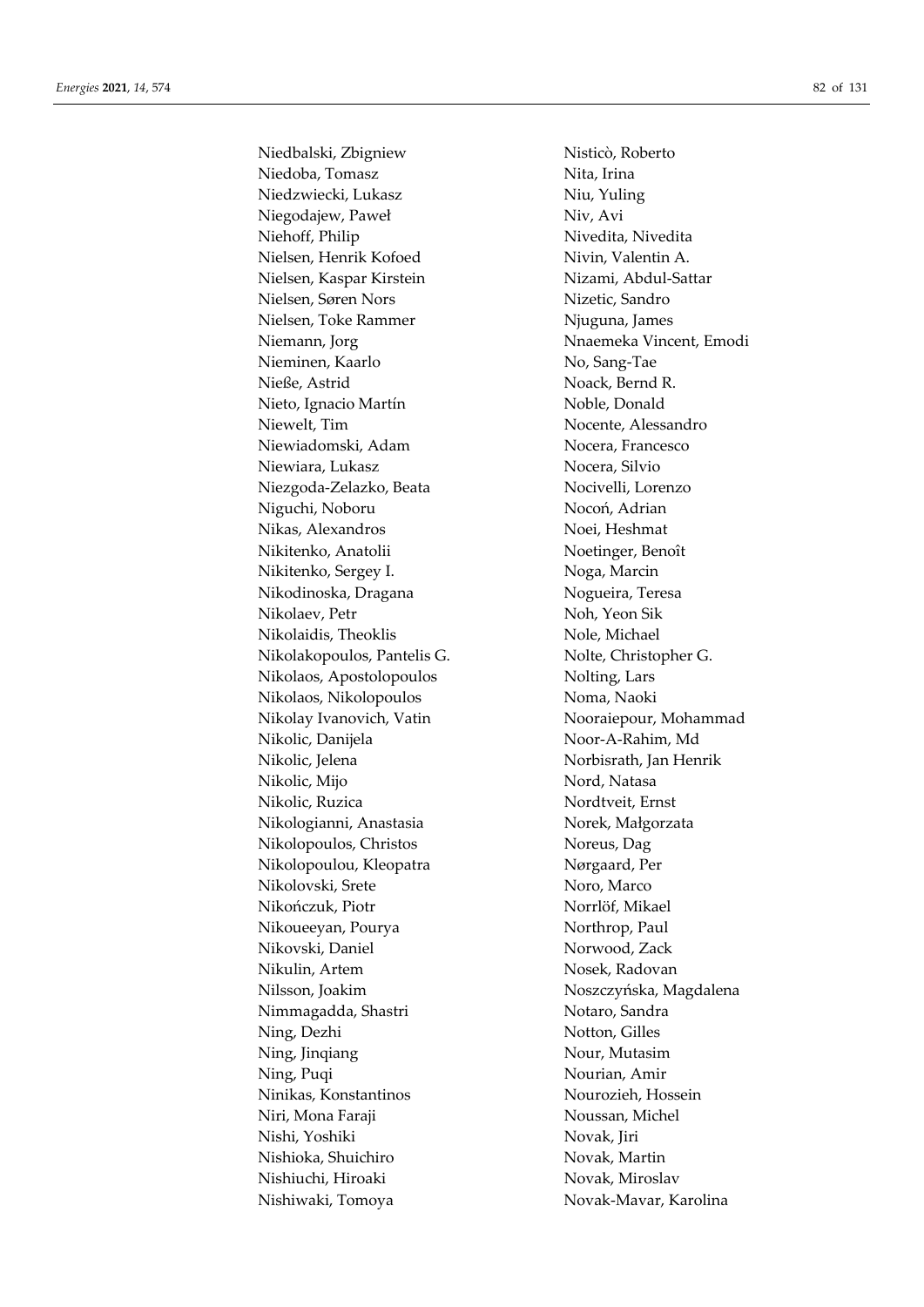Novakovic, Vojislav Obrecht, Matevz Novo, Luís Obstawski, Paweł Novotny, Pavel Obushevs, Artjoms Nowaczyk, Sławomir Ochkov, Valeriy Nowak, Andrzej **Ochoa**, Danny Nowak, Grzegorz **Ochodek**, Tadeáš Nowak, Krzysztof Ochowiak, Marek Nowak, Sascha **Octrue**, Michel Nowak-Woźny, Dorota Oda, Takuya Nowicki, Michał Oda, Yutaka Nowogonska, Beata Odagiu, Antonia Nowrot, Andrzej **Odeh**, Saad Nozariasbmarz, Amin Odriozola, José Nozzoli, Francesco **Oehlschlaeger**, Matt Ntaikou, Ioanna **Oettingen**, Mikolaj Ntanos, Stamatios Oezkaya, Ekrem Ntougias, Spyridon Ofman, Piotr Ntzeremes, Panagiotis Ogasawara, Hirohito Nuchkrua, Thanana **Oggeri**, Claudio Nuez, Ignacio Oginni, Oluwatosin Nunes, Leonel Jorge Ribeiro Ogino, Akifumi Núñez, Alfredo Ogórek, Rafał Núñez, Luis Ramón Oguntimein, Gbekeloluwa B. Nuñez, Neftali Ogura, Daisuke Nunna, Bharath Babu Ogut, Mehmet Nunnari, Giuseppe Oh, Eunsung Nutaro, James Oh, HyungSeon Nutskova, Mariia V. Oh, Inha Nuzzo, Stefano Oh, Jaewon Nwajana, Augustine O. Oh, Ki Yong Nyaaba, Wedam OH, Kwangchul Nyangon, Joseph Oh, Min-wook Nyantekyi-Kwakye, Baafour Oh, Sukjoon Nygaard, Runar **Oh, Taekeun** Nygård, Heidi Ohadi, Michael Nyiwul, Linus Mabughi Ohgaki, Hideaki Nzila, Alexis Ohlhorst, Doerte O'Brien, Paul Ohodnicki, Paul O'Byrne, Michael **O'Byrne**, Michael **Ohtake**, Hideaki O'Donnell, Terence Oikonomopoulos, Ioannis O'Hern, Steve **Oikonomou**, Panagiotis O'Neill, Robert Ojo, Peter O'Sullivan, Paul Ojovan, Michael I. Oancea, Florin Okamoto, Satoru Obafemi, A. P. Olukoya Okamoto, Tatsuki Obaidat, Muath A. Okhay, Olena I. Obeng-Odoom, Franklin Oko, Eni Oberegger, Ulrich Filippi Okolo, Patrick Nwosa Obidowski, Damian Okonkwo, Christopher Obidziński, Sławomir Okoro, Oseweuba Obracaj, Dariusz Oksa, Maria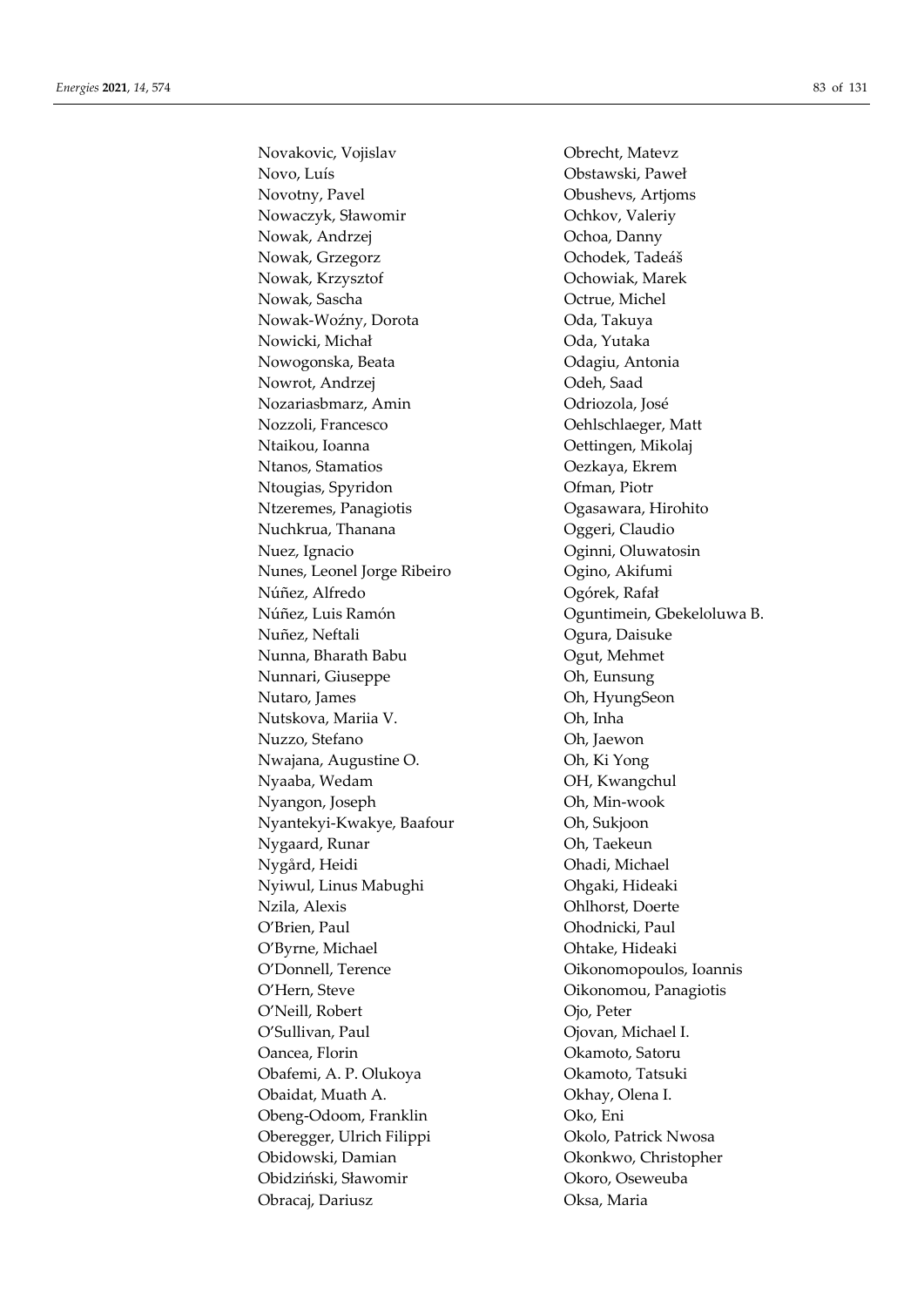Oku, Takeo Onori, Simona Okubo, Kazuaki Onwudili, Jude Okumiya, Masaya **Opala**, Michal Okumura, Susumu Opdenakker, Raymond J.G. Okyay, Gizem Operat, Agnieszka Olabi, Abdul-Ghani Opila, Daniel Oladosu, Gbadebo Opila, Robert Olama, Mohammed Opra, Denis Olczak, Piotr Oprea, Claudiu Alexandru Olczykowski, Zbigniew Oprea, Corneliu Ioan Oleinik, Phelype Haron **Oprea**, Simona Olejnik, Bartosz Oprescu, Elena-Emilia Oleka, Emmanuel Opris, Ioana Oleksandrovych, Illiashenko Oleg Orata, Fabini Oleksiak, Ariel Orbulov, Imre Oleksik, Mihaela Orecchini, Fabio Olesen, Bjarne Oresta, Paolo Oliveira Panão, Miguel R. Orimoto, Hisako Oliveira Pinto, José Gabriel Orlandi, Antonio Oliveira, Fabricio Orlando, Andrea Oliver, Matthew Orlik-Kożdoń, Bożena Oliverio, Manuela Orłowska-Kowalska, Teresa Olivier, Jean-christophe Orman, Lukasz Olivieri, Carlo Ornetzeder, Michael Olivieri, Francesca Orosa, José A. Olivieri, Lorenzo Orosz, György Olmedillas Blanco, Blanca Orosz, Tamás Olmos, Luis Orsagova, Jaroslava Olondriz, Joannes Ortar, Nathalie Olovsson, Conny Ortenzi, Fernando Olšiak, Róbert Ortiz, Francisco Javier Gutiérrez Olsson, Linda Ortjohann, Egon Olszewski, Robert Orupõld, Kaja Oltean, Gabriel Orynycz, Olga Olteanu, Severus Osán, János A. Oluleye, Gbemi Osara, Jude Olvera Trejo, Daniel Osatiashtiani, Amin Omar, Faye Oshman, Christopher Omell, Benjamin **Osipowicz**, Tomasz Omer, Joshua Oskarbski, Jacek Omitaomu, Olufemi A. Oskay, Rıza Görkem Omrani, Sara Osman, Ahmed Omrany, Hossein Csobajo, Oluyomi A. Onat, Altan Osório, Wislei R. Oncioiu, Ionica Ospina, Juan Onea, Alexandru Osselin, Florian Oñederra, Oier Ossowicz, Paula Ong, Hwai Chyuan **Ostadhassan**, Mehdi Onica, Ilie Ostanek, Jason Onireti, Oluwakayode Ostasevicius, Vytautas Onishi, Viviani Oster, Kamil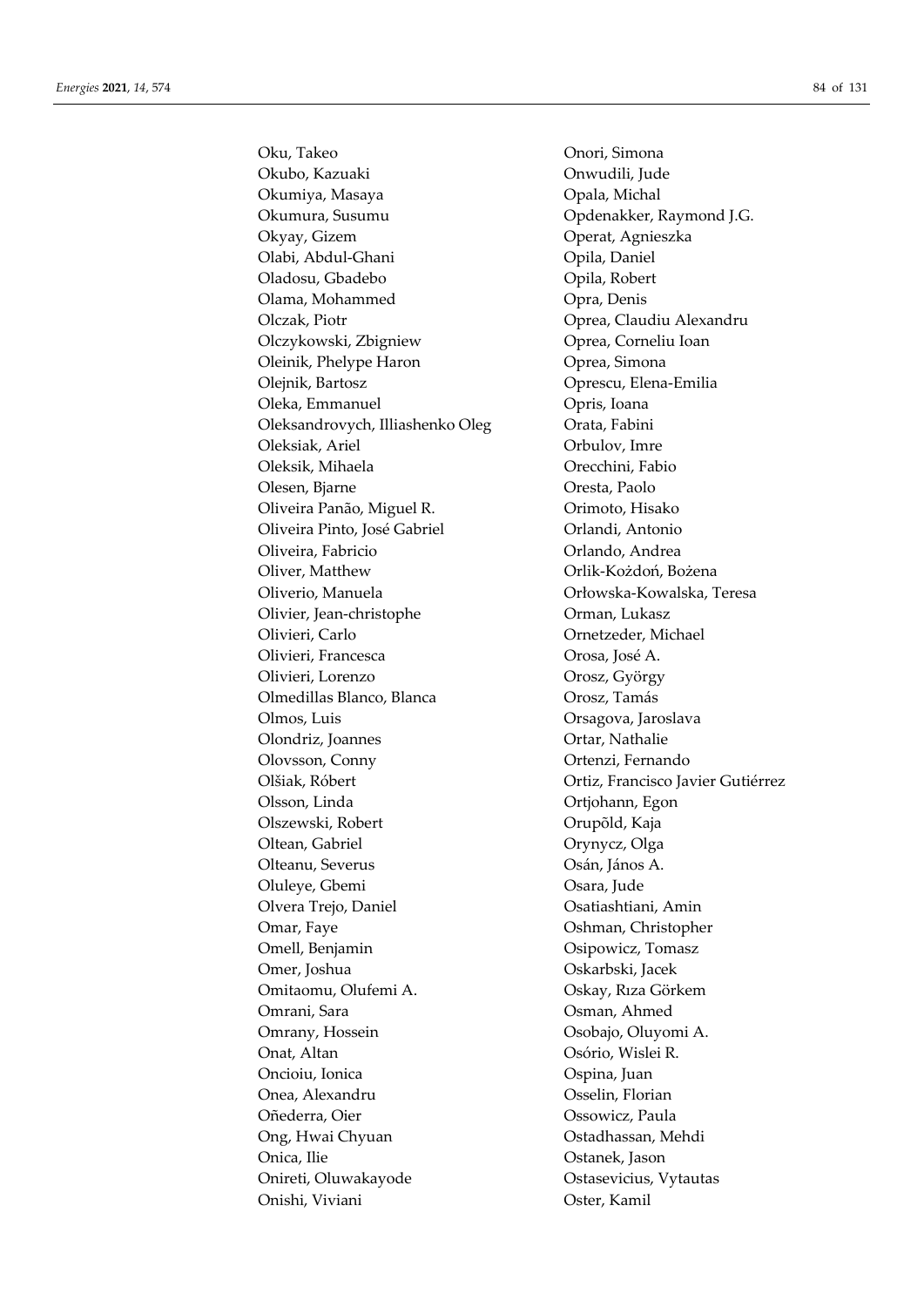Østergaard, Martin B. Pacana, Andrzej Östlund, Stefan Pach, Grzegorz Ostrauskaite, Jolita Pacheco, João Otero, José A. Pachla, Filip Otmačić Ćurković, Helena Pachta, Vasiliki Otomański, Przemysław Paciorek-Sadowska, Joanna Ots, Katri Pacławski, Adam Otsuka, Akihiro Pacurar, Claudia Otsuki, Akira **Padilla-Rivera, Alejandro** Ottaviano, Andrea Padmanaban, Sanjeevikumar Otter, John Padmanabhan, Venkat Otto, Andreas Padovan, Dario Ottonelli, Massimo Paez-Hernández, Ricardo Ou Yang, Hung-Yen Paganin, Valdecir Antonio Ou, Qisheng Pagano, Alessandro Ouakad, Hassen Paganucci, Fabrizio Ouamara, Daoud Pagger, Ernst Ouattara, Osman Pagliarini, Giorgio Ouchen, Sabir Pagnini, Luisa Ouellet-Plamondon, Claudiane Pagnotta, Stefano Ouf, François-Xavier Pagone, Emanuele Ougier-Simonin, Audrey Pai, Kai Jen Ougolnitsky, Guennady Pai, Kedar Ould El Moctar, Ahmed Paice, Andrew Oureilidis, Konstantinos Paik, Ungyu Ouro Barba, Pablo Pailleret, Alain Oussar, Yacine Pająk, Leszek Outbib, Rachid Pająk, Michał Outeiro, Maria Teresa Pajdak, Anna Ouyang, Xiaolong Pakala, Sri Harsh Ouzilleau, Philippe Pakhomov, Maksim Ovaere, Marten Pal, Anamitra Ovalle-Encinia, Oscar Pal, Pinaki Ovalles, Cesar Palade, Tudor Ovando, Gustavo Palazoglu, Ahmet Overbye, Thomas J. Palazzo, Pierfrancesco Owen, Herbert Palczewski, Jan Oyarbide, Mikel Palczynska, Beata Oyedele, Akinola Palella, Boris Igor Oyewunmi, Oyeniyi Palencia, Juan C. Gonzalez Ożadowicz, Andrzej Paleu, Viorel Ozarisoy, Bertug Palevicius, Arvydas Ozawa, Akito Palis, Stefan Ozbayoglu, Evren Pałka, Piotr Ozer, Ekin Palko, James Ozkan, Aylin Palkova, Zuzana Ozkan-Aydin, Yasemin Palladino, Domenico Oztan, Cagri Pallarès, David Pääkkönen, Anna Pallonetto, Fabiano Pablo-Romero, María Palm, Jenny

Otanicar, Todd Pacheco, Pedro Manuel Calas Lopes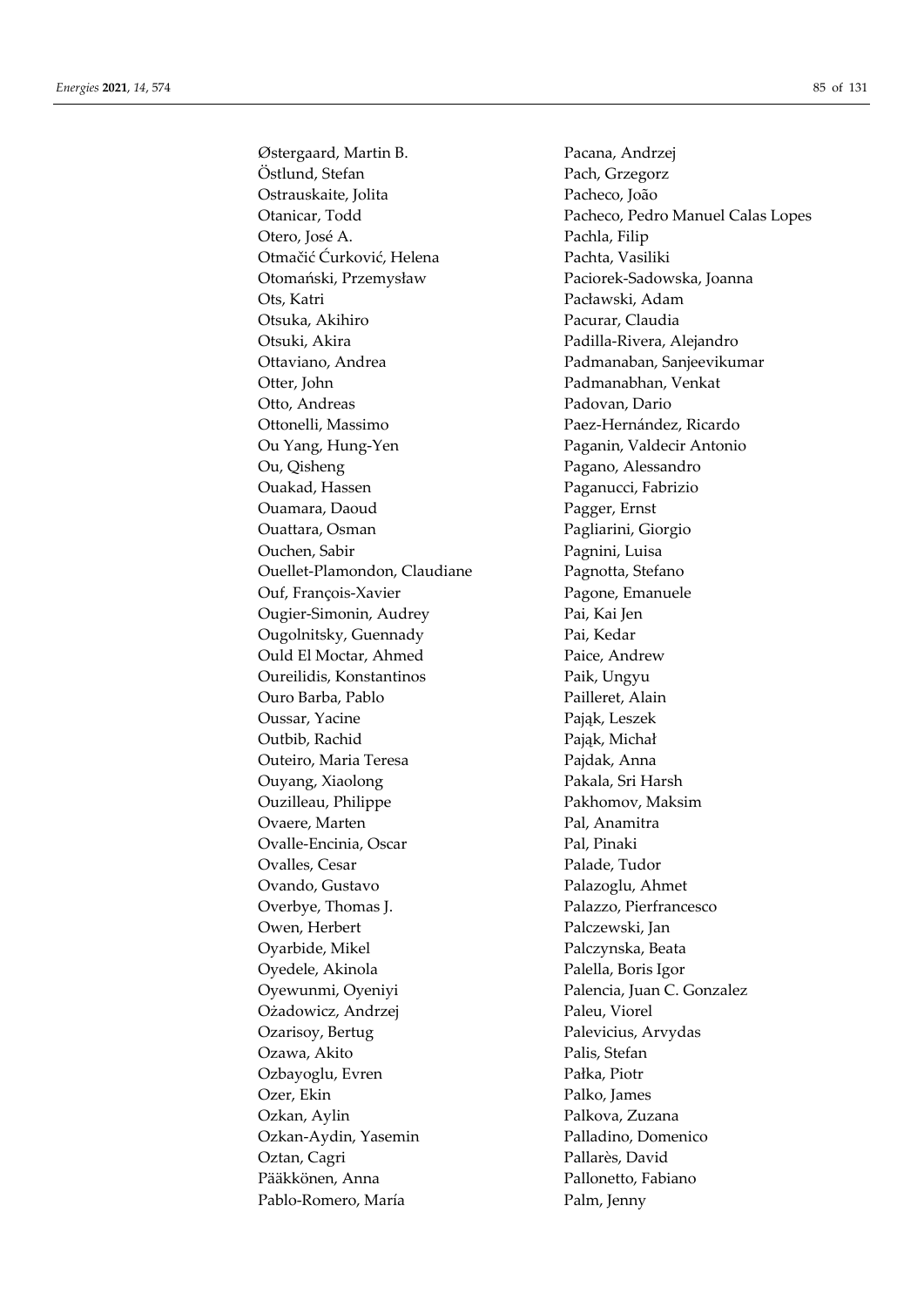Palmer, Diane Panico, Antonio Palmieri, Fulvio Panizio, Roberta M. Palmieri, Marco Panoiu, Manuela Palo, Emma Pantaleo, Antonio Palomares-Salas, José Carlos Panthi, Dhruba Palomba, Valeria Panthi, Krishna Palone, Francesco Pantoli, Leonardo Palos, Roberto Panwar, Mayank Palos-Sanchez, Pedro Panzarasa, Guido Pálsson, Ólafur Pétur Paolella, Andrea Paluch, Andrew S. Paolillo, Gerardo Palumbo, Annunziata Paolini, Riccardo Palumbo, Elisabetta Paolini, Valerio Paluszczyszyn, Daniel Paolone, Annalisa Pályi, Béla Paoloni, Stefano Pamucar, Dragan Paone, Emilia Pan, Chengfeng Pap, József Pan, Chi-Ling Papa, Ivica Pan, Dingyi Papacek, Stepan Pan, Haozhi **Papadakis**, Raffaello Pan, Liang Papadimitriou, Fivos Pan, Pengmin Papadopoulos, Agis Pan, Quanwen Papadopoulos, Athanasios Pan, Shu-Yuan Papadopoulos, Gerassimos A. Pan, Wei-Ping Papadopoulos, Theofilos Pan, Yang Papageorgas, Panagiotis Pană, Adrian Papageorgiou, George Z. Panagakos, George Papagiannakis, Roussos Panagiotelis, Anastasios Papaioannou, George P. Panagiotis, Tsiakaras Papalambrou, George Panagoulia, Dionysia Papalou, Angeliki Panait, Mirela Papanikolaou, Nick Panão, Marta J. N. Oliveira Papanikolaou, Seraphim Panapakidis, Ioannis Papanikou, Maria Panaras, Giorgos Papari, Behnaz Panchenko, Vladimir Papathanassiou, Stavros Pancik, Juraj Papatsimpa, Charikleia Panda, Biranchi Papavasileiou, Georgios Pandare, Aditya K. Papavasiliou, Joan Pandey, Pramod Papayiannis, Georgios Pandit, Naba Raj Papoutsidakis, Michail G. Pandit, Ravi Pappas, Stelios Pandya, Bhargav Papurello, Davide Pandyaswargo, Andante Hadi Paquete, Catarina M. Pandžić, Hrvoje Parada Medina, Raúl Panepinto, Deborah Paramonov, Alexander Pang, Da-Chen Paraschivoiu, Marius Pang, Shusheng Pardo Picazo, Miguel Ángel Pangborn, Herschel Paredes, José Pablo Pani, Shantanu Kumar Pareschi, Fabio Panić, Branislav Parfenov, Evgeny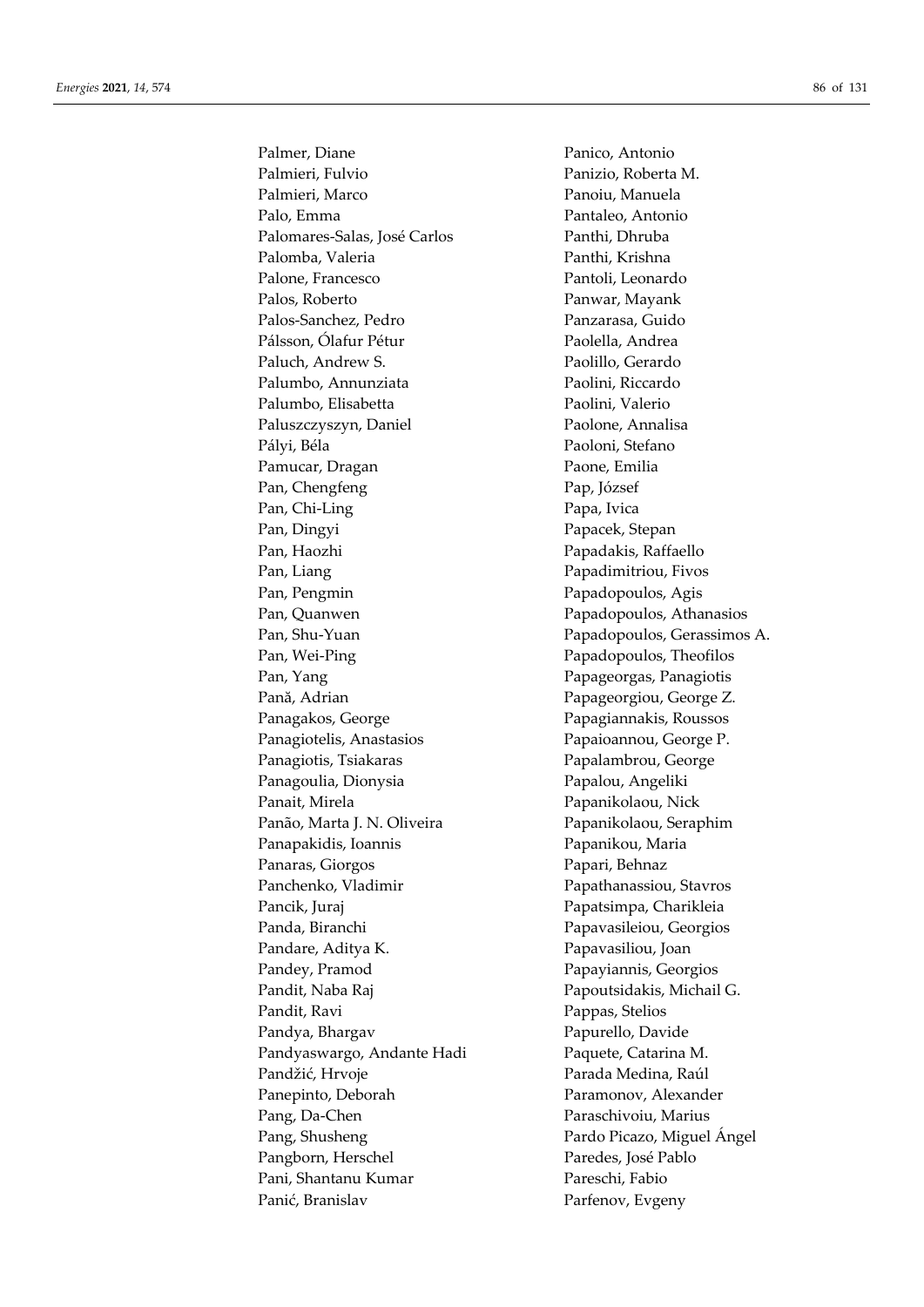Parikh, Pritesh Paś, Jacek Parisi, Alfio Pascal, Carlos Parisi, Maria Laura **Pascual-Muñoz**, Pablo Parisse, Jean-Denis Paseka, Stanislav Park, Byungkwon Pasetti, Marco Park, Chan-Bae Pashchenko, Dmitry Park, Changhyup Pašić, Borivoje Park, Daeryong Pasini, Gianluca Park, Gisu Paska, Józef Park, Haejun Pasławska, Marta Park, Hanwook Pasman, Hans J. Park, Hojeong Pasti, Luisa Park, Ilchung Pastore, Nicola Park, Inhwan Patarau, Toma Park, Jaehyun Patel, Harshkumar Park, Jin Chul Patella, Domenico Park, Jin-Soo Patelli, Edoardo Park, Ji-Won Pater, Sebastian Park, Jiyoung Paterson, Nigel Park, Joong Yull **Pathak**, Rajesh Park, Ki-Bum Pathan, Tanveerkhan Park, Kyungtae Patil, Sachin Park, Min Patil, Sandeep Park, Sangki **Patil**, Swati J. Park, Suhan Patil, Vikram Park, Sunho Patiño, David Park, Taehyun Patlakas, Panagiotis Park, You-Jin Park, You-Jin Park, Young-Jin Patriarca, Riccardo Park, Young-Kwon Patruno, Luca Parker, Gordon G. **Patsalides**, Minas Parker, Max Patuzzi, Francesco Parker, Nathan Pau, Giovanni Parlange, Marc Paul, Sanjoy Parnian, Mohammad Javad Paul, Satyam Parobek, Jan Paul, Seema Parrish, Kristen Paul, Shuva Parrondo-Gayo, Jorge Luis Paul, Subhash Parsazadeh, Mohammad Paul, Suvash Chandra Parsegov, Sergei Paul, Titan C. Pärssinen, Matti Paul, Varun Partoon, Behzad Paul-Boncour, Valérie Parupudi, Tejasvi Paulenco, Anca Parus, Arkadiusz **Pauliková, Alena** Parv, Luminita Paun, Dragos Parvez, Imtiaz Pauss, Andre Parzentny, Henryk R. Pavaloaia, Vasile Daniel

Parisi, Filippo Pascal, Rémy Claude René Park, Heesung Pasquale Giofrè, Vincenzo Park, Ilhwan Patalas-Maliszewska, Justyna Park, Kyung-Soon Pathmanathan, Mehanathan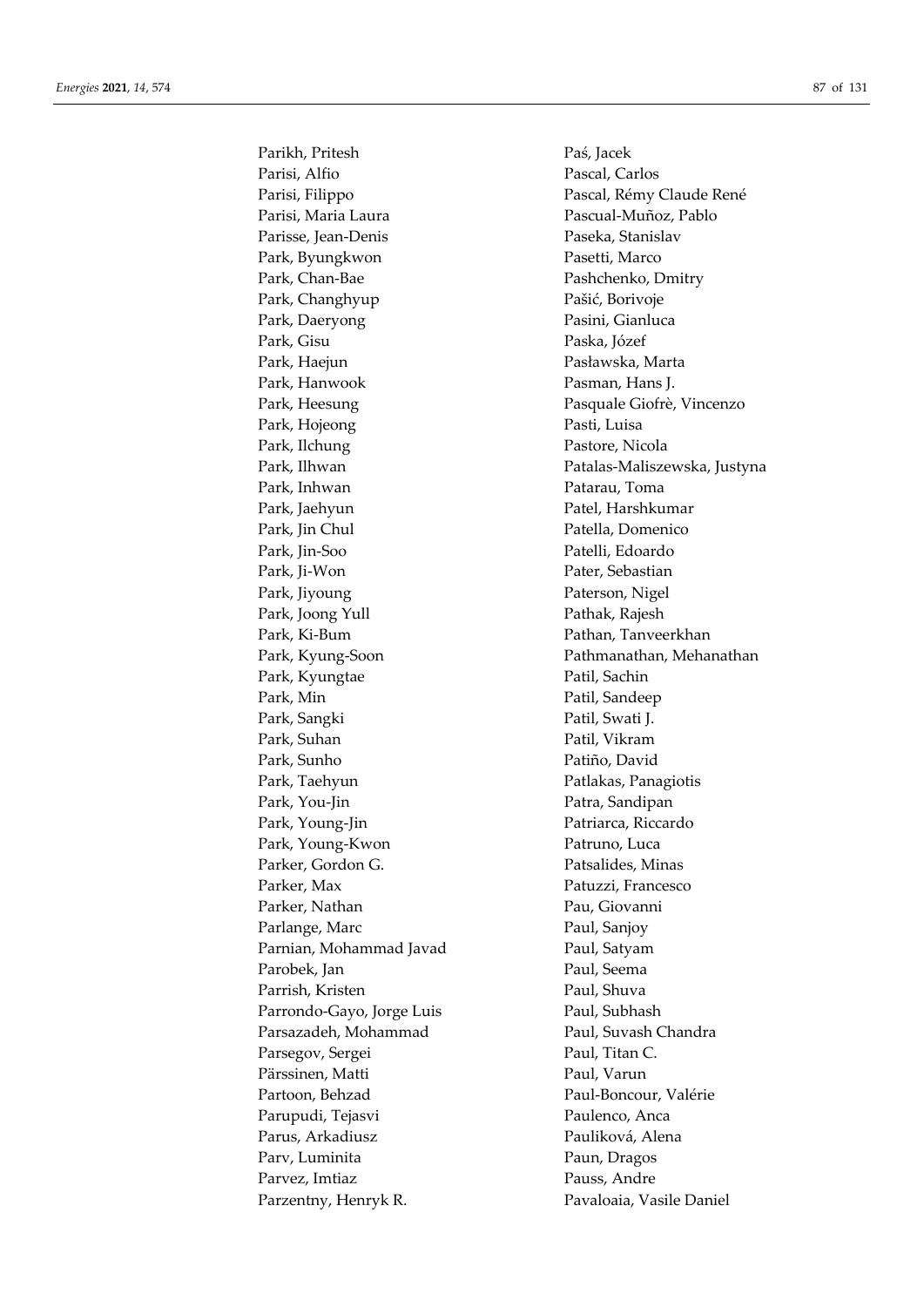Pavan Kumar, B. N. Pelissier, Serge Pavel, Octavian Dumitru Peljo, Pekka Pavelka, Michal Pellegrini, Marco Pavić, Ivan Pavić, Ivan Pellegrini, Riccardo Pavić, Ivica Pellegrino, Roberta Pavić, Luka Peltan, Tomáš Pavlas, Martin Peluso, Valentino Pavle, Jakovac Pembroke, J. Tony Pavlenko, Ivan Peña, Araceli Pavlica, Egon Peña, Rafael Pavlov, Nikolay Peña-Cruz, Manuel I. Pavlyuk, Dmitry Peña-García, Antonio Pawitan, Krisna **Peña-Pitarch**, Esteban Pawliczek, Roland Peñarrocha, Ignacio Pawłowicz, Bartosz Penchev, Hristo Pawlowski, Andrzej Pencheva, Tania Pawłowski, Eligiusz Peng, Ming-Tsan Pawlowski, Lucjan Peng, Tongrui Paykani, Amin Peng, Yarui Payne, James E. Penkova, Nina Payne, Vance William Penkuhn, Mathias Paz-Ferreiro, Jorge Penz, Florian Markus Pazzi, Veronica Peppas, Georgios Peakman, Aiden Perales Jarillo, Mikel Pearce, Joshua M. Perales, Jose Manuel Pearce, Prafula Peralta, M. Estela Pearsall, Nicola Perano, Mirko Peces, César Benavente Perduková, Daniela Pech Cervantes, Andres Alfredo Perea Moreno, Alberto Jesús Pechanek, Roman Perea-Moreno, Miguel-Angel Pecht, Michael Gerard Perec, Andrzej Pecorini, Isabella Perego, Rodolfo Pedcenko, Alex Pereira Costa, Dulce Helena Peddapuram, Adithya Pereira, Adelino Pedicini, Rolando Pereira, Amaro Olimpio Pedreño Rojas, Manuel Alejandro Pereira, António Pedro, Rodríguez-Ayerbe Pereira, Filipe S. Pedrosa, Delfim Pereira, Guillermo Ivan Peer, Akshit Pereira, Pedro Peffer, Therese Pereira, Pedro F. Pegalajar Jiménez, María Del Carmen Pereira, Rita Pehlken, Alexandra **Pereira**, Rui Pei, Yanzhong Pereira, Sandra Peimankar, Abdolrahman Perera, Noel Peixoto, Andreia F. Perera, Piyaruwan Pekař, Miloslav Peretto, Lorenzo Pelau, Corina Pereyra, Eduardo Pelegov, Dmitry Pérez Andreu, Víctor Pelicano, Christian Mark Perez De Gracia, Fernando Pelin, Denis Pérez De Prado, Rocío Josefina Pelinescu, Elena Pérez Menéndez, Ramón José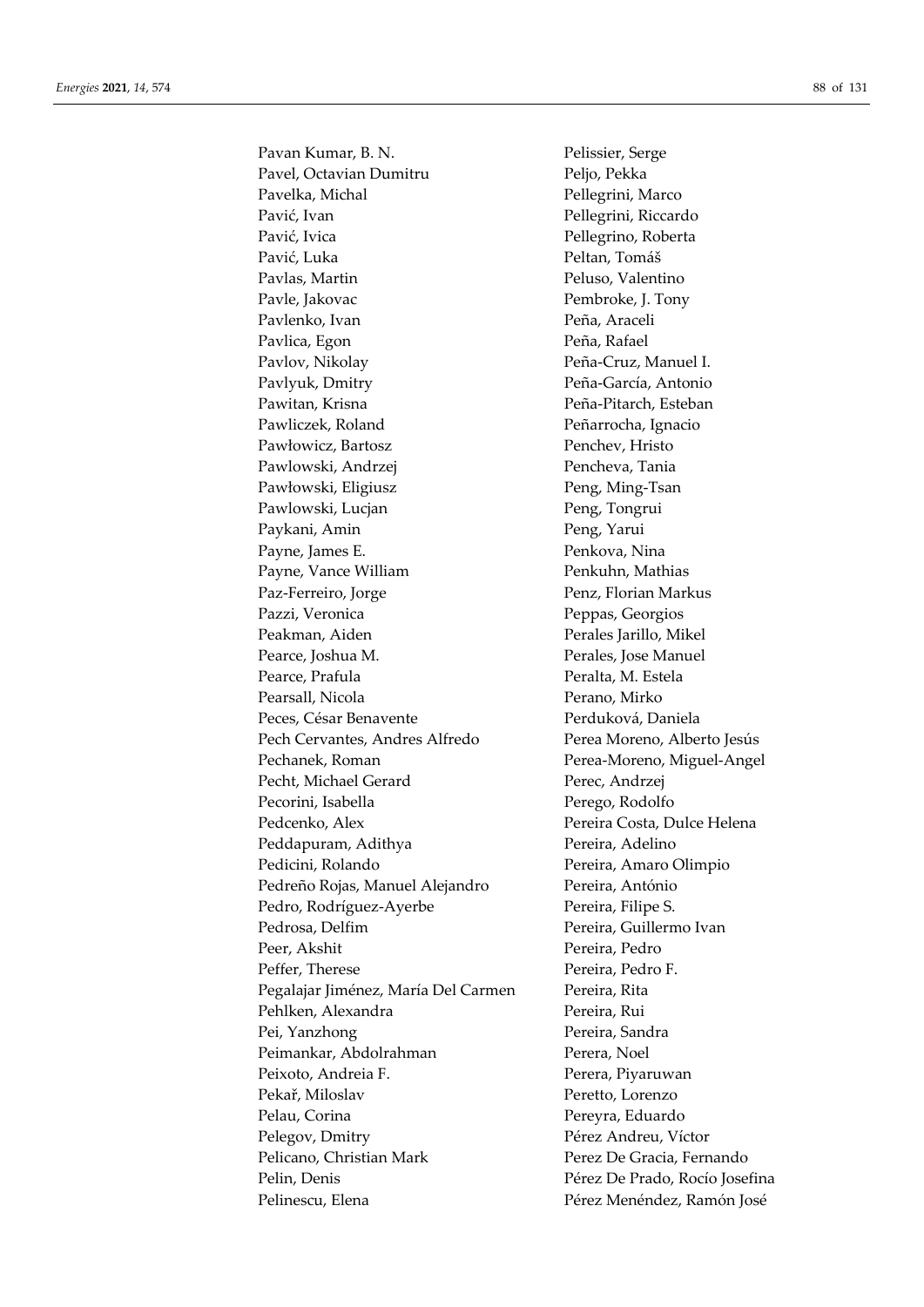Pérez Rodríguez, Sara Petrollese, Mario Pérez, Agustin-Agüera Petrone, Giovanni Pérez, Alberto Laso Petropoulos, Spyridon Pérez, Isidro A. Petrosanu, Dana-Mihaela Pérez, Luis Petrou, Kleoniki Natalia Pérez-Collazo, Carlos Petroutsatou, Kleopatra Pérez-García, Vicente Petrov, Arthur I. Pérez-Grande, Isabel Petrova, Mariana Pérez-Hernández, Francisco Petrova, Tatiana Pérez-Miñana, Elena Petrovic, Goran Pérez-Orozco, Raquel Petrovic, Ivica Pérez-Rey, Ignacio Petrović, Jovana Pérez-Rodríguez, Martin Petru, Livinti Pérez-Ruiz, Juan Petrunin, Ivan Pérez-Sánchez, Modesto Pettersson, Frank Periša, Marko Pettinger, Karl-Heinz Perissi, Ilaria Petuhov, Oleg Perkumienė, Dalia Peuportier, Bruno Perlikowski, Przemysław Peuteman, Joan Pernía, Alberto M. Pevec, Dubravko Pernigotto, Giovanni Pevzner, Roman Peron, Fabio Pexa, Martin Perote, Javier Peyman, Mohammadmoradi Perpiñà, Xavier Peyman, Razi Perras, Matthew A. Pezzinga, Giuseppe Perrella, Michele Pezzolla, Daniela Perrin, Lara Pezzuolo, Andrea Personal, Enrique Pezzutto, Simon Persson, Mattias Pfeifer, Antun Pescetelli, Sara Pfleger, Jiri Pesch, Alexander H. Pfost, Heiner Pescini, Elisa Phaal, Rob Pestov, Alexander Pham, Ngoc Thanh Petala, Athanasia Pham, Phuong Peter Amalathas, Amalraj Phan, Hoang-Phuong Peter, Laszlo Phan, Linh Peters, Ralf Phan, Manh-Huong Petit-Boix, Anna Philipsen, Ralf Petley, Sean Phillips, Caleb Petnga, Leonard Phillips, Jonathan Petracchini, Francesco Phipps, Robyn Petrakis, Evangelos Piana, Giulia Petran, Horia **Piancastelli**, Luca Petrella, Andrea **Piano, Andrea** Petrescu, Catalin Picallo-Perez, Ana Petrescu, Lucian Piccardo, Paolo Petreus, Dorin Picchi, Alessio Petrichenko, Lubov Picchio, Rodolfo Petrik, Máté Pichon, Lionel Petrillo, Antonella Pickering, Bryn Petritoli, Enrico Piechna, Janusz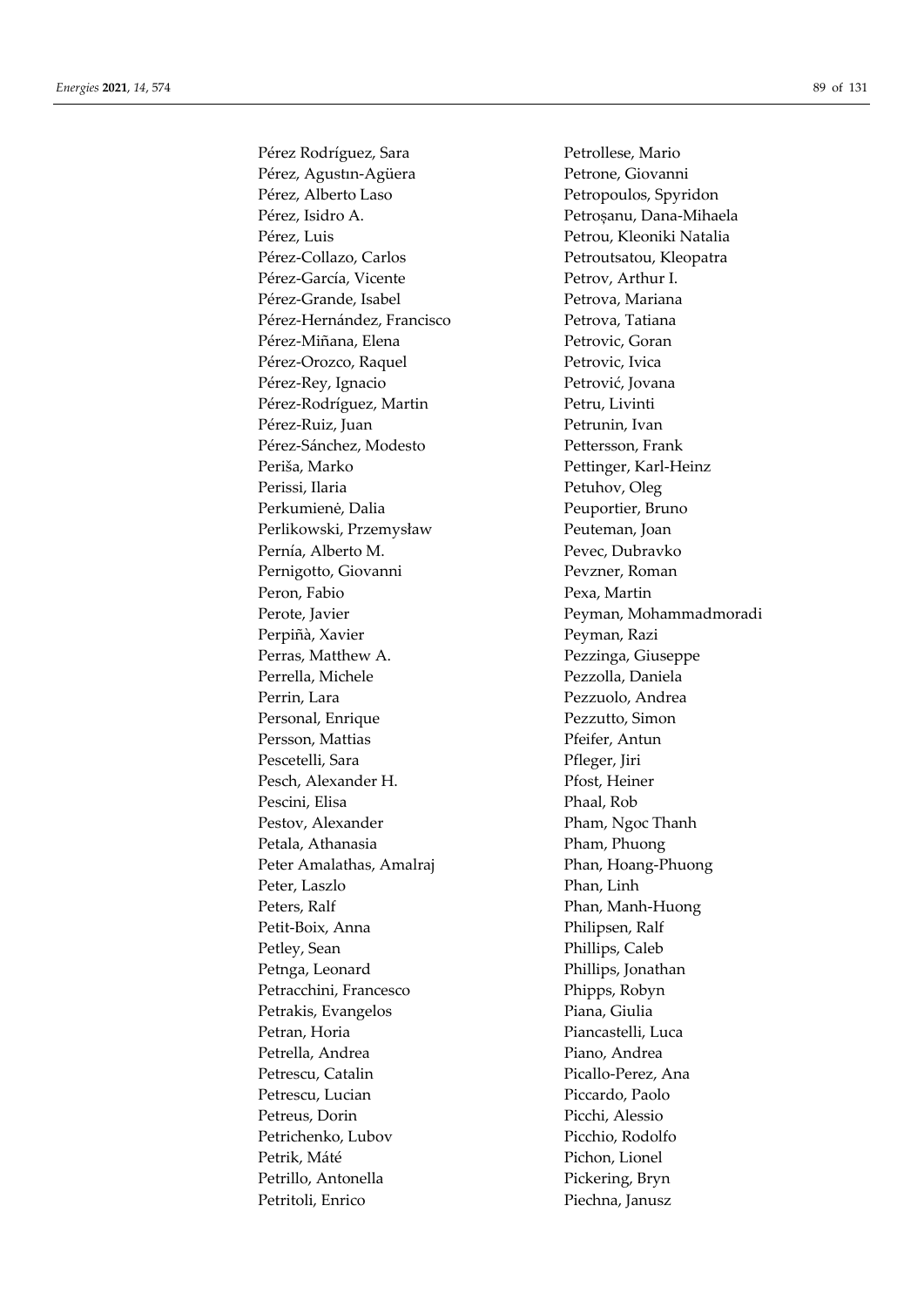Piechowiak, Tomasz Pintilii, Radu-Daniel Piekut, Marlena Pinto, Lígia Maria Pielecha, Jacek Pinto, Manuel Piemonte, Vincenzo Pinto, Sonia Ferreira Pienkowski, Krzysztof Piot-Lepetit, Isabelle Pieper, Jeff Piotrowski, Paweł Pierdominici, Simona Piotto, Massimo Pierella, Fabio Piperopoulos, Elpida Pierleoni, Paola Piqueras, Pedro Pieta, Izabela S. Piquet, Hubert Pietrasanta, Luca Piras, Giuseppe Pietraszek, Jacek Pires Manso, Jose' Ramos Pietrowski, Wojciech Pires, Fernão V. Pietruschka, Dirk Pires, Luis Carlos Carvalho Pihera, Josef Pires, Vitor Fernão Pijarski, Pawel Piringer, Martin Pikuła, Dorota Pirnia, Mehrdad Pilar González Vázquez, María Pirogov, Sergey Pilarczyk, Marcin Pirouz, Behrouz Pilarska, Agnieszka A. Pisano, Giuditta Piłatowska, Mariola Pisello, Anna Pilecki, Zenon Piskorski, Łukasz Pili, Roberto Piskunov, Maxim Pillai, Ajit C. Pislaru-Danescu, Lucian Pillai, Dhanup Píštěk, Václav Pillai, Gobind Gopalakrishna Pistikopoulos, Stratos Piller, Marzio Pisupati, Sarma V. Pilloni, Virginia Pisz, Iwona Pimonenko, Tetyana Pitas, Charalampos N. Pinamonti, Piero Pitel, Ján Pinar-Pérez, Jesus Pitto, Andrea Pinceti, Paolo Piva, Stefano Pindozzi, Stefania Piwowar, Arkadiusz Pineda, Salvador Piwowarski, Marian Pineda-Sanchez, Manuel Pizzuti, Stefano Piñerez Torrijos, Iván Darío Plachetka, Ulrich Pingitore, Nicholas Plakandaras, Vasilios Pinheiro, Plácido Platero, Carlos A. Pinho, Carlos Plathottam, Siby Jose Pinho, Henrique J. O. Platzer, Warner Pinho, João Plavsic, Tomislav Pinho, Luís Plaza, Marta González Pinilla, Sergio Plebankiewicz, Edyta Pinion, Clint Plesca, Adrian Pinnarelli, Anna **Plesiński, Karol** Pinon Pereira Dias, Joao Victor Pliatsios, Dimitrios Pintarič, Zorka Novak Plöchl, Matthias Pintauro, Peter N. Plotkin, Juriy Pinter, Gabor Plotnikov, Leonid Pinterić, Marko Pnevmatikos, Nikos

Pietrowicz, Slawomir Pires, Armando José Pinheiro Marques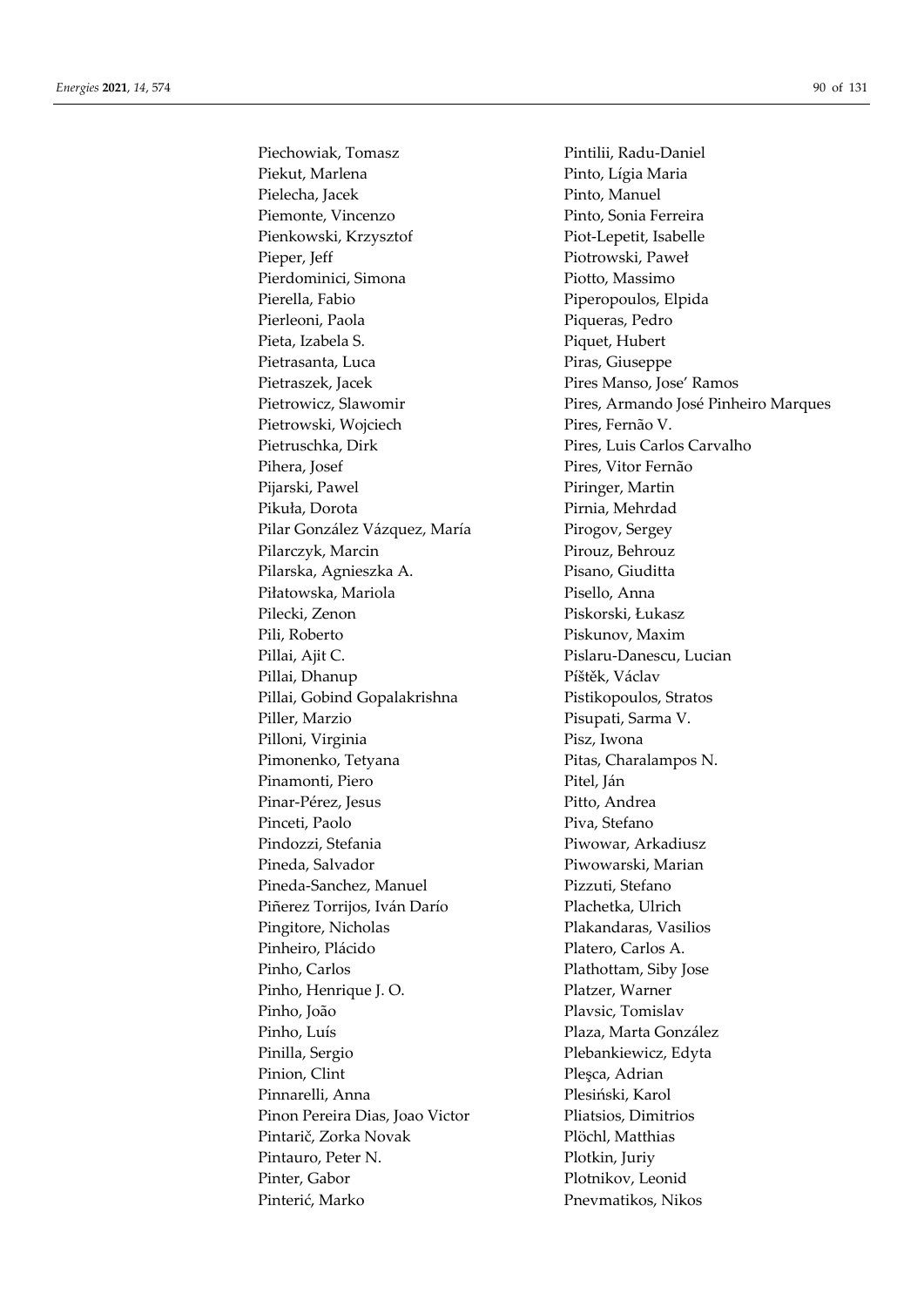Poch, Manel Poom, Age Pocol, Cristina Bianca Pooranian, Zahra Pode, Ramchandra B. Pop, Claudia Violeta Podgorelec, Blaž Pop, Horia F. Podgornovs, Andrejs Pop, Ioan Podkovalnikov, Sergei Pop, Lucian - Cristian Podporkin, Georgij V. Popa, Ana-Adela Podrug, Srdjan Popa, Bogdan Poerschke, Ute Popa, Dan-Cristian Pogacar, Tjasa Popa, Gabriel Nicolae Poggi, Francesca Popelka, Stanislav Poggi, Jean-Michel **Popescu**, Mihaela Poggi, Philippe Popescu, Vlad Poguluri, Sunny Kumar Poplawski, Tomasz Pohl, László Popli, Nipun Poinssot, Christophe Popov, Marjan Polach, Pavel Popov, Vladimir Polajžer, Boštjan Popovic-Gerber, Jelena Polak, Adam Popp, József Polak, Krzysztof Popp, Till Polák, Martin Poppe, Andras Polanski, Marek Porcu, Roberto Polanský, Radek Porru, Mario Polatidis, Nikolaos Porumb, Radu Polenghi, Adalberto Posch, Alfred Poliakov, Nikolai Poskovic, Emir Policicchio, Alfonso Postacchini, Matteo Polimeni, Antonio Postnikov, Ivan Polinori, Paolo Poulikidou, Sofia Polishuk, Ilya **Pouliquen, Mathieu** Poljak, Igor Poulopoulos, Panos Pollitt, Michael Pouquet, Annick Połom, Marcin Poure, Philippe Polverino, Pierpaolo Pouresmaeil, Edris Polyanskiy, Mikhail Pourhashem, Ghadir Polyansky, Oleg P. Pourhashem, Ghasideh Poncela, Marta Povinelli, Richard J. Poniewiera, Marian Powell, Tommy Poniewski, Mieczysław Poxson, David Pönkä, Harri Poza-Vilches, Fátima Ponnaganti, Pavani Pozio, Alfonso Pons, Josefina **Pózna**, Anna I. Pons, Oriol Pozo Vázquez, David Ponsiglione, Cristina Pozzebon, Alessandro Pont, Ulrich J. Prabaswara, Aditya Ponta, Linda Pradhan, Arpan Kumar Pontelli, Enrico Pradhan, Bapi Poolla, Chaitanya Pradhan, Kallol

Poganietz, Witold-Roger Pop-Calimanu, Ioana-Monica Pollman, Anthony G. Pourakbari Kasmaei, Mahdi Pompeu, João Pourmousavi Kani, Seyyed Ali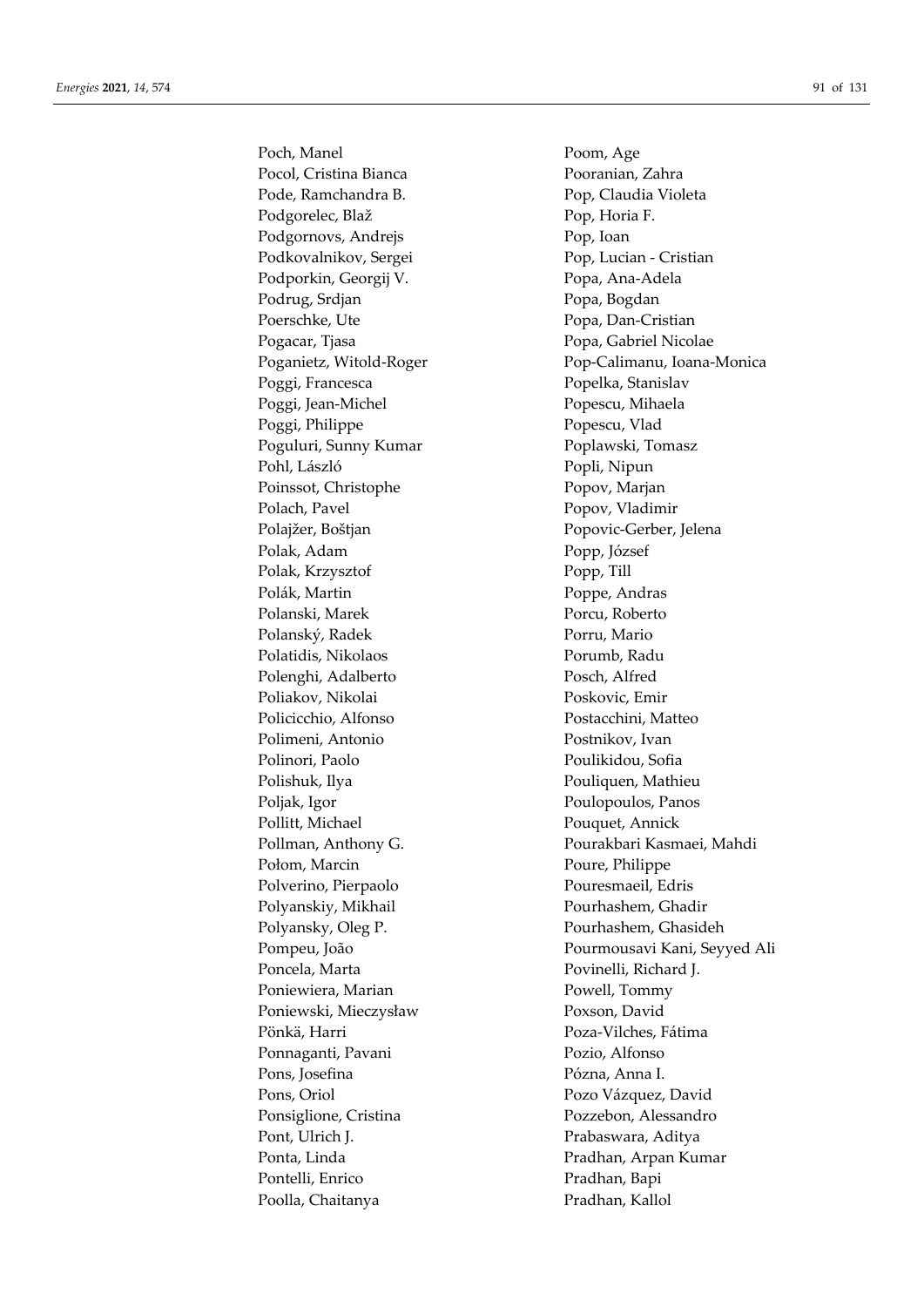Pradhan, Prajal Pröll, Tobias Prager, Maximilian Prończuk, Mateusz Prakht, Vladimir Proskuryakova, Liliana Prakoso, Ari Bimo Proszak-Miąsik, Danuta Praks, Pavel Proto, Daniela Praktiknjo, Aaron Prousalidis, John M. Pramanik, Brahmananda Prša, Marija Prandtstetter, Matthias Pruckner, Marco Pranggono, Bernardi Pruncu, Catalin I. Prapotnik Brdnik, Anita Prusek, Stanisław Prasad, Abhnil Prussi, Matteo Prasad, Gautham Przybylek, Piotr Prashant, Kumar Przystupa, Krzysztof Prat, Marc Przywara, Artur Pratama, Mahardhika Psarros, Georgios N. Pratt, Lawrence Psomopoulos, Constantinos S. Pravalie, Remus **Pravalie, Remus** Pracek, Michal Prażnowski, Krzysztof Ptak, Szymon Prazuch, Janusz Pu, Cong Precup, Radu-Emil Puchalka, Radoslaw Predeanu, Georgeta Pucher, Ernst Prehofer, Christian Puchlik, Monika Preißinger, Markus Puchovsky, Milosh T. Premachandra, Chinthaka Pudykiewicz, Janusz Premaratne, Malin Puech, Pascal Premier, Alessandro Puertas, Antonio M. Premrov, Miroslav Pueyo, Ana Prenc, Rene Pugi, Luca Prenosil, Vaclav Pugliese, Francesco Presciutti, Andrea Pugnetti, Carlo Prestileo, Fernanda Puigdollers, Joaquim Prestipino, Mauro Puitel, Adrian Cătălin Preston, Daniel J. Pujol Vazquez, Gisela Prettico, Giuseppe Pujol, Toni Priarone, Antonella Pujol-Nadal, Ramón Prieto Herráez, Diego Pukalskas, Saugirdas Prieto, Borja **Pulidindi**, Indra Neel Prieto, Jesús-Ignacio Pulido Arcas, Jesus Prieto, Juan Luis Pulka, Jakub Prilandita, Niken Pullano, Salvatore A. Principi, Paolo Pullen, Keith Robert Pritoni, Marco Pulvirenti, Giulia Priyanto, Dedy Eka Puna, Jaime Procesi, Monia Punov, Plamen Borisov Prochazka, Petr Punzo, Michele Prodan, Maria Puranik, Tejas Proença Brójo, Francisco Miguel Ribeiro Purgel, Mihály Proenca, Sara **Puri, Manas** Proesmans, Karel **Pusch, Andreas** Profeta, Adriano Puschita, Emanuel Prokop, Ales Pushkarev, Artem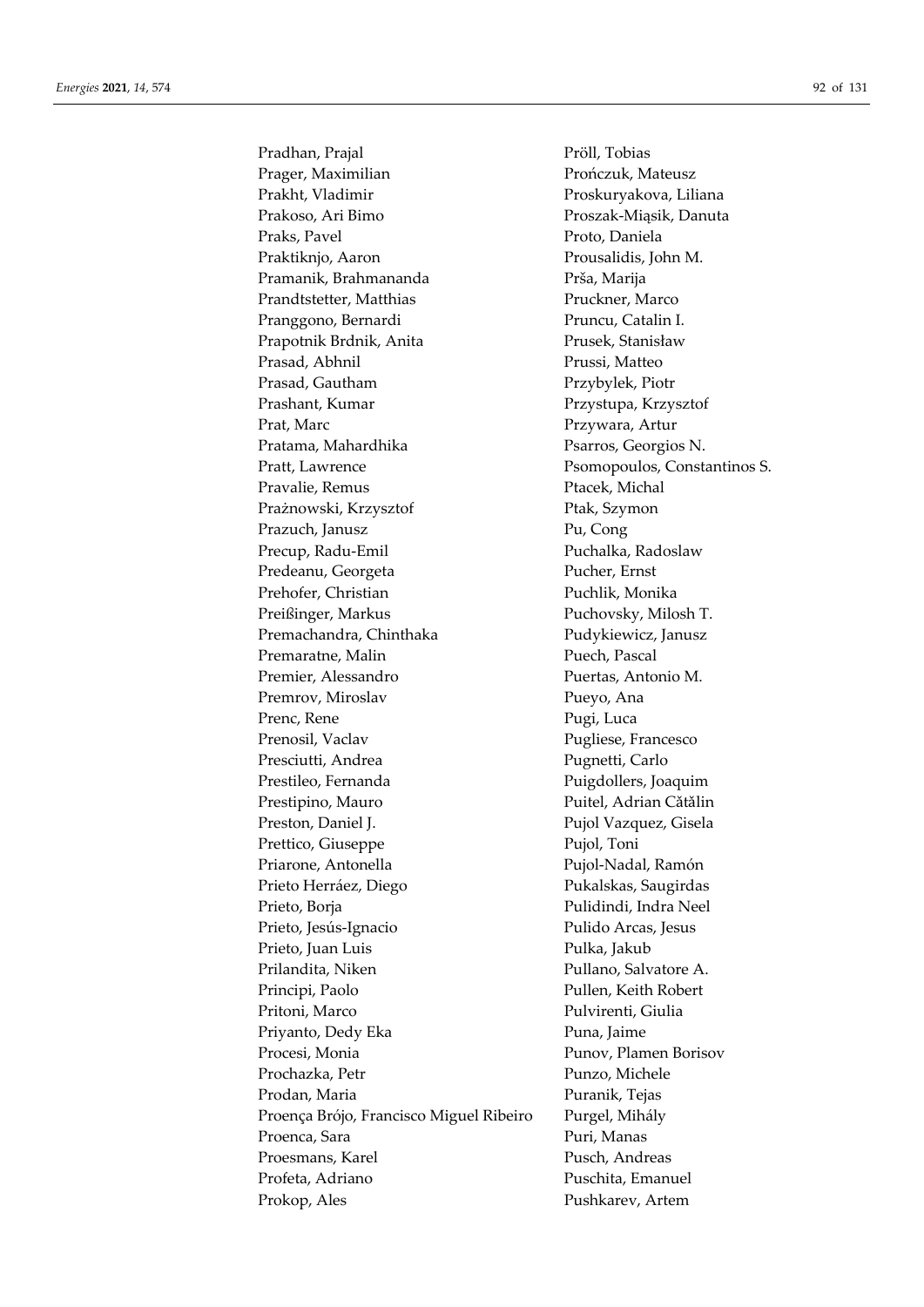Puskar, Michal Rada, Elena Puszka, Andrzej **Radanliev**, Petar Puszkiel, Julián A. Radhakrishnan, Nikitha Putilov, Arcady Radi Ismail, Kamal Abdel Putrus, Ghanim Radica, Gojmir Putz, Łukasz Radisavljevic-Gajic, Verica Pyakurel, Parakram Radočaj, Dorijan Pyra, Józef **Radon**, Jan Pyrc, Michał Radosavljević, Jordan Pyrgioti, Eleftheria Radu, Laura-Diana Pyzhev, Anton Radu, Petru Valentin Qadri, Muhammad Yasir Radu, Rosca Qasem, Mamoun Radulescu, Magdalena Qi, Jing **Radulescu**, Mircea Qi, Zheng Radulović, Aleksandra Qi, Zhiyuan Radulovic, Jovana Qian, Jin-yuan **Radwan, Amr Ahmed A.** Qin, Jianjun Raeis-Hosseini, Niloufar Qiu, Robin Rafael Valotta, Rodrigues Qiu, Zhiyong Rafael, Silviano Qolomany, Basheer Rafajlovski, Goran Qu, Muchao Rafal Damian, Figaj Qu, Yanbin Rafał, Marcin Laskowski Quan, Zhongyi **Rafalskaya**, Tatyana Quaranta, Emanuele Raffelt, Klaus Quddus, Md Abdul Raffo, Antonio Qudrat-Ullah, Hassan Rafieenia, Razieh Quina, Margarida M. J. Raganati, Federica Quintero M., Christian G. **Raganati**, Francesca Quinto, Ivana **Ragazzi**, Marco Qyyum, Muhammad Abdul Raghavan, Mala Rabadán, José A. **Raghavan, Nagarajan** Rábago, Daniel **Ragusa**, Antonella Rabar, Danijela Rahbar, Kiyarash Rabault, Jean Rahbari Asr, Navid Rabe, Marcin **Rahbari**, Iman Rabelo, Ricardo **Raheem**, Adeeba Abdul Rabiei, Kobra Ráheľ, Jozef Rabinovici, Raul Rahil, Abdulla Rabkin, Eugen Rahimi, Mohammad Rąbkowski, Jacek Rahimi-Gorji, Mohammad Raceanu, Mircea Rahimzadeh, Iman Racewicz, Szymon Rahman, Arifur Rachel, Hoo Poh Ying **Rahman**, Ashiqur Raciti, David **Rahman**, Khondokar Mizanur Rącka, Izabela Rahman, Md Mahbubur Rackauskas, Simas Rahman, Md Motiur

Pushkarev, Pavel Raclavska, Helena Qian, Xuejun Radziszewska-Zielina, Elżbieta Quesada-Pineda, Henry Rafiq H. Siddiqui, Mohammed Quirino, Rafael L. Raghavalu Thirumalai, Durai Prabhakaran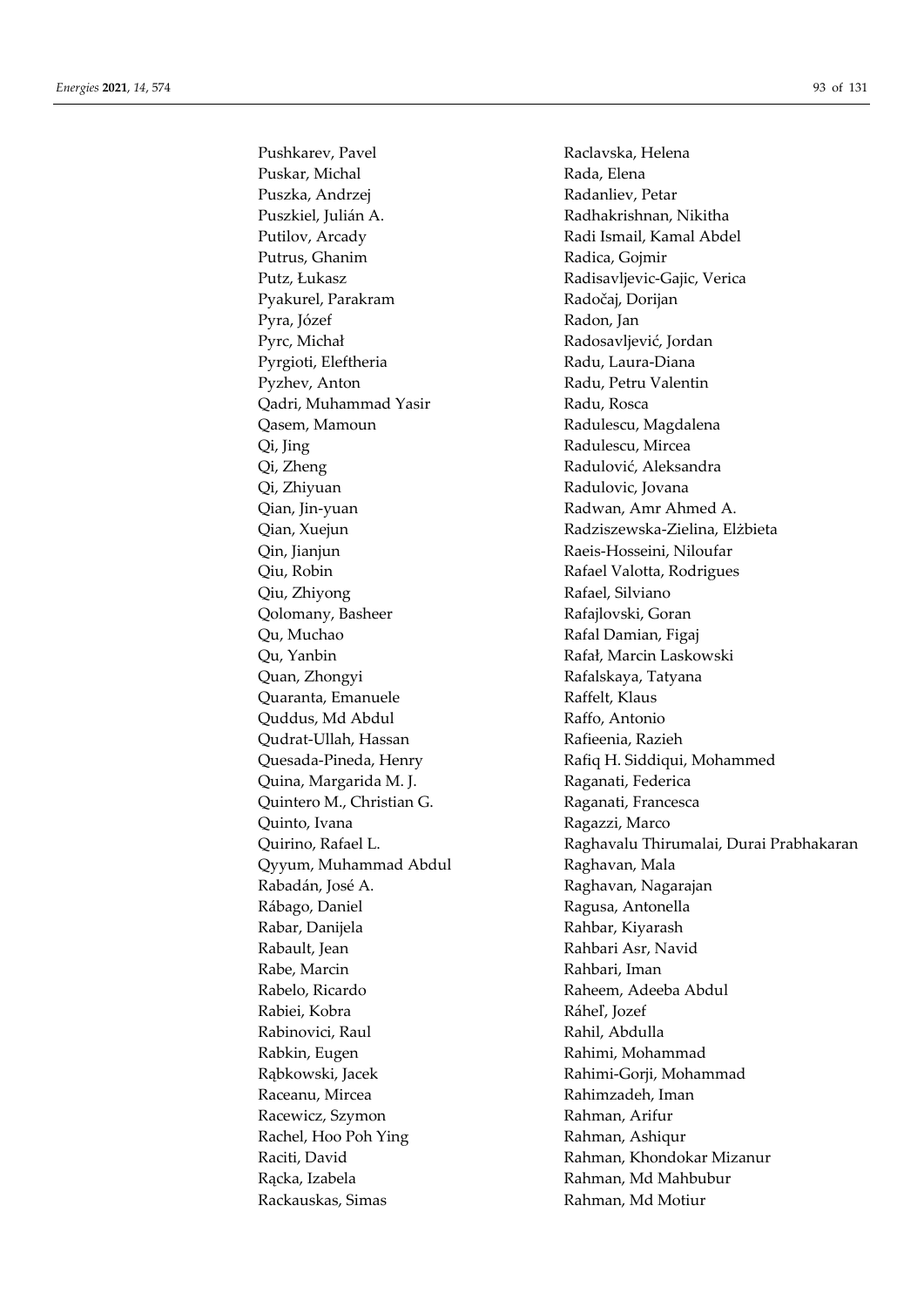Rahman, Mohammad Azizur Ramos, Rute Rahman, Mostaqur **Ramos**, Victor Rahman, Muhib **Ramos-López**, Darío Rahman, Quazi Ramos-Real, Francisco Javier Rahmani, Omeid Ramos-Suárez, Juan Luis Rahmanian, Nejat Rampa, Vittorio Rahmati-Abkenar, Mahboubeh Rampazzo, Mirco Rahnavard, Rohola Ramsey-Musolf, Darrel Rai, Alan Rana, Abu Ul Hassan Sarwar Rai, Chandra S. **Ranaee**, Ehsan Raimbault, Juste **Ranalli**, Giancarlo Raja Bose, Jefferson Ranalli, Joseph Rajabloo, Talieh Randewijk, Peter Jan Rajagopal, Deepak Rang, Toomas Rajagopalan, Ashwin Kumar **Ranganathan**, Prakash Rajapakse, Athula **Rangarajan**, Shriram S. Rajapakshe, Chamara Rangel, Jose Rajčić, Vlatka **Rangel**, Victor Rajda, Janusz **Rangel-Hernandez, Victor** Rajput, Shailendra **Ranjula**, Bali Swain Rajski, Krzysztof Rantuch, Peter Rajsl, Ivan Rao, Dantam Rak, Józef **Rao**, Jiwu Rakicka-Pustułka, Magdalena Rao, U. Mohan Rakopoulos, Dimitrios Rapa, Mattia Rakowska, Aleksandra **Rapant**, Stanislav Raluca Maria, Aileni **Raposo**, Mauro Ramabhotla, Sundari **Raptis**, Anastasios Ramadan, Haitham Saad Mohamed Raptis, Ioannis-Panagiotis Ramadan, Zaher Rasekh, Shahed Ramakrishnan, Sayanthan Rashedi, A M Mabrur Ahmad Ramallo, Manuel V. **Rasheduzzaman**, Md Raman, Gauthama Rasheed, Eziaku Ramana, Muvva V. **Rashid Bin Mohd Yusoff, Abd** Ramaraj, Sukanya **Rashid**, Gilmanur Rambabu, Gutru Rashid, Khalid Ramea, Kalai **Rasmussen, Morten Grud** Ramírez Díaz, Alfredo Rasmussen, Tonny Wederberg Ramirez, Antonio Rasolofondraibe, Lanto Ramirez, Dionisio Rasolomampionona, Desire D. Ramirez, Luis Rasouli, Erfan Ramírez-Faz, José C. Rassõlkin, Anton Ramírez-Vargas, Carlos A. (Rastogi, Alok Ramón-Cardona, José Rata, Gabriela Ramos Carvajal, Carmen Ratajczak, Katarzyna Ramos, Ana Rathinam, Navanietha Krishnaraj Ramos, Célia M. Q. Rathod, Dhruvang Ramos, Helena M. (2008) Ratner, Albert Ramos, Juan Carlos **Rau, Hinduille Rau, Hinduille Rau, Hinduille Rau**, Hinduille Ramos, Nuno Manuel Monteiro Rauch, Reinhard Ramos, Pedro **Raud, Merlin**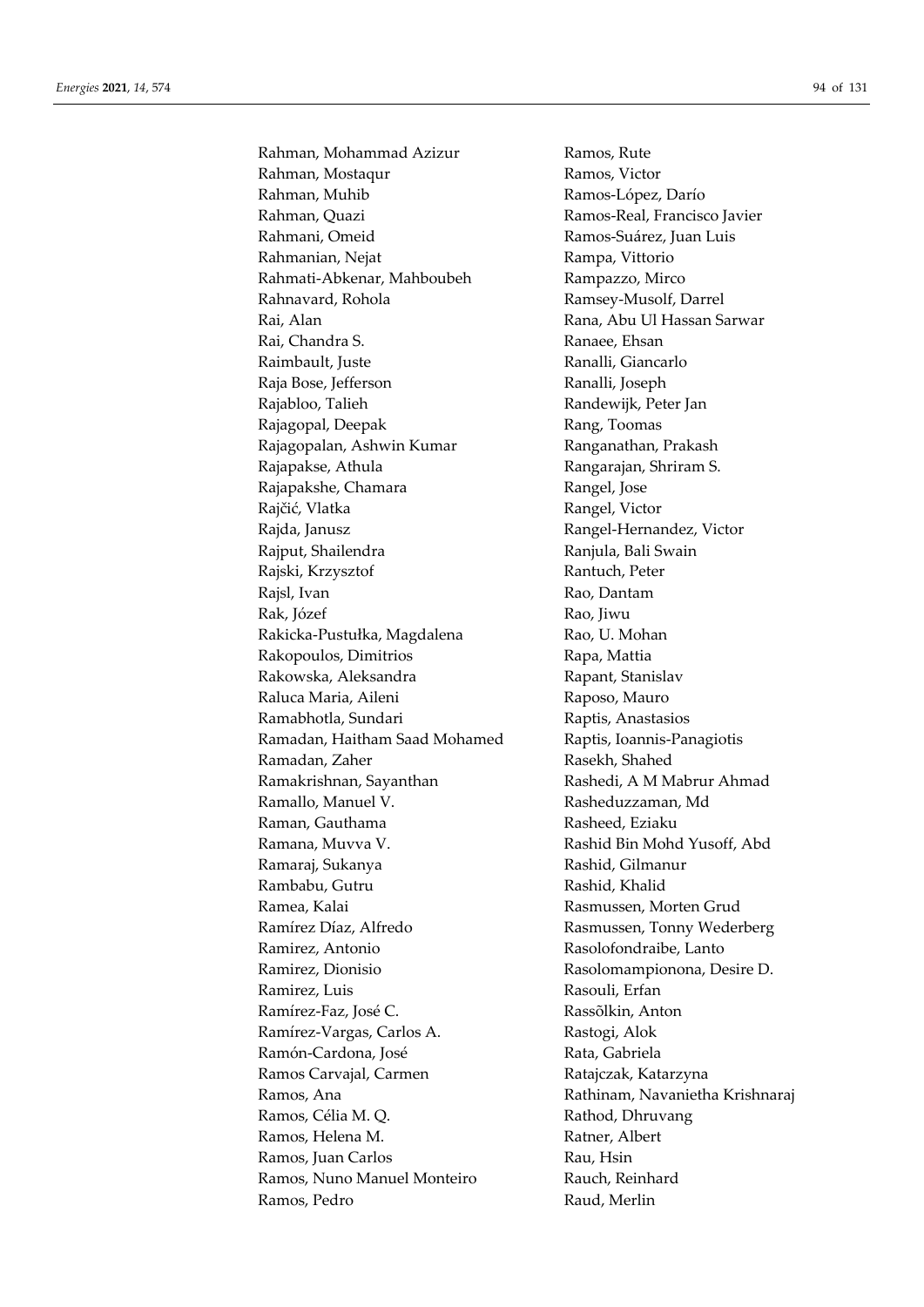Raush, Gustavo **Reinholds**, Ingars Ravaghi, Zohreh Reinisch, Elena C. Ravaglioli, Vittorio **Reinmöller**, Markus Ravelet, Florent Reinsch, Thomas Ravelli, Davide Reis Benatto, Gisele Alves Dos Ravelli, Silvia Reis, Alberto Ravelo, Blaise Reis, Anabela Raventós, Oriol Reis, João Ravindra (Ravi), Nuggehalli M. Reis, Manuel J. C. S. Ravula, Sudhir Rejdak, Michał Ravyts, Simon Relvas, Helder Ray, Ishita Rem, Peter C. Ray, Richard P. **Remes**, Zdenek Rayamajhee, Veeshan Rempel, Alexandra R. Rayguru, Madan Mohan **Ren**, Guang Raymond, Jasmin Ren, Hao Razavi, Alireza **Ren**, Huilong Razavi, Mehrdad Ren, Jingzheng Razavykia, Abbas Ren, Yi Razban, Ali Renedo, Carlos J. Razzaghpanah, Zahra Reneses, Javier Real, Julia **Real, Indianal Rengarajan, Amirtharajan** Reale, Fabrizio **Renko, Sanda** Reali, Gianluca Renno, Carlo Reatti, Alberto Rente, Bruno Rebelo, Carlos Renz, Michael Rebennack, Steffen Renzi, Emiliano Rebizant, Waldemar Repecho, Victor Reboud, Christophe Requier-Desjardins, Denis Reczek, Lidia **Rescia Perazzo**, Alejandro Reda, Ahmed Resende, João S. Reddy, M. V. Reshetenko, Tatyana Reddy, Sohail R. Reshetilov, Anatoly N. Redel-Macías, María Dolores Respondek, Zbigniew Redlarski, Grzegorz Restuccia, Francesco Redondo, Eduardo Revellame, Emmanuel Redutskiy, Yury Revelou, Panagiota-Kyriaki Rees, Simon Revollar, Silvana Rees, William E. The Rey Martinez, Francisco Javier Reeves-McLaren, Nik Rey-Boué, Alexis B. Refalo, Paul Reyes Belmonte, Miguel Ángel Reggiani, Susanna Reyes, Miriam Regueira, Teresa **Rey-Hernández**, Javier M. Regueiro-Ferreira, Rosa María **Reynolds, Doug** Rehan, Mohammad Rez, Peter Rehman, Sarish Reza, M. Toufiq Reichel, Agata Rudnicka<br>
Rezaei Gomari, Sina Reiff-Stephan, Jörg Rezaei Rad, Aryan Reimer, Uwe Rezaeiha, Abdolrahim Reinap, Avo Rezania, Shahabaldin Reinbold, Vincent Rezek, Jiří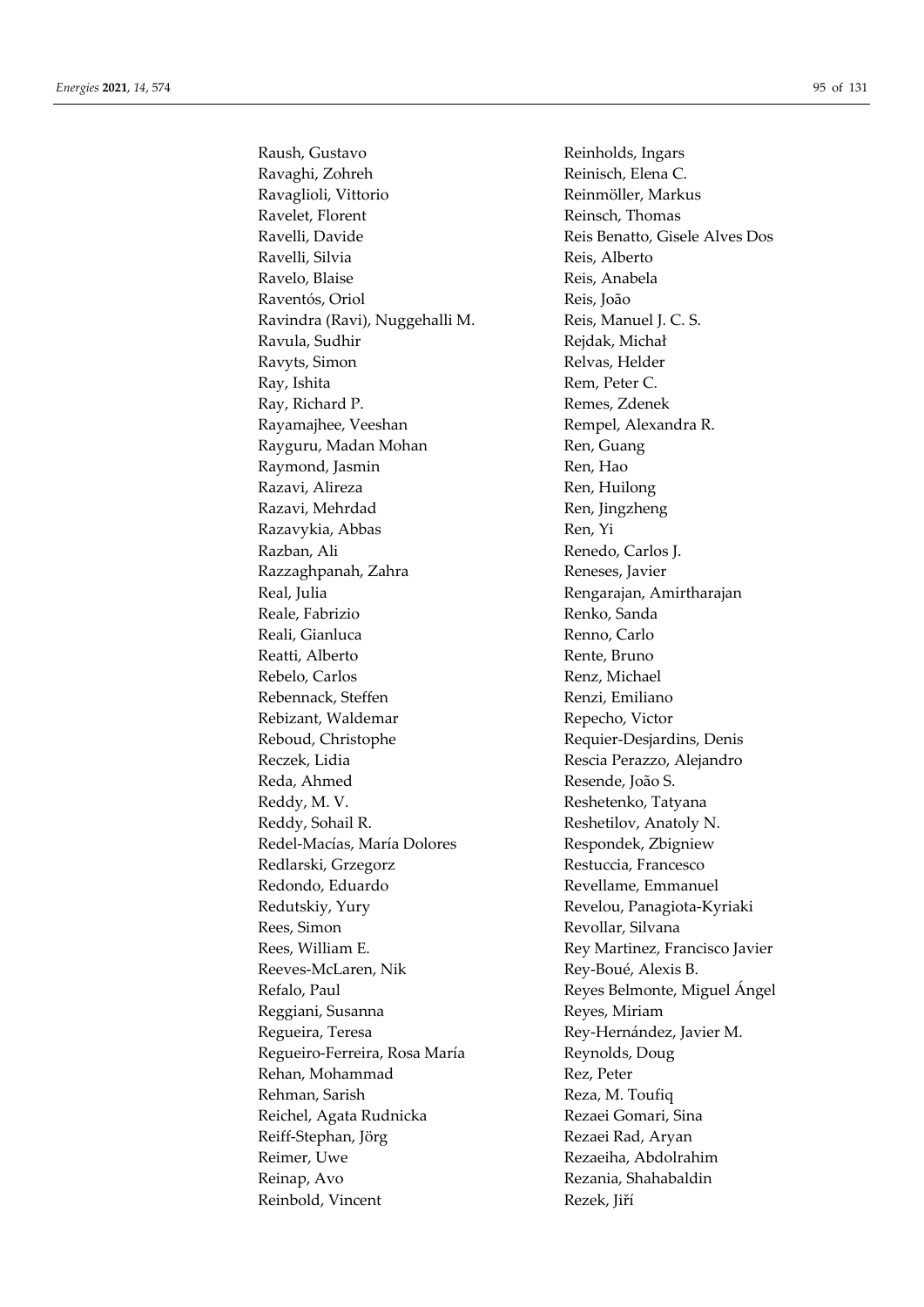Rezk, Ahmed Rinaldi, Fabio Rezk, Hegazy **Rinaldi**, Giovanni Rhee, Chang Seop Rinaldi, Stefano Rhee, Kyu-Nam Rinderknecht, Stephan Rhi, Seok-Ho Rindt, Camilo Rho, Hojung Rineiski, Andrei Riaz, Fahid Ringel, Marc Riba Ruiz, Jordi-Roger Ringwood, John Ribal, Agustinus Rinscheid, Adrian Ribas, Javier **Ribas**, Javier **Ribas**, *Ribas*, *Aguilar*, *Sergio* Ribeiro Nunes, Leonel Jorge Rippel, Daniel Ribeiro, Jorge T. Risser, Ralf Ribeiro, Lucilia Rituraj, Rituraj, Rituraj Ribeiro, Luís Frölén Riva, Fabio Ribeiro, Thierry **Rivas**, Sandra Ribeiro, Tiago **Ribeiro, Tiago Estabaldean** Rivera Dominguez, Jorge Ribeiro-Soriano, Domingo Rivera, Sebastian Ribič, Janez Rivera, Sergio Raul Ribickis, Leonids Rizzo, Andrea Maria Riboldi, Luca Rizzo, Gianfranco Ricard, Ludovic Rizzo, Giovanna Ricca, Michela Rizzo, Giuseppe Ricci, Alessio Rizzo, Santi Agatino Ricci, Daniele Rjoub, Husam Ricci, Stefano Rman, Nina Ricciardi, Giuseppe Ro, Insoo Riccio, Giuseppe Ro, Jong-Suk Ricco, Mattia Robba, Michela Riccò, Raffaele Robbins, Eleanora I. Richa, Kirti Roberto, Corizzo Richards, Robert Roberto, Roberta Richelli, Anna Roberts, Daniel Richiedei, Dario Roberts, Jeremy A. Richter, Marc Roberts, Mike Richter, Wolfgang Roberts, Nicholas Richtera, Lukáš Roberts, Ronald Ridao, Miguel A. Robescu, Lacramioara Diana Rider, Andrew N. **Robichaud, David** Rieke, Roland Robinson, Duane A. Riess, Gisbert Robinson, James Rietbergen, Martijn G. Robinson, Peter Rigas, Emmanouil S. Robles Medina, Alfonso Riggi, Ezio Robles, Miguel Righetti, Giulia Robles-Rodriguez, Carlos E. Righini, Davide Robson, Stephen Rihar, Andraz **Robu, Valentin** Rikos, Evangelos Rocca, Michele Riley, Paul H. Rocca, Vera Rill, Georg Roche, Robin

Rezić, Tonči Rimkus, Alfredas Ribeiro, Ana Isabel **Riquelme Santos, Jesús Manuel**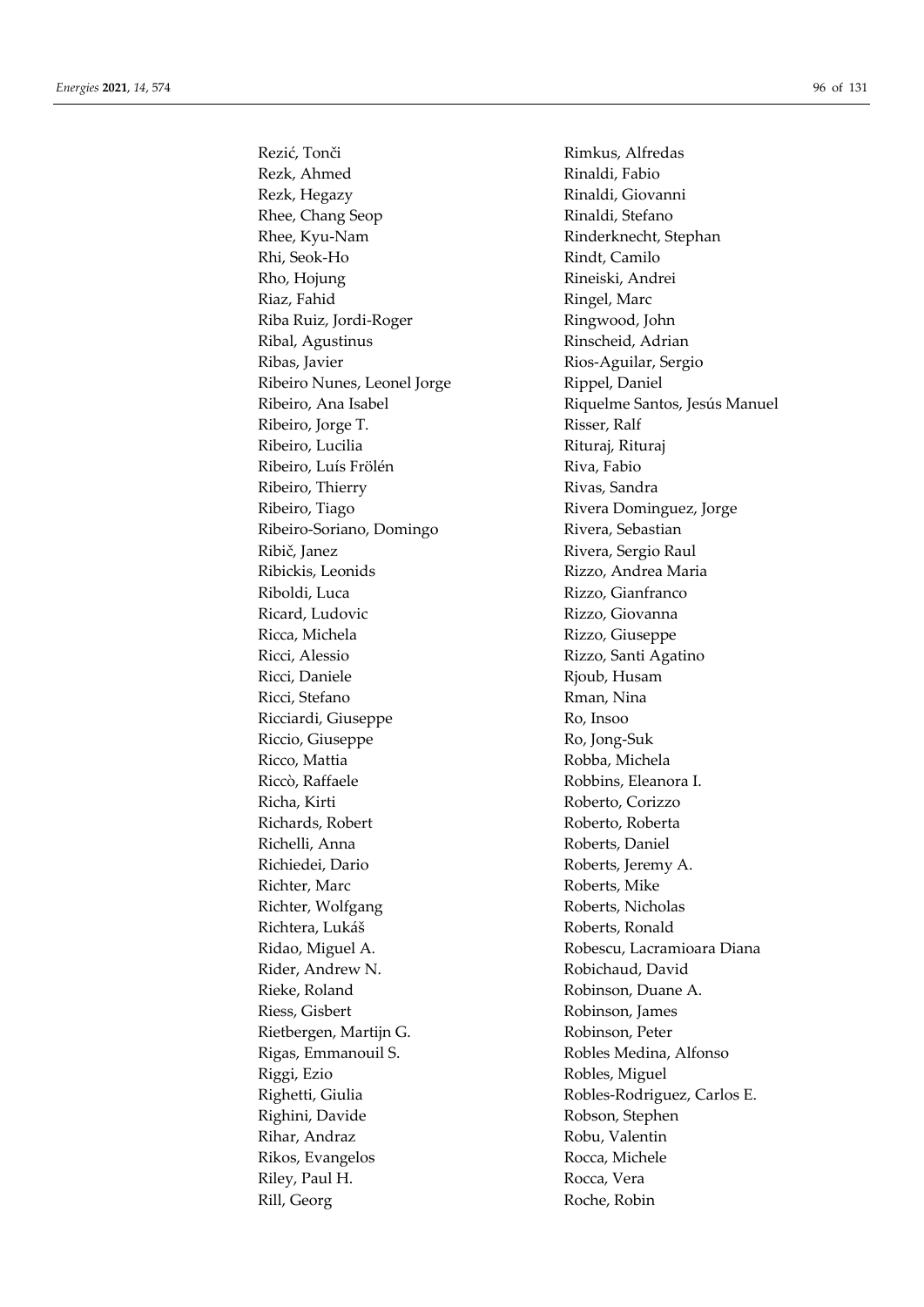Rock, Brian Rogié, Brice Rock, Michael **Rogolino**, Patrizia Rockstroh, Nils Rogowski, Krzysztof Rockwood, Donald Rogulj, Katarina Rodemann, Tobias Roh, Changhyun Rodenas, Pau **Rohacs**, Jozsef Rodger, James Rohan, Ali Rodic, Miran Rojas, Christian Rodino, Steliana Rojas, Gabriel Rodler, Auline Rojas-Delgado, Brenda Rodonò, Gianluca Rokosz, Krzysztof Rodrigo, Llopis Rolando, Luciano Rodrigues, Abel Roldán Perez, Javier Rodrigues, Alírio Roldan Porta, Carlos Rodrigues, Cristina Fernanda Alves Roldán, Marcelo Rodrigues, Eduardo M. G. Roldán-Blay, Carlos Rodrigues, Eugénio Rolek, Jaroslaw Rodrigues, Fernanda Rolewicz-Kalińska, Anna Rodrigues, José Miguel **Rolland**, Sam A. Rodrigues, Mónica Romagnoli, Manuela Rodrigues, Nelson E. V. Romagnoli, Silvia Rodrigues, Rafael Valotta Romagnoni, Piercarlo Rodríguez Amenedo, Jose Luis **Román Gallego, Jesús Ángel** Rodríguez Fonollosa, Javier **Roman**, Adam Rodríguez García, Antonio M. Roman, Kibria K. Rodríguez Prieto, Gonzalo Roman, Michał Rodríguez Saiz, Ángel Roman, Monika Rodríguez, Camino Fernández Roman, Raul-Cristian Rodríguez, Francisco J. Romanach, Lygia Rodríguez, Jaime Romanello, Vincenzo Rodríguez, Javier **Romaniuk**, Wacław Rodriguez, Joaquín Romano, Rosa Rodriguez, Noel Romanova, Inna Rodríguez-López, Nuria Romanowicz, Paweł J. Rodríguez-Molina, Jesús Romanowska-Duda, Zdzisława Rodríguez-Monroy, Carlos Román-Sánchez, Isabel M. Rodríguez-Rodríguez, Ignacio Romanska-zapala, Anna Rodríguez-Sánchez, Jesús Romanuke, Vadim Rodríguez-Soalleiro, Roque Romanyuk, Yaroslav E. Rodriquez-Fernandez, Jose Romão, Xavier Rodway, James Romar, Henrik Roeber, Volker **Romeo**, Luis M. Roekaerts, Dirk J. E. M. Branco Romerio, Franco Roelich, Katy **Romero Lázaro, Rubén Augusto** Rogala, Andrzej Romero Mora, José Carlos Rogala, Zbigniew Romero Navarrete, José Antonio Roger, Daniel Romero, David A. Rogers, Eric Romero, Francisco P. Rogers, Juan Romero, Rosenberg J. Rogers, Tom Romero-Cadaval, Enrique Roggo, Dominique Romuli, Sebastian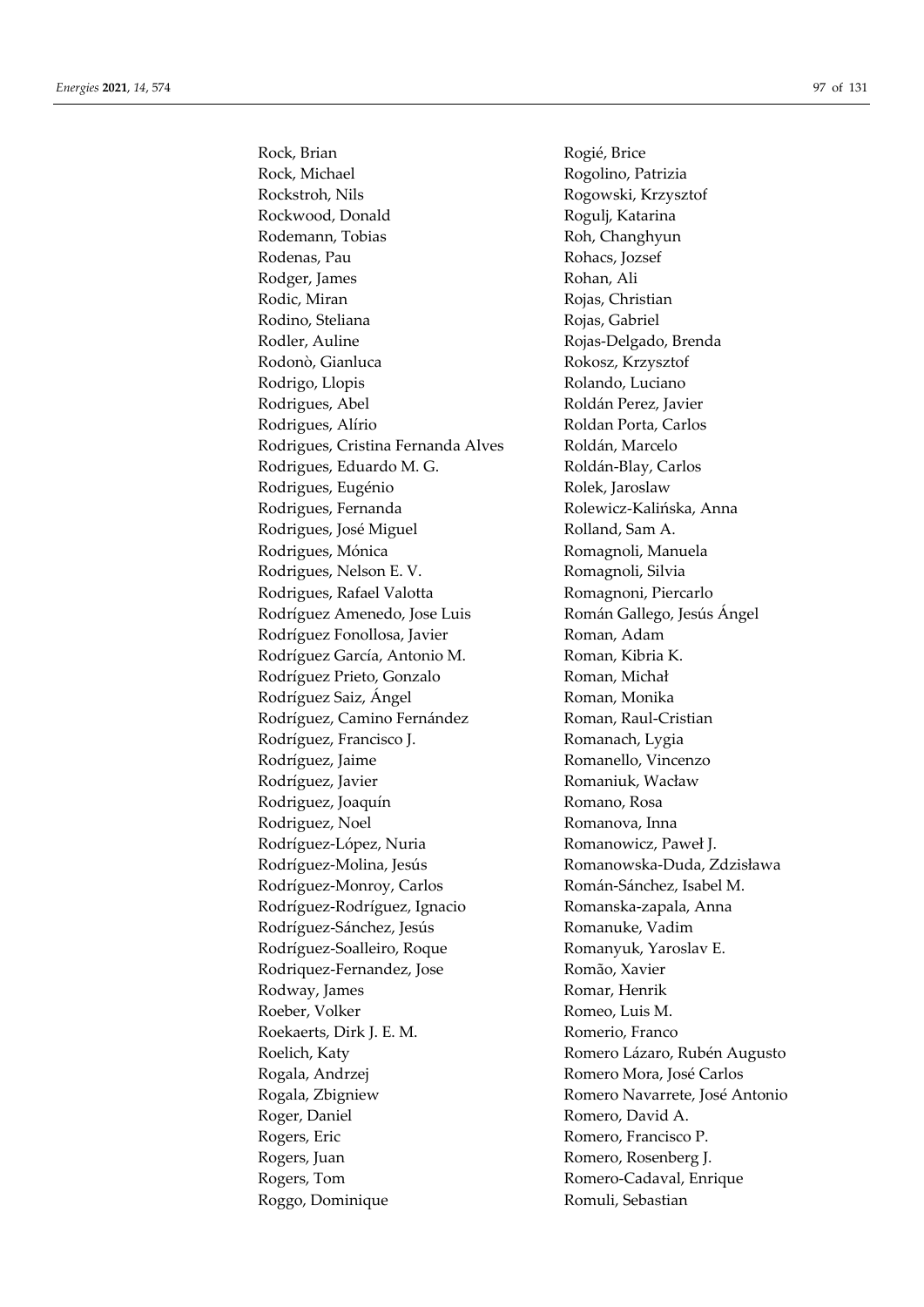Ronanki, Deepak Roux, Charlotte Roncevic, Borut Rouzbehi, Kumars Rondinelli, Concetta Rovella, Natalia Rong, Ben-Guang Rovira, Antonio Rong, Guoxin Rowland, Simon M. Rong, Li Roy, Abhishek Ronga, Domenico Roy, Anurag Ronny, Gelleschus Roy, Arnab Roper, Courtney Roy, Jinia Ropuszyńska-Surma, Edyta Roy, Nitin Roque, Antonio Roy, Partho Sarothi Rosa, Flavio Roy, Spandan Rosales Asensio, Enrique Roy, Sukanta Rosasco, Paolo Roy, Sumit Roscia, Mariacristina Roy, Swarup Roscow, James Roy, Tushar Kanti Roselli, Carlo Royapoor, Mohammad Rosendahl, Lasse Aistrup Royer, Jean-Jacques Rosendo-Macías, José Antonio Rozakis, Stelios Roshanmanesh, Sanaz Różańska, Sylwia Rosi, Luca Różański, Zenon Rosillo Calle, Frank Rozga, Pawel Rosina, Elisabetta **Różowicz**, Sebastian Rosinová, Danica Rúa, Megan A. Rosin-Paumier, Sandrine Rubaszek, Michał Roskosz, Maciej Rubiera, Fernando Rosner, Daniel Rubino, Guido Ross, Michael Rubino, Luigi Rossella, Francesco Rubino, Sandro Rossi, Andreina Rubio, Fernando Rossi, Edoardo Rubio-Bellido, Carlos Rossi, Jessica Rucińska, Joanna Rossi, Mansueto Ruddock, Lloyd W. Rosso, Federica Ruderman, Alexander Rossomando, Francisco Rudez, Urban Rostami, Ali Bakhshandeh Rudolf, Pavel Rosu, Stefan George Rudra, Souman Roszczyk, Paweł **Rudrajit**, Mitra Rotaru, Andrei Ruello, Maria Letizia Rothengatter, Werner Rufer, Alfred Rottengruber, Hermann Ruffino, Barbara Roubík, Hynek Rufin, Carlos Rouchier, Simon **Ruggeri, Bernardo** Rougier, Esteban Ruggieri, Gianluca Rouleau, Jean Ruggieri, Sergio Roulia, Maria **Ruggiero, Alessandro** Roumpos, Christos Rughoobur, Girish Roussanaly, Simon Rugnini, Lorenza Routh, Prahlad Rui, Zhenhua Routimo, Mikko Ruiz, Cristián A. Ducoing Routray, Pratyush Ruiz, Fredy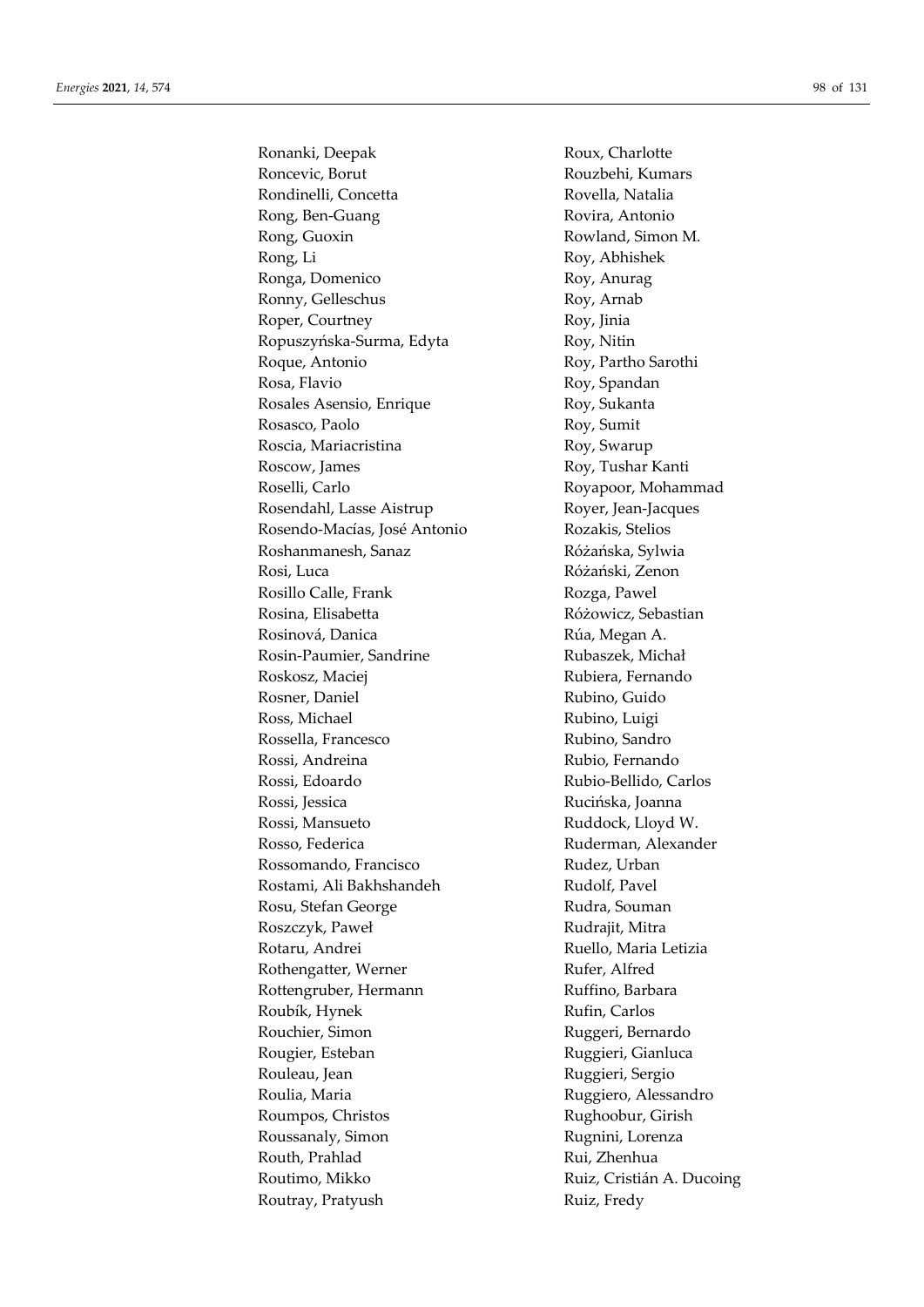Ruiz, Harold Steven Rytöluoto, Ilkka Ruiz, Héctor A. Ryu, Jaiyoung Ruiz, Jesús Fernández **Ryu**, Jong-hyun Ruiz-García, Alejandro Ryu, Ki-Wahn Ruiz-Gómez, Miguel J. Ryu, Kyunghyun Ruiz-Rodriguez, Francisco Javier Ryu, Sangjin Runacres, Mark C. Kunacres, Mark C. Rundo, Massimo Ryzhkov, Sergei Ruocco, Concetta Ryzhov, Alexander Ruokamo, Enni Rząsa, Janina Ruoppolo, Giovanna Rzucidlo, Pawel Ruparathna, Rajeev Sa'Ed, Jaser Rus, Tania Saadaoui, Jamel Rusca, Aura **National Sanguarda Saadaoui**, Safa Rus-Casas, Catalina Saadat, Mahdi Rusconi, Rosella Saadatnia, Zia Rusowicz, Artur Saakes, Michel Russo, Angela Saari, Jussi Russo, Antonio Saavedra, Jorge Russo, Marianna Sabater, Bartolome Russo, Mario  $S$ abban, Albert Rusu, Calin Sabhahit, Jayalakshmi N. Rusu, Cristina **Sabzehgar**, Reza Rusu, Eugen Saccani, Cesare Rusu, Liliana Sacchi, Barbara Rutkowska, Jaroslawa Sacile, Roberto Ruttert, Mirco Sadati, S. M. Sajed Ruuskanen, Vesa Sadeq, Dhifaf Ruz Ruiz, Mario Luis Sadiki, Amsini Ruz, Francisco Sadik-Zada, Elkhan Richard Ružarovský, Roman Sadorsky, Perry Ryabov, Artem Sadraei, Razieh Ryan, Lisa Sadykov, Vladislav Rybach, Ladislaus Šadzevičius, Raimondas Rybak, Aurelia **Saeed**, Muhammad Rybak, Jarosław Saeed, Nagham Rybak-Niedziolka, Kinga Saeedipour, Mahdi Rybár, Radim Sægrov, Sveinung Rybarczyk, Dominik Saeid Rahimian Koloor, Seyed Rybarczyk, Piotr Saeidi, Roghayeh Rydosz, Artur Saeli, Manfredi Rymanov, Alexander Sáez Bastante, Javier Rymarczyk, Tomasz Sáez Blázquez, Cristina Rymarski, Zbigniew Saez, Marc Ryms, Michal Safaei, Mohammad Reza Ryndin, Eugeny A. Safari, Farid Ryndzionek, Roland Safari, Mehdi Rynkowski, Piotr Safari, Momo Ryńska, Elżbieta Safari, Nima Rysak, Andrzej Šafarič, Luka

Ruusunen, Mika Sadi, Mohammad Ashraf Hossain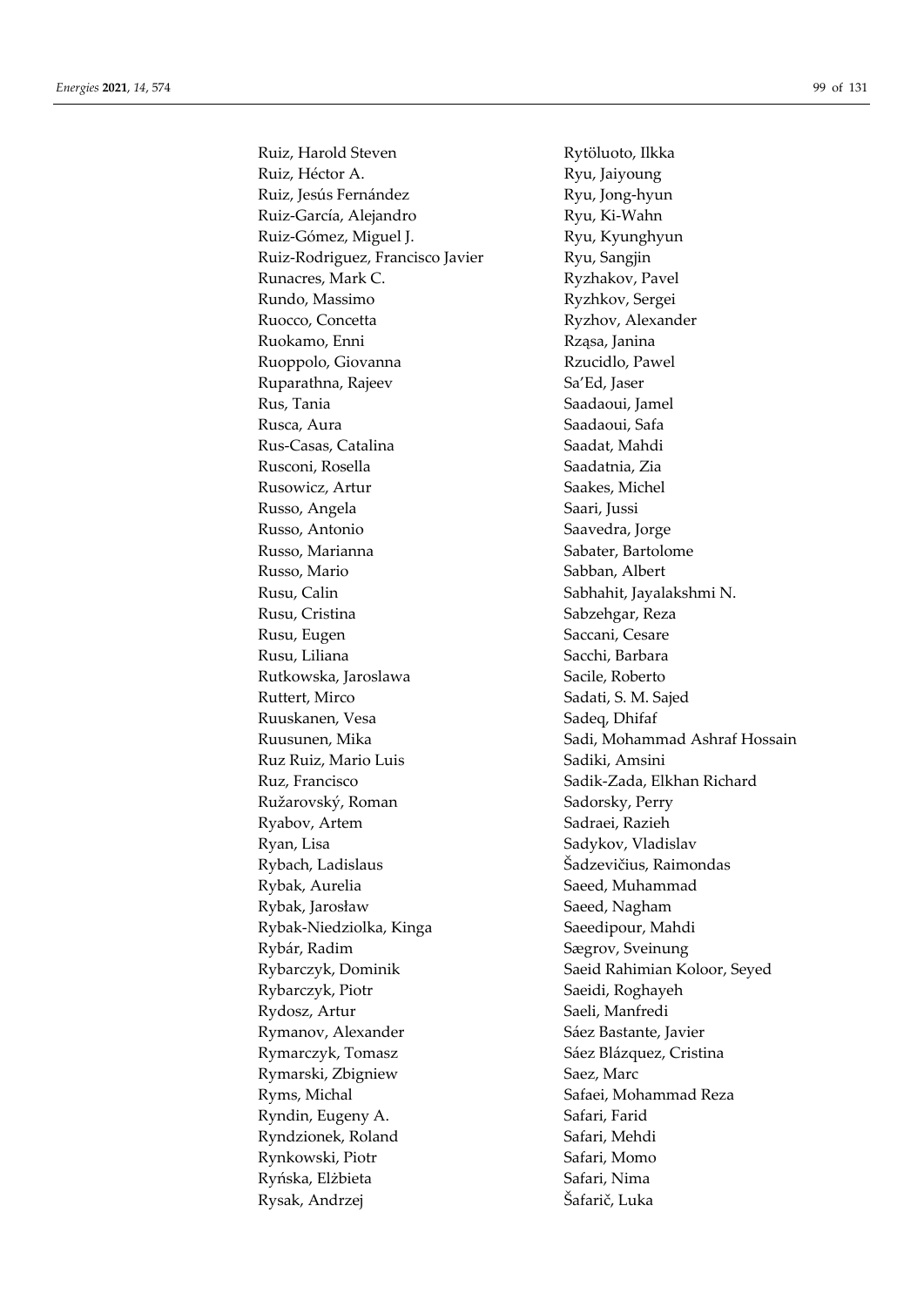Safaritirtashi, Mohammadreza Salehi, Mohammadsadegh Safdari Shadloo, Mostafa Salehi, Saeed Saffari Pour, Mohsen Salerno, Nunzio Saffari, Mohammad Salewski, Mirko Safonov, Alexander Aleksandrovich Salgado, R. Saghi, Hassan Šalić, Anita Saghir, Muhammad Salim, Muath Bani Saghir, Ziad Salina Borello, Eloisa Sagl, Günther Salkuti, Surender Reddy Saha, Bidyut Baran Salm, Cora Saha, Jhantu Kumar Salmas, Constantinos E. Saha, Suvash Salmerón Lissén, José Manuel Sahami, Amirreza Salom, Jaume Sahin, Atakan Salomon, Camila P. Sahin, Furkan Emre Salomone, Roberta Sahoo, Deepak Saloux, Etienne Sahoo, Kamalakanta Salvadori, Giacomo Sahoo, Subrat Salvadori, Simone Sahoo, Sumanta Salvalai, Graziano Sahroni, Taufik Roni **Salvati**, Luca Saint-Drenan, Yves-Marie Salvini, Coriolano Sainz-Gonzalez, Ruben Salvo Rossi, Pierluigi Saito, Kozo Saly, Vladimir Sáiz Agustín, Purificación Salzano, Ernesto Saiz, Fernan Samaddar, Subhajyoti Saiz-Álvarez, José Manuel Samadi, Sascha Sajid, Muhammad Samaniuk, Joseph R. Sajid, Zaman Samaranayake, Premaratne Sajjadian, Masoud Sameti, Mohammad Sajn, Robert Sampaio, Carlos Hoffmann Sakagami, Kimihiro Sampoli, Maria Lucia Sakai, Takeyasu Samsun, Remzi Can Sakar, Mohan Samuel, Edmund Sakata, Yoshitaka Sanabria, Janeth Saket, Mohammad Sanada, Kazushi Sakhabutdinov, Airat Zh. Sanaei, Pejman Sakthivel, Kogularasu Sanchez De La Flor, Francisco José Sala, Simone Sánchez García-Vacas, Daniel Salagean, Tudor Sanchez- Gonzalez, Alberto Salahdine, Fatima Sanchez Iranzo, Javier Salama, Amgad Sanchez Lasheras, Fernando Salamone, Francesco Sánchez Súrchez Sutil, Francisco José Salas Ruiz, Adela Sanchez, Alejandro Salauddin, Md<br>
Sánchez, Antoni Salazar, Mauro **Salazar, Mauro Estado en Sánchez**, Antonio Bernardo Salceanu, Alexandru Sánchez, Antonio L. Salceda-Delgado, Guillermo Sánchez, Bordel Saleem, Arslan Sanchez, Daniel Saleem, Muhammad Sánchez, René-Vinicio Salehfar, Hossein Sanchez-Cambronero, Santos

Sager, Jalel Salgansky, Eugene Aleksandrovichn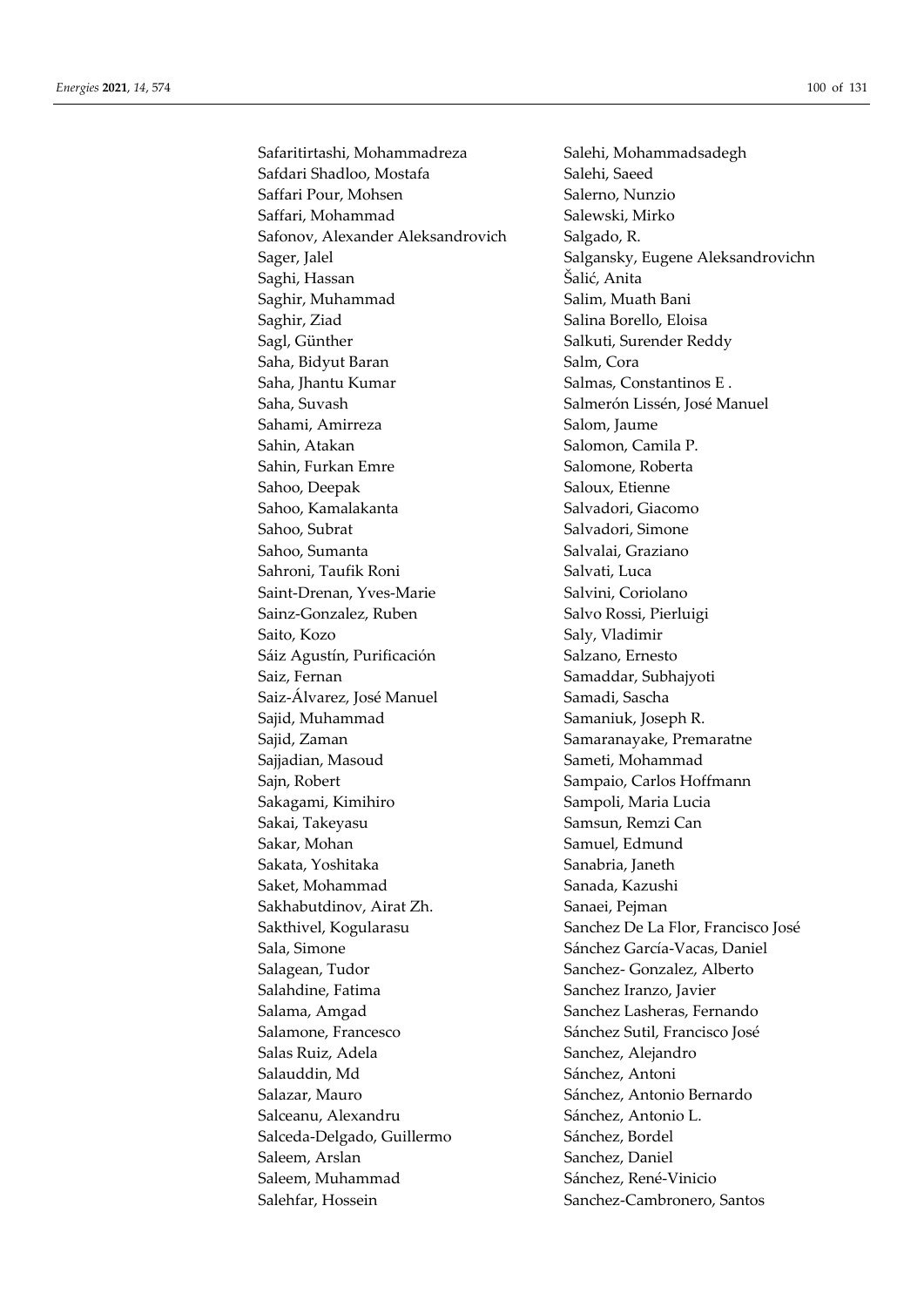Sanchez-Carmona, Alejandro Santos, Ricardo Sánchez-Fernández, José Ángel Santos, Ronaldo G. Sánchez-Fernández, María Dolores Santos, Vitor Sánchez-Moral, Simón Santos-Reyes, Jaime Sánchez-Rivas García, Javier Santucci, Valentino Sanchez-Ruiz, Alain Sañudo, Roberto Sánchez-Velasco, Francisco Javier Sanvito, Francesco Davide Sandborn, Peter Sanyal, Udishnu Sanderse, Benjamin Sanz, Teresa Sandholz, Simone Sanz-Gorrachategui, Iván Sandhu, Hardev S. Sanz-Hernández, Alexia Sandou, Guillaume Sapena-Baño, Angel Sandoval Goes, Luiz Carlos Sapin, Paul Sandoval, Alicia Bayón Sapińska-Śliwa, Aneta Sandoval-Herazo, Luis Carlos Saprykina, Yana Sandrolini, Leonardo Sarafidis, Yannis Sanduleac, Mihai Sarafraz, Mohammad Mohsen Sanei, Seyed Hamid Reza Sarajcev, Petar Sang, Yuanrui Sarakis, Lambros Sani, Luca Saralegui, Unai Sanjari, Mohammad Saratale, Ganesh Dattatraya Sanjeet, Mehariya Sarauer, Jessica Sanjou, Michio Saravanakumar, Kandasamy Sanjurjo-Sánchez, Jorge Sardi, Alberto Sankaran, Ganapathy Subramanian Sardianou, Eleni Sankarasubramanian, Shrihari Sari, Dany Perwita Sanmiquel, Lluís Sarjas, Andrej Sannino, Raniero **Sannino**, Raniero **Sannino**, Raniero **Sannino**, Raniero **Sannino**, Raniero **Sannino**, Raniero **Sannino**, Raniero **Sannino**, Raniero **Sannino**, Raniero **Sannino**, Raniero **Sannino**, Raniero **Sannino**, Rani Sansom, Chris Sarkar, Biswajit Sansoni, Paola Sarkar, Nurul I. Santamaria, Laura Sarker, Debalaya Santangelo, Paolo E. Sarker, Shiplu Šantek, Mirela Ivančić Sarker, Subrata Santhanam, KSV Sarlis, Nicholas Santi, Giovanni Sarnè, Giuseppe Maria Luigi Santiago Carretero, Oscar Sarniak, Mariusz Santiago Chiquero, Isabel Sarout, Joel Santiago, Molina Sarris, Ernestos Santillán, David Sarris, Ioannis E. Santiso, Cristian Ferreiro Sartori, Luca Santoni, Andrea Sarwar, Suleman Santoro, Ilaria **Santoro, Ilaria Sasajima**, Yasushi Santoro, Sergio Sasaki, Daisuke Santos Pérez, Carlos **Santos Pérez, Carlos** Sasaki, Tohru Santos, Carla Saseendran, Vishnu Santos, Cleis Sasi, Nayar Santos, José **Santos, José Sasiadek**, Jurek Santos, José Ignacio Sasiadek, Michal Santos, Maria Jesus Sasmito, Agus Pulung Santos, Paulo **Santos, Paulo Sassanelli**, Claudio Santos, Rafael M. Sassi, Mohamed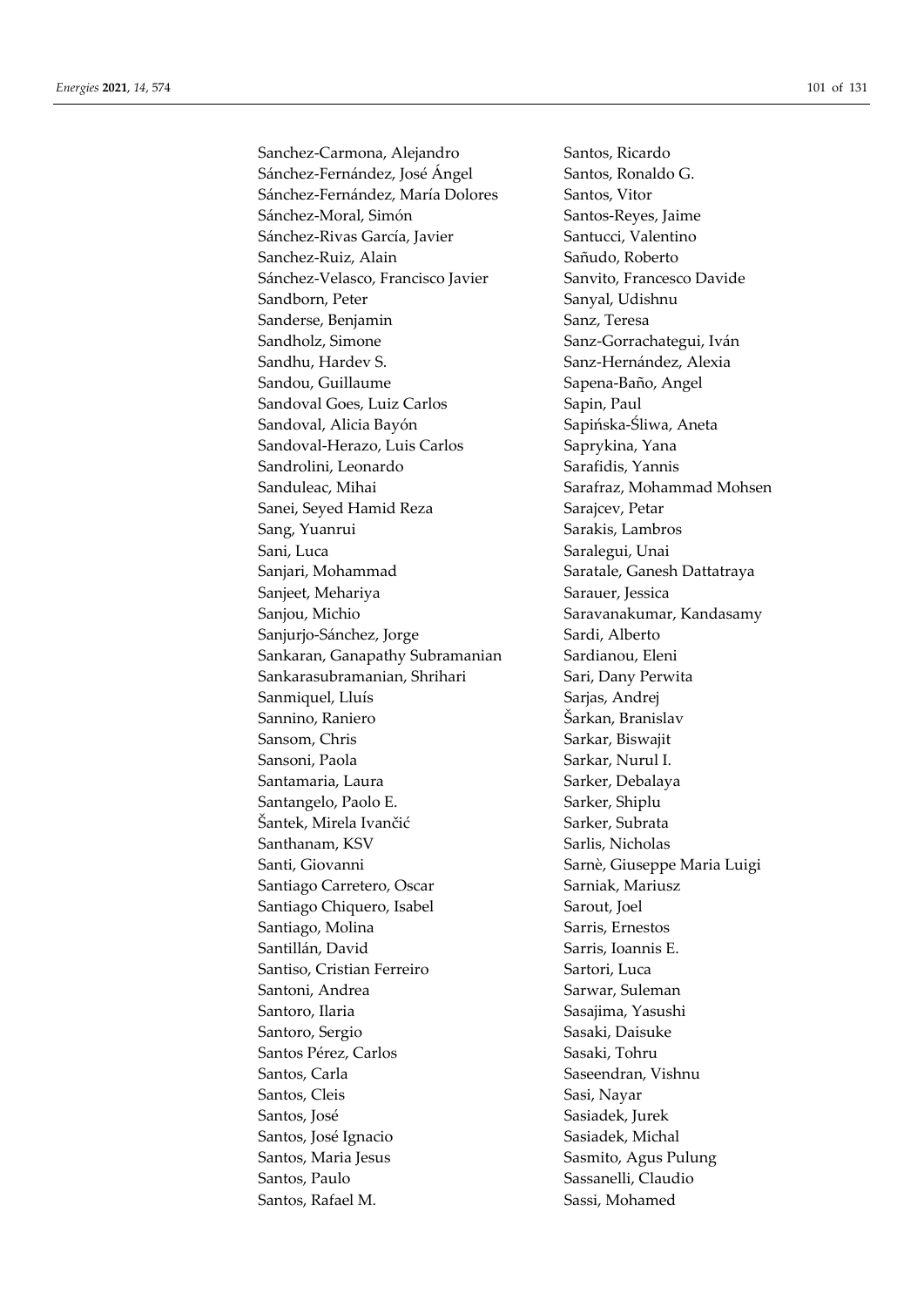Sasso, Maurizio Schanen, Jean-Luc Sassu, Mauro Schatz, Markus Sata, Noriko Schaumann, Peter Satchwell, Andrew Scheepers, Fabian Sathya, Vanlin Scheffe, Jonathan Sathyan, Shelas Scheidl, Rudolf Sato, Hiroyuki Schell, Kristen Satoshi, Irei Scheller, Fabian Satpathi, Kuntal Schelly, Chelsea Satpute, Nitin Schenk, Johannes Sattarpanah Karganroudi, Sasan Schenkendorf, Rene Sattary, Sattar Schepelmann, Philipp Sattinger, Walter Schettino, Giuseppe Sauer, Nathalie Schiavone, Giuseppe Sauhats, Antans Schicker, Irene Saunders, Harry D. Schimmel, Saskia Saunoris, James Schimmelmann, Arndt Sava, Alexandre Schimpe, Michael Sava, Gabriela Sava, Gabriela Schirmer, Pascal Savabeghi, Mehdi Schirone, Luigi Savaghebi, Mehdi Schito, Eva Savaglio, Claudio Schladitz, Katja Savard, Christophe Schlegel, Steffen Savino, Giovanni Schlosser, Viktor Savino, Stefano Schmeck, Hartmut Savkin, Andrey V. Schmid, Jan Fabian Savkovic, Borislav Schmitt, Douglas Savoldi, Laura Schmitz, Gerhard Savuto, Elisa Savuto, Elisa Schmitz, Katharina Savvidou, Maria Schneider, Jens Saxen, Henrik Schneider, Marius Saxena, Saurabh Schnotale, Jacek Sayed, Ehab Schobert, Harold H. Sayed, Mohamed Schoenefeld, Jonas Sayegh, Marderos Schoenwald, David Sbrizzai, Roberto Scholle, Markus Scajev, Patrik Schönfeldt, Patrik Scala, Barbara Schönheit, David Scalera, Lorenzo Schottroff, Felix Scamarcio, Alessandro Schrader, Wolfgang Scamardella, Antonio Schrefler, Bernhard Scandurra, Giuseppe Schreiber, Andrea Scarcelli, Riccardo Schriemer, Henry Scarfone, Antonio Schröder, Elisabeth Schabowicz, Krzysztof Schrötter, Martin Schade, Gunnar W. Schubert, Sebastian Schadt, Martin Schuett, Reiner Schaefer, Jennifer Schuldt, Steven Schaeffer, Emmanuel Schülein, Erich Schäfer, Helmut Schullerus, Gernot Schaffarczyk, Peter Schultz, Heyko Juergen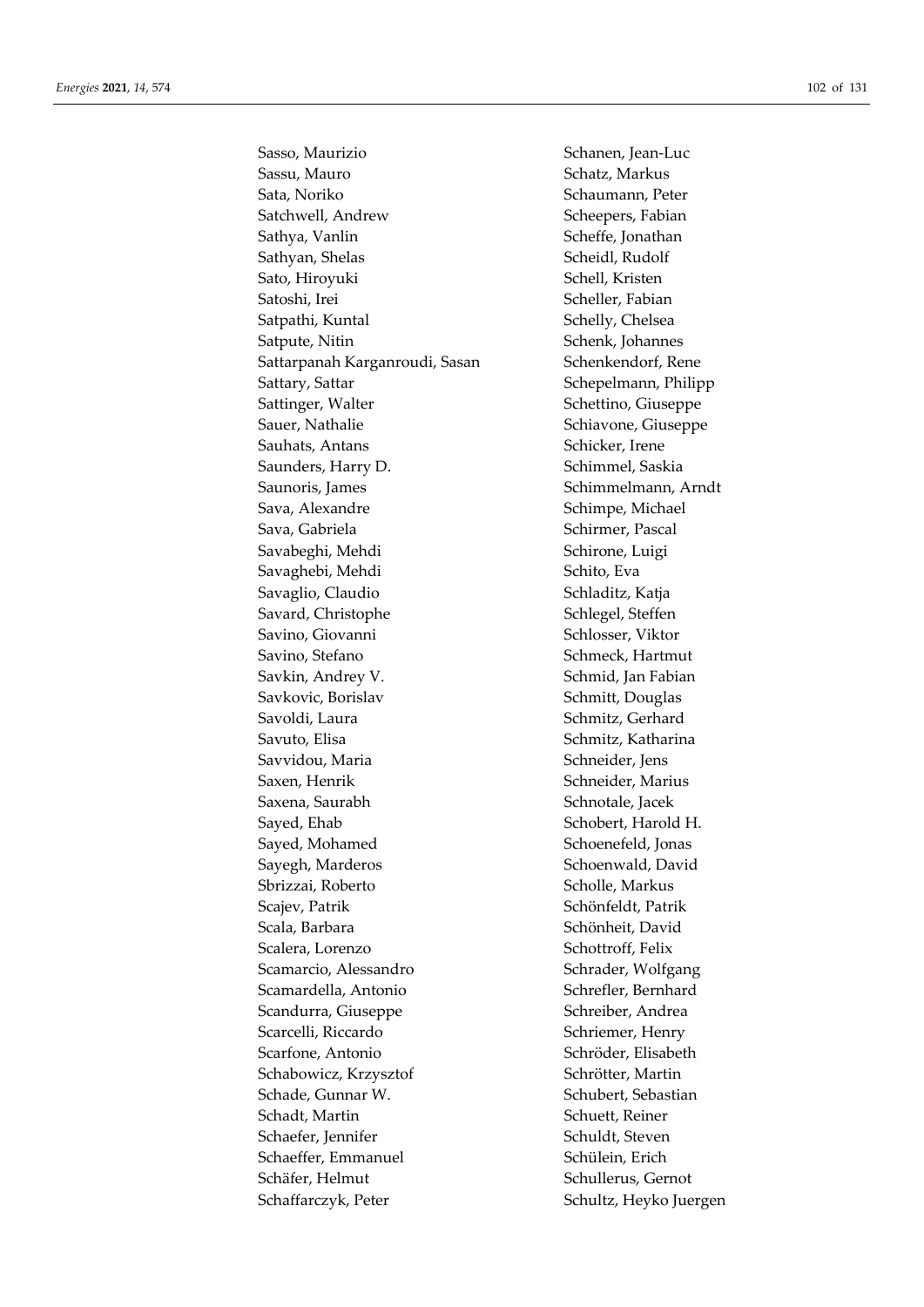Schultz, Richard A. Segura, Francisca Schulz, Detlef Seh, Zhi Wei Schulz, Nicola Seib, Matthew D. Schulz, Wolfgang H. Seifan, Mostafa Schumacher, Walter Sejkorová, Marie Schumayer, Daniel Sęk, Jerzy Schunert, Sebastian Sekioka, Shozo Schuß, Matthias Sekizaki, Shinya Schutz, Jérémie Self, Ethan Schwanitz, Valeria Jana Sellami, Nazmi Schwarz, Philip Sellers, Ewan Schwede, Dirk Selopal, Gurpreet Singh Schweiger, Hans-Georg Selosse, Sandrine Schweighofer, Bernhard Selvaraj, Daisy Schweiss, Ruediger Selyanchyn, Roman Schweizer, Thomas Seme, Sebastijan Schwenzel, Julian Semin, Mikhail Schwiegelshohn, Fynn Semlitsch, Bernhard Sciarretta, Antonio Semmar, Nadjib Sciubba, Enrico Sempere, David Marroquí Sciuto, Grazia Lo Sen, Anando Scobie, James A. Sen, Sujat Scoccia, Rossano Sen, Sushobhan Scordia, Danilo Senčić, Tomislav Scorpio, Michelangelo Sendin, Alberto Scorrano, Mariangela Sendžikienė, Eglė Scotognella, Francesco Sene, Ndolane Scott, Alison Senjyu, Tomonobu Scott, Daniel M. Senneca, Osvalda Scott, Lloyd Seo, Chulhun Scott, Paul Seo, Dong-Wook Scott, Samuel W. Seo, Hun-Chul Scott, Stuart Seo, Hyowon Scotti, Ivano Seo, Jae-Hyeong Scribano, Vittorio Seo, Kyung-Min Scungio, Mauro Seo, Myung Won Scuro, Carmelo Seo, Toru Scutaru, Maria Luminita Seo, Youngguk Sdanghi, Giuseppe Seo, Yutaek Sean, Wu-Yang Seok, Junhee Seay, Jeffrey R. Seok, Ogyun Sebastian Giraldo, Juan Seong, Nam-Chul Sebastian, Verhelst Sepasgozar, Samad M. E. Sechilariu, Manuela Sepasi, Saeed Sedlacek, Petr Sepúlveda, Francisco José Seduikyte, Lina Sequeira, Claudia Seelam, Prem Kumar Serageldin, Ahmed A. Seeling, Patrick Serajiantehrani, Ramtin Segundo-Ramírez, Juan Seredyński, Mirosław

Sedlar, Milan Sepulveda-Escobedo, Exequiel Seemala, Bhogeswararao Serbanoiu, Adrian Alexandru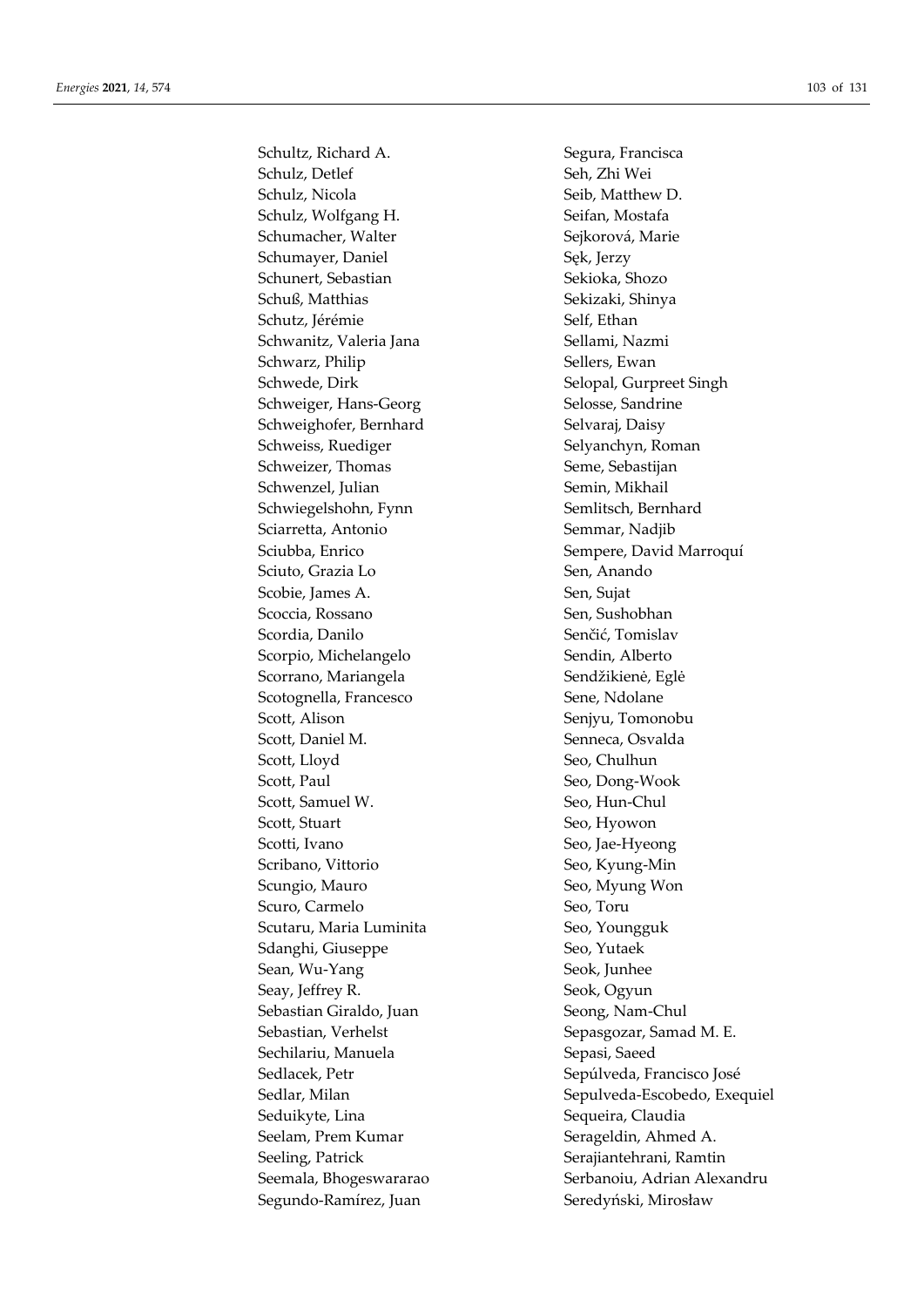Serfa Juan, Ronnie Shafiee, Mahmood Sergei, Shtykov Shafiee, Shahin Sergiienko, Nataliia Shafiei, Ali Seritan, George Shafiq, Muhammad Sermet, Yusuf Shafique, Muhammad Sermpinis, Georgios Shafiullah, GM Sermyagina, Tutkijatohtori Ekaterina Shafiullah, Md Serpi, Alessandro Shagar, Viknash Serrà, Albert Shah, Krishna Serra, João Shah, Syyed Adnan Raheel Serra, Maria  $\qquad \qquad$  Shah, Zahir Serrano Lanzarote, Begoña Shahandeh, Hossein Serrano, Angel Shahbazi, Mahmoud Serrano, Antonio Shaheen, Susan Serrano, Jose Shahi, Mina Serrano, Luis Shahnia, Farhad Serrano-fontova, Alexandre Shahpar, Shahrokh Serrano-Luján, Lucía Shahparasti, Mahdi Seruga, Przemysław Shahri, Abbas Abbaszadeh Servadio, Pieranna Shahrokhi, Ava Sescu, Adrian Shahzad, Muhammad Wakil Sesetty, Varahanaresh Shakeel, Faiyaz Sessa, Sebastian Dambone Shakerighadi, Bahram Šestanović, Tea Shakor, Pshtiwan Sestras, Adriana F. Shaldybin, Michail Sestraș, Paul Shamberger, Patrick Setlak, Lucjan Shamim, Jubair A. Setoodeh Jahromy, Saman Shams Ghahfarokhi, Payam Sett, Soumyadip Shamshiri, Redmond R. Sevil, Hakki Erhan Shamsuzzoha, Ahm Sevilla, Marta Shan, Kui Sevostianov, Igor Shan, Xin Seyed Ehsan, Hosseini Shang, Chaoqun Seyedaghazadeh, Banafsheh Shang, Jun Seyedzadeh, Saleh Shang, Junlong Seyfang, Bernhard Shang, Yilun Seyr, Helene Seyr, Helene Shanmugam, Bharanidharan Sferra, Adriana  $\qquad \qquad$ Shanmugam, Vinodh Sfetsos, Athanasios Shanyi, Shen Sgouros, Aristotelis Shao, Chenhui Sgreccia, Emanuela Shao, Jiankun Sgroi, Mauro Francesco Shao, Ling Sha'aban, Yusuf Shao, Songdong Shaaban, Mostafa Shao, Yunli Shabani, Babak Shapiro, Jonathan Shabaninejad, Mehdi Sharifi, Amin Shabestari, Parisa M. Sharifi, Ayyoob Shabgard, Hamidreza Sharifi, Nourouddin Shabunko, Veronika Sharma, Amit Shadike, Zulipiya Sharma, Anurag Shadloo, Mostafa Safdari Sharma, Arvind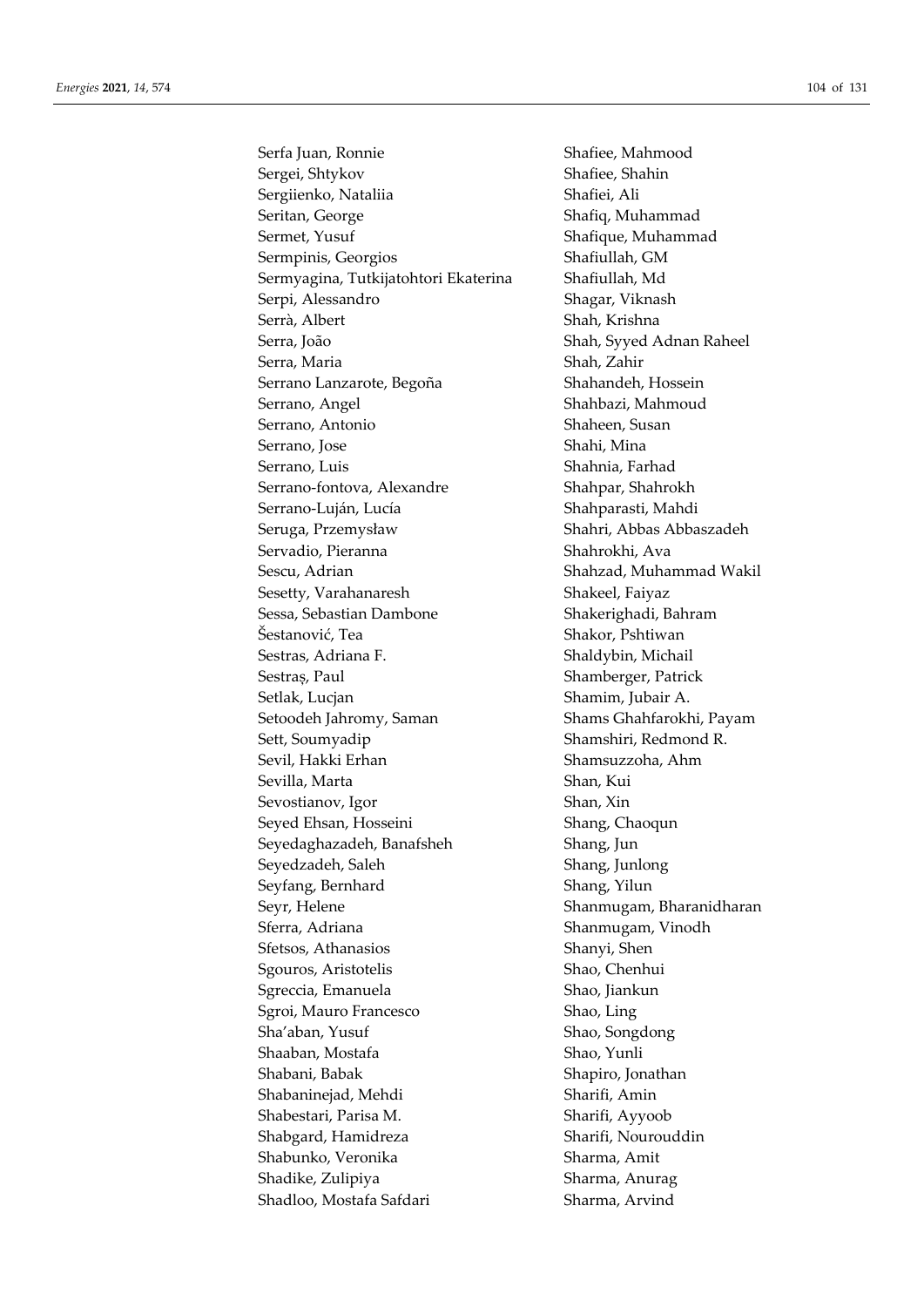Sharma, Harmandeep Shin, Myunghun Sharma, Jyotsna Shin, Seung Gu Sharma, Pushpesh Shin, Sunmi Sharma, Ram P. Shin, Tea Ho Sharma, Shiv K. Shin, Yoon Hyuk Sharple, Steve Shine, Philip Shateyi, Stanford Shintake, Tsumoru Shatnawi, Hashem Shipman, Rob Shayesteh Moghaddam, Narges Shirazi, Elham Shea, John Shirazi, Saeid Aghahossein Sheikhnejad, Yahya Shishehbor, Mehdi Shekaramiz, Mohammad Shittu, Ekundayo Shekhar, Aditya Shkatulov, Aleksandr Shen, Bo Shmeleva, Nadezhda Shen, Haoting Shobande, Olatunji Abdul Shen, Jingchun Shoeb, Asaduzzaman Shen, Sheng Shojaei Barjuei, Erfan Shenashen, Mohamed A. Shojaeighadikolaei, Amin Sherizadeh, Taghi Shorstkii, Ivan Shevgunov, Timofey Short, Michael Shew, Aaron Shousha, Mahmoud Shewa, Wudneh Shrestha, Lok Shewarega, Fekadu Shrestha, Som S. Shi, Donglu Shrivastava, Kaustubh Shi, Jian Shi, Shtepliuk, Ivan Shi, Jing Shtessel, Yuri B. Shi, Qingxin Shu, Hung-Yee Shi, Xilin Shuaib, Khaled Shi, Zengqian Shukuya, Masanori Shiau, Steven J. H. Shun, Yao Shie, Je-Lueng Shie, Shvetsova, Olga A. Shieh, Hsin-Jang Shieh, Hispania Shwageraus, Eugene Shieh, Jia-Min Shyrokau, Bary Shiga, Seiichi Shiga, Seiichi Siadatan, Alireza Shigeishi, Mitsuhiro Siakwah, Pius Shih, Arthur Siano, Pierluigi Shih, Ming-Cheng Shih, Marek Shimada, Koji Sibilla, Maurizio Shimada, Susumu Sibilski, Krzysztof Shimizu, Makoto Sica, Francesco Shimizu, Youichi Siddiqui, Osamah Shimoi, Norihiro Siddiqui, Sauleh Shimojo, Masayuki Sidea, Dorian Shin, Donghwa Sidiras , Dimitrios Shin, Donghyuk Sidorov, Denis N. Shin, Hyundon Sidrach, Mariano Shin, Jeong-Heon Siebenhofer, Matthäus Shin, Ki-Yeol Sieber, Ingo

Sheha, Moataz Shirvani Dastgerdi, Ahmadreza Shehu, Rafael Shirvani Moghaddam, Kamyar Sher, Farooq Shokouhimehr, Mohammadreza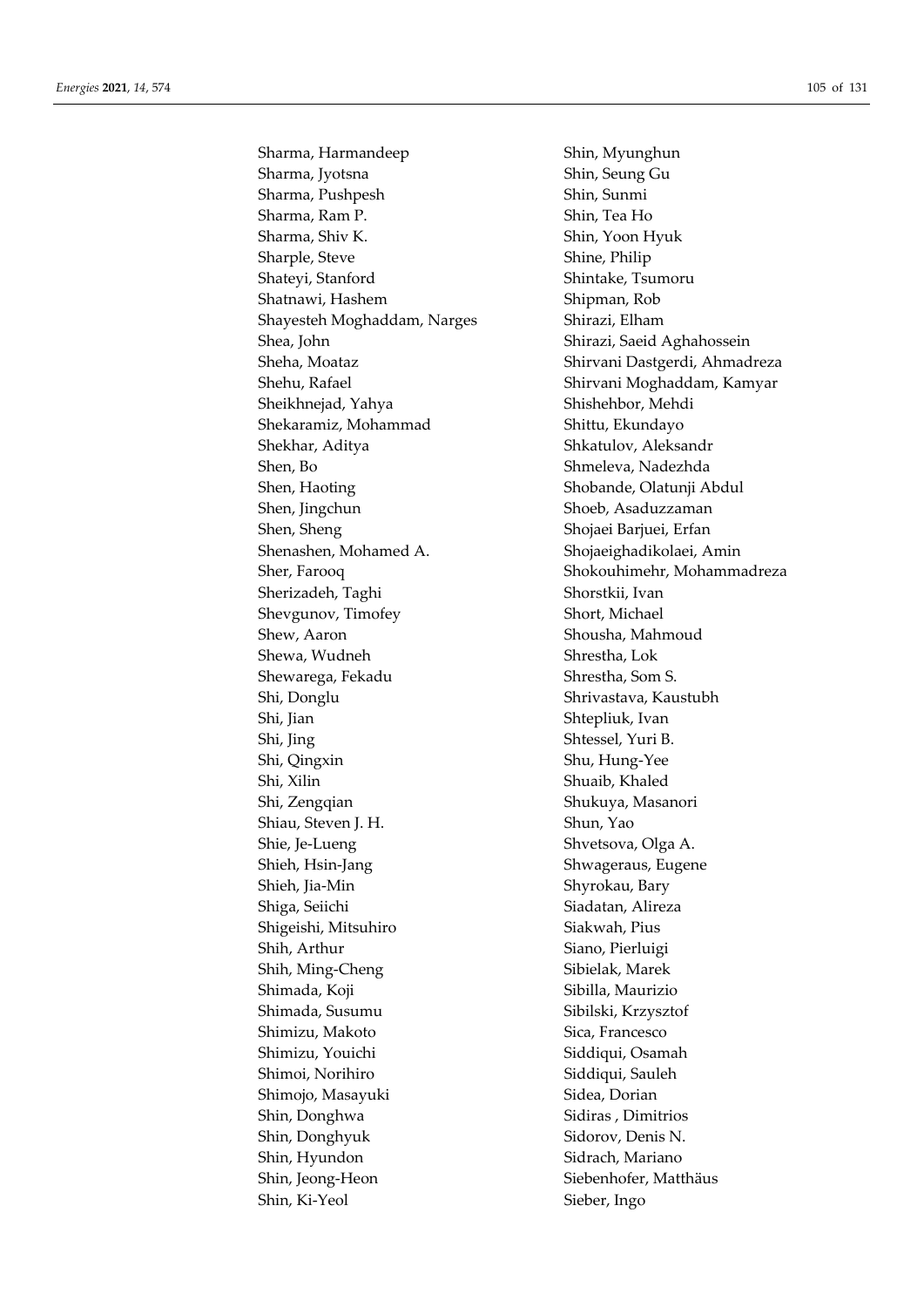Siedlecka, Urszula Simó, Attila Siedlecki, Rafal Simões, Nádia Siegel, Stefan Simões, Teresa Siemiątkowski, Piotr Simon, Balint Sieni, Elisabetta Simon, Christopher A. Sienkiewicz, Łukasz Simon, Franz-Georg Siergiejczyk, Mirosław Simon, John Sierla, Seppo Simon, Sebastien Sierpiński, Grzegorz Simonelli, Laura Sierra Fernández, José María **Simonescu**, Claudia Maria Siew, Renard Yung Jhien Simonič, Marjana Signoretto, Michela Simo-Tagne, Merlin Siirde, Andres Simpson, Greg D. Sikora, Jan Simunovic, Goran Sikora, Paweł **Sinabell**, Franz Sikorski, Tomasz Sinclair, Anthony N. Sikorski, Wojciech Singer, Sigmond Šikšnelytė, Indrė Singh, Abhishek Silaghi, Helga Singh, David Silber, Siegfried Singh, Deepak Pratap Sileghem, Louis Singh, Gurwinder Silva Llanca, Luis Singh, Harpreet Silva, Adão Singh, Kamaljit Silva, Alejandro Singh, Kuldeep Silva, André R. R. Singh, Madhav Silva, Eliana Costa e Singh, Mehakpreet Silva, Fernando Singh, Nadia Silva, José **Silva, Singh, Raghuveer** Silva, Manuel Santos Singh, Utkarsh Silva, Susana Singh, Veena Silva-Perez, Manuel Singsaas, Eric Silvestre, Miguel Sinha Ray, Saikat Silvestre, Santiago Sinha Ray, Sumit Silvia, Lorenzo Freire Sinha, Amit K. Silwal, Bishal Sinha, Jasmine Silwal, Sushil Sinha, Nityanand Sim, Hyung Sub Sinicropi, Adalgisa Sim, Sang Jun Siodla, Krzysztof Šimáček, Pavel Sioshansi, Ramteen Simagina, Valentina Siozios, Kostas Simani, Silvio Siristatidis, Charalampos Šimek, Jiří Sirodoev, Igor Simenfalvi, Zoltan Siroky, Jaromir Simeonov, Ivan Siroux, Monica Simić, Srboljub Sirovy, Martin Simic, Vladimir Sismanis, Panagiotis Simikić, Mirko Sitko, Dorota Simion, Cezar Petre Siu, King Man Simionescu, Mihaela Siuta-Olcha, Alicja Simo, Anne Sivák, Peter

Simanaviciene, Zaneta Siqueira De Carvalho, Ricardo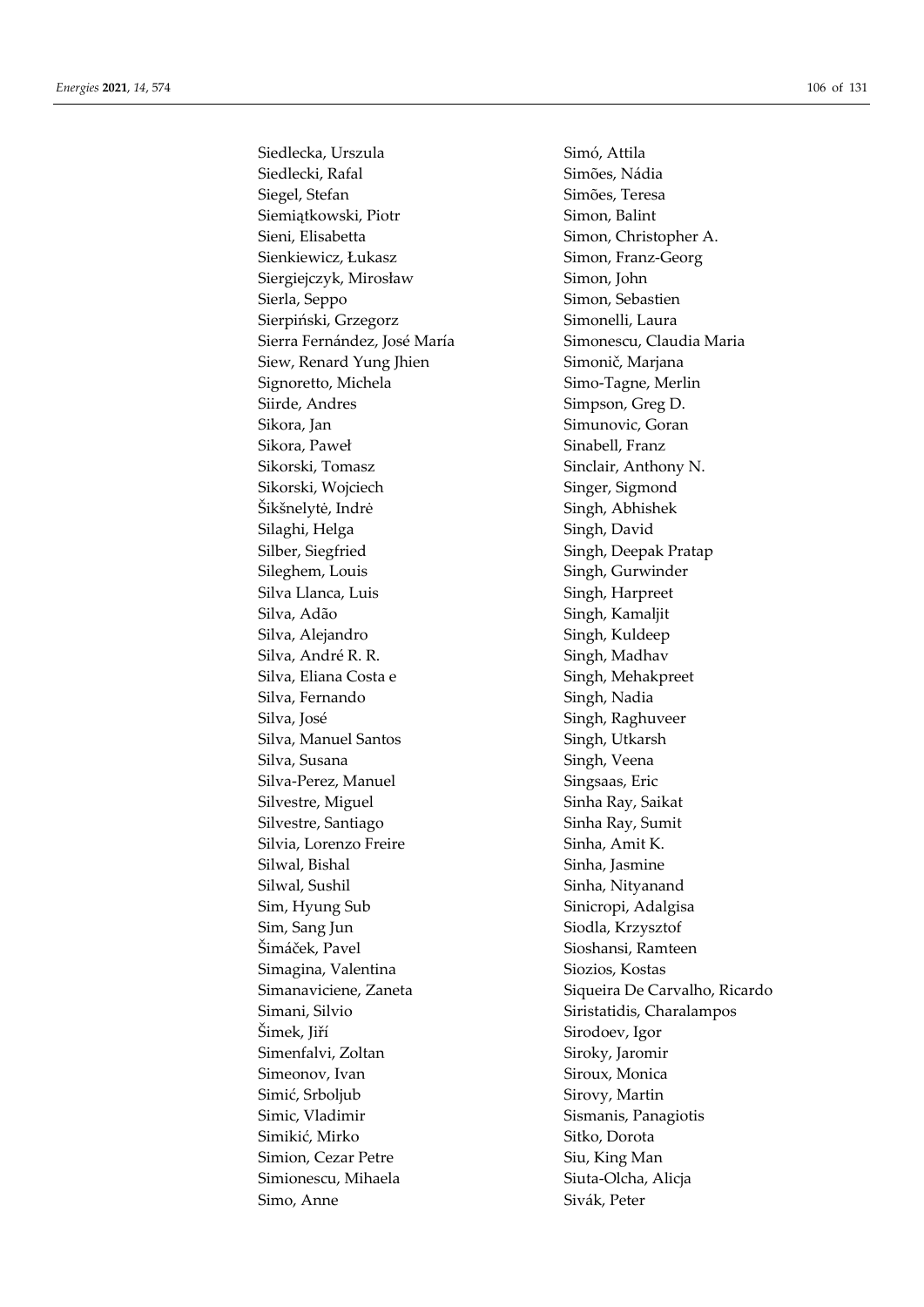Sivanandam, Sivasankaran Smierciew, Kamil Sivasubramanian, Jayahar Smieszek, Miroslaw Siwińska, Agata Smit, Gerard J. M. Sjöblom, Rolf Smith, Aidan Mark Skaf, Dorothy W. Smith, Alan Skandalos, Nikolaos Smith, Edward H. Skarka, Wojciech Smith, Eric Skeie, Nils-Olav Smith, Erik Robert Skiba, Marta Smith, Ian Skillen, Nathan Smith, Martin Skoczko, Iwona Smith, Paul F. Skoczkowski, Tadeusz Smith, Thomas J. Skoczylas, Norbert Smoczyński, Piotr Skok, Srđan Smokers, Richard Skok, Srdjan Smoleń, Andrzej Skordoulis, Michalis Smoliner, Juergen Skotniczny, Przemysław Smoliński, Adam Skoulikaris, Charalampos Smołka, Krystian Skoulou, Vasiliki Smółka, Krzysztof Skouras, Eugene D. Smoluk-Sikorska, Joanna Skrickij, Viktor Smuleac, Laura Skrucany, Tomas Smułek, Wojciech Skrzypacz, Janusz Smulko, Janusz Skrzypkowski, Krzysztof Smyk, Adam Škugor, Branimir Smyk, Emil Skunik-Nuckowska, Magdalena Snudden, Stephen Skvarciany, Viktorija So, Byoungjin Sładek, Sławomir So, Hongyun Sladic, Sasa Soares Dos Santos, Marco P. Slaets, Peter Soares, Carlos Guedes Slama, Mohammed El Amine Soares, João Slanina, Zdenek Soares, Nelson Slaoui, Fouad Hasnaoui Soares, Tiago Slaski, Grzegorz Soava, Georgeta Slate, Anthony Sobczak, Izabela Slavinskas, Stasys Sobczak, Krzysztof Ślefarski, Rafał Sobczynski, Dariusz Slegers, Nathan J. Sobianowska-Turek, Agnieszka Šlégr, Jan Sobieski, Wojciech Ślęzak, Radosław Sobola, Dinara Sliwa, Tomasz Sobota, Tomasz Sobota, Tomasz Śliwiński, Paweł **Karlottek Sobra**, Jan Slocum, Alexander H. Sobrido, Ana Jorge Slowakiewicz, Miroslaw Sobus, Jan Słupska, Monika Sockeel, Nicolas Ślusarczyk, Beata Soco, Eleonora Smardon, Richard Soedarmo, Auzan Smerek, Lukáš Šogenova, Alla Smeulders, David Soh, Chew Beng Šmídl, Václav  $\sim$  Soimoșan, Teodora Melania Smiech, Slawomir Sokama-Neuyam, Yen Adams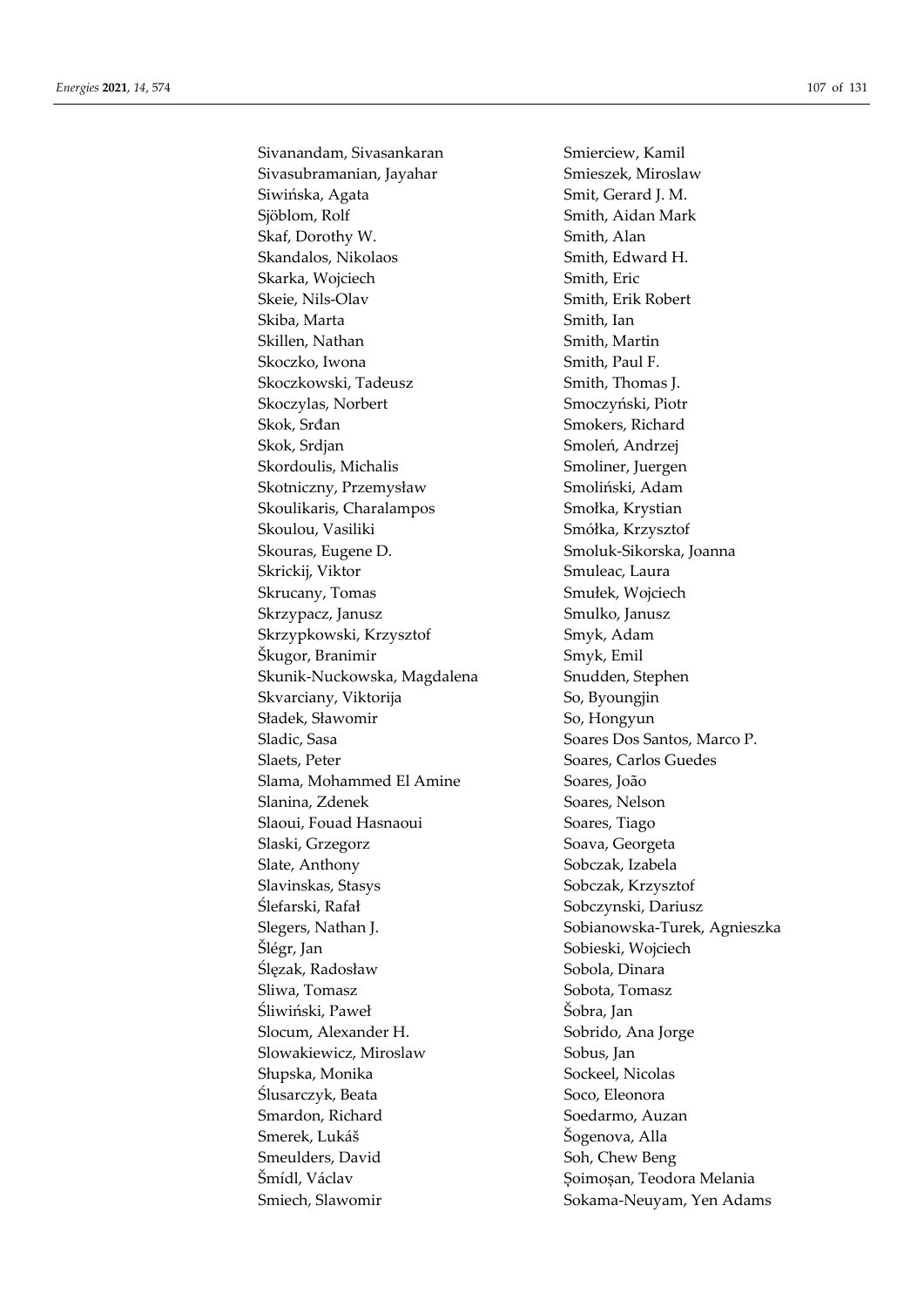Sokoloff, Dmitry Dmitrievich Song, Seungho Sokolov, Oleg Sokolov, Oleg Song, Seung-Yeong Sokolovsky, Vladimir Song, Simon Sola, Yolanda Song, Xiaoqing Solazzi, Luigi Song, Yang Soldatenko, Sergei A. Song, Yongze Soldati, Alessandro Song, Yooseob Soldatos, Gerasimos T. Song, Young Hoon Soldo, Jure Song, Young-Chae Soldo, Vladimir Song, Young-hak Soleimani, Majid Sonnino, Giorgio Soler, Jaime Sontakke, Atul D. Soliman, Abdel-Hamid Soo, Vi Kie Solina, Vittorio Sookhak, Mehdi Soliwoda, Michał Soomro, Abid Solomin, Evgeny V. Soomro, Mahfooz Solomon, Barry Soon, Jong Jeong Solouk, Ali Sorandaru, Ciprian Sołowiej, Piotr Sorce, Alessandro Soltani, Madjid Sørensen, Jens Soltanian, Reza Soriano, Jose A. Soltaninejad, Mohammadreza Sorohan, Stefan Solteiro Pires, Eduardo José Sorrentino, Giancarlo Sołtysik, Maciej Sorrentino, Marco Šoltysová, Zuzana Sorrentino, Nicola Solval, Kevin Mis Sosnina, Elena Somà, Aurelio Sosnowski, Marcin Soma, Gian Giuseppe Sotelo Monge, Marco Antonio Somma, Renato Soto, Paul Sommerfeldt, Nelson Sotome, Masato Somnath, Suhas Sottile, Joseph Somorin, Tosin Soudan, Bassel Šomplák, Radovan Souhan, Brian Son, Changmin Soukis, Konstantinos Son, Hungsun Souliotis, Manolis Son, Jae Sung Souppez, Jean-Baptiste R. G. Son, Joonwoo Sourbron, Maarten Son, Min Sousa Brito, Isabel Sofia Son, Min-Kyu Sousa, Ana Son, Moon Sousa, Joao Miguel Son, Sung-Yong Sousa, Joaquim Son, Su-Won Sousa, Nuno Son, Yeongkwon Sousa, Rita Sonar, Santosh Sousa, Rita L. Song, Eugene Sousa, Sara Song, Hanjung Sousa, Tiago J. C. Song, Hongqing Sousounis, Marios Charilaos Song, Jian Sowa, Jerzy Song, Juntae Sowale, Ayodeji Song, Meng Sowizdzal, Anna

Somasundaram, Sivanand Soto Rodriguez, Paul Eduardo David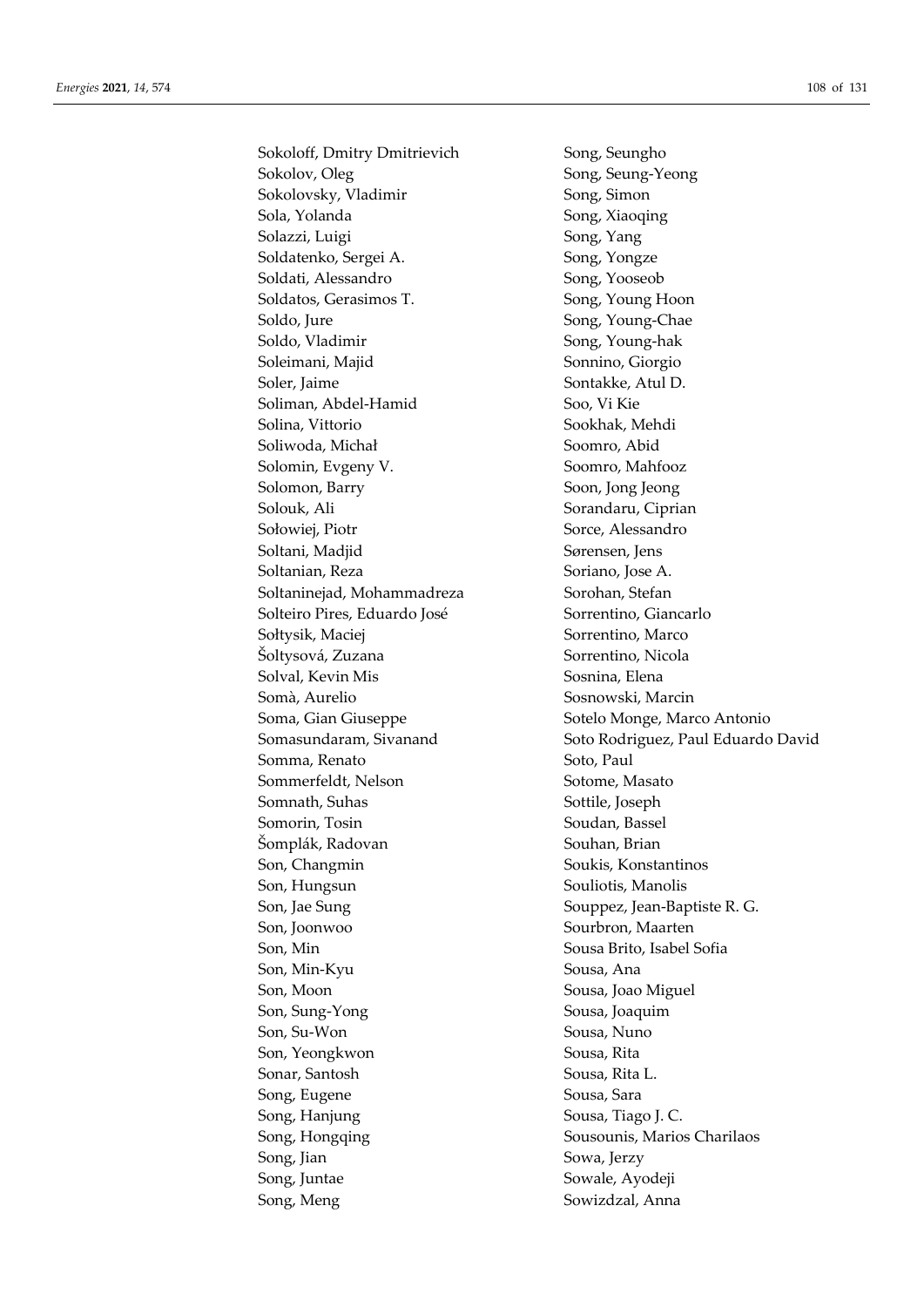Sowiżdżał, Krzysztof Stadie, Nicholas P. Sowlat, Mohammad H. Stadlober, Ernst Sozańska, Maria **Staffell**, Iain Spaanenburg, Lambert Stafford, Edwin Spada, Marco Stagg-Williams, Susan M. Spadavecchia, Maurizio Staicu, Lucian Spagnolo, Bernardo Stala-Szlugaj, Katarzyna Sparber, Wolfram Stamatakis, Michael Spasiano, Danilo Stamatelos, Anastassios M. Spatari, Sabrina Stamatelos, Tassos Spătaru, Niculae Stamatin, Ioan Spataru, Sergiu **Stamation**, Anastasia Spearing, A. J. S. (Sam) Stanciu, Camelia Specht, Eckehard Stanculescu, Marilena Speight, James G. Standar, Aldona Spencer, Adrian Stănescu, Nicolae–Doru Spengler, Anderson Wedderhoff Stanev, Rayko Speretta, Stefano Staniek, Marcin Šperka, Petr Staninska-Pięta, Justyna Sperlì, Giancarlo Stanko, Davor Spertino, Filippo Stanko, Stefan Spiazzi, Giorgio Stanković, Siniša Špiláček, Michal Stansby, Peter K. Spiliotis, Evangelos Starace, Giuseppe Spiridigliozzi, Luca Starikovskiy, Andrey Spiridon, Stefan-Ionut Starnoni, Michele Spitas, Vasilios Starosta, Roman Spiteri Staines, Cyril Staszczuk, Anna Spitler, Jeffrey Stathi, Panagiota Spitzer, Karl-Heinz Stathopoulos, Panagiotis Špoljarić, Željko Stauffer, Philip Sprajc, Polona Stavrakakis, George S. Spreng, Daniel Theodor Stec, Agnieszka Springer, Martin Stechel, Ellen Sproul, Alistair Steckiewicz, Adam Sreerama, Lakshmaiah Steel, Brent S. Srinivas, Keerthi Steeneveld, Gert-Jan Srinivasamurthy, Sharath Stefani, Giovanni L. Srinivasan, Bhuvanesh Stefania, Moioli Sriram, Lalitha Madhavi Konila Stefaniuk, Dawid Srivastava, Shubham Stefanizzi, Michele Srivastava, Vishal Stefanizzi, Pietro Sroka, Zbigniew J. Stefanov, Miroslav Srpak, Dunja Steffen, Thomas SSennoga, Twaha Stegenta-Dąbrowska, Sylwia Stabauer, Martin Stegnar, Gasper Stabile, Giovanni Stehel, Vojtech Stabile, Luca Steinbach, David Stachowiak, Dorota Steinbauer, Miloslav Stacul, Stefano Steinberg, Spencer Stadelmann-Steffen, Isabelle Steinberger-Wilckens, Robert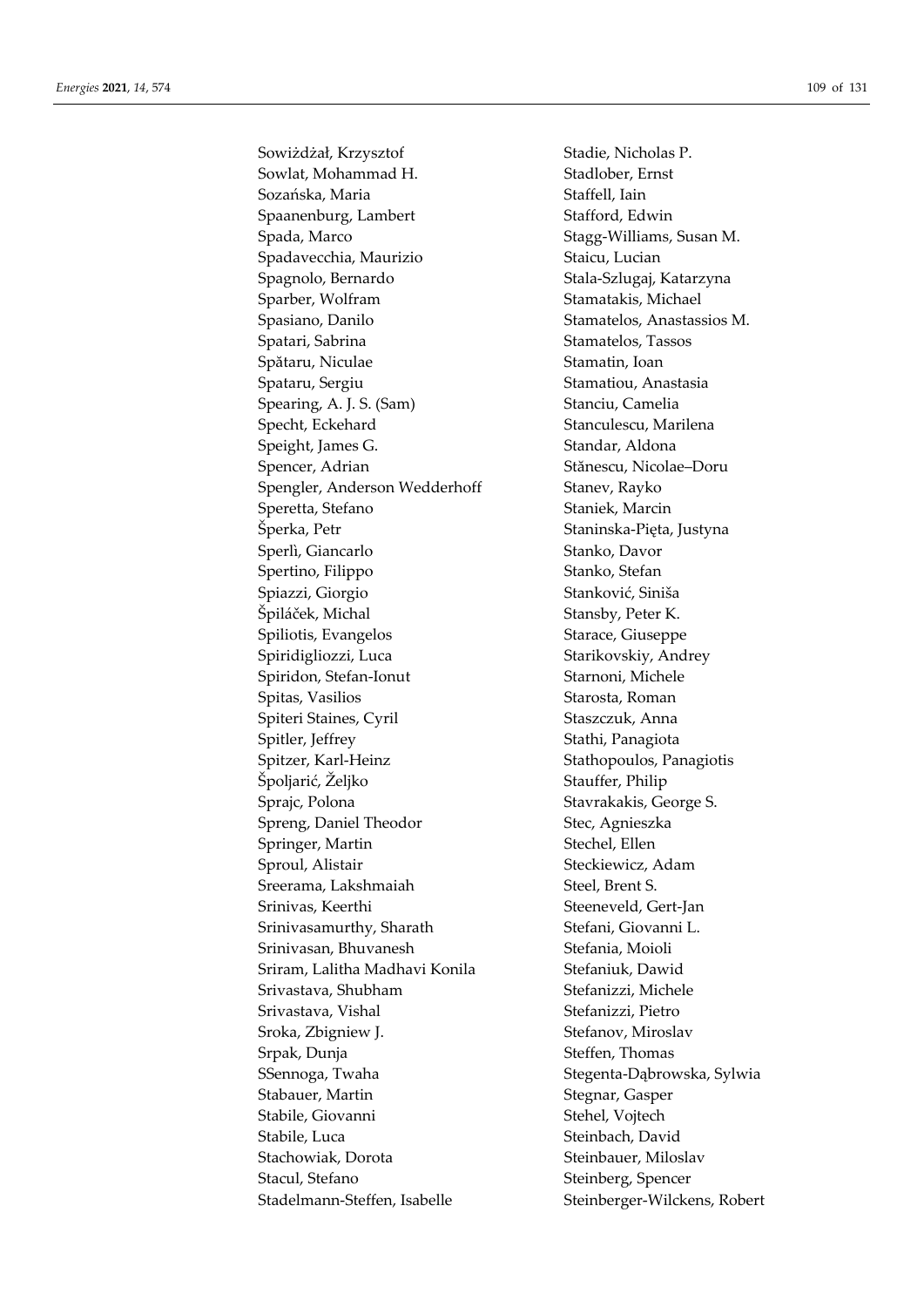Steller, Janusz Storti Gajani, Giancarlo Stelson, Kim Stouraiti, Christina Stelzer, Franz Stovpchenko, Ganna Štemberk, Petr Stoyanov, Ludmil Stenstrøm, Yngve Stoyka, Kateryna Stepenko, Serhii St-Pierre, Jean Stephan, Richard Strachan, Paul Stephen, Bruce Strąkowska, Anna Stephens, Thomas Strapoć, Dariusz Stepien, Jacek Stratakis, Antonios Stepien, Mariusz Straub, Jeremy Stergiopoulos, Fotis Stravoravdis, Spyros Stergiopoulos, Thomas Streblow, Rita Stesina, Fabrizio Streckiene, Giedre Stetter, Ralf Streimikiene, Dalia Steup, Christoph Strekowski, Rafal Steurer, Elmar Strelec, Stjepan Stevanovic, Ivica Strielkowski, Wadim Stevanović, Žana Stritih, Uroš Stevens, Gunnar Stritzke, Susan Stević, Željko Striugas, Nerijus Stewart, Brian G. Stroe, Daniel-Ioan Stewart, David M. Strohbach, Martin Stewart, Rodney Ström, Henrik Sthel, Marcelo Silva Struchtrup, Henning Stiebler, Manfred Struková, Zuzana Stjepanović, Marija Strzałkowski, Karol Stluka, Petr Strzałkowski, Paweł Stoch, Paweł Strzałkowski, Piotr Stock, Adam Strzelecki, Ryszard Stoeck, Tomasz Strzemiecka, Beata Stoica, Adrian-Mihail Stuart, Thomas Stoica, Virgil Stoica, Virgil Stuber, Matthew D. Stoican, Florin Stubos, Athanassios Stoicuță, Olimpiu Stuckey, David C. Stoilova, Svetla Studzinski, Jan Stojceska, Valentina Stull, Roland Stojčić, Nebojša **Stumberger**, Bojan Stojkov, Marinko Štumberger, Gorazd Stolarski, Mariusz Stumpf, Peter Stoll, Daniel Stuparu, Adrian Stone, Richard Sturm, Bodo Stopic, Srecko Sturm, Guido Stopka, Ondrej Stürmer, Bernhard Stoppato, Anna Stylianakis, Minas Storchak, Michael Su, Chung-Hwei Stork, Milan Su, Jung-Chieh

Steinhauer, Stephan Stornelli, Vincenzo Stipetic, Stjepan Strulak-Wójcikiewicz, Roma Štirmer, Nina Struminska-Parulska, Dagmara I. Stopková, Mária Styczynski, Zbigniew Antoni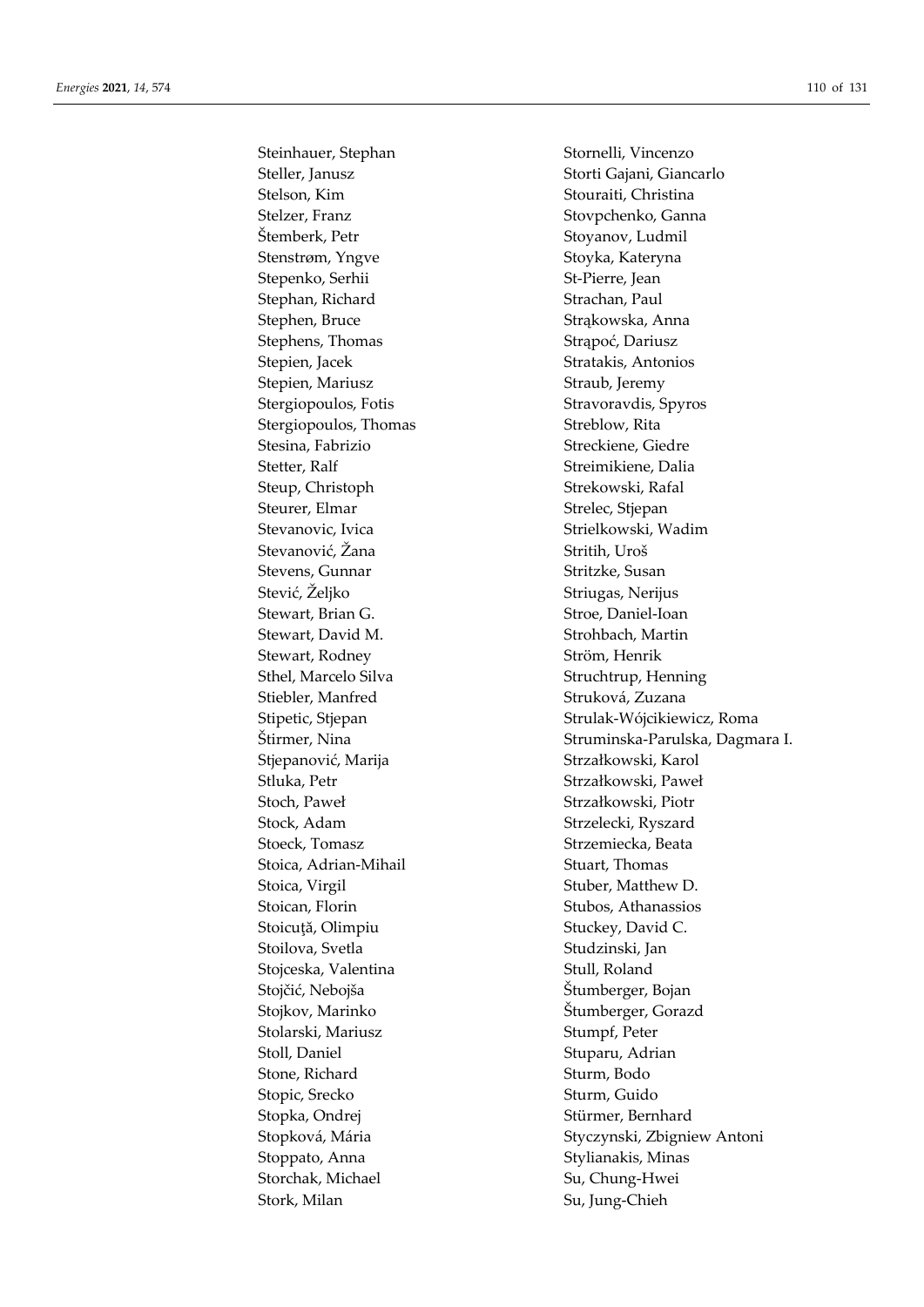Su, Ming-Shou Sun, Shichen Su, Xiaojun Sun, Susan Isaya Su, Yingchao Sun, Wei Su, Yuehong Sun, Wenqiang Suárez, Eduardo Sun, Xia Suarez, Elisabet Sun, Xiaodong Suárez, Rafael Sun, Xindi Suarez-Alcantara, Karina Sun, Xiuxuan Suárez-García, Andrés Sun, Yongxia Suárez-López, María José Sun, Zeyi Suarez-Rivera, Roberto Sundararajan, Aditya Subburaj, Anitha Sarah Šunde, Viktor Subiantoro, Alison Sunderland, Keith Subocz, Jan Sunderland, Peter Subotić, Vanja Sundström, Agneta Subramaniam, Aravinth Sung, Bongsuk Subramaniam, Umashankar Sung, Guo-Ming Subramanian, Chelakara Sungthong, Rungroch Subtirelu, Gheorghe-Eugen Suntio, Teuvo Suchorab, Zbigniew Suomalainen, Emilia Sudac, Davorin Suprun, Emiliya Sudolska, Agata Suriamin, Fnu Sudzina, Frantisek Šurina, Igor Sugahara, Takeshi Surowiak, Agnieszka Sugano, Masashi Surugiu, Maria Claudia Sugar Gabor, Oliviu Surup, Gerrit Ralf Suh, Jangwon Suryawanshi, Mahesh Suh, Jeongmeen Suslov, Konstantin Suhail Hussain, S. M. Suslov, Sergey Sui, Dan Susnea, Ioan Sui, Jay Suszanowicz, Dariusz Sui, Ran Sütő, Zoltán Suicmez, Vural Sander Sutton, Adam T. Sujova, Andrea Suwała, Wojciech Sukič, Primož Suwardi, Ady Sukin, Ivan Suzdaļenko, Aleksandrs Šulc, Radek Suzuki, Yasushi Sułowicz, Maciej Suzuki, Yoshikazu Sultana, Ummul Khair Svabova, Lucia Sultonov, Mirzosaid Švajlenka, Jozef Sum, Yee Loon Svatos, Jakub Šumak, Boštjan Svecko, Rajko Sumelka, Wojciech Svendsen, Svendsen, Svend Summhammer, Johann Sverbilov, Victor Sun, Hongbo Svetlík, Jozef Sun, Kien-Wen Svidroňová, Mária Sun, Li Świć, Antoni Sun, Lixin Swierc, Ágata Sun, Pengnan Świercz, Rafał Sun, Qiao Świetlicka, Izabela

Sun, Haiying Svetlana, Tretsiakova-McNally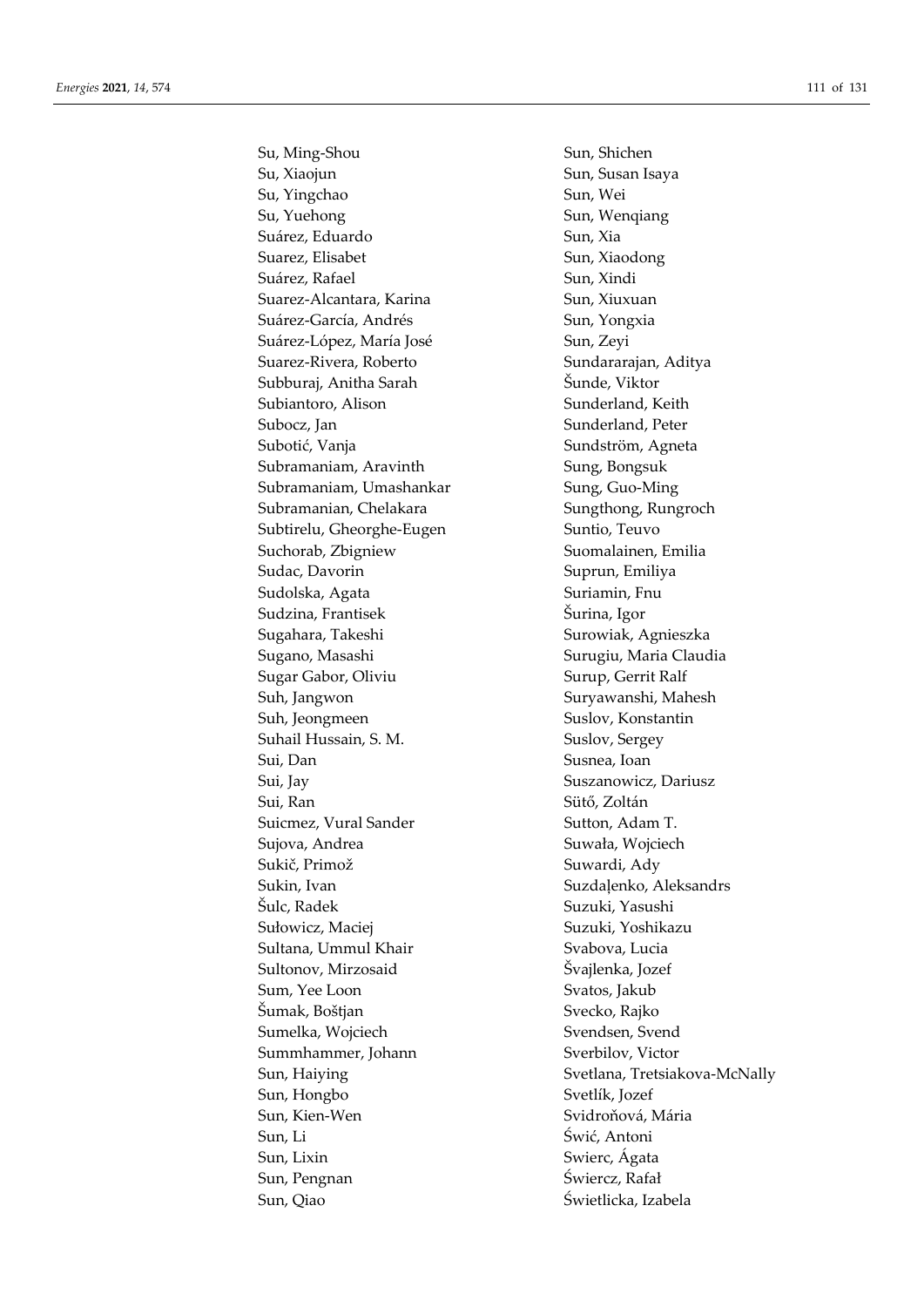Świętochowski, Adam Szostek, Małgorzata Swinarew, Andrzej Szpica, Dariusz Świt, Grzegorz Szpilko, Danuta Syed, Ali Muslim Sztekler, Karol Sylvestre, Alain Sztubecka, Małgorzata Symon, Sean Sztyber, Anna SYNÁK, František Sztykiel, Michal Synoradzki, Karol Szufa, Szymon Szabo, Lajos Szul, Tomasz Szabó, László (Hungary) Szulc, Piotr Szabó, László (Japan) Szulc, Przemyslaw Szabo, Lorand Szultka, Seweryn Szabó, Tamás Szumelda, Tomasz Szabolcsi, Róbert Szurgacz, Dawid Szabova, Zuzana Szwaja, Stanisław Szaferski, Waldemar Szwast, Maciej Szafran, Jacek Szymanda, Jaroslaw Szafranko, Elżbieta Szymańska, Magdalena Szajerski, Piotr Szymanski, Jerzy R. Szajt, Marek Szymborski, Tomasz Szałowski, Karol Szymczyk, Anna Számel, László Szymczyk, Jacek Szarucki, Marek Szymona, Karolina S. Szász, Csaba Szyszka, Jerzy Szczegielniak, Tomasz Szyszkowicz, Mieczysław Szczepaniak, Włodzimierz Ta, Van-Dai Szczepanik, Jerzy **Tabakaev, Roman B.** Szczepańska, Agnieszka Tabaran, Flaviu Szczes, Alexandra Tabassum, Shawana Szcześniak, Paweł Tabil, Lope G. Szczęśniak, Sylwia Taczanowski, Jakub Szczypinski-Sala, Wojciech Tadanaga, Kiyoharu Szeidert, Iosif Tafarojnoruz, Ali Székely, Edit Taghia, Javad Szela̧g, Adam Taghizadeh, Seyedfoad Szeleszczuk, Łukasz Taguchi, Hiroyuki Szemes, Pétér Tamás Tahavori, Maryamsadat Szénási, Sándor **Taher Azar**, Ahmad Szép, Tekla Taherdangkoo, Reza Szewczyk, Roman Taheri, Pooya Szinai, Julia Taherian, Hessam Szirbik, Nick B. Tahmas, Faham Szkoda, Mariusz Tahmasebi, Pejman Szkodo, Marek Tahmasebinia, Faham Szmyd, Janusz S. Tailony, Rauf Szodrai, Ferenc Tajani, Francesco Szopińska, Kinga Tajduś, Krzysztof Szoplik, Jolanta Tajiri, Kazuya Szőri, Milán **Takács**, Ján

Szczepanek, Marcin Szyszlak-Bargłowicz, Joanna Szeląg, Wojciech Taghizadeh-Hesary, Farhad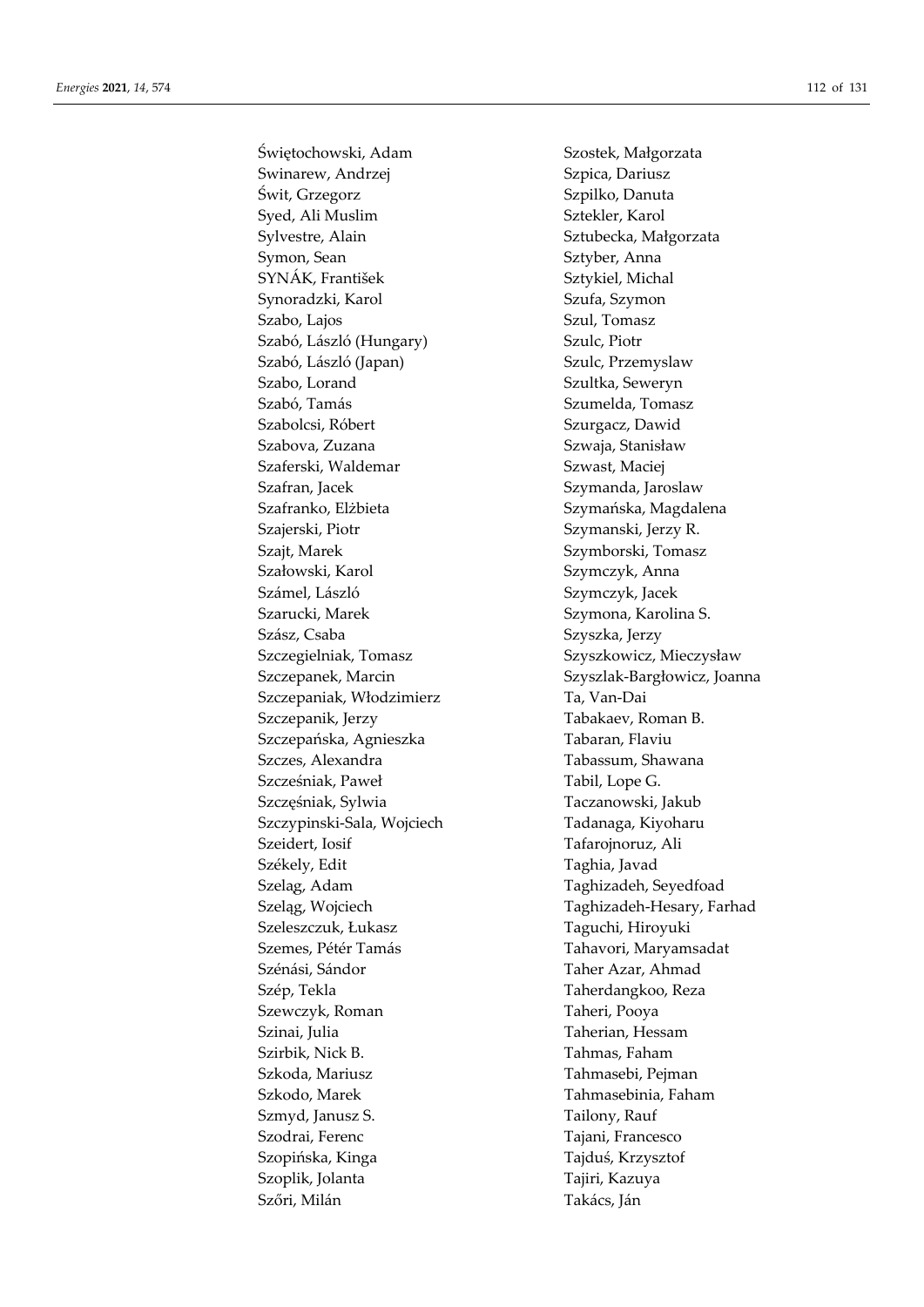Takács-György, Katalin Tang, Xiaochao Takahashi, Eiichi Tang, Xin Takahashi, Hidemi Tangerås, Thomas Takahashi, Katsuyuki Taniguchi, Shigeru Takanori, Hino Taniguchi, Takuya Takarics, Béla Tanikawa, Wataru Takashima, Toshihiro Tankova, Trayana Takeya, Satoshi Tano, Mauricio Takeyama, Akinori Tansini, Alessandro Takyi, Gabriel Tanveer, Sheik Talaat, Ahmed Tao, Chengcheng Talbot, Paul Tao, Jin Talebizadeh Sardari, Pouyan Tao, Lei Taleghani, Sahar Taslimi Taran, Narges Taler, Dawid Tarasov, Ivan Taler, Jan Tarczewski, Tomasz Taliotis, Constantinos Tarfaoui, Mostapha Tallapally, Venkatesham Tariq, Muhammad Tallini, Marco Tariq, Zeeshan Talluri, Lorenzo Tarkowski, Maciej Talon, Laurent Tarnapowicz, Dariusz Talpur, Saifal Tarroja, Brian Talukdar, Krishan Tartakovsky, Leonid Talukdar, Saurav Tarulescu, Radu Tam, Ivan CK Tasco, Vittorianna Tamainot-Telto, Zacharie Tashpulatov, Sherzod N. Tamaru, Yutaka Taslimi Taleghani, Sahar Tamas Janos, Katona **Tatar**, Erdinc Tamašauskaitė-Tamašiūnaitė, Loreta Tateda, Masafumi Tamberg, Gert Tatomir, Alexandru Tambovceva, Tatiana Tatsis, Vasileios Tamer, Aykut Taubert, Lutz Tamor, Michael A. Tauš, Peter Tampio, Nicholas Tauveron, Nicolas Tamura, Junji Taveira Pinto, Francisco Tamus, Zoltán Ádám **Taxin**, Bertrand Tan, Alex Yong Kwang Tayal, Dev Tan, Chee-Keong Taylor, Adam Tan, Chin Yaw Taylor, Martin Tan, Chun Liang Taylor, Nathaniel Tan, Hua Taylor, Nigel George Tan, Kuang-Hsiung Taylor, Spencer Tan, Lei Tbaileh, Ahmad Tanabe, Yuji Tchagang, Alain Tanaka, Tadashi **Tanaka, Tanaka, Tanaka, Tanaka**, Tanaka, Tanaka, Tanaka, Tanaka, Tanaka, Tanaka, Tanaka, Tanaka Tanase, Corneliu Tchawou Tchuisseu, Batista Eder Tanasiev, Vladimir Tcvetkov, Pavel Taner, Tolga te Heesen, Henrik Tang, Chaolong Teah, Heng Yi Tang, Shiang-Feng Tebekaemi, Eniye Tang, Wallace Kit-Sang Tedesco, Francesco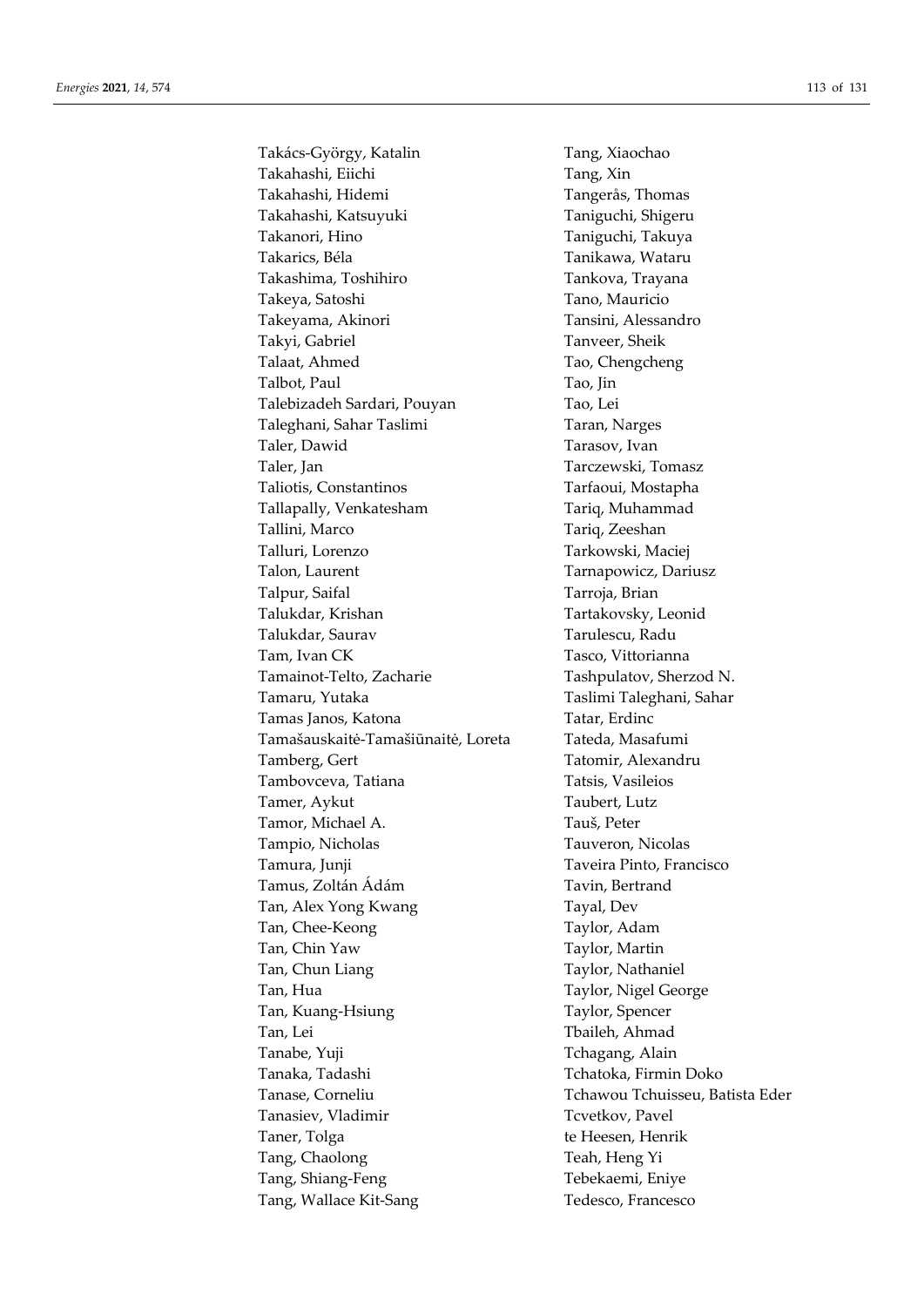Teekaraman, Yuvaraja Theodosiou, Theodoros Tefferi, Mattewos Theodossopoulos, Dimitris Teghil, Roberto Theoharis, Babanatsas Teh, Ying Khai Theotokatos, Gerasimos Tei, Alessio Theristis, Marios Teichert, Olaf Thil, Stéphane Teijón-López-Zuazo, Evelio Thomaidis, Nikolaos S. Teimourzadeh Baboli, Payam Thomas, Sean Teitel, Meir Thomas, Valerie Teixeira, José Carlos Fernandes Thompson, Gregory J. Teixeira, Senhorinha Thompson, Richard L. Tejedor, Blanca Thompson, Shirley Tejedor-Flores, Nathalia Thomsen, Leon Tejero González, Ana Thorarinsdottir, Ragnheidur Telejko, Marek Thorpe, David Teleszewski, Tomasz Thresher, Robert Teli, Despoina Thür, Alexander Telyakovskiy, Aleksey Tian, Fang-Bao Teng, Jen-Hao Tengchun Teng, Kah Hou Tian, Gui Yun Tenorio, Jose Antonio Tian, Hailin Tenorio, Victor Octavio Tian, Mi Tenreiro, Claudio Tian, Wei Teo, How Wei Benjamin Tian, Weisong Teo, Nicholas Tian, Xiange Teodorescu, Remus Tian, Zhao Teodoriu, Catalin Tian, Zhongbei Teodosio, Luigi Tiari, Saeed Tepljakov, Aleksei Tiba, Chigueru Terry, Stephen D. Tiberiu Petrescu, Florian Ion Teruel, Enrique Tiberiu, Tudorache Tescasiu, Bianca Tic, Wilhelm Jan Teschner, Tom-Robin Tidwell, Abe Tesiero, Raymond C. Tien, Ching-Ho Teslyuk, Vasyl Tien, Chuen-Lin Tesoriere, Giovanni Tien, Jerry C. Teunissen, Peter Tietze, Ingela Teymouri, Ali Tietze-Jaensch, Holger Teyssedre, Gilbert Tillenkamp, Frank Thaduri, Adithya Time, Rune W Thakur, Garima Timon, Rabczuk Thakur, Nirmalya Timoshkin, Igor Thakur, Subhasis Tina, Giuseppe Marco Thakur, Vijay Kumar Tinarelli, Roberto Thalfeldt, Martin Tinjum, James M. Tham, Kwok Wai Tinni, Ali Ousseini Thangavel, Sangeetha Tinti, Francesco Thapa, Rajan Tiow, Ooi Kim The Vu, Mai Tipantuña, Christian Thengane, Sonal Tirler, Werner Theocharis, Andreas Tirnovan, Radu-Adrian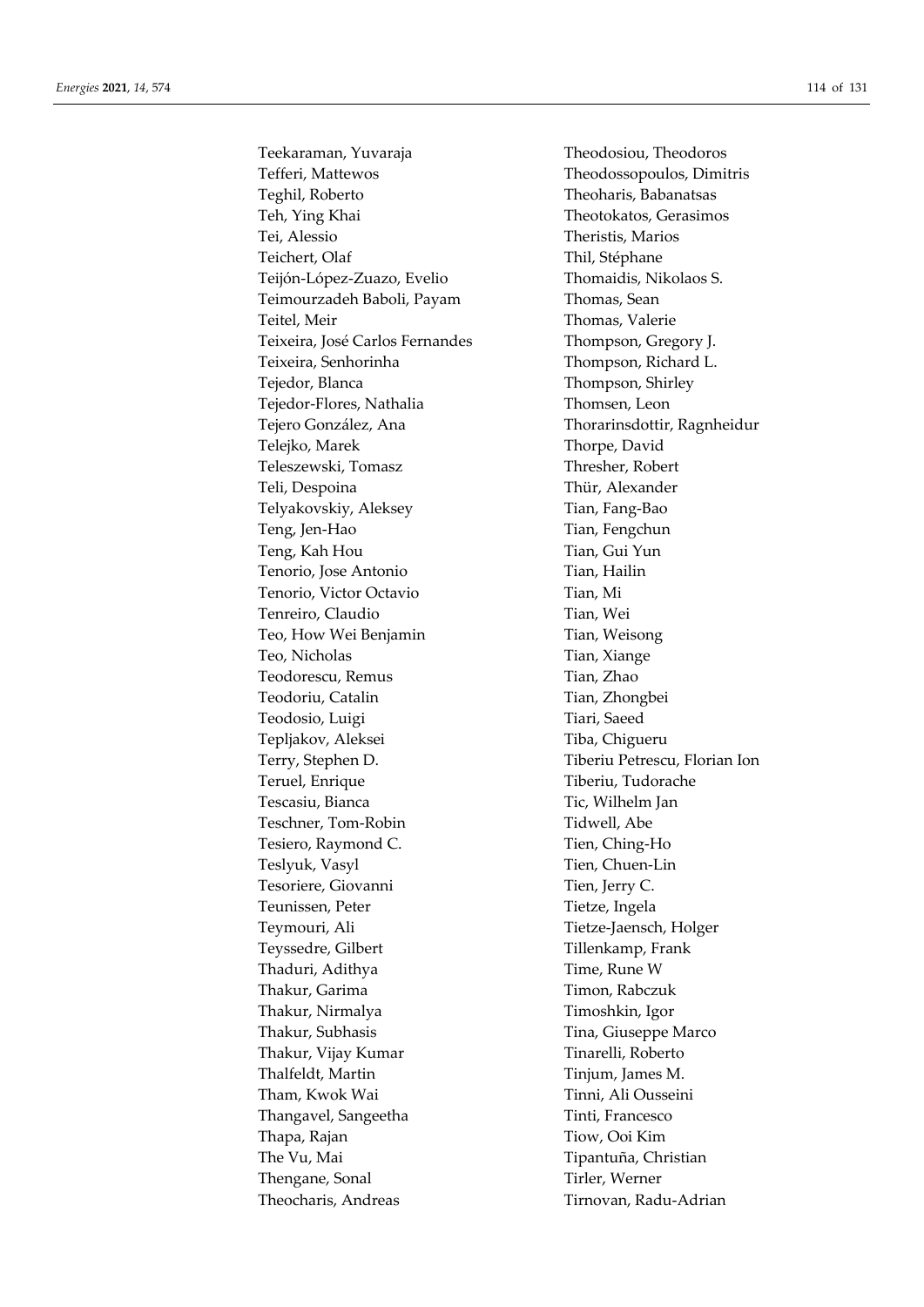Tisato, Nicola Topic, Danijel Tiseira, Andrés Omar Topic, Marko Tishchenko, Victor Topliceanu, Liliana Tisma, Marina Topor, Marcel Tivanski, Alexei V. Tora, Barbara Tkach, Oleksandr Torchio, Marcello To, Peter Torchio, Riccardo To, Wai Ming Torell, Gregory Toader, Dumitru Torii, Shuichi Toan, Sam Torikai, Hiroyuki Tochitsky, Sergei Tormos, Bernardo Tochkov, Kiril Tornatore, Cinzia Toczylowska-Maminska, Renata Torok, Adam Todeschini, Grazia Torok, Zoltan Todeschini, Sara Toroń, Bartłomiej Tofanica, Bogdan Marian Torralba, Antonio Toffolo, Andrea Torre, Carmelo Maria Tojo, Tomohiro Torres, David Tokarska, Magdalena Torres, José A. Tokede, Olubukola Torres, Lizeth Toledo, Carlos Torrisi, Vincenza Tolj, Ivan Tortella, Andrea Tolkou, Athanasia Torzillo, Giuseppe Toma, Lucian Toscani, Andrea Tomac, Ingrid Tostado-Véliz, Marcos Tomalty, Ray Tosti, Silvano Toman, Petr Tosti, Tomislav Tomanek, Mateusz Tosun, Jale Tomar, Anuradha Tota-Maharaj, Kiran Tomasiunas, Rolandas Tóth, Ágota Bányai Tomaszewska, Barbara Toth, Gergely Tomazzoli, Claudio Tóth, Tivadar M. Tombros, Stylianos F. Toubeau, Jean-François Tomczak, Janusz Touloupaki, Eleftheria Tomczewski, Andrzej Tounsi, Hafssa Tomczyk, Krzysztof Touria, El Mezyani Tomić, Tihomir Tousa, Julia Tomków, Jacek Towery, Colin Tomm, Jens Town, Graham Tomoyoshi, Nishimura Townsend, Chris Tomporowski, Andrzej Toyinbo, Oluyemi Tompsett, Geoffrey Trafczyński, Marian Tondelli, Simona Tran, Carolyn Tong, Linyue Tran, Quang Anh Tong, Wenming Tran, Quynh Tong, Yen Wah Tran, Tan Tai Tong, Zheming Tran, Thanh Son Tonoli, Andrea Tran, ThanhToan Topel, Monika Trapanese, Marco

Tito, Shafiqur Rahman Toprakci, Hatice Aylin Karahan Tofoli, Fernando Lessa Torres Maldonado, José Francisco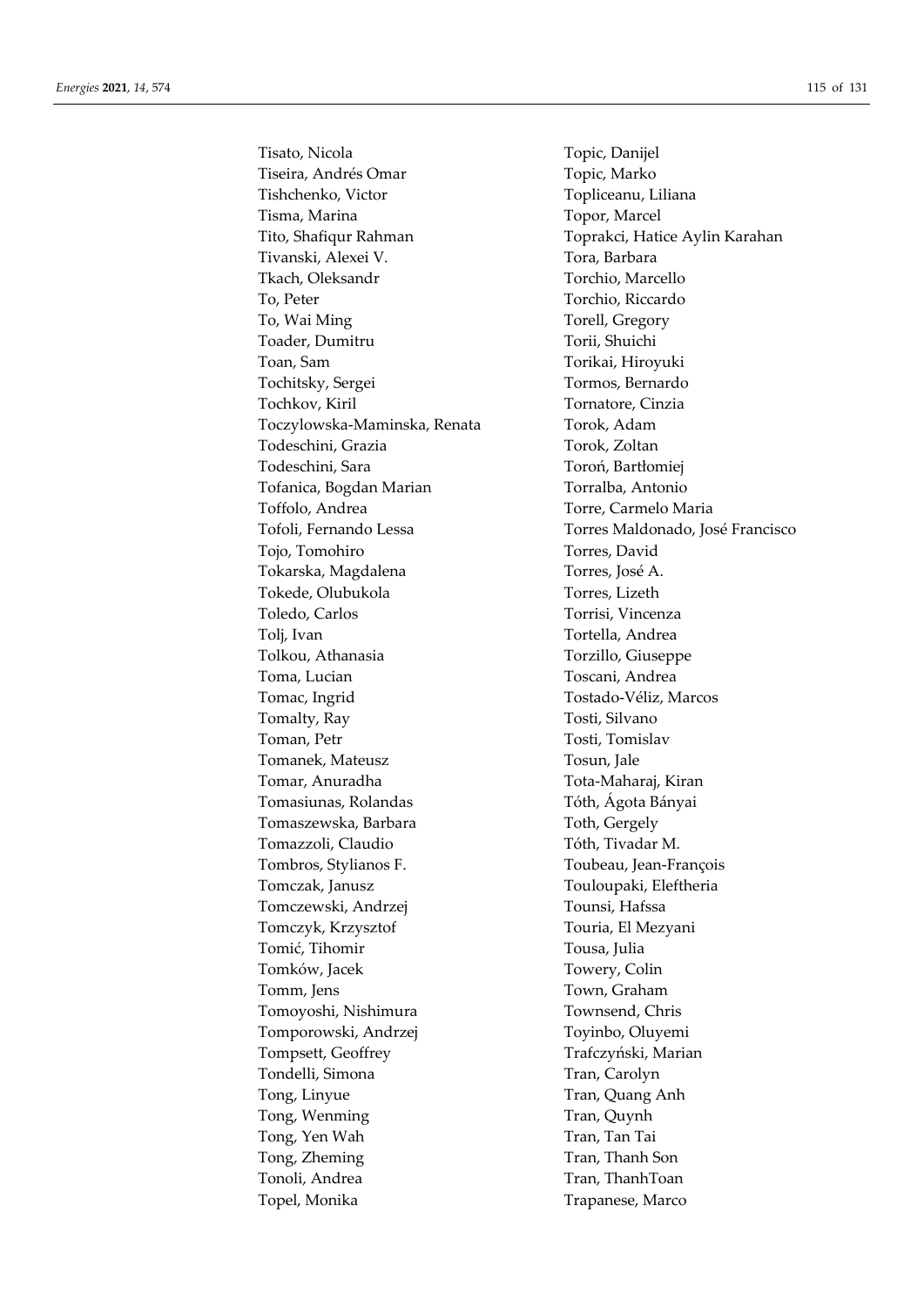Traverso, Marzia Traverso, Marzia Trbušić, Mislav Tsai, Ming-Tang Tretiakov, Konstantin Tsai, Tsuey-lin Trianni, Andrea Tsai, Wen-Chang Triantafyllidis, Stavros Tsai, Wen-Hsien Triantafyllos, Tatoulis Tsai, Wen-Tien Triantis, Dimos A. Tsang, Kim Fung Trias, F. Xavier Tsangas, Michail Tribioli, Laura Tsangrassoulis, Aris Tricase, Caterina Tsani, Stella Trif, Monica Tsantopoulos, Georgios Trigo, Juan Francisco Tsatsaronis, Georgios Trigui, Rochdi Tsau, Chun-Huei Trimboli, Scott Tsau, Jyun-Syung Trinh, Minh Hoang Trinh, Minh Hoang Trinh, Thuat Tscharaktschiew, Stefan Tripathi, Ravi Nath Tse, Daniel W. K. Tripathy, Sunil Kumar Tse, Ka Kui Trippetta, Fabio Tsekouras, George J. Tristiu, Ion Tristiu, Ion Tseng, I-Hsiang Trivedi, Japan Tseng, King Triviño, Alicia Tseng, Ming-Lang Trkulja, Bojan Trkulja, Bojan Tseng, Shu-Ming Trnka, Pavel Trnka, Pavel Tseng, Yuan-Wei Troian-Gautier, Ludovic Tsiakas, Ilias Trojan, Marcin Trojan, Marcin Tsiamitros, Dimitrios Trojanek, Radoslaw Tsikaloudaki, Katerina Trømborg, Erik Tsiligkaridis, John Tronchin, Lamberto Tsipouras, Markos G. Tronci, Enrico Tsiropoulou, Eirini Eleni Trontl, Krešimir Tso, Chi Yan Tropina, Albina Tso, Edwin Trovato, Michele Tsoka, Stella Trovò, Andrea Tsolakis, Apostolos Trubetskaya, Anna Tsoulfidis, Lefteris Truchet, Guillaume Tsoumanis, Georgios Truchot, Benjamin Tsoutsanis, Elias Trull, Óscar Tsoutsos, Theoharis Truntič, Mitja Tsovilis, Thomas E. Truong, Nguyen Le Tsow, Francis Trybuła, Marcela E. Tsubaki, Koutaro Trybus, Bartosz Tsubaki, Shuntaro Trygg, Kristina Tsuchiya, Tatsuhiro Tryk, Donald Tsuji, Yutaka Trzcinski, Grzegorz Tsujimoto, Yoshinobu Trzmiel, Grzegorz Tsutsui, Waterloo Tsai, Chen-Chi Tsvetkov, Nikolai Tsai, Chen-Yen Tsvetkov, Pavel Tsai, Huan Tsvetkova, Anastasia Tsai, Kang-Ting Tsyntsarski, Boyko Tsai, Kuang-Chung Tu, Michael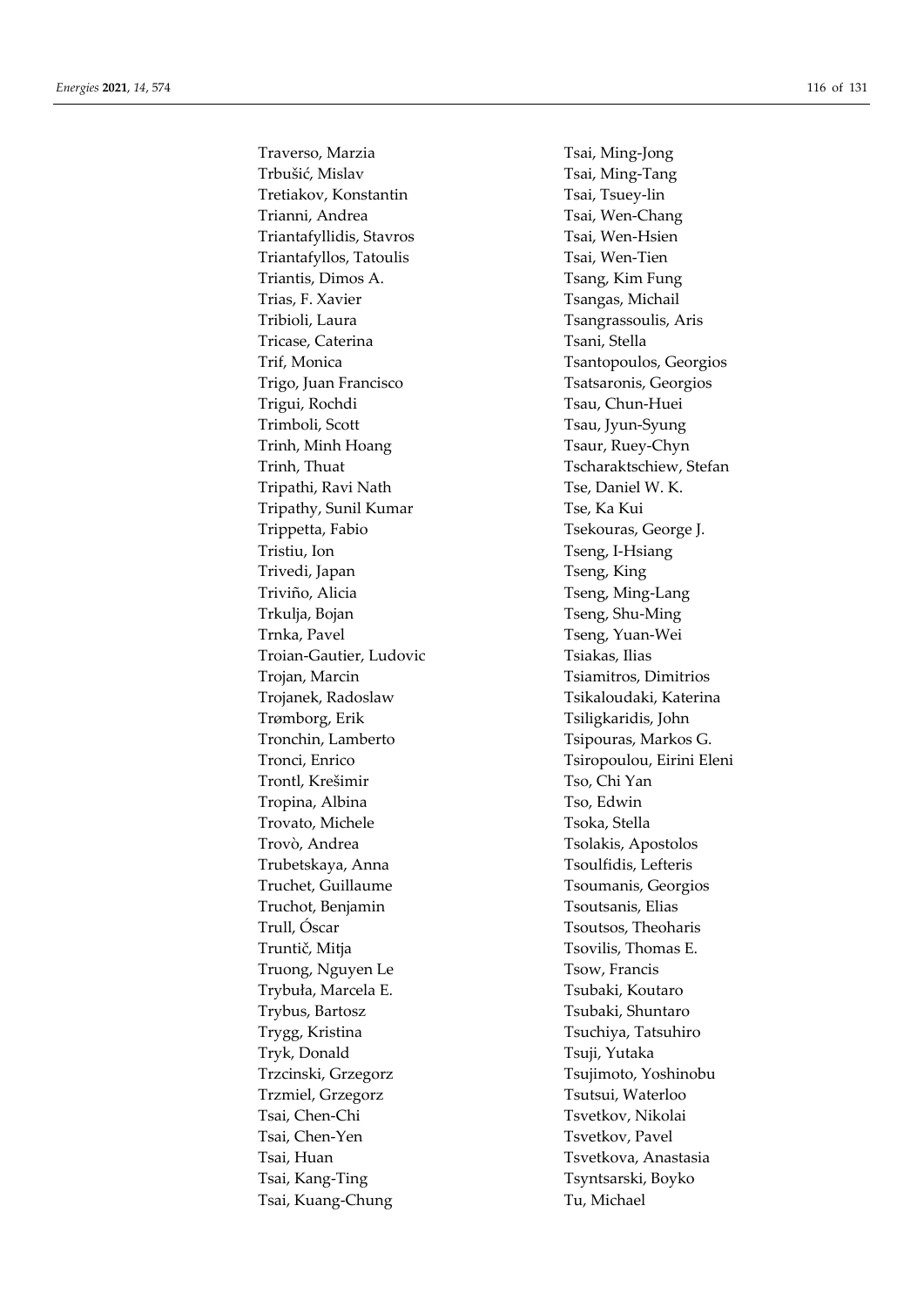Tuchowski, Wojciech Udovichenko, Aleksei Tucki, Karol Valley, Chainius Tudor, Cristiana Uemura, Yoshimitsu Tudoroiu, Nicolae Ueno, Satoshi Tuegeh, Maickel **Views** Ugwu, Johnson Tuffner, Frank Ugwuanyi, Nnaemeka Sunday Tularam, Gurudeo Anand Uhrig, Stephanie Tulbure, Adrian Uibu, Mai Tun, Maw Maw Uihlein, Andreas Tuominen, Pekka Ukrainczyk, Neven Tupa, Jiri **Martude Luccia, Caraccere** Ulazia, Alain Tupėnaitė, Laura Vietnamas vartas vartas vartas Ulgiati, Sergio Tupsakhare, Swanand VIIah, Zia Turanoglu Bekar, Ebru Viness, Darin J. Turcios, Ariel E. Vilyashin, Alexander G. Turcu, Antoniu Umbleja, Kadri Turenne, Sylvain Ungureanu, Constantin Turner, Jamie **Waren and Turner**, Jamie Turren-Cruz, Silver-Hamill Upare, Pravin P. Tusek, Ana Jurinjak Upham, Jeremy Tusset, Angelo Marcelo Upreti, Simant Tutak, Wojciech **Uprety**, Prakash Tutueva, Aleksandra **Upton**, John Tutunaru, Lucian Úradníček, Juraj Tuzun, Ugur Urata, Junji Tveit, Svenn Urbancl, Danijela Twary, Scott Urbaniak, Wiesław Tworek, Katarzyna Urbaniec, Krzysztof Tyliszczak, Bożena Urbanik, Marek Tymiński, Tomasz Urbańska, Weronika Martyna Tyrologou, Pavlos Urbański, Mariusz Tyshchenko, Oleksii Vrbikain, Gorka Tywoniak, Jan Urbina, Antonio Tzabar, Nir Urbonas, Rolandas Tzeremes, Panayiotis G. Urlić, Branimir Tziourtzioumis, Dimitrios N. Uroić, Tessa Tzouvanas, Panagiotis Ursu, Ioan Tzu, Fu-Ming **Uruba**, Václav Ubong, Etim Usaola, Julio Uceda, Antonio Lopez Uscilowska, Anita Uceda, Javier Ushakov, Nikolay M. Uche Marcuello, Francisco Javier Ushakov, Sergey V. Uchida, Susumu Ushida, Akiomi Uchida, Tsutomu Ushifusa, Yoshiaki Uchida, Yohei **Uslar**, Mathias Uchiyama, Kenji Usman, Muhammad Uchman, Wojciech Usmani, Zeba Uchroński, Mariusz Ußmüller, Thomas Udalov, Oleg Ustun, Taha Selim Uddin, Gazi Salah Utkin, Vadim

Tu, Xin Udegbunam, John Emeka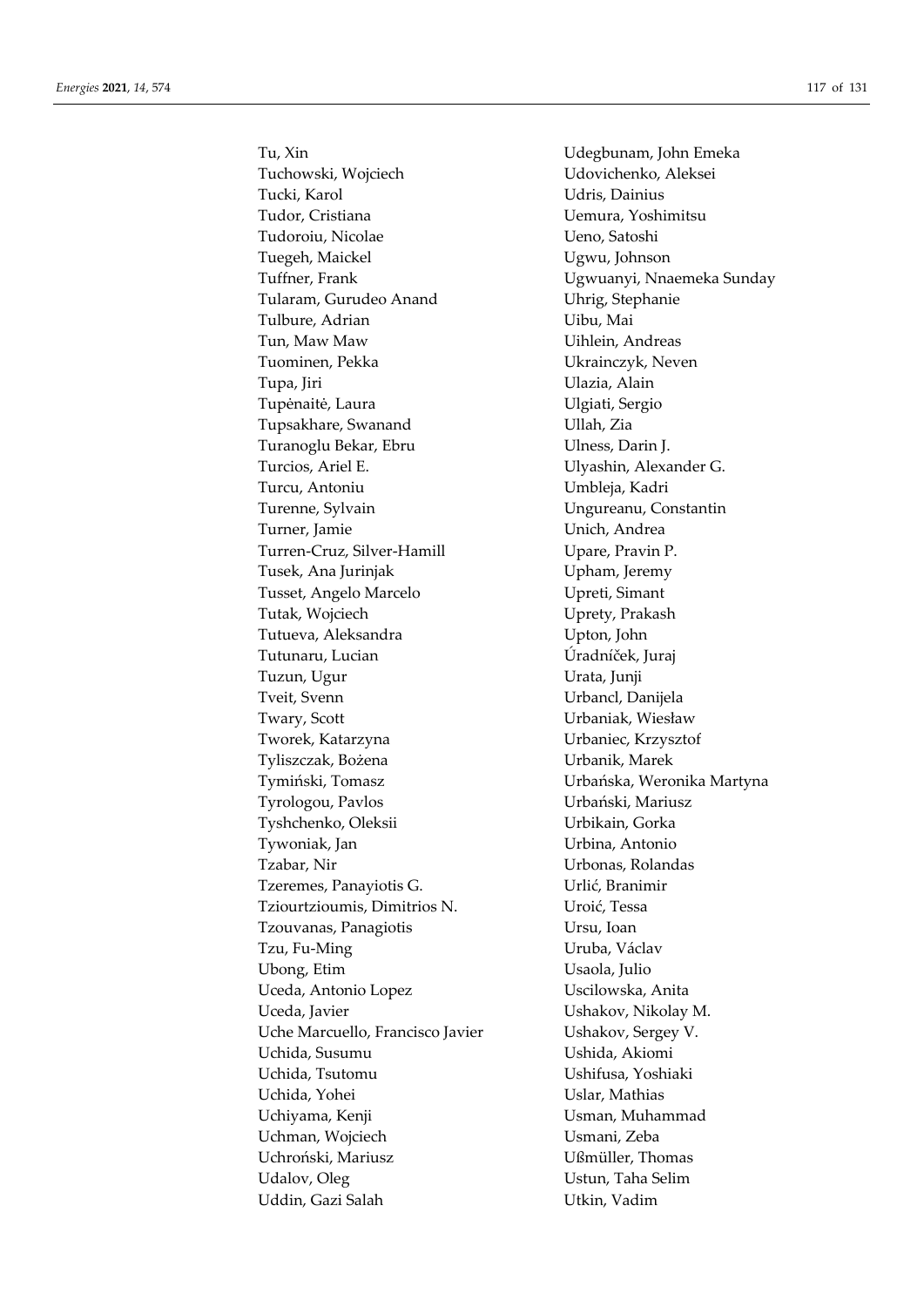Uykur, Ece Valin, Sylvie Uzhga-Rebrov, Oleg Valipour, Mohammad Uzunlar, Erdal Valkealahti, Seppo Vaagensmith, Bjorn Vallejo, Bertha Vac, Sebastian Călin Valles, Manel Vacca, Andrea Vallianatos, Filippos Vaccarini, Massimo Valls, Pedro Vaccaro, Luis Valogianni, Konstantina Václavíková, Natália v valouch, Viktor Vadasz, Peter Valov, Nikolay Vagapov, Yuriy Valtchev, Stanimir Vaghasiya, Jayraj Valtierra-Rodriguez, Martin Vagin, Mikhail **Valvano**, Stefano Vagiona, Dimitra G. Van Belle, Douglas Vagnoni, Elena Van Bommel, Wout Vahab, Mohammad Van Dam, Noah Vahdati, Maria Van Den Bossche, Alex Vahedi, Hani Van Den Brom, Helko Vaiana, Nicolò Van Der Kam, Mart Vaiciene, Marija Van Der Laan, Paul Vaida, Calin Van Der Meer, Theo H. Vaimann, Toomas Van Der Schoor, Tineke Vajda, Istvan Van Dijk, Meine Pieter Vakkilainen, Esa Van Driel, Williem Dirk Vakros, John Van Duijsen, Peter Vakulchuk, Roman Van Goeverden, Kees Vala, Jiri **Van Herk, Alex** Valančius, Kęstutis Van Hoydonck, Wim Valant, Matjaz **Van Laethem**, Dries Valderrama Sakuyama, Carlos Van Loo, Robert Valdez, Jose Van Neste, Charles Valdiserri, Paolo Van Nguyen, Trung Valdmanis, Vivian Van Niekerk, Adriaan Valeev, Dmitry Van Sark, Wilfried Valencia, Andres Van Staden, Raluca Valencia-Palomo, Guillermo Van Vliet, Oscar Valente, Antonio Van Willigenburg, Gerard Valente, Marieta Van Wyk, Hans-Werner Valente, Virgilio Vand, Behrang Valenti, Francesca Vandevelde, Lieven Valentin, Ilea Vandevender, John Pace Valentini, Roberto Vaněk, Jiří Valentino, Roberto Vaněk, Michal Valenzuela, Miguel Van-Hai, Bui Valerio, Apicella Vanneste, Johan Valero, Antonio Vapnik, Yevgeny Valero, Sergio Varadwaj, Pradeep R. Valič, Blaž Varady, Robert

Vaisi, Salah Van Der Weijde, Adriaan Hendrik Vale, Zita Van Rooijen, Willem Frederik Geert Valero, Mario M. Vaqueiro Contreras, Michelle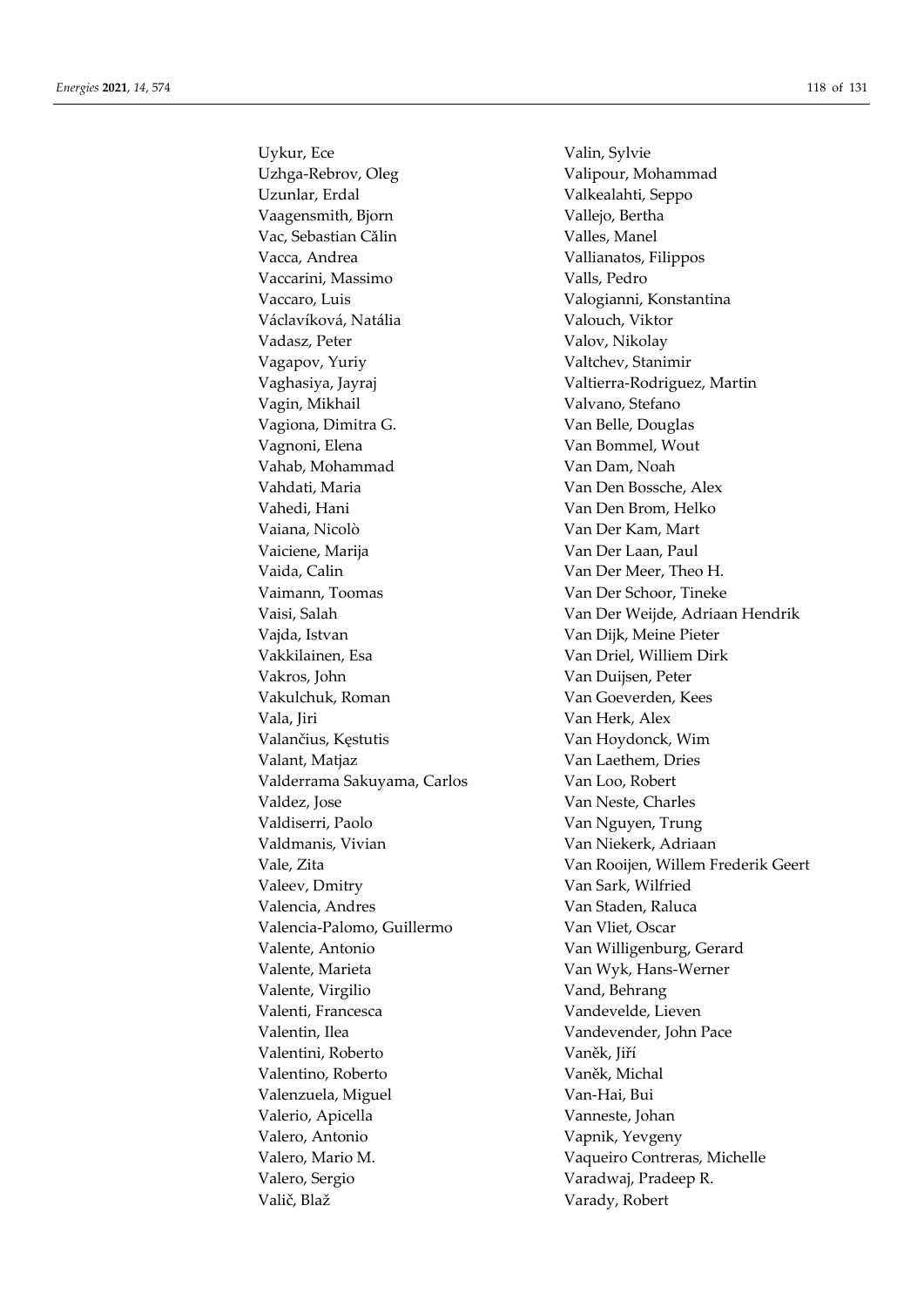Varbanov, Petar **Velamati, Ratna Kishore** Vardakas, John S. Velasco Vélez, Juan J. Vardanyan, Yelena Velazquez, Luis Vardasca, Ricardo Velazquez-Perez, Jesus E. Vardelle, Armelle Velichkova, Rositsa Varfolomeev, Mikhail A. Velkavrh, Igor Varfolomejeva, Renata Velusamy, Gandhimathi Varga, Bogdan Vencloviene, Jone Varin, Robert A. Venkatashamy Reddy, Mogalahalli Variny, Miroslav Venkiteswaran, Vinod Kumar Varlam, Mihai Ventouras, Erricos-Chaim Varma, Rajender S. Ventura, Cristina Varma, Vijaykumar Ventura, Joao Oliveira Varotsos, Costas Venturini, Osvaldo José Vasandani, Paresh Venugopal, Chitra Vasar, Cristian Venuturumilli, Sriharsha Vásárhelyi, Balázs Vepsäläinen, Jari Vaschetto, Silvio Vera, David Vasco-Correa, Juliana Verbeeck, Griet Vasconcelos, Helena Cristina Verbelen, Florian Vasilateanu, Andrei Verbois, Hadrien Vasilevich, A. V. Verde, Francesco Vasiliev, Alexander Verdejo Espinosa, María Ángeles Vasiliev, Leonard Verga, Francesca Vasiliev, Mikhail Vergalli, Sergio Vasilievici, Gabriel Vergura, Silvano Vasiljević, Goran Verhelst, Sebastian Vasilyev, Andrey Verma, Amit Vasmara, Ciro **Verma, Amrit** Vasquez Padilla, Ricardo Verma, Santosh Kumar Vassalini, Irene Vermeşan, Horaţiu Vassilev, Igor Verna, Alessio Vassiliades, Constantinos Vernardou, Dimitra Vasudevan, Suraj Vernon, Hodge Vâtcă, Sorin Versaci, Mario Vathy-Fogarassy, Ágnes Vershinina, Kseniya Vatin, Nikolai Ververidis, Dimitrios Vaverková, Magdalena Daria Vescovi, Dalila Vavrek, Roman Vesnaver, Aldo Vaz, Warren Vespasiano, Giovanni Vázquez Hurtado, Federico Veszteg, Róbert Ferenc Vázquez, Javier Veuger, Jan Vázquez, Manuel Via, Brain Vedarajan, Raman Viana, David Leite Veeneman, Wijnand Viatkin, Aleksandr Veerakumar, Pitchaimani Vibhute, Sandip M. Vega, Almudena Viccione, Giacomo Vega-Fuentes, Eduardo Vicencio, Rodrigo Barraza Veintimilla, Salvador García-Ayllón Vicente, David J. Veje, Christian Vicente, Paula

Venkatesh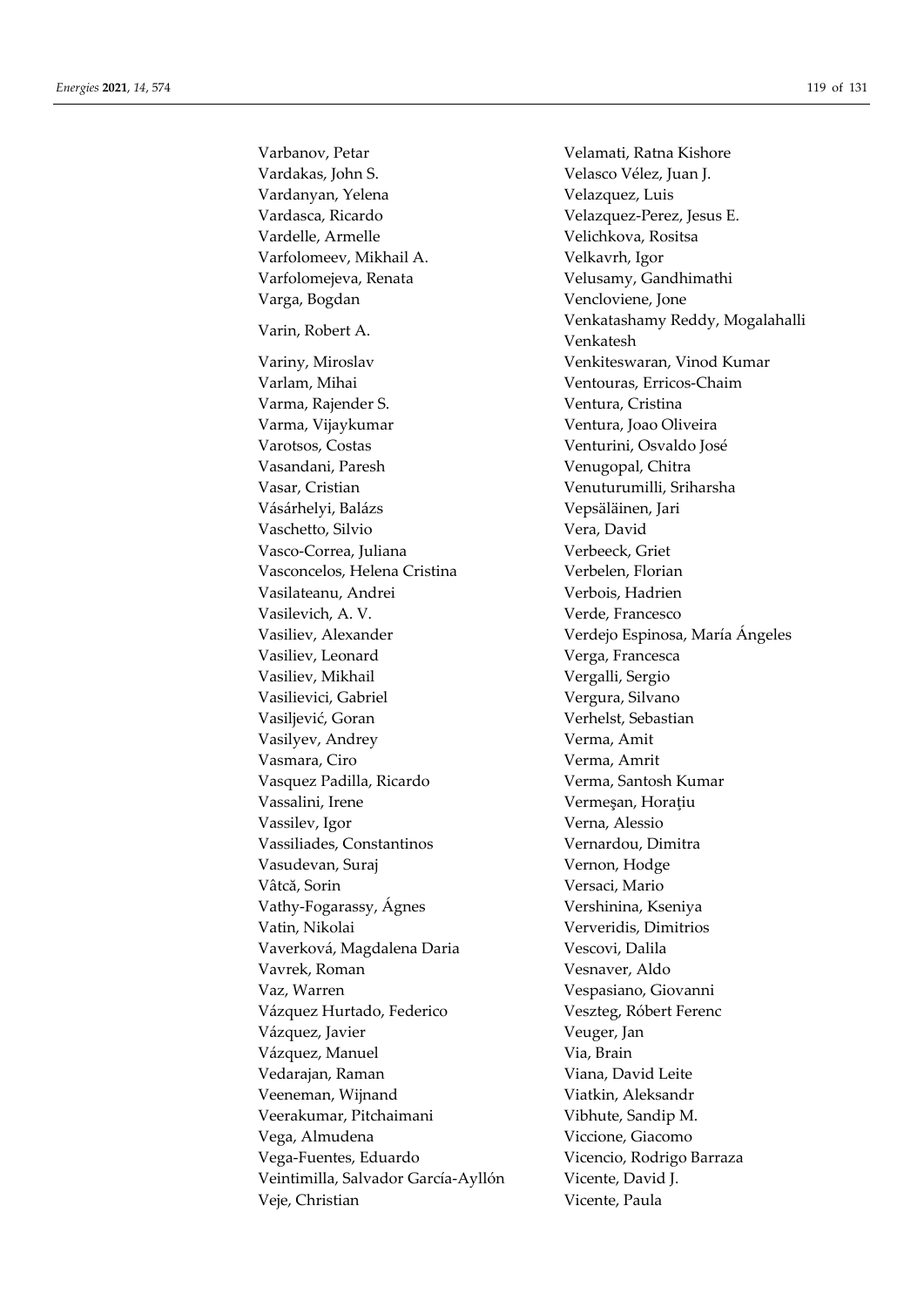Vicente, Rodriguez Montequin Vinokurov, Vladimir Vicente, Sandoval Vinothkannan, Mohanraj Vicente, Yolanda Sánchez **Vinuesa**, Ricardo Vicinanza, Diego Vio, Gareth Vidal Vazquez, Francisco Viola, Fabio Vidal, Yolanda Violano, Antonella Vidal-Albalate, Ricardo Virag, Zdravko Vidhi, Rachana Virgala, Ivan Vido, Lionel Virgone, Joseph Vidović, Danko Virtič, Peter Viegas, João Carlos Virtuani, Alessandro Vieira, Abel Viscito, Luca Vieira, Mário  $V$ isconti, Paolo Vienažindienė, Milita Visvizi, Anna Viere, Tobias Viswanathan, Harish Viganò, Daniele Viswanathan, Vimal Viggiano, Annarita Viswanathan, Vish Vignati, Michele Vita, Vasiliki Vijay, Avinash Vital, Joaquim Silvério Marques Vikulova, Mariya Aleksandrovna Vitale, Gianpaolo Vila, Carlos Vitázek, Ivan Vilaca, Philipe Vitiello, Silvia Vilanova, Ramon Vítor, Geraldes Vilău, Radu Vítová, Milada Vilcekova, Silvia Viveiros, Carla Vilhelm, Jan Viviani, Massimo Vilke, Siniša Vivo, Paola Villa, Andrea **Villa, Andrea** Vivoda, Vlado Villa, Luiz Fernando Lavado Vižintin, Goran Villa-Arrieta, Manuel Vizza, Pasquale Villacampa Naverac, María Belén Vlachokostas, Alex Villacorta, Byron Vlachokostas, Christos Villadangos, Jesus Vlachopoulos, Nick Villalta, Ismael Vallejo Vlachos, Nicholas Villani, Manfredi Vlad, Ciprian Villante, Carlo **Villante, Carlo Villante**, Carlo VIII Villarino, Alberto Vladimir, Kindra Villasmil, Willy Vladimir, Nikola Villaverde, Miguel Ángel Naya Vlahakis, Eleftherios Villeneuve-Faure, Christina Vlahinic, Sasa Vilsen, Soren Vlase, Sorin Vinagre, Eugénia Vo, Minh Vinatoru, Mircea Vo, Truong Vinayagam, Arangarajan Vocale, Pamela Vincent-Bonnieu, Sebastien Vodnar, Dan C. Vincenzi, Donato Voglitsis, Dionisios Vincenzo, Dovì Vogtländer, Joost Vinh, Nguyen Quang Voica, Marian Catalin Vinnik, Denis Voicu, Gheorghe Vinod, Ashwin Voinov, Alexey Vinokurov, Sergey Voit, Klaus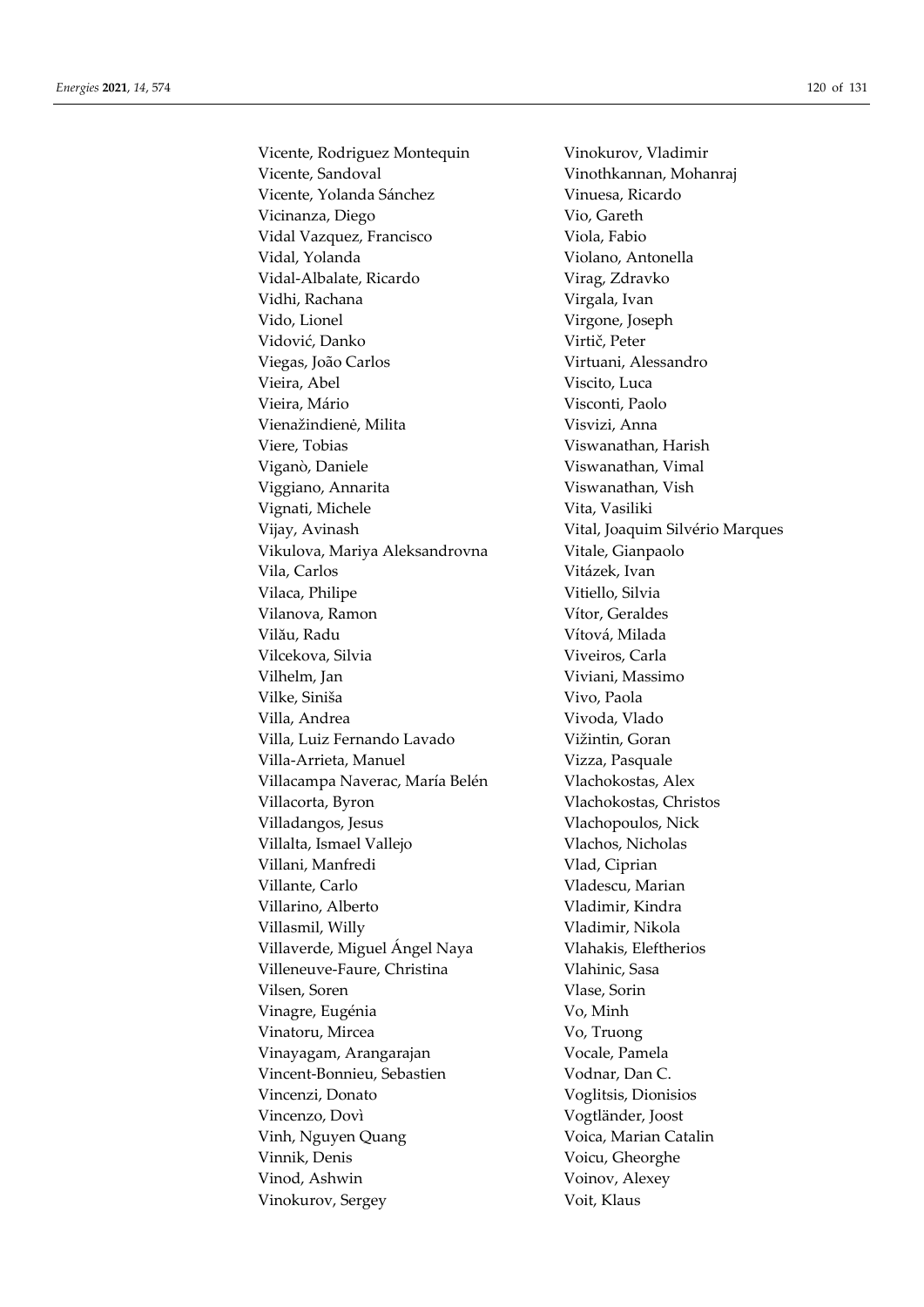Vojtovic, Sergej Vyas, Shruti Volat, Christophe Vyazovkin, Sergey Volkov, Konstantin Vycital, Vaclav Volkova, Anna Vyšvařil, Martin Volkova, Luba Wa Li, Danny Hin Vollbrecht, Joachim Wachowski, Sebastian Vollmer, Ina Wackernagel, Mathis Volochaev, Vadim A. Wacławek, Stanisław Volosencu, Constantin Wade, Matthew Volovlikova, Olga Wadrzyk, Mariusz Volpe, Maurizio Waffenschmidt, Eberhard Volpe, Richard James Wagh, Priyesh A. Volpe, Rosaria Wagner, Beatrice Von Cossel, Moritz Wagner, Michael Von Gratowski, Svetlana Wagner, Natalia Von Jouanne, Annette Wagner, Norman Von Roon, Serafin Wahed, Arifeen Von Tüllenburg, Ferdinand Waibel, Christoph Vona, Marco Wai-Keung, Fung Vora, Ankit Waindok, Andrzej Vorobieff, Peter V. Wajs, Jan Vorobiev, Pavel Walczak, Krzysztof Voronenkov, Vladislav Walczak, Paweł Voropai, Nikolai Wald, Frantisek Voß, Ursula Walendziuk, Wojciech Voudouri, Antigoni P. Walentek, Andrzej Vouros, Stavrous Walheer, Barnabé Vovk, Ruslan Walker, Andy Vovos, Panagis Walker, Iain Voyer, Damien Walker, Ross M. Voz, Cristobal Walker, Sara Louise Vozikis, Dimitrios Wallberg, Ola Vrålstad, Torbjørn Wallen, Scott Vranayová, Zuzana Walnum, Hans Jakob Vrančić, Damir **Walter, Arnaldo** Vu, Anh D. Waluś, Konrad Vucinic, Dean Wan, Gang Vujacic, Marija Wanat, Leszek Vujević, Slavko Wang, Baicun Vujkovic, Milica Wang, Bing Vujović, Igor Wang, Can Vukobratović, Marko Wang, Chaofeng Vuković Domanovac, Marija Vang, Chen Vukovic, Vladimir Wang, Cheng-Yu Vuletic, Dijana Wang, Chi-Chuan Vulic, Milivoj Wang, Chih-Liang Vulin, Domagoj Wang, Chuanlong Vun Jack, Chin Wang, Danhong Vuong, Quan-Hoang Wang, Danling Vusic, Dinko Wang, Enhua Vuta, Liana Ioana **Wang**, Fan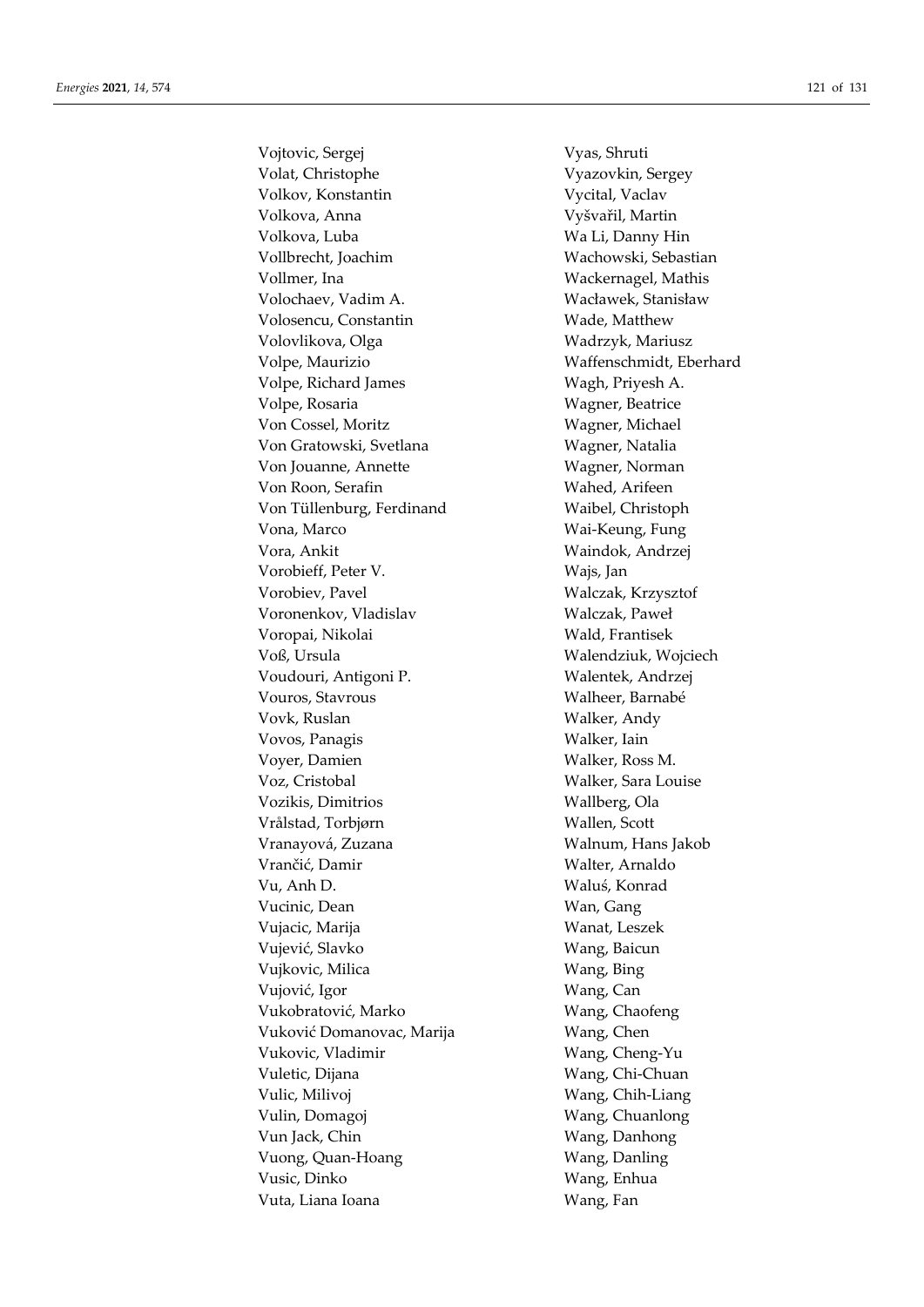Wang, Fu-jen Wang, Qiugu Wang, Fu-Ming Wang, Renjie Wang, Fuyao Wang, Ruixue Wang, Fuyong Wang, Ruofan Wang, Guoming Wang, Sanmin Wang, Haiyang **Wang**, Sheng Wang, Hanpeng Wang, Shen-Tsu Wang, Hanqing Wang, Shiyuan Wang, Hao (National Renewable Energy Wang, The Gallonian Kenewable Energy Wang, Shu Wang, Hao (Stanford University, USA) Wang, Shuangyi Wang, Haoran Wang, Shuoqi Wang, Haotian Wang, Shuoshi Wang, Haoyu Wang, Sujing Wang, Heng Wang, Taiping Wang, Hongjie Wang, Teng Wang, Hsiang-Chen Wang, Wei (Australia) Wang, Hung-Yu Wang, Wei (China) Wang, Iau-Teh Wang, Wei (USA) Wang, Ji Wang, Weizhi Wang, Jian Wang, Xiaoen Wang, Jiawei Wang, Xiaolin (Australia) Wang, Jihong Wang, Xiaolin (USA) Wang, Jihoon Wang, Xiaoyong Wang, Jing Wang, Xilin Wang, Jingyu Wang, Xinlin Wang, Jingyuan Wang, Xinyan Wang, Jinsheng Wang, Xiuling Wang, Jun Wang, Xizu Wang, Kai Wang, Xuan Wang, Kui Wang, Xueju Wang, Li Wang, Xuezhi Wang, Liang Wang, Yanbo Wang, Ligang Wang, Yaw-Juen Wang, Lin Wang, Yih-Wen Wang, Ling Wang, Yinzhi Wang, Longyan Wang, Yishen Wang, Lu Wang, Youjiang Wang, Luting Wang, Yu Wang, Miao Ling Wang, Yun Wang, Mingqing Wang, Yun-Che Wang, Ming-Shyan Wang, Zhanle Wang, Pei Jen Wang, Zhenyu Wang, Ping (Taiwan) Wang, Zhipeng Wang, Ping (The Netherlands) Wanjiku, John Wang, Po-Ching Wanke, Peter Wang, Qian Wanniarachchi, Ayal Wang, Qiancheng Wanniarachchige, Pabasara Wang, Qiliang Warczek, Jan Wang, Qing Wardach, Marcin Wang, Qingsong Wardal, Witold Jan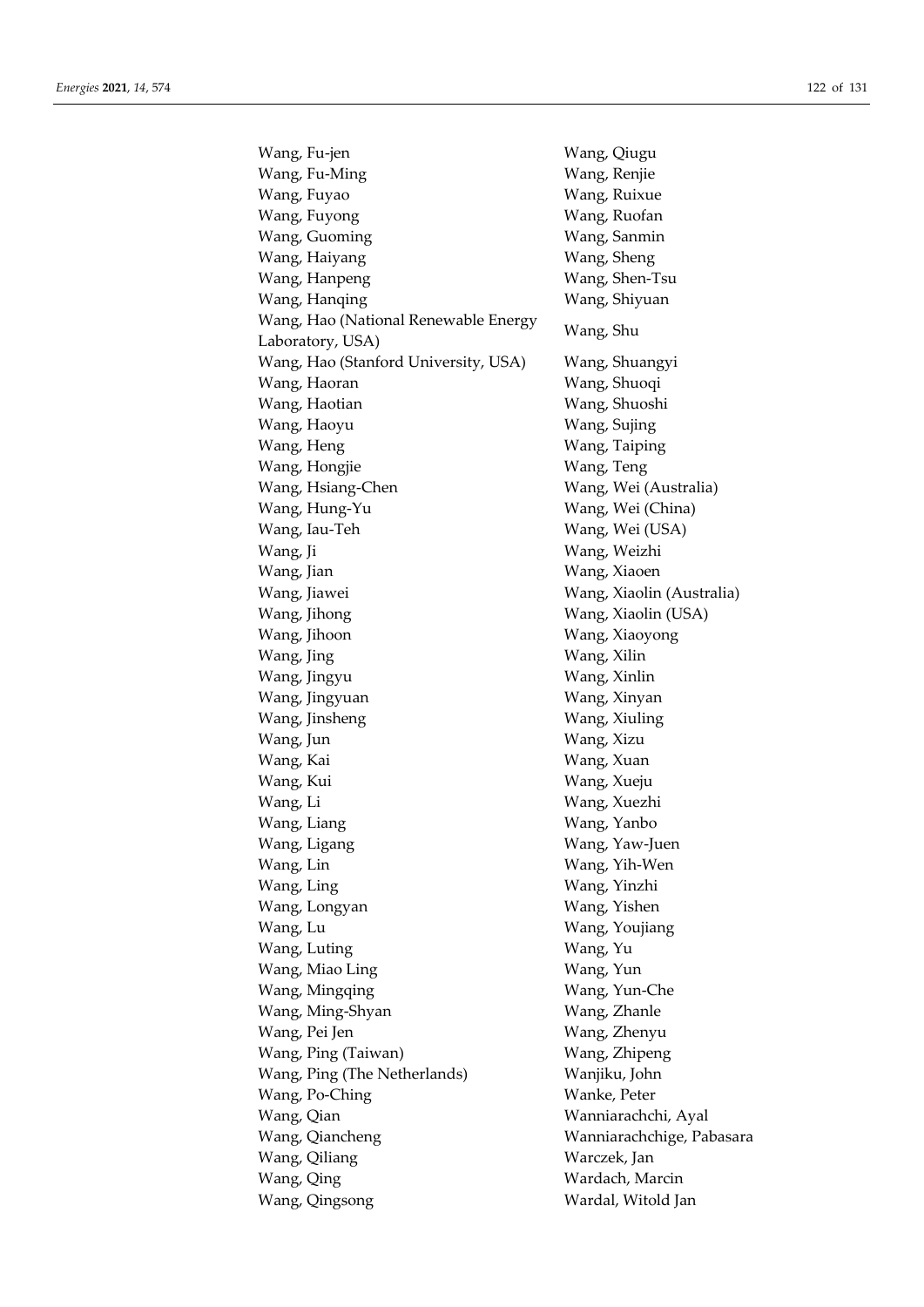Warmann, Emily Werhahn, Olav Warzecha, Adam Werle, Peter Washizu, Ayu Werner, Tim Wasiak, Andrzej Wernik, Jacek Wasilczuk, Michał Wessel, Ryan Watanabe, Daisuke Westerdick, Stephan Watanabe, Norihiro Westerman, Wim Watanabe, Tsunemi Wetula, Andrzej Watanabe, Yasumasa Whaley, David Watkins, Kenton Bradley Wheeler, Keaton A. Wątorek, Marcin White, Martin Watrobski, Jaroslaw Whitehill, Andrew Watson, Neville Whiteley, Michael Watt, Simon White-Sanchez, Juan Watter, Holger Whitman, Christopher J. Wawro, Aleksandra **Whitman**, Lawrence Wawrzyniak-Guz, Kamila Wiatkowski, Mirosław Ważny, Mariusz Wiatowski, Marian Wcislik, Miroslaw Wichliński, Michał Wciślik, Sylwia Wiciak-Pikuła, Martyna Weatherley, Dion Widen, Joakim Webborn, Ellen Widera, Barbara Weber, Christoph Widera, Marek Weber, Jürgen Widger, Phillip Weber, Klaus Widiatmojo, Arif Weber, Konradin Widl, Edmund Weeks, Brandon Wieczorek, Łukasz Wegiel, Tomasz Wiedermann, Alexander Węglarski, Mariusz Wielgosiński, Grzegorz Węglarz, Magdalena Wierach, Peter Wehrle, Erich Wierling, August Wei, An-Chi Wierzbicki, Damian Wei, Bo Wierzbicki, Sławomir Wei, Chih-Chiang Wigger, Henning Wei, Mingzhen Wiktorski, Tomasz Wei, Ning Wilberforce, Tabbi Wei, Tiwei Wilcoxon, Ross Wei, Wei Wild, Jochen Wei, Zhongbao Wildi, Walter Weidlich, Ingo Wilhelm, Erik Weier, Tom Wilk, Andrzej Weindl, Christian Wilk, Joanna Weintrit, Adam Wilkosz, Kazimierz Weiss, Karl-anders Willems, Bert Wen, Chuang Williams, Alan Wen, Guanghui Williams, Arthur Wen, Jialong Williams, Nathan Weng, Lei Willich, Caroline Wen-Jeng, Ho Willis, Katharine S. Wenk, Hans-Rudolf Wilson, Thomas H.

Weber, Ludger Widziewicz-Rzońca, Kamila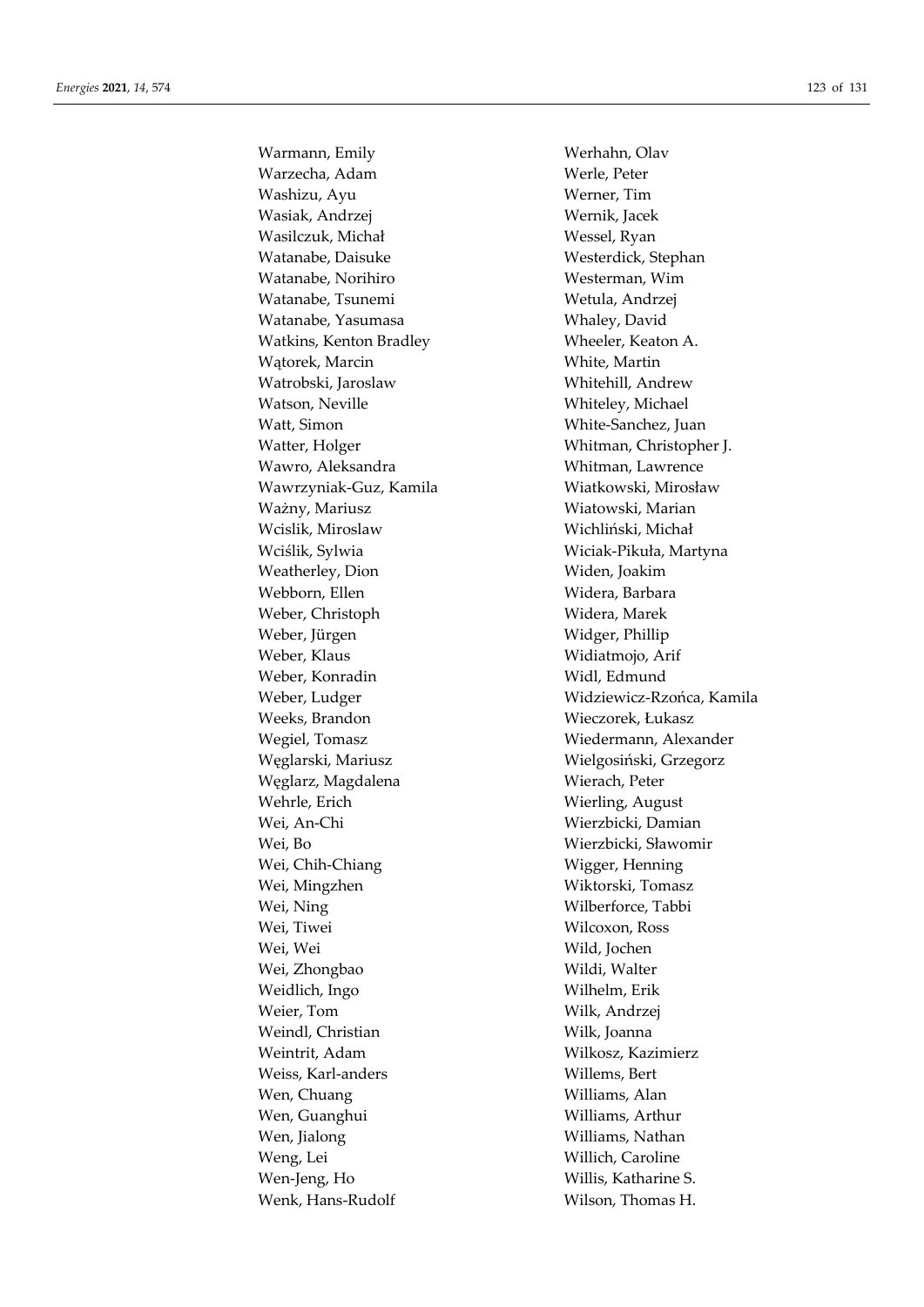Winczek, Jerzy Wołowicz, Marcin Winiarski, Tomasz Wolsink, Maarten Winjobi, Olumide Won, Myounggyu Winkler, Hartmut Won, Seunggun Winter, Jennie Wong, Bryan Winterstein, Franziska Wong, Danny K. Y. Wiora, Józef Wong, David Wirl, Franz Wong, Ka Kan Wiśniewska, Agnieszka Wong, Ling-tim Wiśniewski, Paweł Wong, Voon-Loong WISZNIEWSKI, Andrzej Wongkasem, Nantakan Witczak, Marcin Woo, Chang Gyu Witczak, Piotr Woo, Heesung Witkowski, Artur Woo, Seong Tak Witonska, Izabela Woo, Wai Lok Witos, Franciszek Wood, David Witos, Miroslaw Wood, Joe Witte, Henk Wood, Tony A. Wladyslaw, Mitianiec Workie, Bizuneh Włodarczyk, Aneta Worrall, Stephen Wlodarczyk, Barbara Worwag, Malgorzata Włodarczyk, Paweł P. Wosiek, Małgorzata Włodarczyk, Renata Wotzka, Daria Włodek, Tomasz Wouters, Peter Wöhrer, Alexander Woydt, Mathias Wojciech, Giernacki Woźniak, Jacek Wojciechowski, Jerzy Wrenger, Burkhard Wojciechowski, Kamil Wright, Andrew John Wojciechowski, Rafal M. Wróbel, Karol Wójcik, Janusz Wrobel, Luiz Wójcik, Marta Wróbel, Marek Wójcik-Tabol, Patrycja Wrobel, Rafal Wojnárovits, Laszlo Wrona, Paweł Wojnarowska, Magdalena Wronski, Jorrit Wojnarowski, Paweł Wrzesiński, Grzegorz Wojs, Marcin K. Wu, Bing Wojtaszek, Henryk Wu, Chienhsun Wojtaszek, Małgorzata Wu, Chih-Da John Wojtkowski, Wojciech Wu, Chyan-Chyi Wójtowicz, Ryszard Wu, Deliang Wolf, Robert C. Wu, Haimeng

Wolniak, Radoslaw Wu, Hongwei Wolny, Ada Wu, Hui Wolny, Stefan Wu, Jianqing Wołosz, Krzysztof J. Wu, Jinn-Chang Wołoszyn, Jerzy Wu, Jiyan

Wolak, Artur Wu, Di (McGill University, Canada) Wołek, Marcin Wu, Di (North Dakota State University, USA) Wu, Di (Pacific Northwest National<br>
Wu, Di (Pacific Northwest National<br>
Mu, Di (Pacific Northwest National Laboratory, USA) Wolny, Lidia Wu, Jason (Dayong)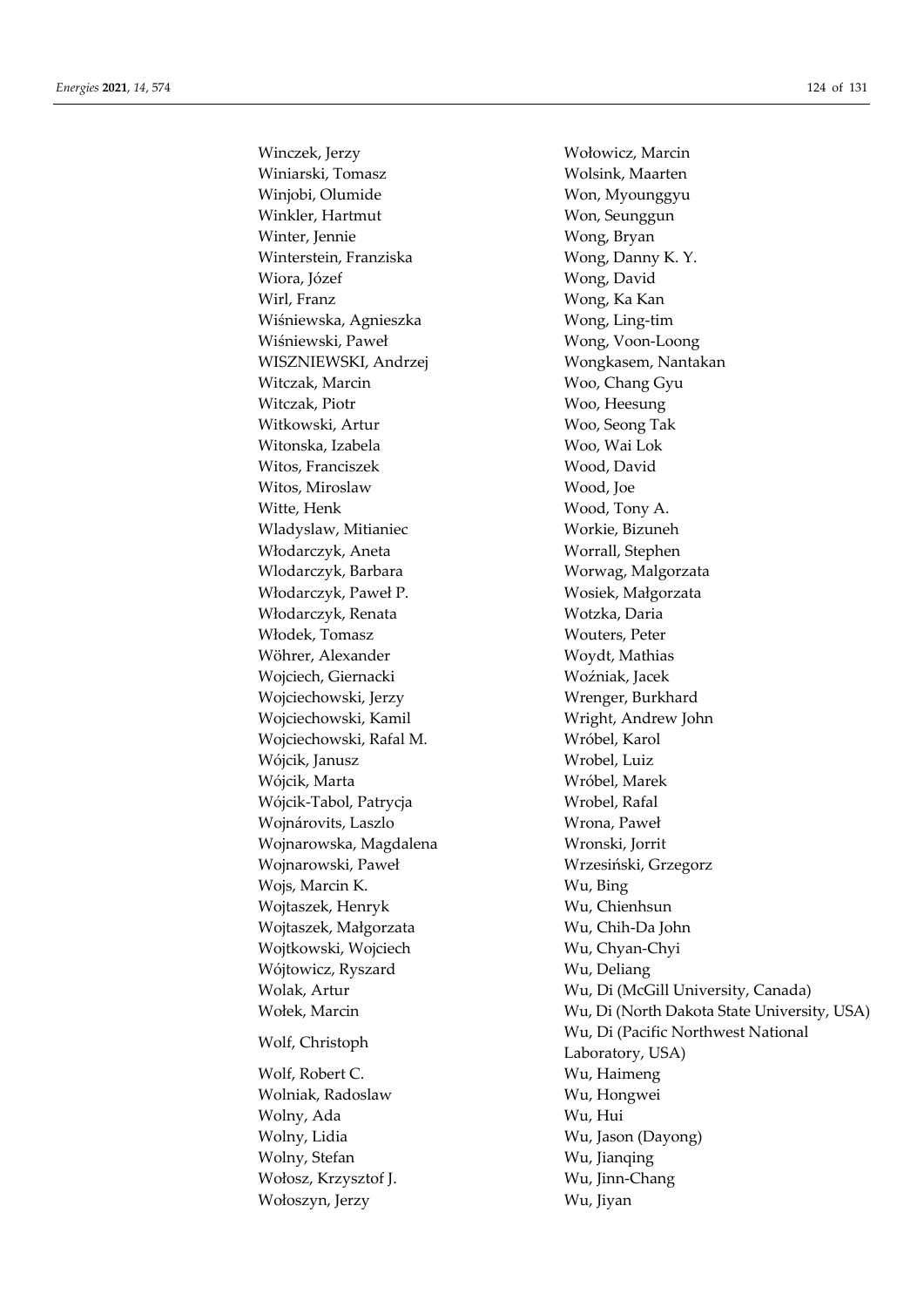Wu, Kai Xiao, Dequan Wu, Kejun Xiao, Dunhui Wu, Kuop Jui Xiao, Jinsheng WU, Lihua Xiao, Liang Wu, Lixiang  $Xiao$ , Xiao, Xin (UK) Wu, Ming-Chung Xiao, Xin (USA) Wu, Nan Xiao, Xinxin Wu, Pinghui Xiao, Yang Wu, Qing Xiao, Zhigang Wu, Qunfang Xie, Chunping Wu, Rome-Ming Xie, Jiahan Wu, Shenghua Xie, Jie Wu, Shih-Jeh Xie, Jing Wu, Suiwen Xie, Jingxiu Wu, Wei (Hong Kong) Xie, Xiaoyan Wu, Wei (Taiwan) Xie, YuLong Wu, Xiaogang  $Xie, Yun$ Wu, XiaoYu Xie, Yunchuan Wu, Xinru Xing, Guichuan Wu, Xuejian Xing, Lei Wu, Xuezhi Xing, Yangang Wu, Yonghua Xiong, Jing Wu, You Xiros, Nikolaos Wu, Yu Xu, Bin Wu, Yu-Chi Xu, Bo Wu, Yu-En Xu, Chao (China) Wu, Yujie Xu, Chao (USA) Wu, Yu-Ting Xu, Charles Wu, Zhong  $Xu$ , Chungang Wu, Ziping  $Xu$ , Dianguo Wulandana, Rachmadian Xu, Haowen Wulf, Christina Xu, Jingyuan Wurz, Marc Christopher Xu, Jinze Wycisk, Ryszard Xu, Jiu Wydra, Michal Xu, Jun Wydra, Sven Xu, Kaichen Wysocka, Izabela Xu, Kunning Gabriel Wysocka-Czubaszek, Agnieszka Xu, Li Wyszynski, Miroslaw Xu, Lu Xavier, Ana Maria Rebelo Barreto Xu, Mingtian Xavier, Pradip Xu, Pengpeng Xi, Kai Xu, Shanshan Xia, Guanglin Xu, Tao Xia, Hua Xu, Tianhua Xia, Shiwei Xu, Wei Xia, Shunxiang Xu, Xiangguo Xia, Zhenyuan Xu, Xiangyang Xian, Liang Xu, Xiaojie Xiang, Ji Xu, Xuesong Xiang, Lin Xu, Yanhe Xiao, Boqi Xu, Zhe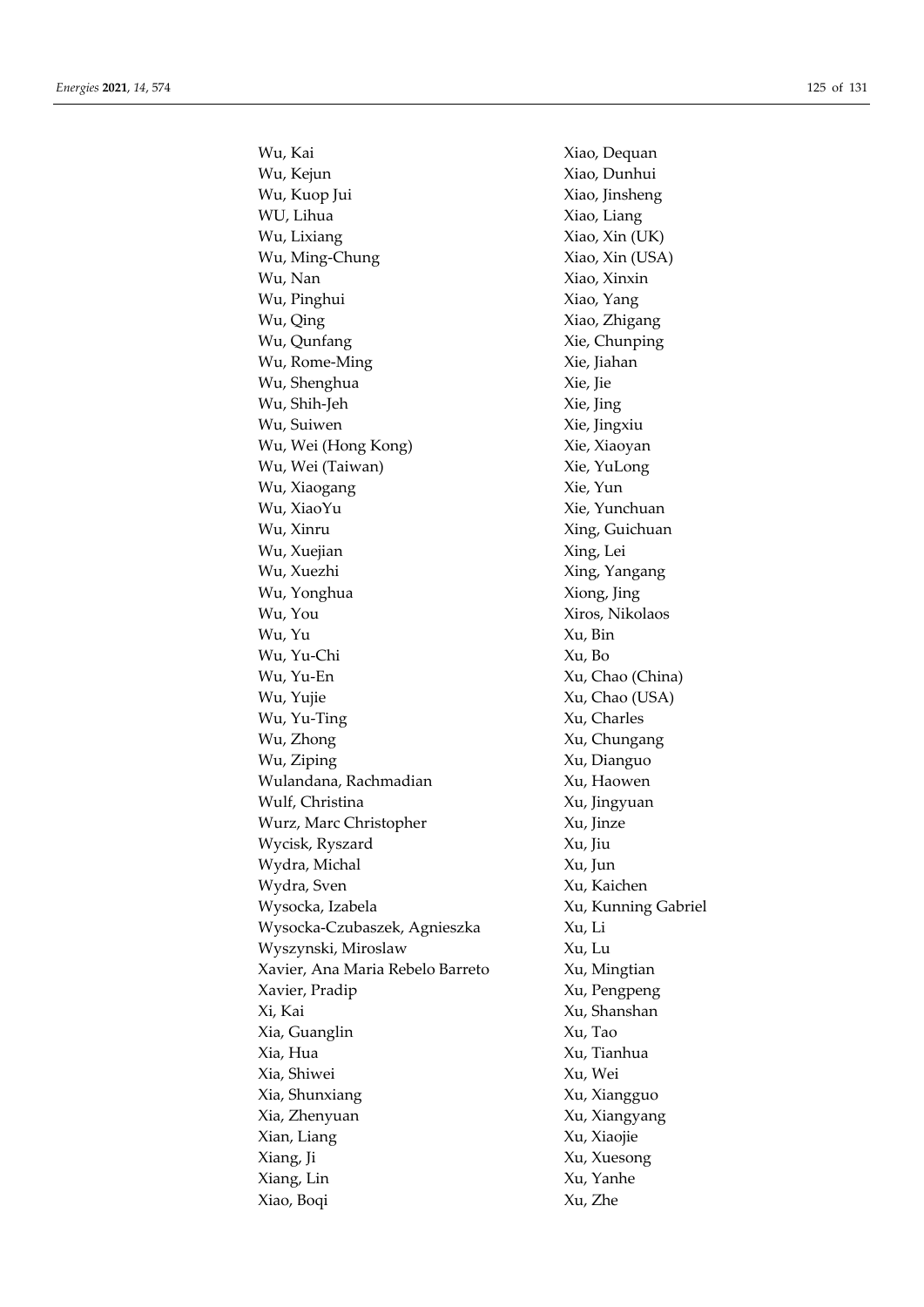Xue, Bing Yang, Wei (Australia) Xue, Fei Yang, Wei (USA) Xue, Jinjun Yang, Wei-Bin Xue, Xingjian Yang, Weihong Xun, Qian Yang, Weijia Yabar, Helmut Yang, Wendong Yablonsky, Gregory S. Yang, Won Yadav, Hemraj *Yang, Wuqiang* Yadavali, Sagar Yang, Xiaohan Yadegari, Hossein Yang, Xiaolei Yahoui, Hamed Yang, Xiaoyun Yaïci, Wahiba Yang, Xinbo Yajima, Takahiro Xang, Xueqing Yakushev, Vladimir Yang, Yi (Denmark) Yalavarthi, Rambabu Yang, Yi (USA) Yamada, Hiroaki Yang, Yingchen Yamamoto, Toshiyuki Yang, Yongheng Yamauchi, Yusuke Yang, Yoonseok Yan, Dayun Yang, Youngoo Yan, Jipeng Yang, Yu-Chiao Yan, Kai Yang, Yuguang Yan, Qiangu Yang, Zhaoqing Yan, Wentao Yang, Zixu Yan, Yonghua Yanikara, F. Selin Yan, Yongke Yaningsih, Indri Yanamadala, Janakinadh Yannopoulos, Stavros Yang, Bin Yano, Akira Yang, Changho Yano, Mitsuaki Yang, Cheng-Fu Yao, Bin Yang, Chih-Chin Yao, Chunde Yang, Dujuan Yao, Dingding Yang, Fang Yao, Guolin Yang, Hairui Yao, Kai Yang, Hong-Seok Yao, Koffi Pierre Yang, Junjing Yao, Leehter Yang, Kesong Yao, Wenxuan Yang, Min-Hsiung Yao, Wu-Sung Yang, Minliang Yao, Yuchen Yang, Muyi Yapici, Murat Kaya Yang, Ray-Yeng Yaqoob, Raziq Yang, Renbo Yasin, Sohail Yang, Sam Yasukawa, Masahiro Yang, Seung-hak Yatchev, Ivan Yang, Shaowei Yau, Yeu-Torng Yang, Shichun Yau, Yung Yang, Shiyu Yaw, Sean Yang, Sung-Pei Yazdani, Maziar Yang, Sungwoo Yazdani, Morteza Yang, Tianren Yazdi, Saeed Varasteh Yang, Tsung-hsun Ye, Mingxiao

Yang, Shuting Yazdani Asrami, Mohammad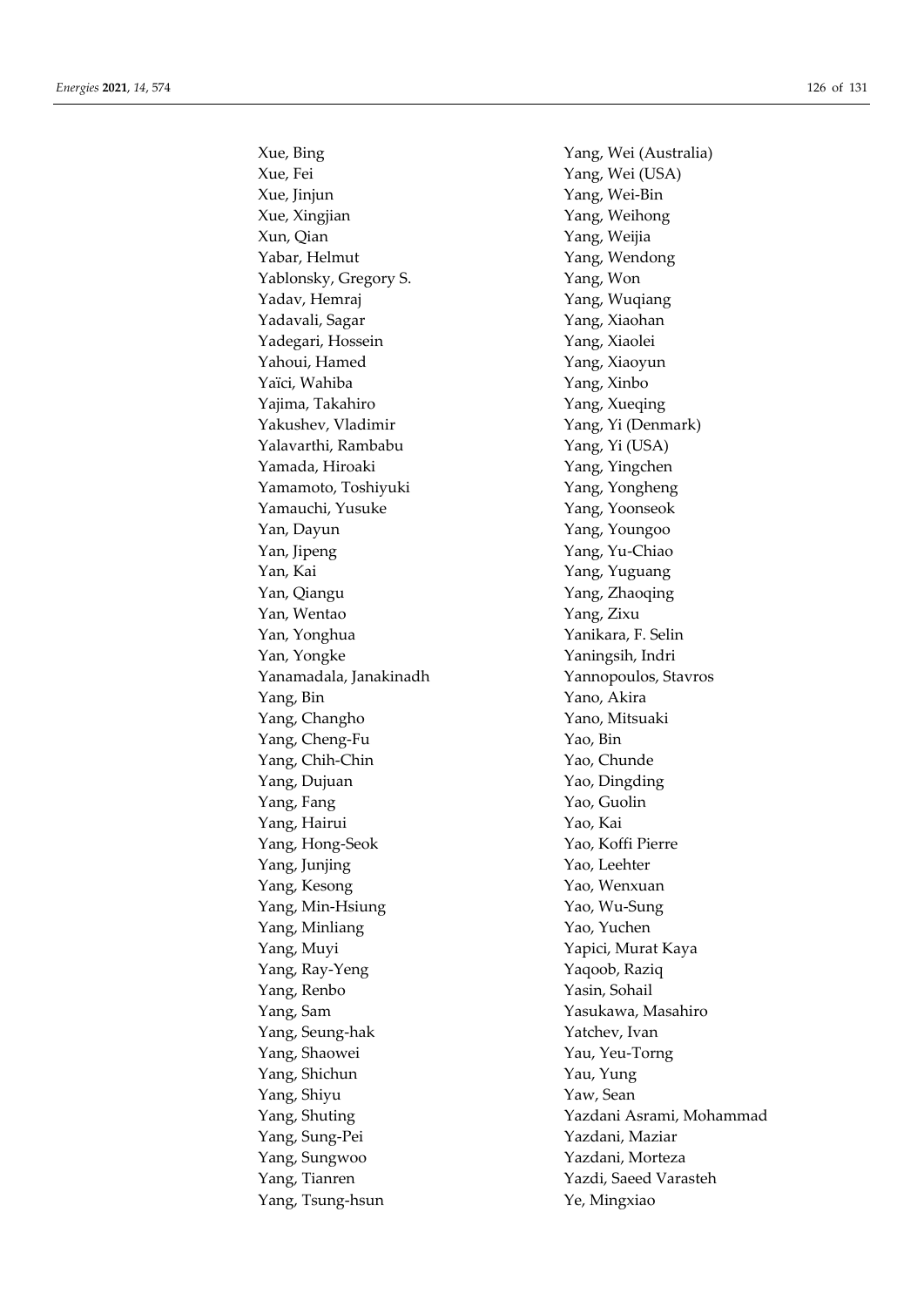Ye, Zhi-Ting Yoshino, Hiroshi Yeh, Chih-Feng You, Kehua Yelisetti, Subbarao Xou, Shutang Yen, Tianming You, Tian Yen, Yee-wen You, Young-Hwan Yentekakis, Ioannis Youn, Jong-Sang Yeo, Myoungsouk Young, Timothy M. Yeom, Chunho YoungSoo, Yoon Yermolaev, Oleg Petrovich Yourey, William Yfoulis, Christos Yousef, Samy Yi, Hwang Yousefi, Mojtaba Yi, Jialiang Yousefian, Sajjad Yi, Jin-Hak Yousefi-Talouki, Arzhang Yi, Won-Jae Yousif, Charles Yi, Zhehan Yousif, Jabar H. Yildirim Yurusen, Nurseda Youssef, Ali Yilmaz, Muhittin Youssef, Tarek Yilmaz, Ozden Yrjas, Patrik Yilmaz, Selin Yu, Caoyang Yim, Man-Sung Yu, Chang Wu Yim, Yongbin Yu, Ding Yin, Chungen Yu, Fu-wing Yin, Shen Yu, Guopeng Yin, Wuliang Yu, Haibo Yin, Yanting Yu, Haoran Yiotis, Andreas Yu, Haoshui Yitmen, Ibrahim Yu, Huai-Te Yñiguez, Rocío **Yu, Huangchao** Yodo, Nita Yu, Huapeng Yogarathnam, Amirthagunaraj *Yu, Ing-Song* Yokochi, Alexandre Yu, Jaecheul Yonggang Wen, Wen Yu, Jian Yoo, Chang Geun Yu, Lean Yoo, Kwan-Hee Yu, Ruei-Sung Yoo, Sungjun Yu, Ruiyang Yoon, En Sup Yu, Sangseok Yoon, Hwan-Sik Yu, Tzyy Leon Yoon, Hyun Chul Yu, Wang Yoon, Insun Yu, Wei Yoon, Jeong-won Yu, Wenbin Yoon, Jeoung S. Yu, Xi Yoon, Keun-Young Yu, Xinghuo Yoon, Kwang S. Yu, Xinting Yoon, Minyoung Yu, Yao Yoon, Seong-Min Yu, Zhenzhen Yoon, Sungmin Yuan, Haitao Yörük, Can Rüstü Yuan, Min-Hao Yoshida, Kazunari Yuan, Qingcong Yoshihiko, Sano Yuan, Quan Yoshimichi, Ohki Yuan, Tao Yoshino, Atsushi Yuan, Titus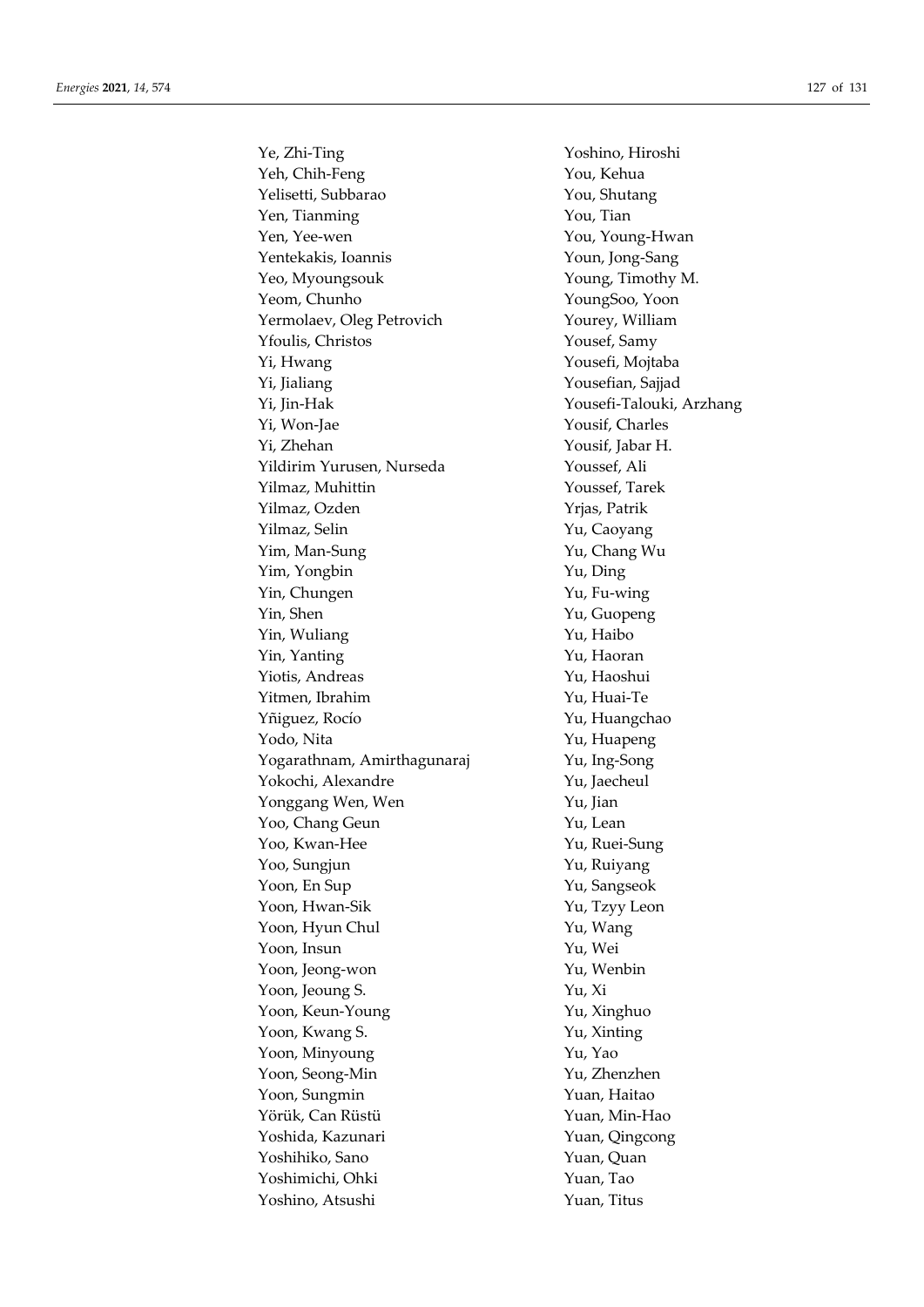Yuan, Zhiming **Zambrano**, Miller Yuen, Kum Fai Zamfir, Andreea-Ileana Yum, Kevin Koosup Zamiri, Ali Yun, Sang-Yun Zamora, Blas Yurchenko, Daniil Zamora, Ramon Yurkevich, Nataliya V. Zamparas, Miltiadis Yurtsever, Ekim Zamudio-Rivera, Luis S. Yurukcu, Mesut Zanchini, Enzo Yusuf, Jubair Zanforlin, Stefania Yuzbasi, Nur Sena **Zang**, Guiyan Zaballos Diego, Agustín **Zang**, Haixiang Zabek, Daniel Zangheri, Paolo Zabierowski, Wojciech Zannis, Theodoros Zabini, Flavio Zanoletti, Alessandra Zabkowski, Tomasz  $Z$ anon, Bruno Zabulionis, Darius Zapałowicz, Zbigniew Zaccaria, Valentina Zapata, Jaime W. Žáček, Martin  $\zeta$ Zacharewicz, Gregory **Zapp, Petra** Zachariades, Christos Zaragoza, Jordi Zachariadis, Theodoros Zaragoza, Sonia Zachariáš, Jiří **Zárate-Miñano, Rafael** Zacharof, Myrto-Panagiota Zardin, Barbara Zadorozhnaya, Elena **Zare Naghadehi, Masoud** Zafeiratou, Igyso Zarebska, Katarzyna Zafeiriou, Eleni Zargar, Omid Zaghi, Stefano Zargartalebi, Mohammad Zaghib, Karim **Zarkadoulas**, Athanasios Zagorowska, Marta **Zarnikau**, Jay Zagorščak, Renato Zarraga, Ainhoa Zagorskas, Jurgis Zarrella, Angelo Zagrajek, Krzysztof Zarzyka, Iwona Zagubień, Adam Zastawna-Rumin, Anna Zahedmanesh, Arian Zaton, Marta Zając, Grzegorz Zavala-Araiza, Daniel Zając, Piotr Zavorotynska, Olena Zajacs, Aleksandrs Zawalinska, Katarzyna Zajaczkowski, Bartosz Zawieja, Iwona Zajc, Matej Zbigniew, Gmyrek Zajkowski, Maciej Zbigniew, Leonowicz Zaka Ullah, Malik Zboinska, Malgorzata A. Zakinyan, Arthur Zdankus, Tadas Zakir Abdul Hamid, Umar Zdarta, Jakub Zakis, Janis Zdenek Muller, Zdenek Zambon, Josep B. Zdunek-Wiegolaska, Justyna Zamboni, Giorgio Zecchin, Roberto

Yuan, Weijie Zambonin, Giuliano Yudintsev, Sergey Zambrano-Martinez, Jorge Luis Yue, Yuan Zambroni De Souza, Antônio Carlos Yuldashev, Sh. Zamfir, Rares Halbac-Cotoara Zaidan, Martha Arbayani Zavadskas, Edmundas Kazimieras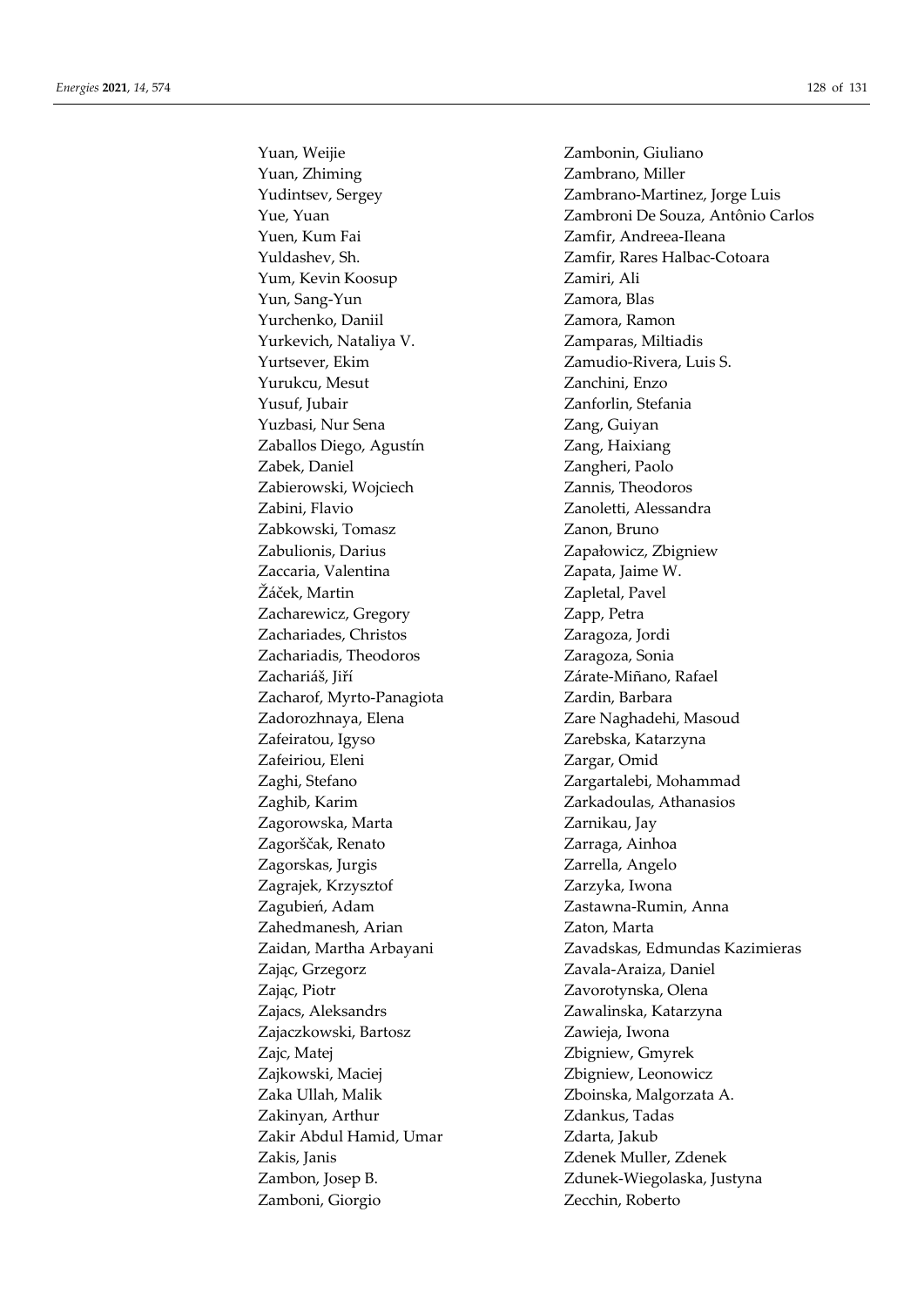Zednik, Ricardo Zhang, Heng Zehir, Mustafa Alparslan Zhang, HengYun Zeiler, Wim Zhang, Hongying Żelazna, Agnieszka Zhang, Jiachen Zemite, Laila **Zhang**, Jian Zemitis, Jurgis Zhang, Jiaxin Zempila, Melina-Maria **Zhang, Jiaying** Zemtsov, Valeriy **Zhang**, Jie Zemtsovskii, Aleksandr V. Zhang, Jintao Zendehboudi, Sohrab Zhang, Jize Zender-Świercz, Ewa Zhang, Junxian Zeng, Huang Zhang, Kevin H. Zeng, Jia Zhang, Laibao Zeng, Jianwu Zhang, Lei Zeng, Wei Zhang, Li Zenger, Kai Zhang, Lijun Zenith, Federico Zhang, Lin Zerefos, Stelios Zhang, Miao Zervas, Efthimios Zhang, Peng (Korea) Zetterling, Carl-Mikael Zhang, Peng (USA) Zewail, Rami Zhang, Puyang Zeydan, Engin Zhang, Qi (China) Zglobicki, Wojciech Zhang, Qi (USA) Zgraja, Jerzy Zhang, Qian Zhai, Shengli Zhang, Qianqian Zhai, Yao Zhang, Rui Zhan, Lingwei Zhang, Sheng Zhan, Meng Zhang, Shiqiang Zhan, Siyuan Zhang, Tao Zhan, Tianzhuo Zhang, Tieling Zhan, Xiaowen Zhang, Wei (China) Zhang, Alex J. Zhang, Wei (UK) Zhang, Aron Zhang, Weige Zhang, Bo Zhang, Weiwen Zhang, Chaomin Zhang, Wenbin Zhang, Chen Zhang, Wenjun (Chris) Zhang, Chengbin Zhang, Wennan Zhang, Cong Zhang, Xiang Zhang, Dengjun Zhang, Xiaohu Zhang, Di Zhang, Xiaoxiao Zhang, Eric J. Zhang, Xiaoxing Zhang, Feng Zhang, Xin (China) Zhang, Fengshou Zhang, Xin (UK) Zhang, Guannan Zhang, Xing Zhang, Gui-Rong Zhang, Xingxing Zhang, Guoyin Zhang, Xudong Zhang, Hai Zhang, Xuesong Zhang, Han Zhang, Xuewei Zhang, Hangfeng Zhang, Xuyang Zhang, Haochun Zhang, Yahui Zhang, Haoran Zhang, Yan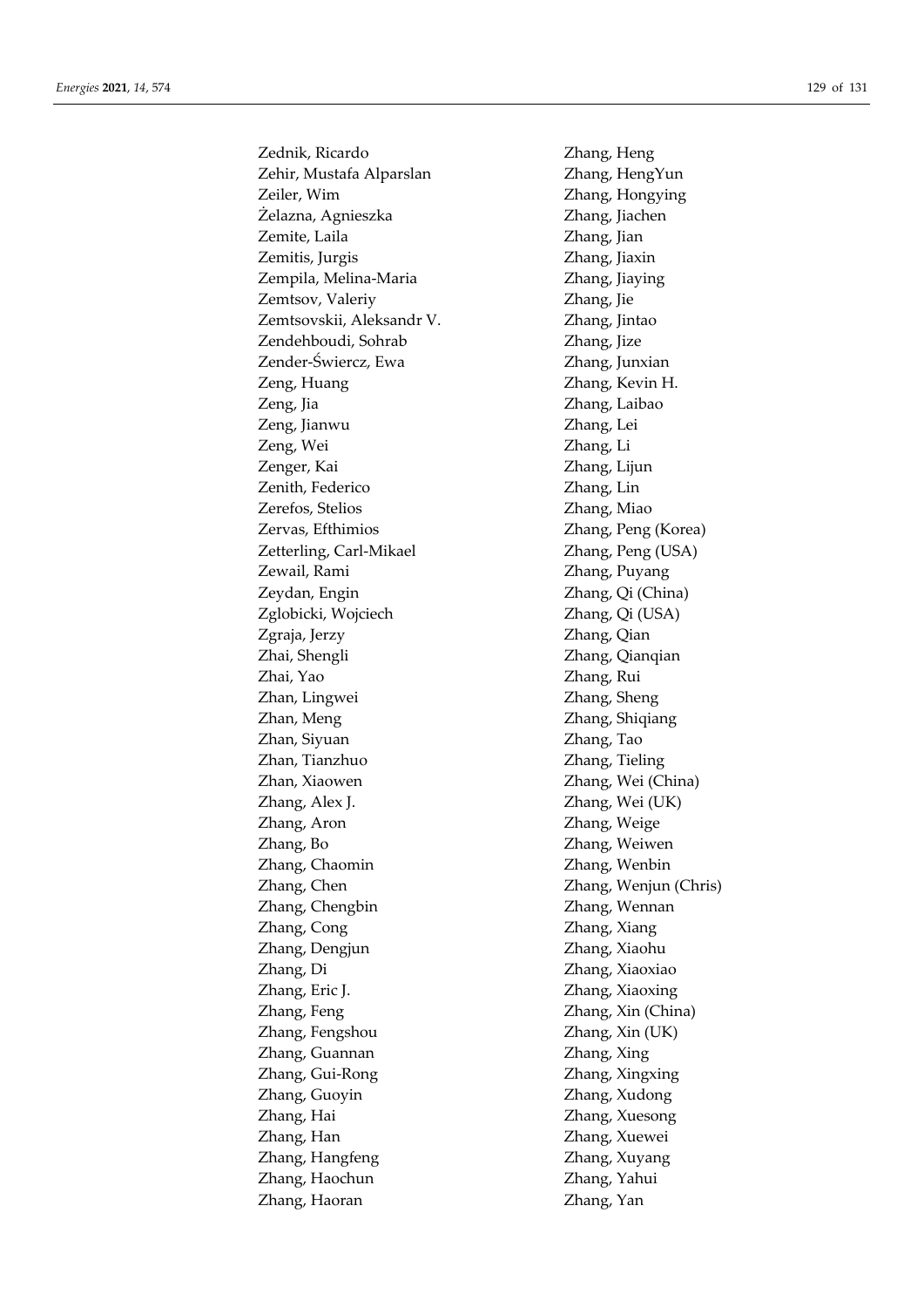Zhang, Yang Zheng, Fei Zhang, Yao Zheng, Jun Zhang, Yi Zheng, Kun Zhang, Yifeng Zheng, Minzhang Zhang, Yiming Zheng, Wandong Zhang, Yinyan Zheng, Xiaofeng Zhang, Youwen Zheng, Xu-Qian Zhang, Yu Zheng, Yi Zhang, Yue Zheng, Yiteng Zhang, Yufei Zheng, Zhixue Zhang, Yun Zhi Yung, Tay Zhang, Yunyan Zhironkin, Sergey Zhang, Yuzhi Zhong, Lexuan Zhang, Zhedong Zhong, Mingjun Zhang, Zhen Zhong, Xiangyu Zhang, Zhenbin Zhong, Xinjue Zhang, Zhien Zhong, Yu Zhang, Zijun Zhou, Bin Zhang, Ziqian Zhou, Hui Zhao, Evan Wenbo Zhou, Jiafeng Zhao, Haisen Zhou, Jingcheng Zhao, Hui zhou, Joe Zhao, Jialin Zhou, Kaiqing Zhao, Jiecheng Zhou, Kan Zhao, Jingyi Zhou, Lei Zhao, Lianfeng Zhou, Qun Zhao, Lurui Zhou, Ran Zhao, Mingfei Zhou, Shan Zhao, Nan Zhou, Wenbin Zhao, Nana Zhou, Xiang Zhao, Peng Zhou, Yaneng Zhao, Q. Zhou, Yang Zhao, Qiuying Zhou, Yunlai Zhao, Ruaikai Zhou, Yuqing Zhao, Rui Zhou, Zhibin Zhao, Shen Zhu, Cheng Zhao, Shiquan Zhu, Guoniu Zhao, Tianqiao Zhu, Ling Zhao, Wenchao Zhu, Lingxiang Zhao, Xinran Zhu, Mingming Zhao, Xinxin (Cindy) Zhu, Qilun Zhao, Xinyu Zhu, Qingzi Zhao, Xudong Zhu, Shan Zhao, Yao Zhu, Yanan Zhao, Zeyu Zhu, Ziqiang Zhao, Zhiming Zhuang, Li Zhen, Qi Zhuang, Shiqiang Zhen, Zhao Zhuang, Xiaoying Zheng, Bo Zhukov, Victor Zheng, Bocong Zhuo, Guan-Yu Zheng, Dongdong Zhuo, Yueran